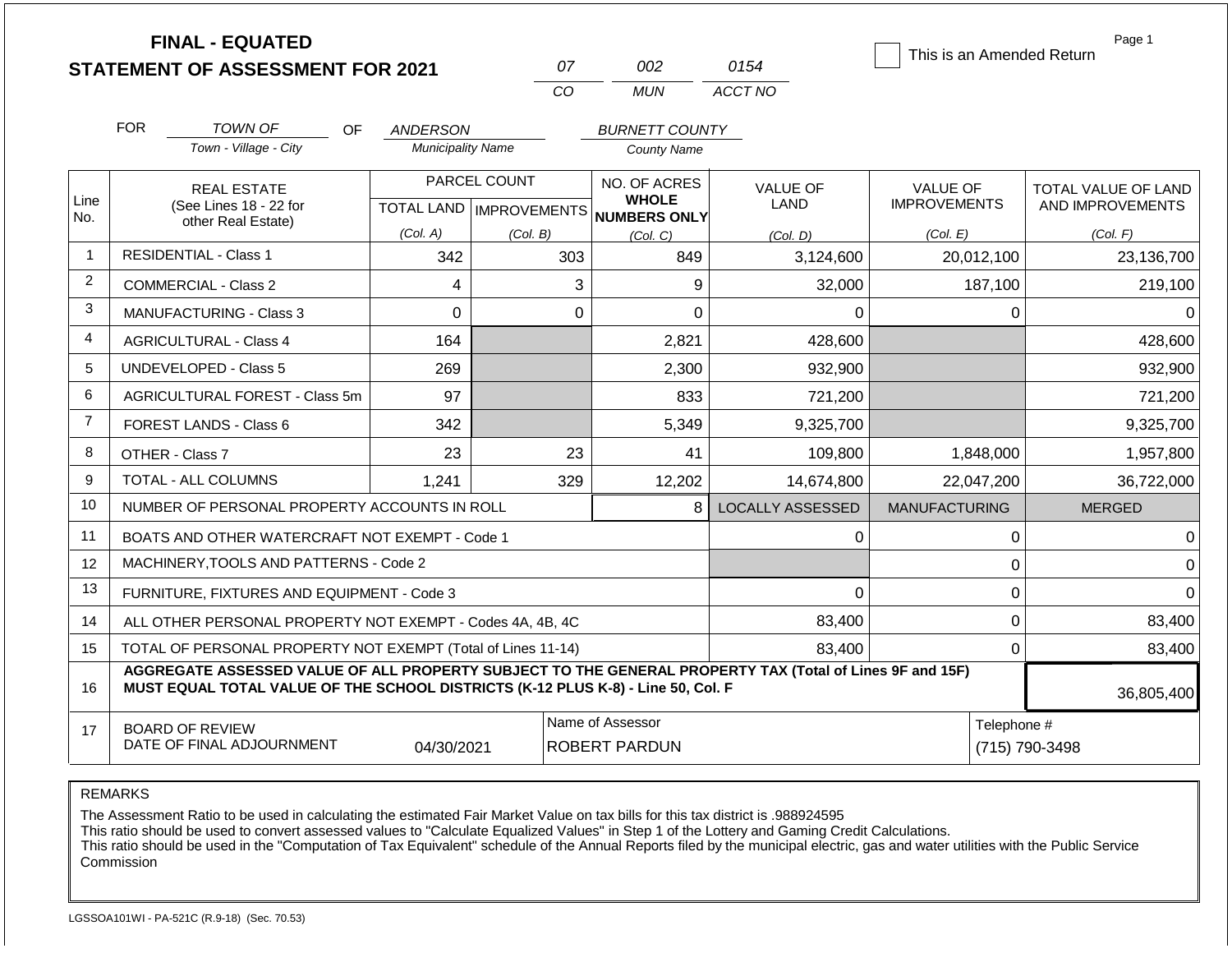2021 07 002 0154

FOREST LANDS (Line 7) and FOREST CROPS (in this section) - are **NOT** the same *YEAR CO MUN ACCT NO*

|    | Private Forest Crop - Reg Class @ 10¢ per acre |                 |  |                                                                                |                    | Private Forest Crop - Reg Class @ \$2.52 per acre                            |                                                               |                                                                    |                    |                    |
|----|------------------------------------------------|-----------------|--|--------------------------------------------------------------------------------|--------------------|------------------------------------------------------------------------------|---------------------------------------------------------------|--------------------------------------------------------------------|--------------------|--------------------|
|    | (a) PARCELS                                    | (b) ACRES       |  | (c) ASSESSED VALUE                                                             |                    | (d) PARCELS                                                                  |                                                               | (e) ACRES                                                          |                    | (f) ASSESSED VALUE |
| 18 |                                                |                 |  |                                                                                |                    |                                                                              |                                                               |                                                                    |                    |                    |
|    |                                                |                 |  |                                                                                |                    | Entered Before 2005 Managed Forest - Ferrous Mining CLOSED @ \$7.87 per acre |                                                               |                                                                    |                    |                    |
| 19 | (a) PARCELS                                    | (b) ACRES       |  | Private Forest Crop - Special Class @ 20¢ per acre<br>(c) ASSESSED VALUE       |                    | (d) PARCELS                                                                  |                                                               | (e) ACRES                                                          |                    | (f) ASSESSED VALUE |
|    |                                                |                 |  |                                                                                |                    |                                                                              |                                                               |                                                                    |                    |                    |
|    |                                                |                 |  |                                                                                |                    |                                                                              |                                                               |                                                                    |                    |                    |
|    |                                                |                 |  | Entered Before 2005 Managed Forest - OPEN @ 74 ¢ per acre                      |                    |                                                                              |                                                               | Entered Before 2005 Managed Forest - CLOSED @                      |                    | \$1.75 per acre    |
| 20 | (a) PARCELS                                    | (b) ACRES       |  | (c) ASSESSED VALUE                                                             |                    | (d) PARCELS                                                                  |                                                               | (e) ACRES                                                          |                    | (f) ASSESSED VALUE |
|    | 3                                              | 120             |  |                                                                                | 198,000            |                                                                              |                                                               | 363                                                                |                    | 584,200            |
|    |                                                |                 |  |                                                                                | 11                 |                                                                              |                                                               |                                                                    |                    |                    |
|    |                                                |                 |  | Entered After 2004 Managed Forest - OPEN @ \$2.04 per acre                     |                    |                                                                              | Entered After 2004 Managed Forest - CLOSED @ \$10.20 per acre |                                                                    |                    |                    |
| 21 | (a) PARCELS                                    | (b) ACRES       |  |                                                                                | (c) ASSESSED VALUE |                                                                              | (d) PARCELS<br>(e) ACRES                                      |                                                                    | (f) ASSESSED VALUE |                    |
|    |                                                |                 |  |                                                                                |                    |                                                                              |                                                               |                                                                    |                    |                    |
|    | 11                                             | 201.65          |  | 312,900                                                                        |                    | 6                                                                            |                                                               | 181.16                                                             |                    | 281,900            |
|    | (a) County Forest Cropland Acres               |                 |  | (b) Federal Acres                                                              |                    | (d) County (NOT FOREST CROP) Acres<br>(c) State Acres                        |                                                               | (e) Other Acres                                                    |                    |                    |
| 22 |                                                |                 |  |                                                                                |                    |                                                                              |                                                               |                                                                    |                    |                    |
|    | 14,234.08                                      |                 |  | 372.26                                                                         |                    | 12,322.57                                                                    |                                                               | 9.24                                                               |                    | 575.05             |
|    |                                                |                 |  | Assessed Value of Omitted Property From Prior Years (Sec. 70.44)               |                    |                                                                              |                                                               | Assessed Value of Sec. 70.43 Corrections of Errors by Assessors    |                    |                    |
|    |                                                | (a) REAL ESTATE |  | (b) PERSONAL                                                                   |                    |                                                                              |                                                               | (c1) REAL ESTATE                                                   |                    | (c2) PERSONAL      |
| 23 |                                                |                 |  |                                                                                |                    |                                                                              |                                                               |                                                                    |                    |                    |
|    |                                                |                 |  | Manufacturing Equated Value of Omitted Property From Prior Years (Sec. 70.995) |                    |                                                                              |                                                               | Mfg. Equated Value of Sec.70.43 Corrections of Errors by Assessors |                    |                    |
|    |                                                | (d) REAL ESTATE |  | (e) PERSONAL                                                                   |                    |                                                                              |                                                               | (f1) REAL ESTATE                                                   |                    | (f2) PERSONAL      |
|    |                                                |                 |  |                                                                                |                    |                                                                              |                                                               |                                                                    |                    |                    |
|    |                                                |                 |  |                                                                                |                    |                                                                              |                                                               |                                                                    |                    |                    |

## **SPECIAL DISTRICTS**

| Line<br>No. | <b>Enter 6-digit</b><br>Special District | <b>Account</b><br><b>Number</b> | <b>Special District Name</b> | <b>Locally Assessed Value</b><br>of Real Estate and | Mfg Value of Real Estate<br>and Personal Property | <b>Merged Value of</b><br><b>Real Estate and</b> |
|-------------|------------------------------------------|---------------------------------|------------------------------|-----------------------------------------------------|---------------------------------------------------|--------------------------------------------------|
|             | Code (Col. A)                            | (Col. B)                        | (Col. C)                     | Personal Property (Col. D)                          | (Col. E)                                          | Personal Property (Col. F)                       |
| 24          |                                          |                                 |                              |                                                     |                                                   |                                                  |
| 25          |                                          |                                 |                              |                                                     |                                                   |                                                  |
| 26          |                                          |                                 |                              |                                                     |                                                   |                                                  |
| 27          |                                          |                                 |                              |                                                     |                                                   |                                                  |
| 28          |                                          |                                 |                              |                                                     |                                                   |                                                  |
| 29          |                                          |                                 |                              |                                                     |                                                   |                                                  |
| 30          |                                          |                                 |                              |                                                     |                                                   |                                                  |
| 31          |                                          |                                 |                              |                                                     |                                                   |                                                  |
| 32          |                                          |                                 |                              |                                                     |                                                   |                                                  |
| 33          |                                          |                                 |                              |                                                     |                                                   |                                                  |
| 34          |                                          |                                 |                              |                                                     |                                                   |                                                  |
| 35          |                                          |                                 |                              |                                                     |                                                   |                                                  |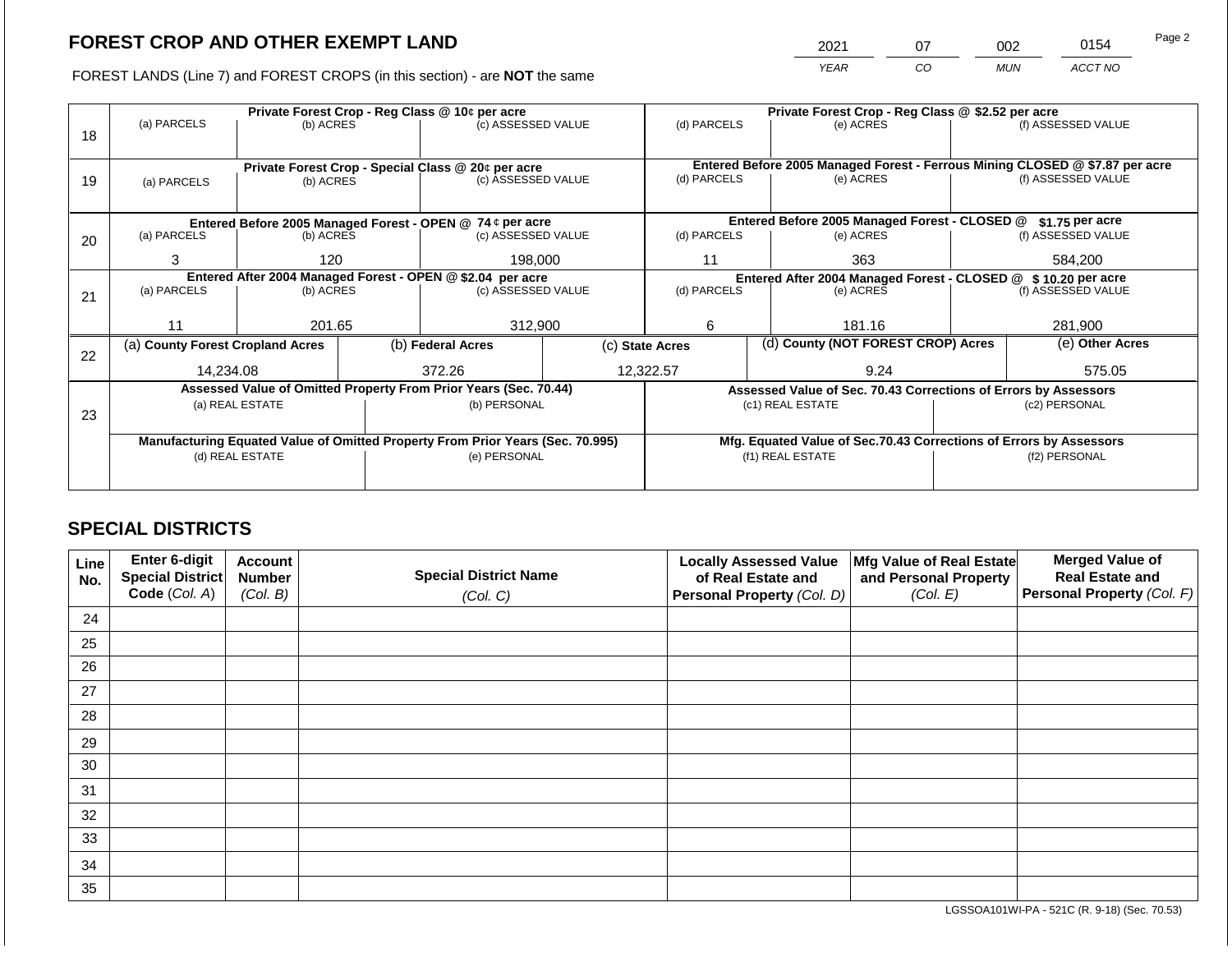#### *YEAR CO MUN ACCT NO*  **Line No. Enter 6-digit School District Code** *(Col. A)* **Account Number** *(Col. B)* **School District Name** *(Col. C)* **Locally Assessed Value of Real Estate and Personal Property** *(Col. D)* **Mfg Value of Real Estate and Personal Property** *(Col. E)* **Merged Value of Real Estate and Personal Property** *(Col. F)* **A. SCHOOL DISTRICTS (K-8 and K-12)** 36 37 38 39 40 41 42 43 44 45 46 47 48 49 50 TOTAL ASSESSED VALUE OF SCHOOL DISTRICTS (K-8 and K-12) **B. UNION HIGH SCHOOL DISTRICTS** 51 52 53 54 55 **C. TECHNICAL COLLEGE DISTRICTS** 56 57 58 59 TOTAL ASSESSED VALUE OF TECHNICAL COLLEGES TOTAL ASSESSED VALUE OF UNION HIGH SCHOOLS 072233 0045 SCH D OF GRANTSBURG 36,805,400 36,805,400 001700 | 0016 | NORTHWOOD TECHNICAL COLLEGE 36,805,400 36,805,400 36,805,400 36,805,400 36,805,400 36,805,400

 *I hereby certify, to the best of my knowledge and belief, this form is complete and correct.*

| Name                 |                            | Title | Submission date  |
|----------------------|----------------------------|-------|------------------|
| SONJA RIKKOLA        |                            |       | 19<br>2021<br>05 |
| Phone                | Email address              |       |                  |
| 715<br>2109<br>349 - | SRIKKOLA@BURNETTCOUNTY.ORG |       |                  |

LGSSOA101WI -PA-521C (R. 9-18) (Sec. 70.53)

Page 3

| 2021 | 07 | 002 | 0154    |
|------|----|-----|---------|
| YFAR | CО | MUN | ACCT NO |

| <b>SCHOOL DISTRICTS</b> |
|-------------------------|
|-------------------------|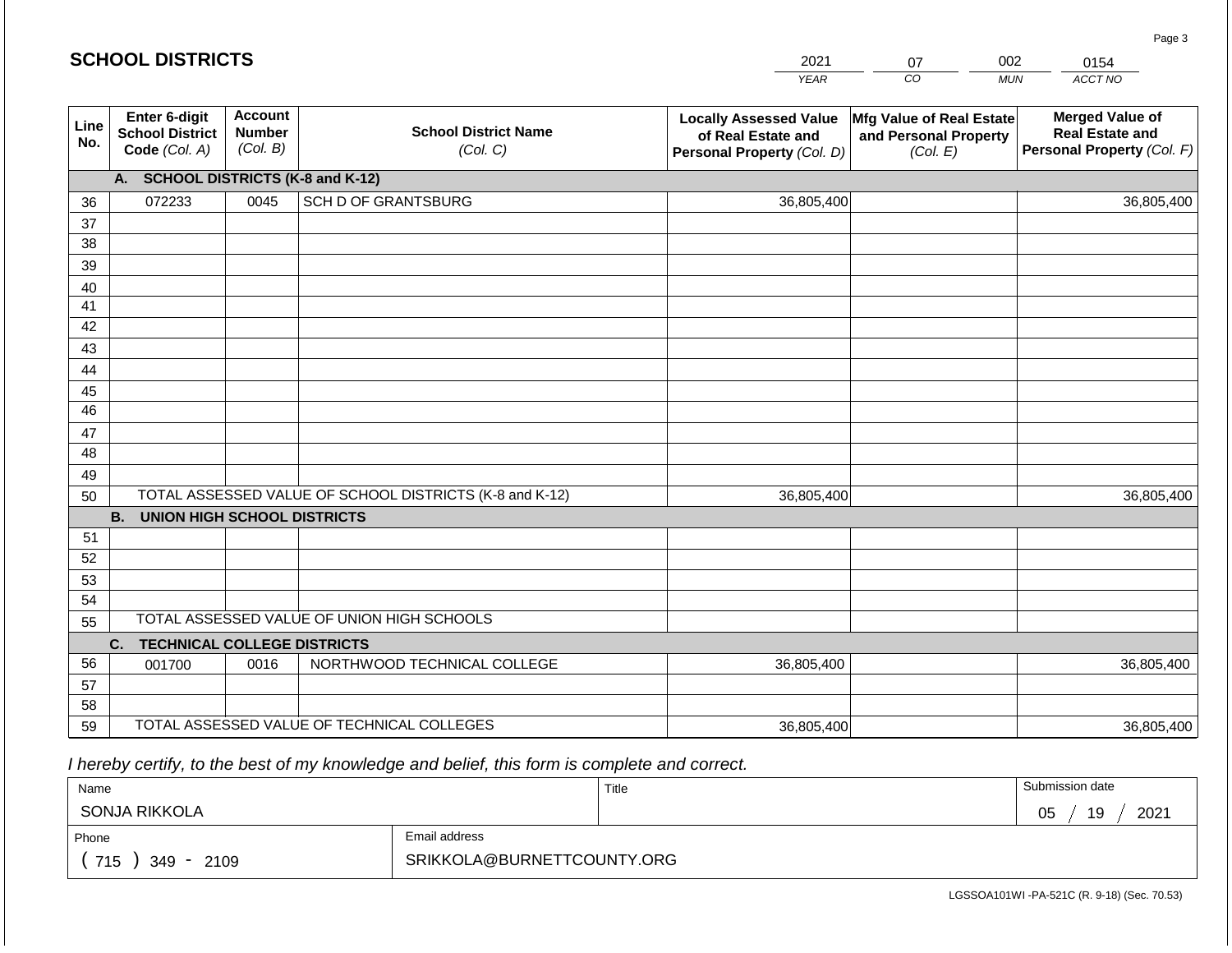- Each municipality's SOA is completed after the Board of Review and includes any changes made to the locally assessed values, under state law (sec. 70.53, Wis. Stats.)
- The Wisconsin Department of Revenue (DOR) merges the locally assessed values with the state assessed manufacturing values
- DOR provides the information regarding district names and codes. If a district is not listed, contact DOR.

Note: If you submit an amended SOA to DOR after your municipality's SOA is equated and posted to our website, we will process the SOA. However, DOR will not recalculate the *aggregate ratio or update the final SOA posted on our website. You should use the corrected values to calculate your tax rates.*

#### **Page 1: Real Estate and Personal Property**

- Lines 1-9 assessed real estate values, parcel counts and acres by classification
- Lines 10-15 assessed personal property values and number of accounts by class
- Line 16 aggregate assessed value of all property subject to general property; use to calculate tax rates. Note: This line equals the total assessed value of K-8 and K-12 school districts (Line 50) and total assessed value of technical colleges (Line 59).
- Remarks assessment ratio used to calculate estimated fair market value on property tax bills

#### **Page 2: Forest Crop, Other Exempt Land and Special Districts**

- Lines 18-21 private forest crop and managed forest lands assessed values
- Line  $22 -$  tax exempt land acres
- Line 23 prior years assessed value of omitted property under sec. 70.44 and correction of errors under sec. 70.43 shown by locally assessed or manufacturing real estate and personal property. Note: If there is an amount on this line, report the corresponding tax in the Statement of Taxes, Sections J or K.
- Lines 24-35 special district assessed values. These values are used to calculate tax rates for the special districts.

#### **Page 3: School Districts**

- Lines 36-50 school districts (K-8 and K-12) assessed values. These values are used to calculate tax rates for school districts.
- Lines 51-55 union high school district assessed values. These values are used to calculate tax rates for union high school districts.
- Lines 56-59 technical college assessed values. These values are used to calculate tax rates for technical colleges.

If you have questions: Email: lgs@wisconsin.gov

 Phone: (608) 266-2569 or (608) 264-6892 Fax: (608) 264-6887

13808 ANDERSON ROAD 13808 ANDERSON ROAD GRANTSBURG, WI 54840 GRANTSBURG, WI 54840ANNETTE BETHKE<br>TOWN OF ANDERSON ZOSENDING LO NON ANNETTE BETHKE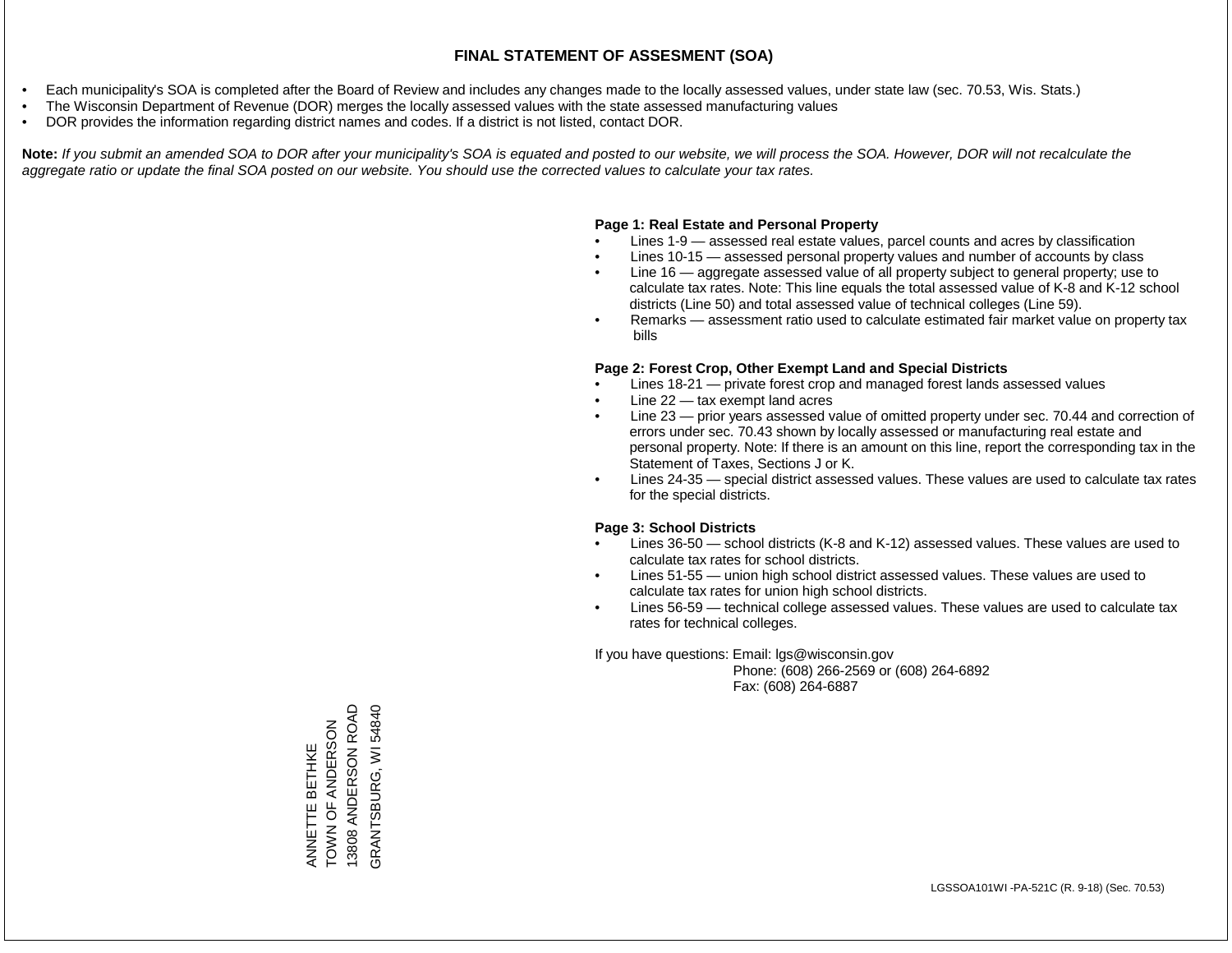|                | <b>FINAL - EQUATED</b>                                                                                                                                                                       |                          | 07                        |                                     |                         | This is an Amended Return | Page 1                     |
|----------------|----------------------------------------------------------------------------------------------------------------------------------------------------------------------------------------------|--------------------------|---------------------------|-------------------------------------|-------------------------|---------------------------|----------------------------|
|                | <b>STATEMENT OF ASSESSMENT FOR 2021</b>                                                                                                                                                      |                          |                           | 004                                 | 0155                    |                           |                            |
|                |                                                                                                                                                                                              |                          | CO                        | <b>MUN</b>                          | ACCT NO                 |                           |                            |
|                | <b>FOR</b><br><b>TOWN OF</b><br>OF                                                                                                                                                           | <b>BLAINE</b>            |                           | <b>BURNETT COUNTY</b>               |                         |                           |                            |
|                | Town - Village - City                                                                                                                                                                        | <b>Municipality Name</b> |                           | <b>County Name</b>                  |                         |                           |                            |
|                | <b>REAL ESTATE</b>                                                                                                                                                                           |                          | PARCEL COUNT              | NO. OF ACRES                        | <b>VALUE OF</b><br>LAND | <b>VALUE OF</b>           | <b>TOTAL VALUE OF LAND</b> |
| Line<br>No.    | (See Lines 18 - 22 for                                                                                                                                                                       |                          | TOTAL LAND   IMPROVEMENTS | <b>WHOLE</b><br><b>NUMBERS ONLY</b> |                         | <b>IMPROVEMENTS</b>       | AND IMPROVEMENTS           |
|                | other Real Estate)                                                                                                                                                                           | (Col. A)                 | (Col. B)                  | (Col. C)                            | (Col. D)                | (Col. E)                  | (Col. F)                   |
| $\overline{1}$ | <b>RESIDENTIAL - Class 1</b>                                                                                                                                                                 | 340                      | 276                       | 754                                 | 12,202,800              | 22,143,900                | 34,346,700                 |
| 2              | <b>COMMERCIAL - Class 2</b>                                                                                                                                                                  | 4                        | 4                         | 16                                  | 64,800                  | 739,700                   | 804,500                    |
| 3              | <b>MANUFACTURING - Class 3</b>                                                                                                                                                               | $\Omega$                 | $\Omega$                  | 0                                   | 0                       | 0                         | 0                          |
| $\overline{4}$ | <b>AGRICULTURAL - Class 4</b><br>74                                                                                                                                                          |                          |                           | 1,785                               | 136,700                 |                           | 136,700                    |
| 5              | <b>UNDEVELOPED - Class 5</b>                                                                                                                                                                 | 143                      |                           | 1,259                               | 571,000                 |                           | 571,000                    |
| 6              | AGRICULTURAL FOREST - Class 5m                                                                                                                                                               | 29                       |                           | 583                                 | 481,600                 |                           | 481,600                    |
| $\overline{7}$ | FOREST LANDS - Class 6                                                                                                                                                                       | 190                      |                           | 3,814                               | 6,682,000               |                           | 6,682,000                  |
| 8              | OTHER - Class 7                                                                                                                                                                              | 4                        | $\overline{\mathbf{4}}$   | 6                                   | 14,800                  | 219,300                   | 234,100                    |
| 9              | TOTAL - ALL COLUMNS                                                                                                                                                                          | 784                      | 284                       | 8,217                               | 20,153,700              | 23,102,900                | 43,256,600                 |
| 10             | NUMBER OF PERSONAL PROPERTY ACCOUNTS IN ROLL                                                                                                                                                 |                          |                           | 9                                   | <b>LOCALLY ASSESSED</b> | <b>MANUFACTURING</b>      | <b>MERGED</b>              |
| 11             | BOATS AND OTHER WATERCRAFT NOT EXEMPT - Code 1                                                                                                                                               |                          |                           |                                     | $\Omega$                | 0                         | $\Omega$                   |
| 12             | MACHINERY, TOOLS AND PATTERNS - Code 2                                                                                                                                                       |                          |                           |                                     |                         | 0                         | $\Omega$                   |
| 13             | FURNITURE, FIXTURES AND EQUIPMENT - Code 3                                                                                                                                                   |                          |                           |                                     | 16,000                  | 0                         | 16,000                     |
| 14             | ALL OTHER PERSONAL PROPERTY NOT EXEMPT - Codes 4A, 4B, 4C                                                                                                                                    |                          |                           |                                     | 54,500                  | 0                         | 54,500                     |
| 15             | TOTAL OF PERSONAL PROPERTY NOT EXEMPT (Total of Lines 11-14)                                                                                                                                 |                          |                           | 70,500                              | 0                       | 70,500                    |                            |
| 16             | AGGREGATE ASSESSED VALUE OF ALL PROPERTY SUBJECT TO THE GENERAL PROPERTY TAX (Total of Lines 9F and 15F)<br>MUST EQUAL TOTAL VALUE OF THE SCHOOL DISTRICTS (K-12 PLUS K-8) - Line 50, Col. F |                          |                           |                                     |                         |                           |                            |
|                |                                                                                                                                                                                              |                          |                           |                                     |                         |                           | 43,327,100                 |
| 17             | <b>BOARD OF REVIEW</b>                                                                                                                                                                       |                          |                           | Name of Assessor                    |                         | Telephone #               |                            |
|                | DATE OF FINAL ADJOURNMENT                                                                                                                                                                    | 05/18/2021               | <b>ROBERT PARDUN</b>      |                                     |                         | (715) 790-3498            |                            |

The Assessment Ratio to be used in calculating the estimated Fair Market Value on tax bills for this tax district is .984098466

This ratio should be used to convert assessed values to "Calculate Equalized Values" in Step 1 of the Lottery and Gaming Credit Calculations.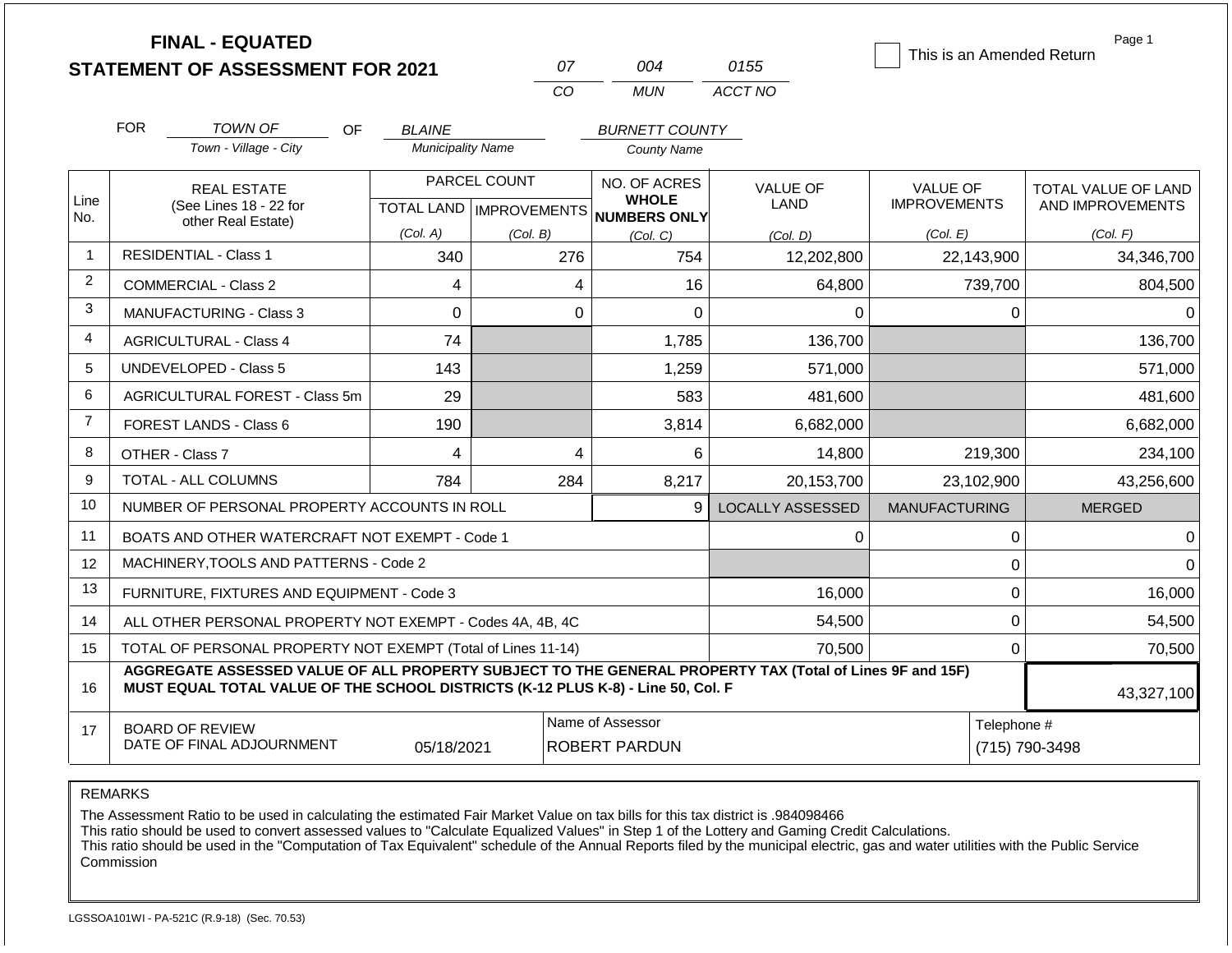2021 07 004 0155

FOREST LANDS (Line 7) and FOREST CROPS (in this section) - are **NOT** the same *YEAR CO MUN ACCT NO*

|    | Private Forest Crop - Reg Class @ 10¢ per acre                                 |                 |  |                                                                          |  | Private Forest Crop - Reg Class @ \$2.52 per acre |  |                                                                                           |               |                    |  |
|----|--------------------------------------------------------------------------------|-----------------|--|--------------------------------------------------------------------------|--|---------------------------------------------------|--|-------------------------------------------------------------------------------------------|---------------|--------------------|--|
|    | (a) PARCELS                                                                    | (b) ACRES       |  | (c) ASSESSED VALUE                                                       |  | (d) PARCELS                                       |  | (e) ACRES                                                                                 |               | (f) ASSESSED VALUE |  |
| 18 |                                                                                |                 |  |                                                                          |  |                                                   |  |                                                                                           |               |                    |  |
|    |                                                                                |                 |  |                                                                          |  |                                                   |  |                                                                                           |               |                    |  |
|    |                                                                                |                 |  | Private Forest Crop - Special Class @ 20¢ per acre<br>(c) ASSESSED VALUE |  | (d) PARCELS                                       |  | Entered Before 2005 Managed Forest - Ferrous Mining CLOSED @ \$7.87 per acre<br>(e) ACRES |               | (f) ASSESSED VALUE |  |
| 19 | (a) PARCELS                                                                    | (b) ACRES       |  |                                                                          |  |                                                   |  |                                                                                           |               |                    |  |
|    |                                                                                |                 |  |                                                                          |  |                                                   |  |                                                                                           |               |                    |  |
|    |                                                                                |                 |  | Entered Before 2005 Managed Forest - OPEN @ 74 ¢ per acre                |  | Entered Before 2005 Managed Forest - CLOSED @     |  |                                                                                           |               | \$1.75 per acre    |  |
| 20 | (a) PARCELS                                                                    | (b) ACRES       |  | (c) ASSESSED VALUE                                                       |  | (d) PARCELS                                       |  | (e) ACRES                                                                                 |               | (f) ASSESSED VALUE |  |
|    |                                                                                |                 |  |                                                                          |  |                                                   |  |                                                                                           |               |                    |  |
|    |                                                                                | 40              |  | 68,000                                                                   |  | 6                                                 |  | 206.71                                                                                    |               | 347,900            |  |
|    | Entered After 2004 Managed Forest - OPEN @ \$2.04 per acre                     |                 |  | Entered After 2004 Managed Forest - CLOSED @ \$10.20 per acre            |  |                                                   |  |                                                                                           |               |                    |  |
| 21 | (a) PARCELS                                                                    | (b) ACRES       |  | (c) ASSESSED VALUE                                                       |  | (d) PARCELS                                       |  | (e) ACRES                                                                                 |               | (f) ASSESSED VALUE |  |
|    |                                                                                |                 |  |                                                                          |  |                                                   |  |                                                                                           |               |                    |  |
|    |                                                                                | 36              |  | 61,200                                                                   |  | 11                                                |  | 326                                                                                       |               | 568,800            |  |
|    | (a) County Forest Cropland Acres                                               |                 |  | (b) Federal Acres                                                        |  | (c) State Acres                                   |  | (d) County (NOT FOREST CROP) Acres                                                        |               | (e) Other Acres    |  |
| 22 |                                                                                |                 |  |                                                                          |  |                                                   |  |                                                                                           |               |                    |  |
|    | 28,136.74                                                                      |                 |  | 1.605.44                                                                 |  | 5,643.67                                          |  | 20.12                                                                                     | 22.49         |                    |  |
|    |                                                                                |                 |  | Assessed Value of Omitted Property From Prior Years (Sec. 70.44)         |  |                                                   |  | Assessed Value of Sec. 70.43 Corrections of Errors by Assessors                           |               |                    |  |
|    |                                                                                | (a) REAL ESTATE |  | (b) PERSONAL                                                             |  |                                                   |  | (c1) REAL ESTATE                                                                          |               | (c2) PERSONAL      |  |
| 23 |                                                                                |                 |  |                                                                          |  |                                                   |  |                                                                                           |               |                    |  |
|    | Manufacturing Equated Value of Omitted Property From Prior Years (Sec. 70.995) |                 |  |                                                                          |  |                                                   |  | Mfg. Equated Value of Sec.70.43 Corrections of Errors by Assessors                        |               |                    |  |
|    |                                                                                | (d) REAL ESTATE |  | (e) PERSONAL                                                             |  |                                                   |  | (f1) REAL ESTATE                                                                          | (f2) PERSONAL |                    |  |
|    |                                                                                |                 |  |                                                                          |  |                                                   |  |                                                                                           |               |                    |  |
|    |                                                                                |                 |  |                                                                          |  |                                                   |  |                                                                                           |               |                    |  |

## **SPECIAL DISTRICTS**

| Line<br>No. | Enter 6-digit<br>Special District<br>Code (Col. A) | <b>Account</b><br><b>Number</b><br>(Col. B) | <b>Special District Name</b><br>(Col. C) | <b>Locally Assessed Value</b><br>of Real Estate and<br><b>Personal Property (Col. D)</b> | Mfg Value of Real Estate<br>and Personal Property<br>(Col. E) | <b>Merged Value of</b><br><b>Real Estate and</b><br>Personal Property (Col. F) |
|-------------|----------------------------------------------------|---------------------------------------------|------------------------------------------|------------------------------------------------------------------------------------------|---------------------------------------------------------------|--------------------------------------------------------------------------------|
| 24          |                                                    |                                             |                                          |                                                                                          |                                                               |                                                                                |
| 25          |                                                    |                                             |                                          |                                                                                          |                                                               |                                                                                |
| 26          |                                                    |                                             |                                          |                                                                                          |                                                               |                                                                                |
| 27          |                                                    |                                             |                                          |                                                                                          |                                                               |                                                                                |
| 28          |                                                    |                                             |                                          |                                                                                          |                                                               |                                                                                |
| 29          |                                                    |                                             |                                          |                                                                                          |                                                               |                                                                                |
| 30          |                                                    |                                             |                                          |                                                                                          |                                                               |                                                                                |
| 31          |                                                    |                                             |                                          |                                                                                          |                                                               |                                                                                |
| 32          |                                                    |                                             |                                          |                                                                                          |                                                               |                                                                                |
| 33          |                                                    |                                             |                                          |                                                                                          |                                                               |                                                                                |
| 34          |                                                    |                                             |                                          |                                                                                          |                                                               |                                                                                |
| 35          |                                                    |                                             |                                          |                                                                                          |                                                               |                                                                                |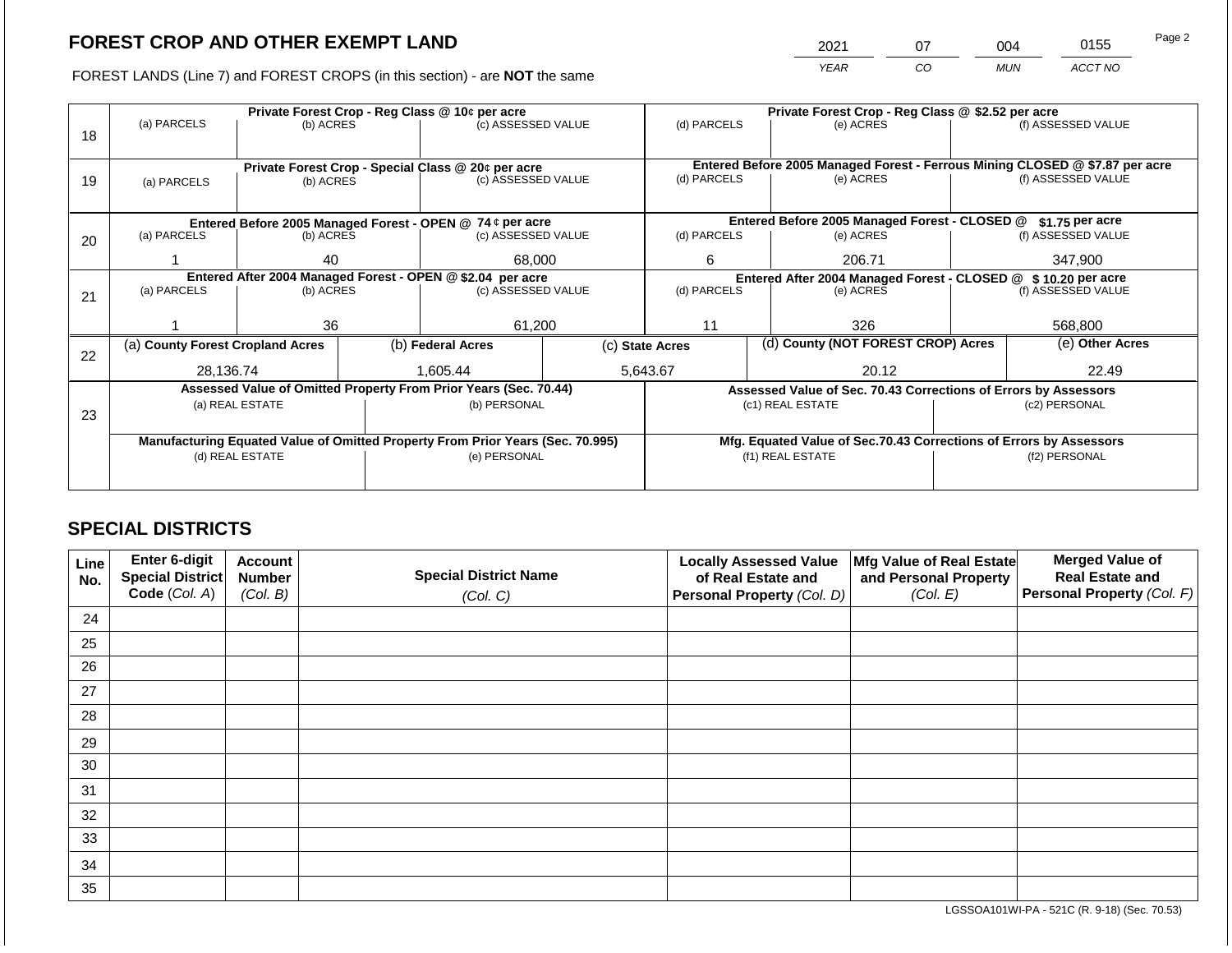| <b>SCHOOL DISTRICTS</b> |                                                          |                                             |                                                         | 2021                                                                              | 07                                                            | 004<br>0155                                                                    |
|-------------------------|----------------------------------------------------------|---------------------------------------------|---------------------------------------------------------|-----------------------------------------------------------------------------------|---------------------------------------------------------------|--------------------------------------------------------------------------------|
|                         |                                                          |                                             |                                                         | <b>YEAR</b>                                                                       | CO                                                            | ACCT NO<br><b>MUN</b>                                                          |
| Line<br>No.             | Enter 6-digit<br><b>School District</b><br>Code (Col. A) | <b>Account</b><br><b>Number</b><br>(Col. B) | <b>School District Name</b><br>(Col. C)                 | <b>Locally Assessed Value</b><br>of Real Estate and<br>Personal Property (Col. D) | Mfg Value of Real Estate<br>and Personal Property<br>(Col. E) | <b>Merged Value of</b><br><b>Real Estate and</b><br>Personal Property (Col. F) |
|                         | A. SCHOOL DISTRICTS (K-8 and K-12)                       |                                             |                                                         |                                                                                   |                                                               |                                                                                |
| 36                      | 076293                                                   | 0047                                        | <b>SCH D OF WEBSTER</b>                                 | 42,005,900                                                                        |                                                               | 42,005,900                                                                     |
| 37                      | 653654                                                   | 0391                                        | SCH D OF NORTHWOOD (MINONG)                             | 1,321,200                                                                         |                                                               | 1,321,200                                                                      |
| 38                      |                                                          |                                             |                                                         |                                                                                   |                                                               |                                                                                |
| 39                      |                                                          |                                             |                                                         |                                                                                   |                                                               |                                                                                |
| 40                      |                                                          |                                             |                                                         |                                                                                   |                                                               |                                                                                |
| 41                      |                                                          |                                             |                                                         |                                                                                   |                                                               |                                                                                |
| 42                      |                                                          |                                             |                                                         |                                                                                   |                                                               |                                                                                |
| 43                      |                                                          |                                             |                                                         |                                                                                   |                                                               |                                                                                |
| 44<br>45                |                                                          |                                             |                                                         |                                                                                   |                                                               |                                                                                |
| 46                      |                                                          |                                             |                                                         |                                                                                   |                                                               |                                                                                |
| 47                      |                                                          |                                             |                                                         |                                                                                   |                                                               |                                                                                |
| 48                      |                                                          |                                             |                                                         |                                                                                   |                                                               |                                                                                |
| 49                      |                                                          |                                             |                                                         |                                                                                   |                                                               |                                                                                |
| 50                      |                                                          |                                             | TOTAL ASSESSED VALUE OF SCHOOL DISTRICTS (K-8 and K-12) | 43,327,100                                                                        |                                                               | 43,327,100                                                                     |
|                         | <b>B. UNION HIGH SCHOOL DISTRICTS</b>                    |                                             |                                                         |                                                                                   |                                                               |                                                                                |
| 51                      |                                                          |                                             |                                                         |                                                                                   |                                                               |                                                                                |
| 52                      |                                                          |                                             |                                                         |                                                                                   |                                                               |                                                                                |
| 53                      |                                                          |                                             |                                                         |                                                                                   |                                                               |                                                                                |
| 54                      |                                                          |                                             |                                                         |                                                                                   |                                                               |                                                                                |
| 55                      |                                                          |                                             | TOTAL ASSESSED VALUE OF UNION HIGH SCHOOLS              |                                                                                   |                                                               |                                                                                |
|                         | C.<br><b>TECHNICAL COLLEGE DISTRICTS</b>                 |                                             |                                                         |                                                                                   |                                                               |                                                                                |
| 56                      | 001700                                                   | 0016                                        | NORTHWOOD TECHNICAL COLLEGE                             | 43,327,100                                                                        |                                                               | 43,327,100                                                                     |
| 57                      |                                                          |                                             |                                                         |                                                                                   |                                                               |                                                                                |
| 58                      |                                                          |                                             | TOTAL ASSESSED VALUE OF TECHNICAL COLLEGES              |                                                                                   |                                                               |                                                                                |
| 59                      |                                                          |                                             |                                                         | 43,327,100                                                                        |                                                               | 43,327,100                                                                     |

 *I hereby certify, to the best of my knowledge and belief, this form is complete and correct.*

**SCHOOL DISTRICTS**

| Name                   |                            | Title | Submission date  |
|------------------------|----------------------------|-------|------------------|
| SONJA RIKKOLA          |                            |       | 2021<br>26<br>05 |
| Phone                  | Email address              |       |                  |
| 715<br>2109<br>$349 -$ | SRIKKOLA@BURNETTCOUNTY.ORG |       |                  |

Page 3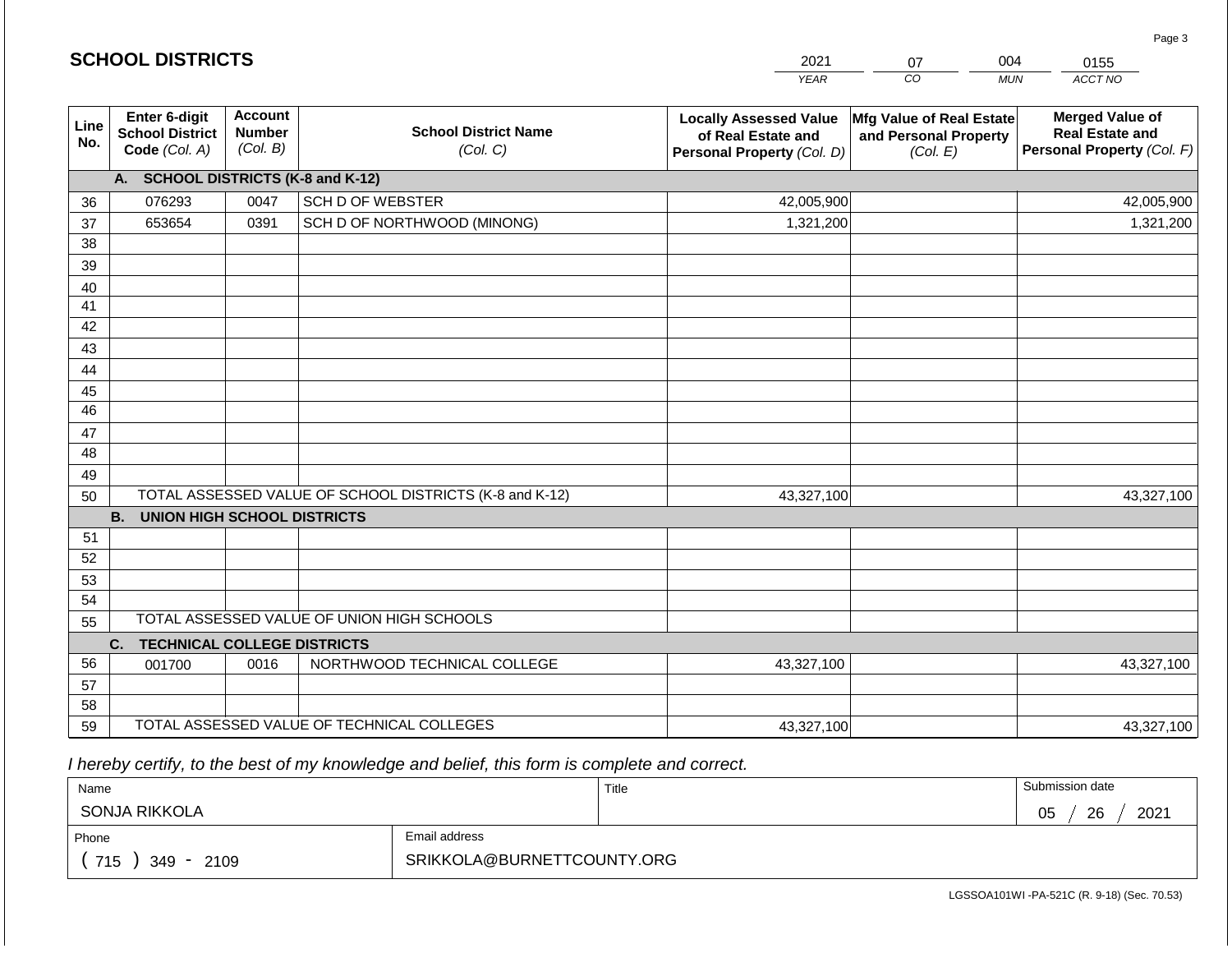- Each municipality's SOA is completed after the Board of Review and includes any changes made to the locally assessed values, under state law (sec. 70.53, Wis. Stats.)
- The Wisconsin Department of Revenue (DOR) merges the locally assessed values with the state assessed manufacturing values
- DOR provides the information regarding district names and codes. If a district is not listed, contact DOR.

Note: If you submit an amended SOA to DOR after your municipality's SOA is equated and posted to our website, we will process the SOA. However, DOR will not recalculate the *aggregate ratio or update the final SOA posted on our website. You should use the corrected values to calculate your tax rates.*

#### **Page 1: Real Estate and Personal Property**

- Lines 1-9 assessed real estate values, parcel counts and acres by classification
- Lines 10-15 assessed personal property values and number of accounts by class
- Line 16 aggregate assessed value of all property subject to general property; use to calculate tax rates. Note: This line equals the total assessed value of K-8 and K-12 school districts (Line 50) and total assessed value of technical colleges (Line 59).
- Remarks assessment ratio used to calculate estimated fair market value on property tax bills

#### **Page 2: Forest Crop, Other Exempt Land and Special Districts**

- Lines 18-21 private forest crop and managed forest lands assessed values
- Line  $22 -$  tax exempt land acres
- Line 23 prior years assessed value of omitted property under sec. 70.44 and correction of errors under sec. 70.43 shown by locally assessed or manufacturing real estate and personal property. Note: If there is an amount on this line, report the corresponding tax in the Statement of Taxes, Sections J or K.
- Lines 24-35 special district assessed values. These values are used to calculate tax rates for the special districts.

#### **Page 3: School Districts**

- Lines 36-50 school districts (K-8 and K-12) assessed values. These values are used to calculate tax rates for school districts.
- Lines 51-55 union high school district assessed values. These values are used to calculate tax rates for union high school districts.
- Lines 56-59 technical college assessed values. These values are used to calculate tax rates for technical colleges.

If you have questions: Email: lgs@wisconsin.gov

 Phone: (608) 266-2569 or (608) 264-6892 Fax: (608) 264-6887

34096 LEE RD<br>DANBURY, WI 54830 - 9414 DANBURY, WI 54830 - 9414CHARLA ZACCARDI<br>TOWN OF BLAINE CHARLA ZACCARDI TOWN OF BLAINE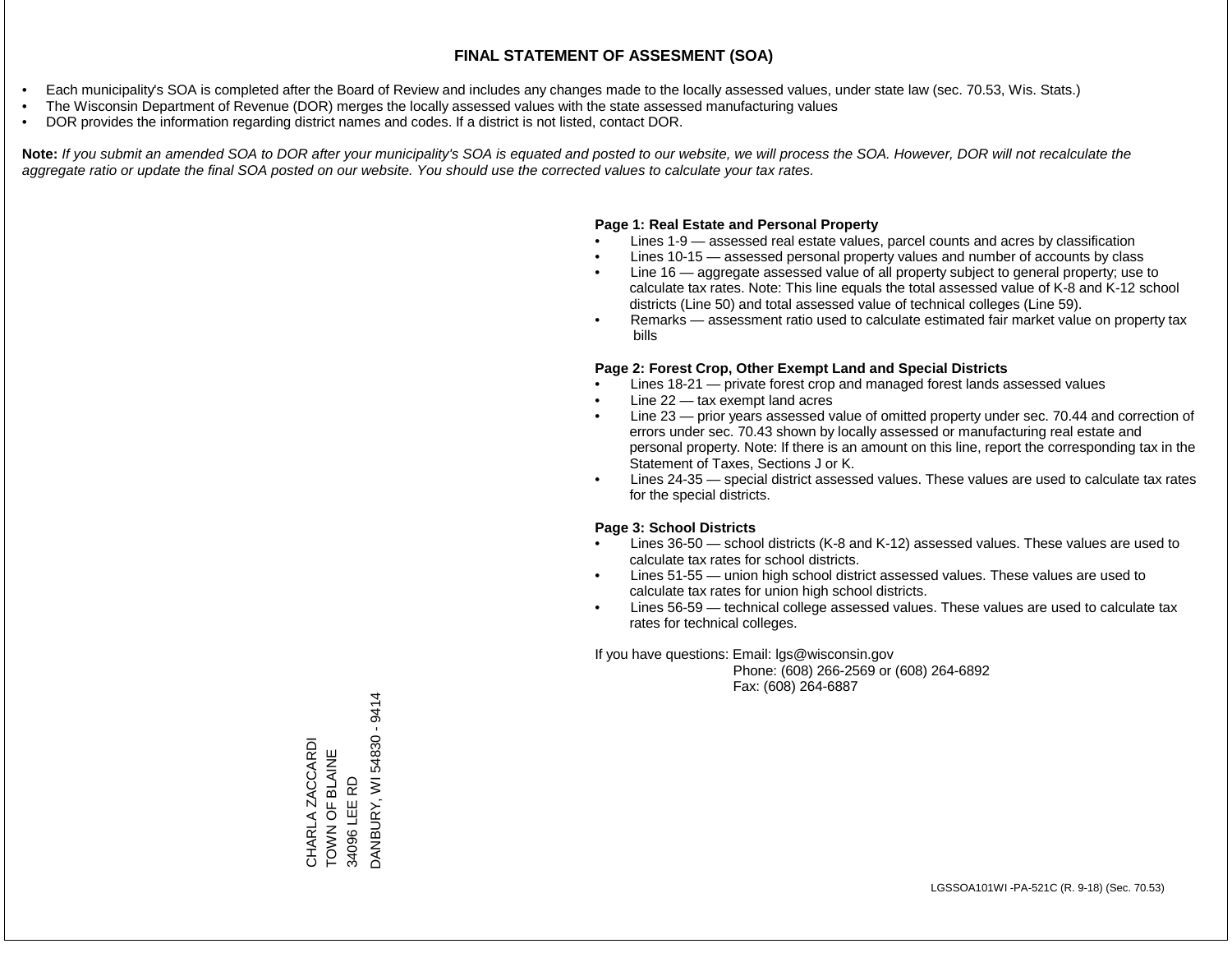| <b>FINAL - EQUATED</b>                  |     |      | This is an Amended Return |
|-----------------------------------------|-----|------|---------------------------|
| <b>STATEMENT OF ASSESSMENT FOR 2021</b> | 006 | 0156 |                           |

| Ω7 | ററഞ  | 0156    |
|----|------|---------|
| CО | MUN. | ACCT NO |

Page 1

|                | <b>FOR</b>                                                                                                                                                                                   | <b>TOWN OF</b><br>OF                                         | <b>DANIELS</b>           |                                           | <b>BURNETT COUNTY</b>        |                                    |                                        |            |                                         |  |  |
|----------------|----------------------------------------------------------------------------------------------------------------------------------------------------------------------------------------------|--------------------------------------------------------------|--------------------------|-------------------------------------------|------------------------------|------------------------------------|----------------------------------------|------------|-----------------------------------------|--|--|
|                |                                                                                                                                                                                              | Town - Village - City                                        | <b>Municipality Name</b> |                                           | <b>County Name</b>           |                                    |                                        |            |                                         |  |  |
| Line           |                                                                                                                                                                                              | <b>REAL ESTATE</b><br>(See Lines 18 - 22 for                 |                          | PARCEL COUNT<br>TOTAL LAND   IMPROVEMENTS | NO. OF ACRES<br><b>WHOLE</b> | <b>VALUE OF</b><br><b>LAND</b>     | <b>VALUE OF</b><br><b>IMPROVEMENTS</b> |            | TOTAL VALUE OF LAND<br>AND IMPROVEMENTS |  |  |
| No.            |                                                                                                                                                                                              | other Real Estate)                                           |                          |                                           | <b>NUMBERS ONLY</b>          |                                    |                                        |            |                                         |  |  |
| 1              |                                                                                                                                                                                              | <b>RESIDENTIAL - Class 1</b>                                 | (Col. A)<br>582          | (Col. B)                                  | (Col, C)<br>1,060            | (Col. D)                           | (Col. E)                               |            | (Col. F)                                |  |  |
|                |                                                                                                                                                                                              |                                                              |                          | 494                                       |                              | 21,643,100                         |                                        | 46,605,100 | 68,248,200                              |  |  |
| $\overline{2}$ |                                                                                                                                                                                              | <b>COMMERCIAL - Class 2</b>                                  | 22                       | 18                                        | 309                          | 567,900                            |                                        | 1,806,500  | 2,374,400                               |  |  |
| 3              |                                                                                                                                                                                              | <b>MANUFACTURING - Class 3</b>                               | $\Omega$                 | $\Omega$                                  | 0                            | 0                                  |                                        | 0          |                                         |  |  |
| $\overline{4}$ |                                                                                                                                                                                              | <b>AGRICULTURAL - Class 4</b>                                | 260                      |                                           | 4,356                        | 520,400                            |                                        |            | 520,400                                 |  |  |
| 5              |                                                                                                                                                                                              | <b>UNDEVELOPED - Class 5</b>                                 | 384                      |                                           | 4,469                        | 1,547,600                          |                                        |            | 1,547,600                               |  |  |
| 6              |                                                                                                                                                                                              | AGRICULTURAL FOREST - Class 5m                               | 128                      |                                           | 1,822                        | 1,510,700                          |                                        |            | 1,510,700                               |  |  |
| $\overline{7}$ |                                                                                                                                                                                              | FOREST LANDS - Class 6                                       | 361                      |                                           | 6,655                        | 10,629,200                         |                                        |            | 10,629,200                              |  |  |
| 8              |                                                                                                                                                                                              | OTHER - Class 7                                              | 37                       | 37                                        | 57                           | 247,600                            |                                        | 2,663,700  | 2,911,300                               |  |  |
| 9              |                                                                                                                                                                                              | TOTAL - ALL COLUMNS                                          | 1,774                    | 549                                       | 18,728                       | 36,666,500                         |                                        | 51,075,300 | 87,741,800                              |  |  |
| 10             |                                                                                                                                                                                              | NUMBER OF PERSONAL PROPERTY ACCOUNTS IN ROLL                 |                          |                                           | 16                           | <b>LOCALLY ASSESSED</b>            | <b>MANUFACTURING</b>                   |            | <b>MERGED</b>                           |  |  |
| 11             |                                                                                                                                                                                              | BOATS AND OTHER WATERCRAFT NOT EXEMPT - Code 1               |                          |                                           |                              | 0                                  |                                        | 0          |                                         |  |  |
| 12             |                                                                                                                                                                                              | MACHINERY, TOOLS AND PATTERNS - Code 2                       |                          |                                           |                              |                                    |                                        | $\Omega$   |                                         |  |  |
| 13             |                                                                                                                                                                                              | FURNITURE, FIXTURES AND EQUIPMENT - Code 3                   |                          |                                           |                              | 92,200                             |                                        | 0          | 92,200                                  |  |  |
| 14             |                                                                                                                                                                                              | ALL OTHER PERSONAL PROPERTY NOT EXEMPT - Codes 4A, 4B, 4C    |                          |                                           |                              | 91,900                             |                                        | 0          | 91,900                                  |  |  |
| 15             |                                                                                                                                                                                              | TOTAL OF PERSONAL PROPERTY NOT EXEMPT (Total of Lines 11-14) |                          |                                           |                              | 184,100                            |                                        | 0          | 184,100                                 |  |  |
| 16             | AGGREGATE ASSESSED VALUE OF ALL PROPERTY SUBJECT TO THE GENERAL PROPERTY TAX (Total of Lines 9F and 15F)<br>MUST EQUAL TOTAL VALUE OF THE SCHOOL DISTRICTS (K-12 PLUS K-8) - Line 50, Col. F |                                                              |                          |                                           |                              |                                    |                                        |            | 87,925,900                              |  |  |
| 17             |                                                                                                                                                                                              | <b>BOARD OF REVIEW</b>                                       |                          |                                           | Name of Assessor             | Telephone #                        |                                        |            |                                         |  |  |
|                |                                                                                                                                                                                              | DATE OF FINAL ADJOURNMENT                                    | 05/13/2021               |                                           |                              | ASSOCIATED APPRAISAL - WALT HUGHES | (920) 475-4597                         |            |                                         |  |  |

REMARKS

The Assessment Ratio to be used in calculating the estimated Fair Market Value on tax bills for this tax district is .866150676

This ratio should be used to convert assessed values to "Calculate Equalized Values" in Step 1 of the Lottery and Gaming Credit Calculations.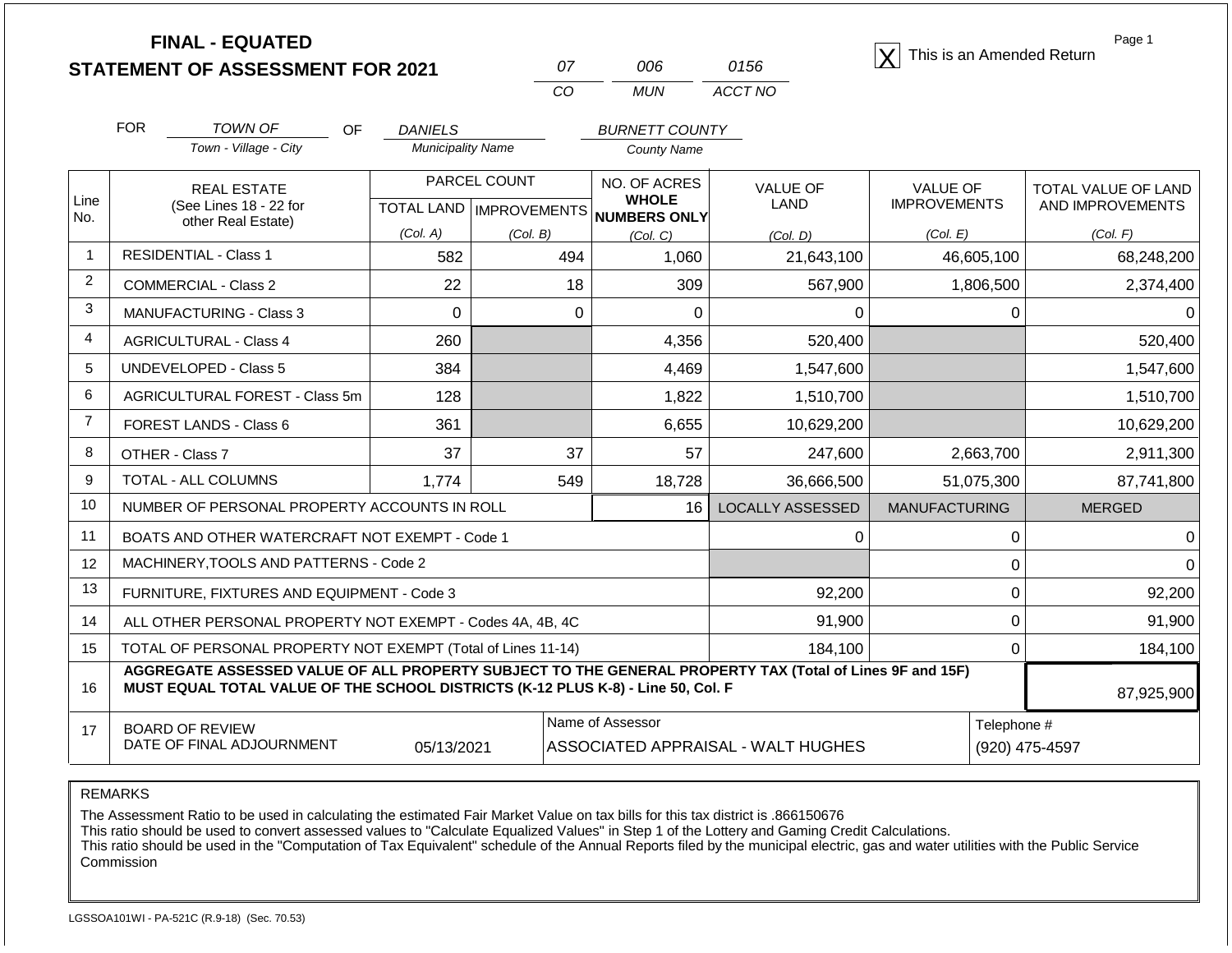2021 07 006 0156 Page 2

FOREST LANDS (Line 7) and FOREST CROPS (in this section) - are **NOT** the same *YEAR CO MUN ACCT NO*

|    |                                                            | Private Forest Crop - Reg Class @ 10¢ per acre |  |                                                                                |  |                 |                                                                              | Private Forest Crop - Reg Class @ \$2.52 per acre                  |                  |                    |  |  |
|----|------------------------------------------------------------|------------------------------------------------|--|--------------------------------------------------------------------------------|--|-----------------|------------------------------------------------------------------------------|--------------------------------------------------------------------|------------------|--------------------|--|--|
|    | (a) PARCELS                                                | (b) ACRES                                      |  | (c) ASSESSED VALUE                                                             |  | (d) PARCELS     |                                                                              | (e) ACRES                                                          |                  | (f) ASSESSED VALUE |  |  |
| 18 |                                                            |                                                |  |                                                                                |  |                 |                                                                              |                                                                    |                  |                    |  |  |
|    |                                                            |                                                |  |                                                                                |  |                 |                                                                              |                                                                    |                  |                    |  |  |
|    |                                                            |                                                |  | Private Forest Crop - Special Class @ 20¢ per acre                             |  | (d) PARCELS     | Entered Before 2005 Managed Forest - Ferrous Mining CLOSED @ \$7.87 per acre |                                                                    |                  | (f) ASSESSED VALUE |  |  |
| 19 | (a) PARCELS                                                | (c) ASSESSED VALUE<br>(b) ACRES                |  |                                                                                |  | (e) ACRES       |                                                                              |                                                                    |                  |                    |  |  |
|    |                                                            |                                                |  |                                                                                |  |                 |                                                                              |                                                                    |                  |                    |  |  |
|    |                                                            |                                                |  | Entered Before 2005 Managed Forest - OPEN @ 74 ¢ per acre                      |  |                 |                                                                              | Entered Before 2005 Managed Forest - CLOSED @                      |                  | $$1.75$ per acre   |  |  |
| 20 | (a) PARCELS                                                | (b) ACRES                                      |  | (c) ASSESSED VALUE                                                             |  | (d) PARCELS     |                                                                              | (e) ACRES                                                          |                  | (f) ASSESSED VALUE |  |  |
|    |                                                            |                                                |  |                                                                                |  |                 |                                                                              |                                                                    |                  |                    |  |  |
|    | 2                                                          | 45                                             |  | 24,900                                                                         |  | 16<br>384.51    |                                                                              | 619,900                                                            |                  |                    |  |  |
|    | Entered After 2004 Managed Forest - OPEN @ \$2.04 per acre |                                                |  |                                                                                |  |                 | Entered After 2004 Managed Forest - CLOSED @                                 |                                                                    | \$10.20 per acre |                    |  |  |
| 21 | (a) PARCELS                                                | (b) ACRES                                      |  | (c) ASSESSED VALUE                                                             |  | (d) PARCELS     |                                                                              | (e) ACRES                                                          |                  | (f) ASSESSED VALUE |  |  |
|    |                                                            |                                                |  |                                                                                |  |                 |                                                                              |                                                                    |                  |                    |  |  |
|    |                                                            | 40                                             |  | 66,600                                                                         |  | 22              |                                                                              | 639.56                                                             |                  | 928,700            |  |  |
|    | (a) County Forest Cropland Acres                           |                                                |  | (b) Federal Acres                                                              |  | (c) State Acres |                                                                              | (d) County (NOT FOREST CROP) Acres                                 |                  | (e) Other Acres    |  |  |
| 22 |                                                            |                                                |  |                                                                                |  |                 |                                                                              |                                                                    |                  |                    |  |  |
|    |                                                            |                                                |  |                                                                                |  | 1,348.24        |                                                                              | 608.75                                                             |                  | 115.8              |  |  |
|    |                                                            |                                                |  | Assessed Value of Omitted Property From Prior Years (Sec. 70.44)               |  |                 |                                                                              | Assessed Value of Sec. 70.43 Corrections of Errors by Assessors    |                  |                    |  |  |
|    | (a) REAL ESTATE                                            |                                                |  | (b) PERSONAL                                                                   |  |                 |                                                                              | (c1) REAL ESTATE                                                   |                  | (c2) PERSONAL      |  |  |
| 23 |                                                            |                                                |  |                                                                                |  |                 |                                                                              |                                                                    |                  |                    |  |  |
|    |                                                            |                                                |  | Manufacturing Equated Value of Omitted Property From Prior Years (Sec. 70.995) |  |                 |                                                                              | Mfg. Equated Value of Sec.70.43 Corrections of Errors by Assessors |                  |                    |  |  |
|    |                                                            | (d) REAL ESTATE                                |  | (e) PERSONAL                                                                   |  |                 |                                                                              | (f1) REAL ESTATE                                                   | (f2) PERSONAL    |                    |  |  |
|    |                                                            |                                                |  |                                                                                |  |                 |                                                                              |                                                                    |                  |                    |  |  |
|    |                                                            |                                                |  |                                                                                |  |                 |                                                                              |                                                                    |                  |                    |  |  |

## **SPECIAL DISTRICTS**

| Line<br>No. | Enter 6-digit<br><b>Special District</b><br>Code (Col. A) | <b>Account</b><br><b>Number</b><br>(Col. B) | <b>Special District Name</b><br>(Col. C) | <b>Locally Assessed Value</b><br>of Real Estate and<br>Personal Property (Col. D) | Mfg Value of Real Estate<br>and Personal Property<br>(Col. E) | <b>Merged Value of</b><br><b>Real Estate and</b><br>Personal Property (Col. F) |
|-------------|-----------------------------------------------------------|---------------------------------------------|------------------------------------------|-----------------------------------------------------------------------------------|---------------------------------------------------------------|--------------------------------------------------------------------------------|
| 24          | 078030                                                    | 0046                                        | MUD HEN LAKE REHABILITATION DISTRICT     | 24,649,700                                                                        |                                                               | 24,649,700                                                                     |
| 25          |                                                           |                                             |                                          |                                                                                   |                                                               |                                                                                |
| 26          |                                                           |                                             |                                          |                                                                                   |                                                               |                                                                                |
| 27          |                                                           |                                             |                                          |                                                                                   |                                                               |                                                                                |
| 28          |                                                           |                                             |                                          |                                                                                   |                                                               |                                                                                |
| 29          |                                                           |                                             |                                          |                                                                                   |                                                               |                                                                                |
| 30          |                                                           |                                             |                                          |                                                                                   |                                                               |                                                                                |
| 31          |                                                           |                                             |                                          |                                                                                   |                                                               |                                                                                |
| 32          |                                                           |                                             |                                          |                                                                                   |                                                               |                                                                                |
| 33          |                                                           |                                             |                                          |                                                                                   |                                                               |                                                                                |
| 34          |                                                           |                                             |                                          |                                                                                   |                                                               |                                                                                |
| 35          |                                                           |                                             |                                          |                                                                                   |                                                               |                                                                                |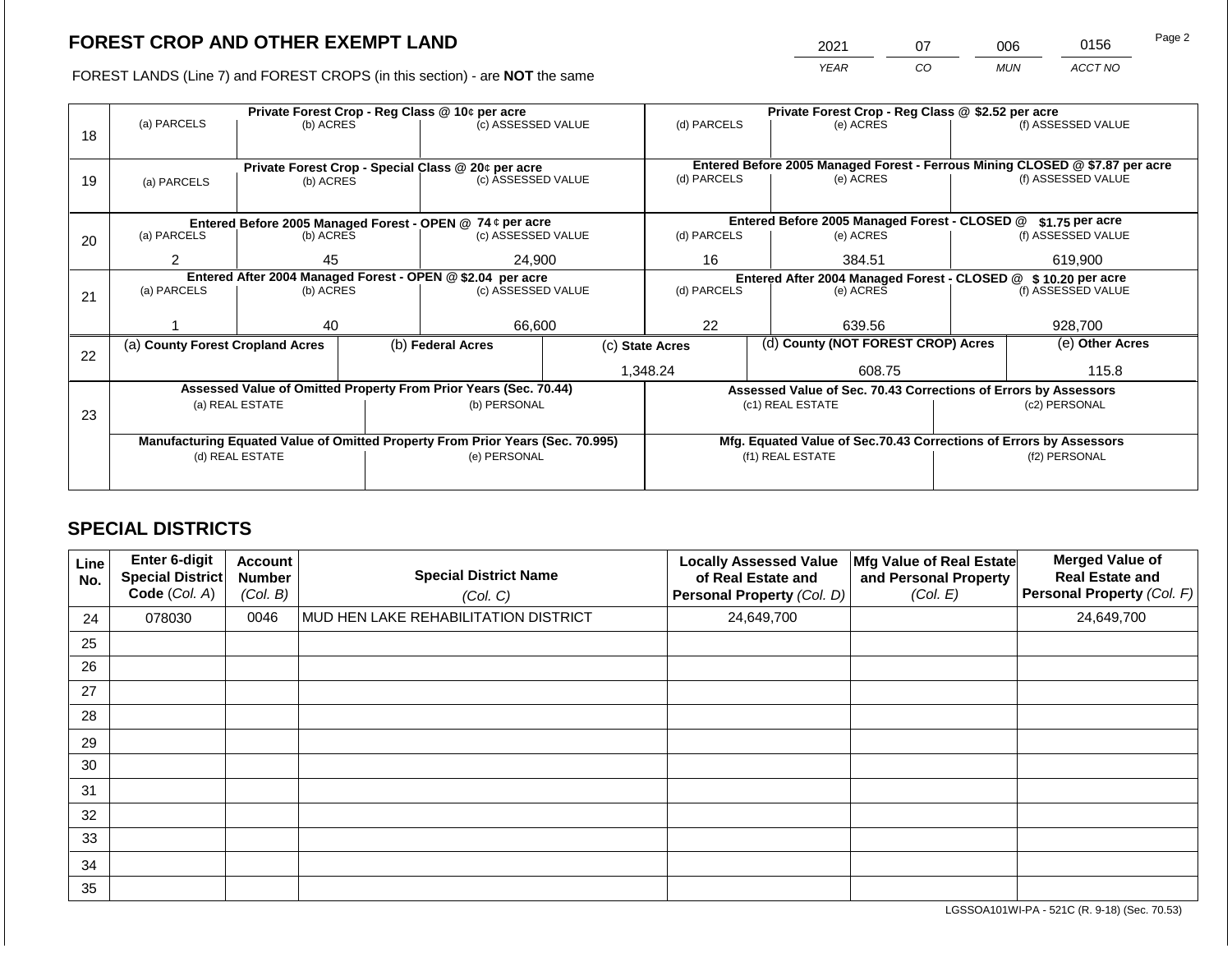|             |                                                                                        |                                             |                                                         | <b>YEAR</b>                                                                       | CO<br><b>MUN</b>                                              | ACCT NO                                                                        |  |  |  |  |
|-------------|----------------------------------------------------------------------------------------|---------------------------------------------|---------------------------------------------------------|-----------------------------------------------------------------------------------|---------------------------------------------------------------|--------------------------------------------------------------------------------|--|--|--|--|
| Line<br>No. | Enter 6-digit<br><b>School District</b><br>Code (Col. A)                               | <b>Account</b><br><b>Number</b><br>(Col. B) | <b>School District Name</b><br>(Col. C)                 | <b>Locally Assessed Value</b><br>of Real Estate and<br>Personal Property (Col. D) | Mfg Value of Real Estate<br>and Personal Property<br>(Col. E) | <b>Merged Value of</b><br><b>Real Estate and</b><br>Personal Property (Col. F) |  |  |  |  |
|             | A. SCHOOL DISTRICTS (K-8 and K-12)                                                     |                                             |                                                         |                                                                                   |                                                               |                                                                                |  |  |  |  |
| 36          | 072233                                                                                 | 0045                                        | SCH D OF GRANTSBURG                                     | 22,503,700                                                                        |                                                               | 22,503,700                                                                     |  |  |  |  |
| 37          | 075376                                                                                 | 0046                                        | <b>SCH D OF SIREN</b>                                   | 53,440,800                                                                        |                                                               | 53,440,800                                                                     |  |  |  |  |
| 38          | 481939                                                                                 | 0290                                        | SCH D OF FREDERIC                                       | 11,981,400                                                                        |                                                               | 11,981,400                                                                     |  |  |  |  |
| 39          |                                                                                        |                                             |                                                         |                                                                                   |                                                               |                                                                                |  |  |  |  |
| 40          |                                                                                        |                                             |                                                         |                                                                                   |                                                               |                                                                                |  |  |  |  |
| 41          |                                                                                        |                                             |                                                         |                                                                                   |                                                               |                                                                                |  |  |  |  |
| 42          |                                                                                        |                                             |                                                         |                                                                                   |                                                               |                                                                                |  |  |  |  |
| 43          |                                                                                        |                                             |                                                         |                                                                                   |                                                               |                                                                                |  |  |  |  |
| 44          |                                                                                        |                                             |                                                         |                                                                                   |                                                               |                                                                                |  |  |  |  |
| 45          |                                                                                        |                                             |                                                         |                                                                                   |                                                               |                                                                                |  |  |  |  |
| 46          |                                                                                        |                                             |                                                         |                                                                                   |                                                               |                                                                                |  |  |  |  |
| 47          |                                                                                        |                                             |                                                         |                                                                                   |                                                               |                                                                                |  |  |  |  |
| 48          |                                                                                        |                                             |                                                         |                                                                                   |                                                               |                                                                                |  |  |  |  |
| 49          |                                                                                        |                                             |                                                         |                                                                                   |                                                               |                                                                                |  |  |  |  |
| 50          |                                                                                        |                                             | TOTAL ASSESSED VALUE OF SCHOOL DISTRICTS (K-8 and K-12) | 87,925,900                                                                        |                                                               | 87,925,900                                                                     |  |  |  |  |
|             | <b>B.</b><br><b>UNION HIGH SCHOOL DISTRICTS</b>                                        |                                             |                                                         |                                                                                   |                                                               |                                                                                |  |  |  |  |
| 51          |                                                                                        |                                             |                                                         |                                                                                   |                                                               |                                                                                |  |  |  |  |
| 52          |                                                                                        |                                             |                                                         |                                                                                   |                                                               |                                                                                |  |  |  |  |
| 53          |                                                                                        |                                             |                                                         |                                                                                   |                                                               |                                                                                |  |  |  |  |
| 54          |                                                                                        |                                             |                                                         |                                                                                   |                                                               |                                                                                |  |  |  |  |
|             | TOTAL ASSESSED VALUE OF UNION HIGH SCHOOLS<br>55<br><b>TECHNICAL COLLEGE DISTRICTS</b> |                                             |                                                         |                                                                                   |                                                               |                                                                                |  |  |  |  |
| 56          | C.                                                                                     |                                             |                                                         |                                                                                   |                                                               |                                                                                |  |  |  |  |
|             | 001700                                                                                 | 0016                                        | NORTHWOOD TECHNICAL COLLEGE                             | 87,925,900                                                                        |                                                               | 87,925,900                                                                     |  |  |  |  |
| 57<br>58    |                                                                                        |                                             |                                                         |                                                                                   |                                                               |                                                                                |  |  |  |  |
| 59          |                                                                                        |                                             | TOTAL ASSESSED VALUE OF TECHNICAL COLLEGES              | 87,925,900                                                                        |                                                               | 87,925,900                                                                     |  |  |  |  |

2021

07

006

 *I hereby certify, to the best of my knowledge and belief, this form is complete and correct.*

**SCHOOL DISTRICTS**

| Name                   |                            | Title | Submission date  |
|------------------------|----------------------------|-------|------------------|
| SONJA RIKKOLA          |                            |       | 2021<br>03<br>06 |
| Phone                  | Email address              |       |                  |
| 715<br>2109<br>$349 -$ | SRIKKOLA@BURNETTCOUNTY.ORG |       |                  |

Page 3

0156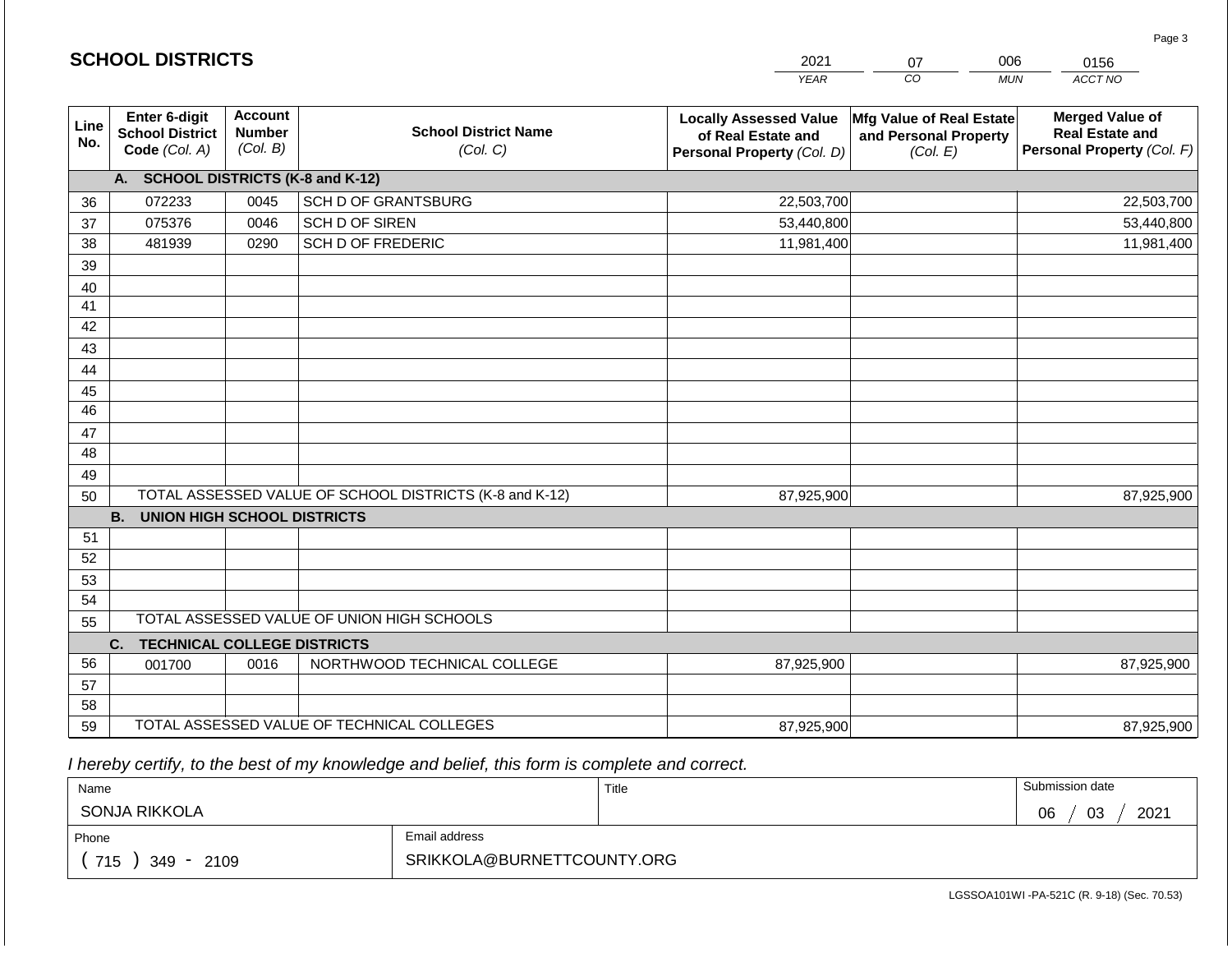- Each municipality's SOA is completed after the Board of Review and includes any changes made to the locally assessed values, under state law (sec. 70.53, Wis. Stats.)
- The Wisconsin Department of Revenue (DOR) merges the locally assessed values with the state assessed manufacturing values
- DOR provides the information regarding district names and codes. If a district is not listed, contact DOR.

Note: If you submit an amended SOA to DOR after your municipality's SOA is equated and posted to our website, we will process the SOA. However, DOR will not recalculate the *aggregate ratio or update the final SOA posted on our website. You should use the corrected values to calculate your tax rates.*

#### **Page 1: Real Estate and Personal Property**

- Lines 1-9 assessed real estate values, parcel counts and acres by classification
- Lines 10-15 assessed personal property values and number of accounts by class
- Line 16 aggregate assessed value of all property subject to general property; use to calculate tax rates. Note: This line equals the total assessed value of K-8 and K-12 school districts (Line 50) and total assessed value of technical colleges (Line 59).
- Remarks assessment ratio used to calculate estimated fair market value on property tax bills

#### **Page 2: Forest Crop, Other Exempt Land and Special Districts**

- Lines 18-21 private forest crop and managed forest lands assessed values
- Line  $22 -$  tax exempt land acres
- Line 23 prior years assessed value of omitted property under sec. 70.44 and correction of errors under sec. 70.43 shown by locally assessed or manufacturing real estate and personal property. Note: If there is an amount on this line, report the corresponding tax in the Statement of Taxes, Sections J or K.
- Lines 24-35 special district assessed values. These values are used to calculate tax rates for the special districts.

#### **Page 3: School Districts**

- Lines 36-50 school districts (K-8 and K-12) assessed values. These values are used to calculate tax rates for school districts.
- Lines 51-55 union high school district assessed values. These values are used to calculate tax rates for union high school districts.
- Lines 56-59 technical college assessed values. These values are used to calculate tax rates for technical colleges.

If you have questions: Email: lgs@wisconsin.gov

 Phone: (608) 266-2569 or (608) 264-6892 Fax: (608) 264-6887

LIZ SIMONSEN<br>TOWN OF DANIELS TOWN OF DANIELS PO BOX 190<br>SIREN, WI 54872 - 0190 SIREN, WI 54872 - 0190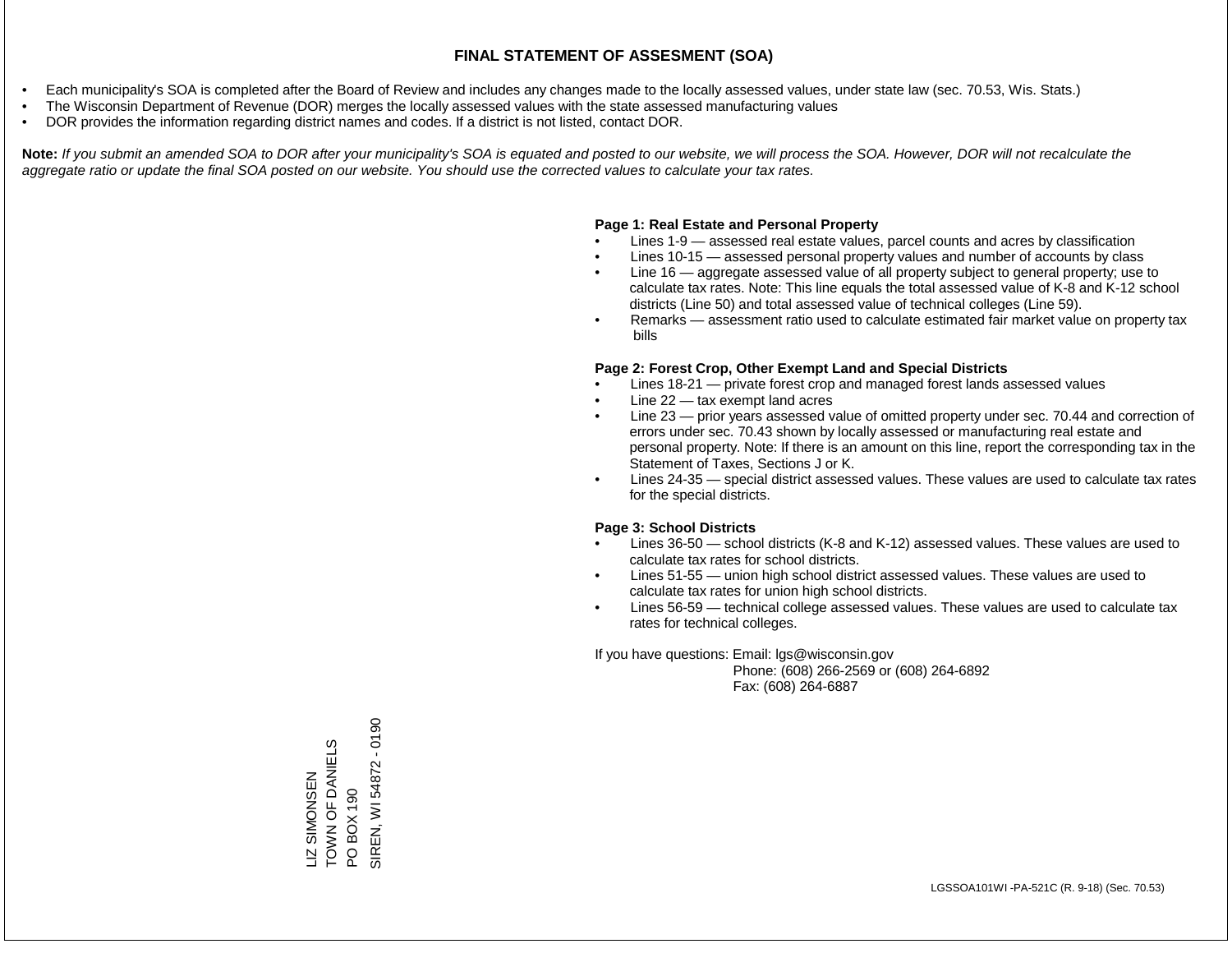|                |            | <b>FINAL - EQUATED</b>                                                                                                                                                                       |                          |                           |                                     |                         | This is an Amended Return | Page 1              |  |
|----------------|------------|----------------------------------------------------------------------------------------------------------------------------------------------------------------------------------------------|--------------------------|---------------------------|-------------------------------------|-------------------------|---------------------------|---------------------|--|
|                |            | <b>STATEMENT OF ASSESSMENT FOR 2021</b>                                                                                                                                                      |                          | 07                        | 008                                 | 0157                    |                           |                     |  |
|                |            |                                                                                                                                                                                              |                          | CO                        | <b>MUN</b>                          | ACCT NO                 |                           |                     |  |
|                | <b>FOR</b> | TOWN OF<br>OF.                                                                                                                                                                               | <b>DEWEY</b>             |                           | <b>BURNETT COUNTY</b>               |                         |                           |                     |  |
|                |            | Town - Village - City                                                                                                                                                                        | <b>Municipality Name</b> |                           | <b>County Name</b>                  |                         |                           |                     |  |
|                |            | <b>REAL ESTATE</b>                                                                                                                                                                           |                          | PARCEL COUNT              | NO. OF ACRES                        | <b>VALUE OF</b>         | <b>VALUE OF</b>           | TOTAL VALUE OF LAND |  |
| Line<br>No.    |            | (See Lines 18 - 22 for                                                                                                                                                                       |                          | TOTAL LAND   IMPROVEMENTS | <b>WHOLE</b><br><b>NUMBERS ONLY</b> | LAND                    | <b>IMPROVEMENTS</b>       | AND IMPROVEMENTS    |  |
|                |            | other Real Estate)                                                                                                                                                                           | (Col. A)                 | (Col. B)                  | (Col, C)                            | (Col, D)                | (Col. E)                  | (Col. F)            |  |
| $\overline{1}$ |            | <b>RESIDENTIAL - Class 1</b>                                                                                                                                                                 | 359                      | 289                       | 683                                 | 9,107,900               | 23,320,000                | 32,427,900          |  |
| 2              |            | <b>COMMERCIAL - Class 2</b>                                                                                                                                                                  | 8                        |                           | 39<br>$\overline{7}$                | 455,500                 | 588,000                   | 1,043,500           |  |
| 3              |            | <b>MANUFACTURING - Class 3</b>                                                                                                                                                               | $\Omega$                 |                           | $\mathbf 0$<br>$\overline{0}$       | 0                       | 0                         | 0                   |  |
| 4              |            | <b>AGRICULTURAL - Class 4</b>                                                                                                                                                                | 421                      |                           | 10,093                              | 1,178,300               |                           | 1,178,300           |  |
| 5              |            | <b>UNDEVELOPED - Class 5</b>                                                                                                                                                                 | 366                      |                           | 2,515                               | 843,300                 |                           | 843,300             |  |
| 6              |            | <b>AGRICULTURAL FOREST - Class 5m</b>                                                                                                                                                        | 225                      |                           | 3,462                               | 3,109,000               |                           | 3,109,000           |  |
| $\overline{7}$ |            | <b>FOREST LANDS - Class 6</b>                                                                                                                                                                | 225                      |                           | 4,349                               | 6,741,200               |                           | 6,741,200           |  |
| 8              |            | OTHER - Class 7                                                                                                                                                                              | 47                       | 47                        | 114                                 | 337,100                 | 4,719,500                 | 5,056,600           |  |
| 9              |            | TOTAL - ALL COLUMNS                                                                                                                                                                          | 1,651                    | 343                       | 21,255                              | 21,772,300              | 28,627,500                | 50,399,800          |  |
| 10             |            | NUMBER OF PERSONAL PROPERTY ACCOUNTS IN ROLL                                                                                                                                                 |                          |                           | 10                                  | <b>LOCALLY ASSESSED</b> | <b>MANUFACTURING</b>      | <b>MERGED</b>       |  |
| 11             |            | BOATS AND OTHER WATERCRAFT NOT EXEMPT - Code 1                                                                                                                                               |                          |                           |                                     | 0                       | 0                         | $\Omega$            |  |
| 12             |            | MACHINERY, TOOLS AND PATTERNS - Code 2                                                                                                                                                       |                          |                           |                                     |                         | 0                         | $\Omega$            |  |
| 13             |            | FURNITURE, FIXTURES AND EQUIPMENT - Code 3                                                                                                                                                   |                          |                           |                                     | 4,900                   | $\boldsymbol{0}$          | 4,900               |  |
| 14             |            | ALL OTHER PERSONAL PROPERTY NOT EXEMPT - Codes 4A, 4B, 4C                                                                                                                                    |                          |                           |                                     | 209,800                 | 0                         | 209,800             |  |
| 15             |            | TOTAL OF PERSONAL PROPERTY NOT EXEMPT (Total of Lines 11-14)                                                                                                                                 |                          |                           |                                     | 214,700                 | 0                         | 214,700             |  |
| 16             |            | AGGREGATE ASSESSED VALUE OF ALL PROPERTY SUBJECT TO THE GENERAL PROPERTY TAX (Total of Lines 9F and 15F)<br>MUST EQUAL TOTAL VALUE OF THE SCHOOL DISTRICTS (K-12 PLUS K-8) - Line 50, Col. F |                          |                           |                                     |                         |                           | 50,614,500          |  |
| 17             |            | <b>BOARD OF REVIEW</b>                                                                                                                                                                       |                          |                           | Name of Assessor                    |                         | Telephone #               |                     |  |
|                |            | DATE OF FINAL ADJOURNMENT                                                                                                                                                                    | 05/18/2021               |                           | <b>STEVE NORDQUIST</b>              |                         |                           | (715) 934-2902      |  |

The Assessment Ratio to be used in calculating the estimated Fair Market Value on tax bills for this tax district is .928685974

This ratio should be used to convert assessed values to "Calculate Equalized Values" in Step 1 of the Lottery and Gaming Credit Calculations.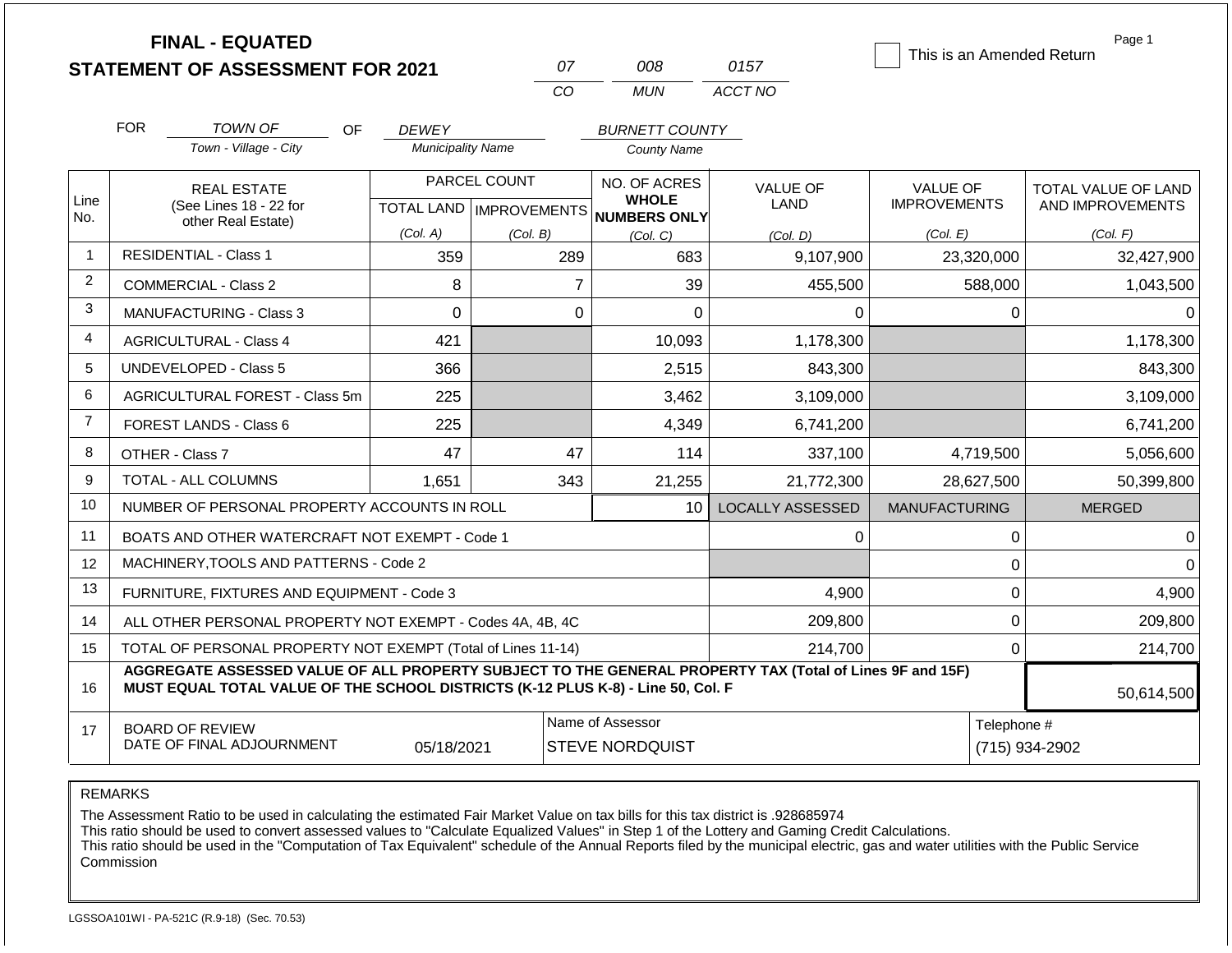2021 07 008 0157

FOREST LANDS (Line 7) and FOREST CROPS (in this section) - are **NOT** the same *YEAR CO MUN ACCT NO*

|    | (a) PARCELS                                                                    | (b) ACRES                                                       |  | Private Forest Crop - Reg Class @ 10¢ per acre<br>(c) ASSESSED VALUE |                                                                | (d) PARCELS<br>(e) ACRES |                 | Private Forest Crop - Reg Class @ \$2.52 per acre                  | (f) ASSESSED VALUE                                                                                 |                    |
|----|--------------------------------------------------------------------------------|-----------------------------------------------------------------|--|----------------------------------------------------------------------|----------------------------------------------------------------|--------------------------|-----------------|--------------------------------------------------------------------|----------------------------------------------------------------------------------------------------|--------------------|
| 18 |                                                                                |                                                                 |  |                                                                      |                                                                |                          |                 |                                                                    |                                                                                                    |                    |
| 19 |                                                                                | Private Forest Crop - Special Class @ 20¢ per acre<br>(b) ACRES |  |                                                                      |                                                                | (d) PARCELS<br>(e) ACRES |                 |                                                                    | Entered Before 2005 Managed Forest - Ferrous Mining CLOSED @ \$7.87 per acre<br>(f) ASSESSED VALUE |                    |
|    | (a) PARCELS                                                                    |                                                                 |  | (c) ASSESSED VALUE                                                   |                                                                |                          |                 |                                                                    |                                                                                                    |                    |
|    | Entered Before 2005 Managed Forest - OPEN @ 74 ¢ per acre                      |                                                                 |  |                                                                      | Entered Before 2005 Managed Forest - CLOSED @                  |                          | \$1.75 per acre |                                                                    |                                                                                                    |                    |
| 20 | (a) PARCELS                                                                    | (b) ACRES                                                       |  | (c) ASSESSED VALUE                                                   |                                                                | (d) PARCELS              |                 | (e) ACRES                                                          |                                                                                                    | (f) ASSESSED VALUE |
|    |                                                                                |                                                                 |  |                                                                      |                                                                | $12 \overline{ }$        |                 | 358.87                                                             |                                                                                                    | 534,200            |
|    | Entered After 2004 Managed Forest - OPEN @ \$2.04 per acre                     |                                                                 |  |                                                                      | Entered After 2004 Managed Forest - CLOSED @ \$ 10.20 per acre |                          |                 |                                                                    |                                                                                                    |                    |
| 21 | (a) PARCELS                                                                    | (b) ACRES                                                       |  | (c) ASSESSED VALUE                                                   |                                                                | (d) PARCELS              |                 | (e) ACRES                                                          |                                                                                                    | (f) ASSESSED VALUE |
|    | 6                                                                              | 151.88                                                          |  | 222,700                                                              |                                                                | 20                       |                 | 628                                                                |                                                                                                    | 1.062.600          |
| 22 | (a) County Forest Cropland Acres                                               |                                                                 |  | (b) Federal Acres                                                    |                                                                | (c) State Acres          |                 | (d) County (NOT FOREST CROP) Acres                                 |                                                                                                    | (e) Other Acres    |
|    |                                                                                |                                                                 |  | 83.48                                                                |                                                                | 582.26                   |                 | 31.02                                                              |                                                                                                    | 48.93              |
|    |                                                                                |                                                                 |  | Assessed Value of Omitted Property From Prior Years (Sec. 70.44)     |                                                                |                          |                 | Assessed Value of Sec. 70.43 Corrections of Errors by Assessors    |                                                                                                    |                    |
| 23 |                                                                                | (a) REAL ESTATE                                                 |  | (b) PERSONAL                                                         |                                                                |                          |                 | (c1) REAL ESTATE                                                   |                                                                                                    | (c2) PERSONAL      |
|    |                                                                                |                                                                 |  |                                                                      |                                                                |                          |                 |                                                                    |                                                                                                    |                    |
|    | Manufacturing Equated Value of Omitted Property From Prior Years (Sec. 70.995) |                                                                 |  |                                                                      |                                                                |                          |                 | Mfg. Equated Value of Sec.70.43 Corrections of Errors by Assessors |                                                                                                    |                    |
|    | (d) REAL ESTATE                                                                |                                                                 |  | (e) PERSONAL                                                         |                                                                |                          |                 | (f1) REAL ESTATE                                                   | (f2) PERSONAL                                                                                      |                    |
|    |                                                                                |                                                                 |  |                                                                      |                                                                |                          |                 |                                                                    |                                                                                                    |                    |

## **SPECIAL DISTRICTS**

| Line<br>No. | Enter 6-digit<br>Special District<br>Code (Col. A) | <b>Account</b><br><b>Number</b><br>(Col. B) | <b>Special District Name</b><br>(Col. C) | <b>Locally Assessed Value</b><br>of Real Estate and<br><b>Personal Property (Col. D)</b> | Mfg Value of Real Estate<br>and Personal Property<br>(Col. E) | <b>Merged Value of</b><br><b>Real Estate and</b><br>Personal Property (Col. F) |
|-------------|----------------------------------------------------|---------------------------------------------|------------------------------------------|------------------------------------------------------------------------------------------|---------------------------------------------------------------|--------------------------------------------------------------------------------|
| 24          |                                                    |                                             |                                          |                                                                                          |                                                               |                                                                                |
| 25          |                                                    |                                             |                                          |                                                                                          |                                                               |                                                                                |
| 26          |                                                    |                                             |                                          |                                                                                          |                                                               |                                                                                |
| 27          |                                                    |                                             |                                          |                                                                                          |                                                               |                                                                                |
| 28          |                                                    |                                             |                                          |                                                                                          |                                                               |                                                                                |
| 29          |                                                    |                                             |                                          |                                                                                          |                                                               |                                                                                |
| 30          |                                                    |                                             |                                          |                                                                                          |                                                               |                                                                                |
| 31          |                                                    |                                             |                                          |                                                                                          |                                                               |                                                                                |
| 32          |                                                    |                                             |                                          |                                                                                          |                                                               |                                                                                |
| 33          |                                                    |                                             |                                          |                                                                                          |                                                               |                                                                                |
| 34          |                                                    |                                             |                                          |                                                                                          |                                                               |                                                                                |
| 35          |                                                    |                                             |                                          |                                                                                          |                                                               |                                                                                |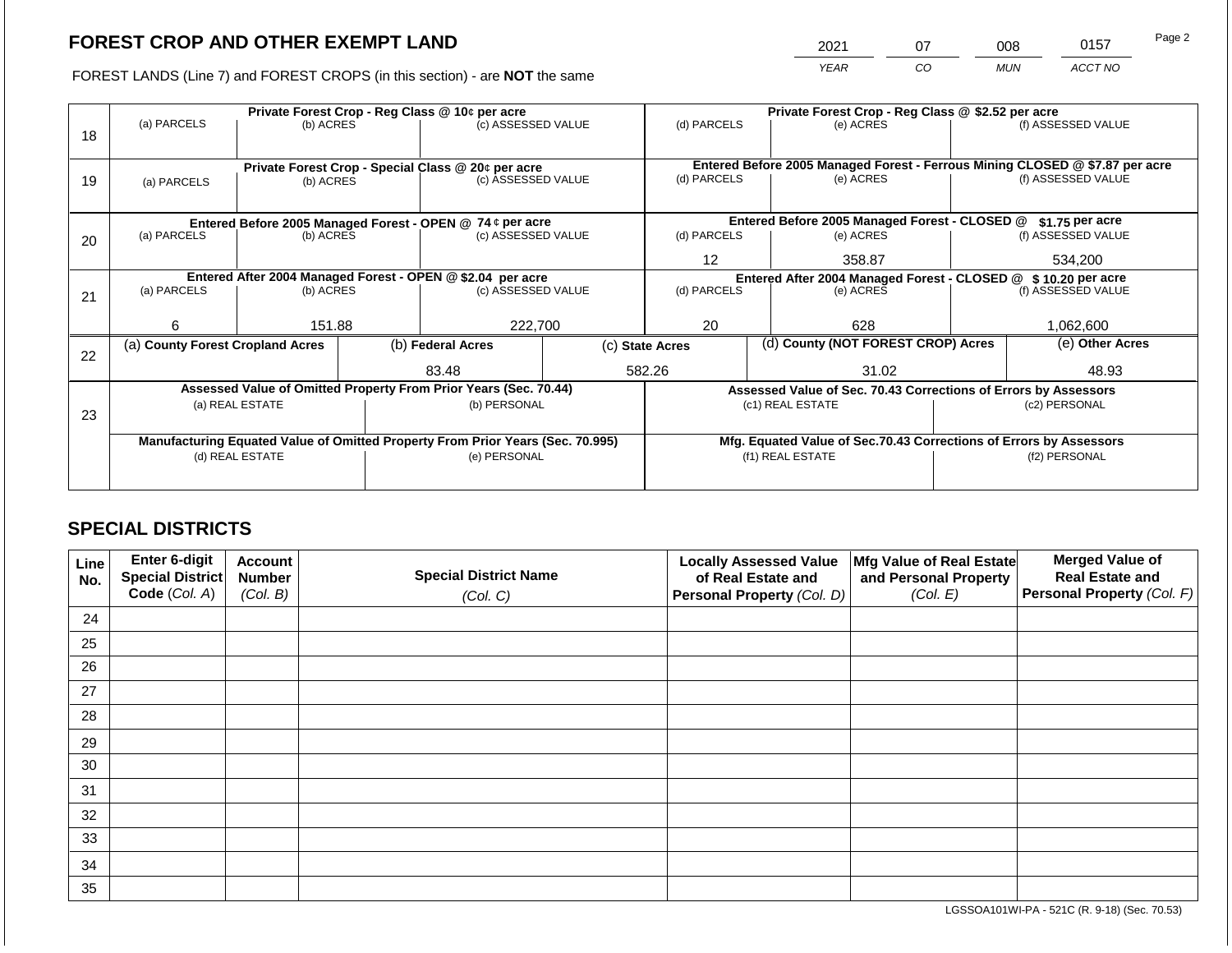|                 |                                                          |                                             |                                                         | <b>YEAR</b>                                                                       | $\overline{co}$<br><b>MUN</b>                                 | ACCT NO                                                                        |
|-----------------|----------------------------------------------------------|---------------------------------------------|---------------------------------------------------------|-----------------------------------------------------------------------------------|---------------------------------------------------------------|--------------------------------------------------------------------------------|
| Line<br>No.     | Enter 6-digit<br><b>School District</b><br>Code (Col. A) | <b>Account</b><br><b>Number</b><br>(Col. B) | <b>School District Name</b><br>(Col. C)                 | <b>Locally Assessed Value</b><br>of Real Estate and<br>Personal Property (Col. D) | Mfg Value of Real Estate<br>and Personal Property<br>(Col. E) | <b>Merged Value of</b><br><b>Real Estate and</b><br>Personal Property (Col. F) |
|                 | A. SCHOOL DISTRICTS (K-8 and K-12)                       |                                             |                                                         |                                                                                   |                                                               |                                                                                |
| 36              | 655306                                                   | 0392                                        | SCH D OF SHELL LAKE                                     | 38,482,500                                                                        |                                                               | 38,482,500                                                                     |
| 37              | 655474                                                   | 0393                                        | SCH D OF SPOONER                                        | 12,132,000                                                                        |                                                               | 12,132,000                                                                     |
| 38              |                                                          |                                             |                                                         |                                                                                   |                                                               |                                                                                |
| 39              |                                                          |                                             |                                                         |                                                                                   |                                                               |                                                                                |
| 40              |                                                          |                                             |                                                         |                                                                                   |                                                               |                                                                                |
| 41              |                                                          |                                             |                                                         |                                                                                   |                                                               |                                                                                |
| 42              |                                                          |                                             |                                                         |                                                                                   |                                                               |                                                                                |
| 43              |                                                          |                                             |                                                         |                                                                                   |                                                               |                                                                                |
| 44              |                                                          |                                             |                                                         |                                                                                   |                                                               |                                                                                |
| 45              |                                                          |                                             |                                                         |                                                                                   |                                                               |                                                                                |
| $\overline{46}$ |                                                          |                                             |                                                         |                                                                                   |                                                               |                                                                                |
| 47<br>48        |                                                          |                                             |                                                         |                                                                                   |                                                               |                                                                                |
|                 |                                                          |                                             |                                                         |                                                                                   |                                                               |                                                                                |
| 49<br>50        |                                                          |                                             | TOTAL ASSESSED VALUE OF SCHOOL DISTRICTS (K-8 and K-12) | 50,614,500                                                                        |                                                               | 50,614,500                                                                     |
|                 | <b>B.</b><br><b>UNION HIGH SCHOOL DISTRICTS</b>          |                                             |                                                         |                                                                                   |                                                               |                                                                                |
| 51              |                                                          |                                             |                                                         |                                                                                   |                                                               |                                                                                |
| 52              |                                                          |                                             |                                                         |                                                                                   |                                                               |                                                                                |
| 53              |                                                          |                                             |                                                         |                                                                                   |                                                               |                                                                                |
| 54              |                                                          |                                             |                                                         |                                                                                   |                                                               |                                                                                |
| 55              |                                                          |                                             | TOTAL ASSESSED VALUE OF UNION HIGH SCHOOLS              |                                                                                   |                                                               |                                                                                |
|                 | C.<br><b>TECHNICAL COLLEGE DISTRICTS</b>                 |                                             |                                                         |                                                                                   |                                                               |                                                                                |
| 56              | 001700                                                   | 0016                                        | NORTHWOOD TECHNICAL COLLEGE                             | 50,614,500                                                                        |                                                               | 50,614,500                                                                     |
| 57              |                                                          |                                             |                                                         |                                                                                   |                                                               |                                                                                |
| 58              |                                                          |                                             |                                                         |                                                                                   |                                                               |                                                                                |
| 59              |                                                          |                                             | TOTAL ASSESSED VALUE OF TECHNICAL COLLEGES              | 50,614,500                                                                        |                                                               | 50,614,500                                                                     |

2021

07

008

 *I hereby certify, to the best of my knowledge and belief, this form is complete and correct.*

**SCHOOL DISTRICTS**

| Name                   |                            | Title | Submission date  |
|------------------------|----------------------------|-------|------------------|
| SONJA RIKKOLA          |                            |       | 2021<br>05<br>20 |
| Phone                  | Email address              |       |                  |
| 715<br>2109<br>$349 -$ | SRIKKOLA@BURNETTCOUNTY.ORG |       |                  |

LGSSOA101WI -PA-521C (R. 9-18) (Sec. 70.53)

Page 3

0157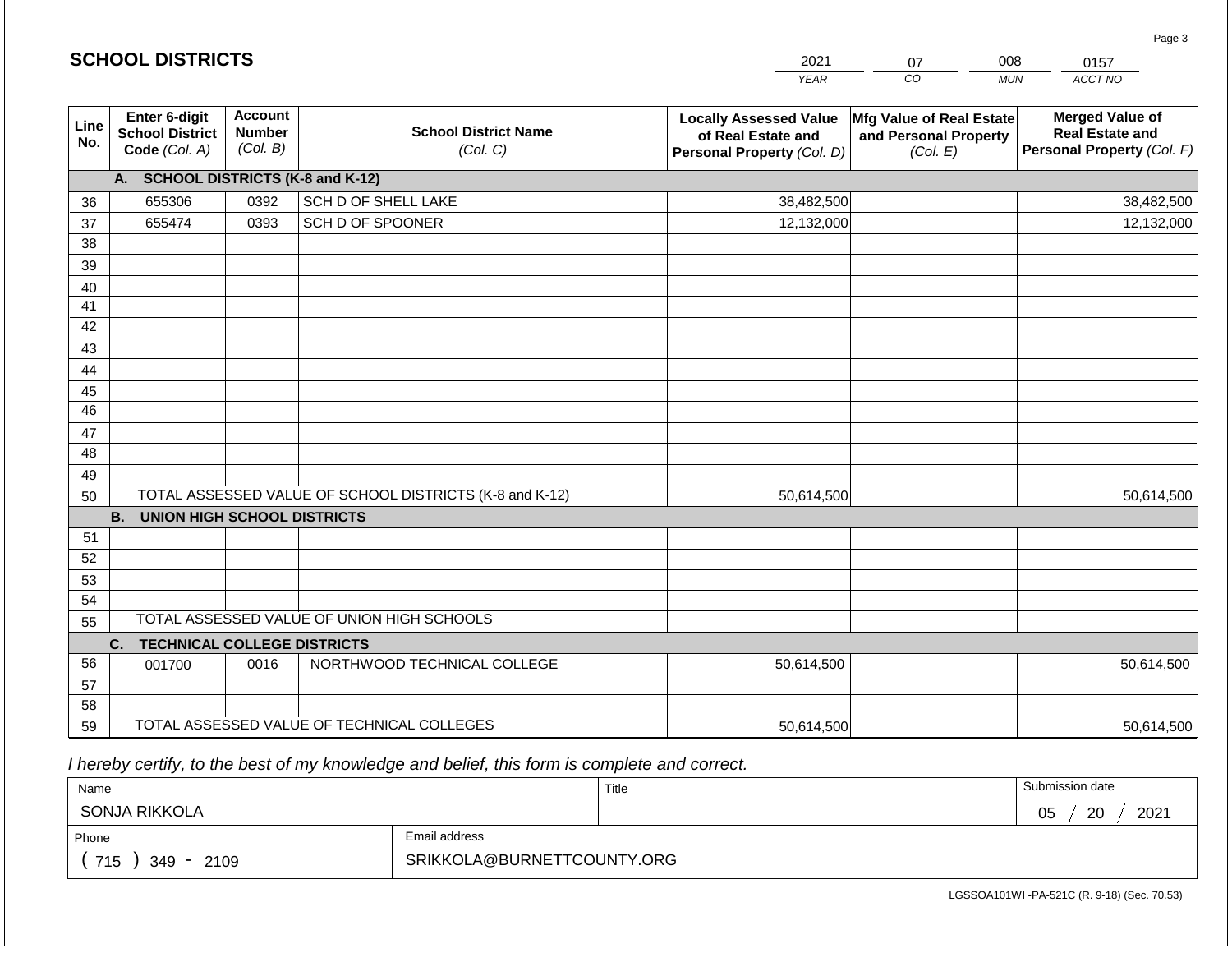- Each municipality's SOA is completed after the Board of Review and includes any changes made to the locally assessed values, under state law (sec. 70.53, Wis. Stats.)
- The Wisconsin Department of Revenue (DOR) merges the locally assessed values with the state assessed manufacturing values
- DOR provides the information regarding district names and codes. If a district is not listed, contact DOR.

Note: If you submit an amended SOA to DOR after your municipality's SOA is equated and posted to our website, we will process the SOA. However, DOR will not recalculate the *aggregate ratio or update the final SOA posted on our website. You should use the corrected values to calculate your tax rates.*

#### **Page 1: Real Estate and Personal Property**

- Lines 1-9 assessed real estate values, parcel counts and acres by classification
- Lines 10-15 assessed personal property values and number of accounts by class
- Line 16 aggregate assessed value of all property subject to general property; use to calculate tax rates. Note: This line equals the total assessed value of K-8 and K-12 school districts (Line 50) and total assessed value of technical colleges (Line 59).
- Remarks assessment ratio used to calculate estimated fair market value on property tax bills

#### **Page 2: Forest Crop, Other Exempt Land and Special Districts**

- Lines 18-21 private forest crop and managed forest lands assessed values
- Line  $22 -$  tax exempt land acres
- Line 23 prior years assessed value of omitted property under sec. 70.44 and correction of errors under sec. 70.43 shown by locally assessed or manufacturing real estate and personal property. Note: If there is an amount on this line, report the corresponding tax in the Statement of Taxes, Sections J or K.
- Lines 24-35 special district assessed values. These values are used to calculate tax rates for the special districts.

#### **Page 3: School Districts**

- Lines 36-50 school districts (K-8 and K-12) assessed values. These values are used to calculate tax rates for school districts.
- Lines 51-55 union high school district assessed values. These values are used to calculate tax rates for union high school districts.
- Lines 56-59 technical college assessed values. These values are used to calculate tax rates for technical colleges.

If you have questions: Email: lgs@wisconsin.gov

 Phone: (608) 266-2569 or (608) 264-6892 Fax: (608) 264-6887

SWISS CHALET RD 1206 SWISS CHALET RD SHELL LAKE, WI 54871SHELL LAKE, WI 5487 PAMELA BROWN<br>TOWN OF DEWEY TOWN OF DEWEY PAMELA BROWN 1206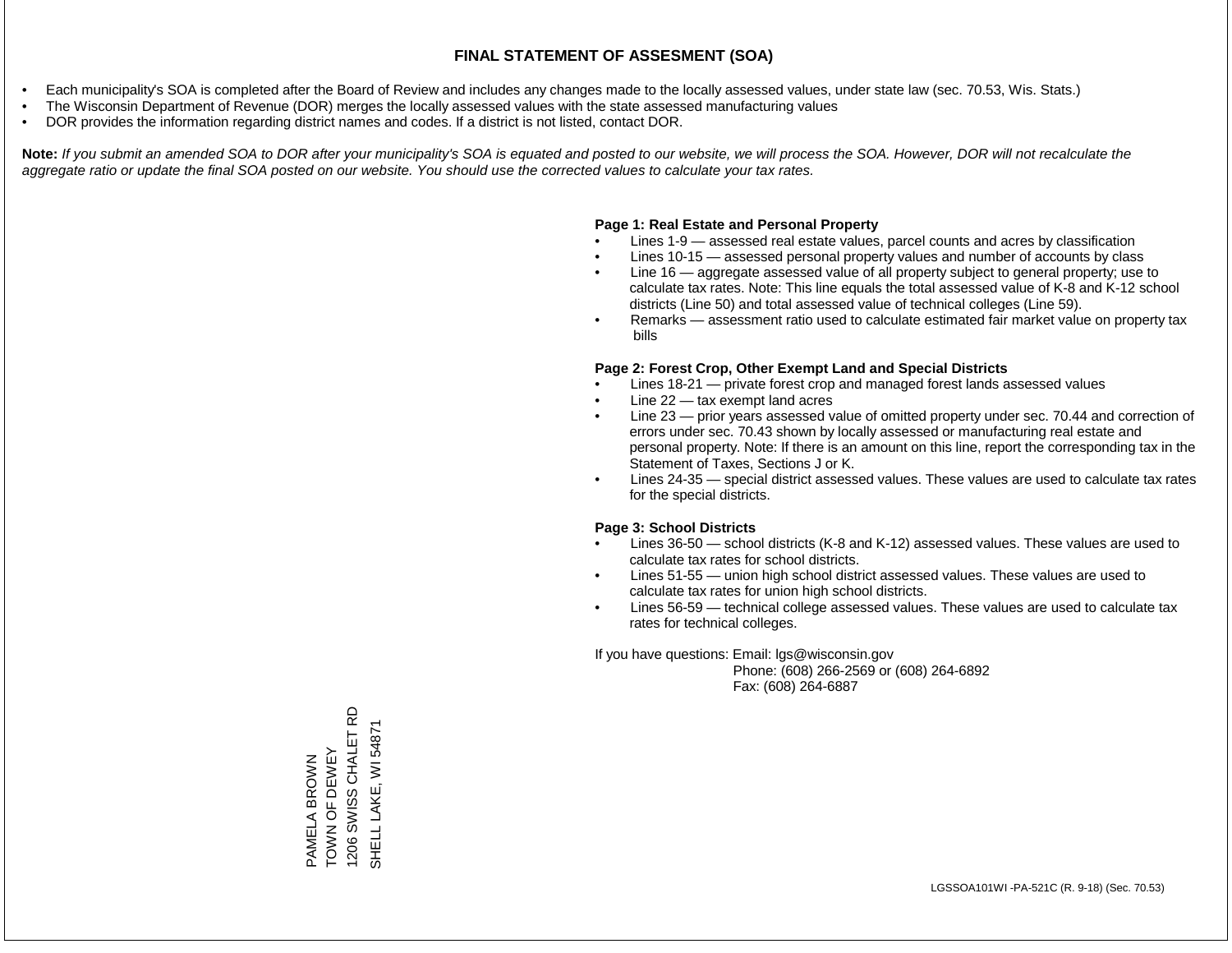|                | <b>FINAL - EQUATED</b><br><b>STATEMENT OF ASSESSMENT FOR 2021</b>                                                                                                                            |                                               | 07                                                           | 010                                                             | 0158                                | This is an Amended Return                          | Page 1                                              |
|----------------|----------------------------------------------------------------------------------------------------------------------------------------------------------------------------------------------|-----------------------------------------------|--------------------------------------------------------------|-----------------------------------------------------------------|-------------------------------------|----------------------------------------------------|-----------------------------------------------------|
|                |                                                                                                                                                                                              |                                               | CO                                                           | <b>MUN</b>                                                      | ACCT NO                             |                                                    |                                                     |
|                | <b>FOR</b><br><b>TOWN OF</b><br>OF.<br>Town - Village - City                                                                                                                                 | <b>GRANTSBURG</b><br><b>Municipality Name</b> |                                                              | <b>BURNETT COUNTY</b><br><b>County Name</b>                     |                                     |                                                    |                                                     |
| Line<br>No.    | <b>REAL ESTATE</b><br>(See Lines 18 - 22 for<br>other Real Estate)                                                                                                                           | (Col. A)                                      | PARCEL COUNT<br><b>TOTAL LAND   IMPROVEMENTS</b><br>(Col. B) | NO. OF ACRES<br><b>WHOLE</b><br><b>NUMBERS ONLY</b><br>(Col, C) | <b>VALUE OF</b><br>LAND<br>(Col. D) | <b>VALUE OF</b><br><b>IMPROVEMENTS</b><br>(Col. E) | TOTAL VALUE OF LAND<br>AND IMPROVEMENTS<br>(Col. F) |
| $\overline{1}$ | <b>RESIDENTIAL - Class 1</b>                                                                                                                                                                 | 654                                           | 555                                                          | 1,846                                                           | 8,515,100                           | 47,920,700                                         | 56,435,800                                          |
| $\overline{2}$ | COMMERCIAL - Class 2                                                                                                                                                                         | 22                                            | 19                                                           | 127                                                             | 402,700                             | 1,352,300                                          | 1,755,000                                           |
| 3              | <b>MANUFACTURING - Class 3</b>                                                                                                                                                               | $\overline{2}$                                |                                                              | 2<br>10                                                         | 80,000                              | 765,400                                            | 845,400                                             |
| $\overline{4}$ | <b>AGRICULTURAL - Class 4</b>                                                                                                                                                                | 166                                           |                                                              | 3,420                                                           | 477,200                             |                                                    | 477,200                                             |
| 5              | <b>UNDEVELOPED - Class 5</b>                                                                                                                                                                 | 220                                           |                                                              | 1,721                                                           | 643,100                             |                                                    | 643,100                                             |
| 6              | AGRICULTURAL FOREST - Class 5m                                                                                                                                                               | 39                                            |                                                              | 313                                                             | 243,600                             |                                                    | 243,600                                             |
| $\overline{7}$ | FOREST LANDS - Class 6                                                                                                                                                                       | 443                                           |                                                              | 7,361                                                           | 12,872,300                          |                                                    | 12,872,300                                          |
| 8              | OTHER - Class 7                                                                                                                                                                              | 27                                            | 25                                                           | 44                                                              | 105,300                             | 1,364,800                                          | 1,470,100                                           |
| 9              | TOTAL - ALL COLUMNS                                                                                                                                                                          | 1,573                                         | 601                                                          | 14,842                                                          | 23,339,300                          | 51,403,200                                         | 74,742,500                                          |
| 10             | NUMBER OF PERSONAL PROPERTY ACCOUNTS IN ROLL                                                                                                                                                 |                                               |                                                              | 19                                                              | <b>LOCALLY ASSESSED</b>             | <b>MANUFACTURING</b>                               | <b>MERGED</b>                                       |
| 11             | BOATS AND OTHER WATERCRAFT NOT EXEMPT - Code 1                                                                                                                                               |                                               |                                                              |                                                                 | 6,800                               | $\Omega$                                           | 6,800                                               |
| 12             | MACHINERY, TOOLS AND PATTERNS - Code 2                                                                                                                                                       |                                               |                                                              |                                                                 |                                     | 120,000                                            | 120,000                                             |
| 13             | FURNITURE, FIXTURES AND EQUIPMENT - Code 3                                                                                                                                                   |                                               |                                                              |                                                                 | 10,700                              | 10,900                                             | 21,600                                              |
| 14             | ALL OTHER PERSONAL PROPERTY NOT EXEMPT - Codes 4A, 4B, 4C                                                                                                                                    |                                               |                                                              |                                                                 | 208,300                             | 8,500                                              | 216,800                                             |
| 15             | TOTAL OF PERSONAL PROPERTY NOT EXEMPT (Total of Lines 11-14)                                                                                                                                 |                                               |                                                              |                                                                 | 225,800                             | 139,400                                            | 365,200                                             |
| 16             | AGGREGATE ASSESSED VALUE OF ALL PROPERTY SUBJECT TO THE GENERAL PROPERTY TAX (Total of Lines 9F and 15F)<br>MUST EQUAL TOTAL VALUE OF THE SCHOOL DISTRICTS (K-12 PLUS K-8) - Line 50, Col. F |                                               | 75,107,700                                                   |                                                                 |                                     |                                                    |                                                     |
| 17             | <b>BOARD OF REVIEW</b><br>DATE OF FINAL ADJOURNMENT                                                                                                                                          | 05/13/2021                                    |                                                              | Name of Assessor<br><b>ROBERT PARDUN</b>                        |                                     | Telephone #                                        | (715) 790-3498                                      |

The Assessment Ratio to be used in calculating the estimated Fair Market Value on tax bills for this tax district is .830768386

This ratio should be used to convert assessed values to "Calculate Equalized Values" in Step 1 of the Lottery and Gaming Credit Calculations.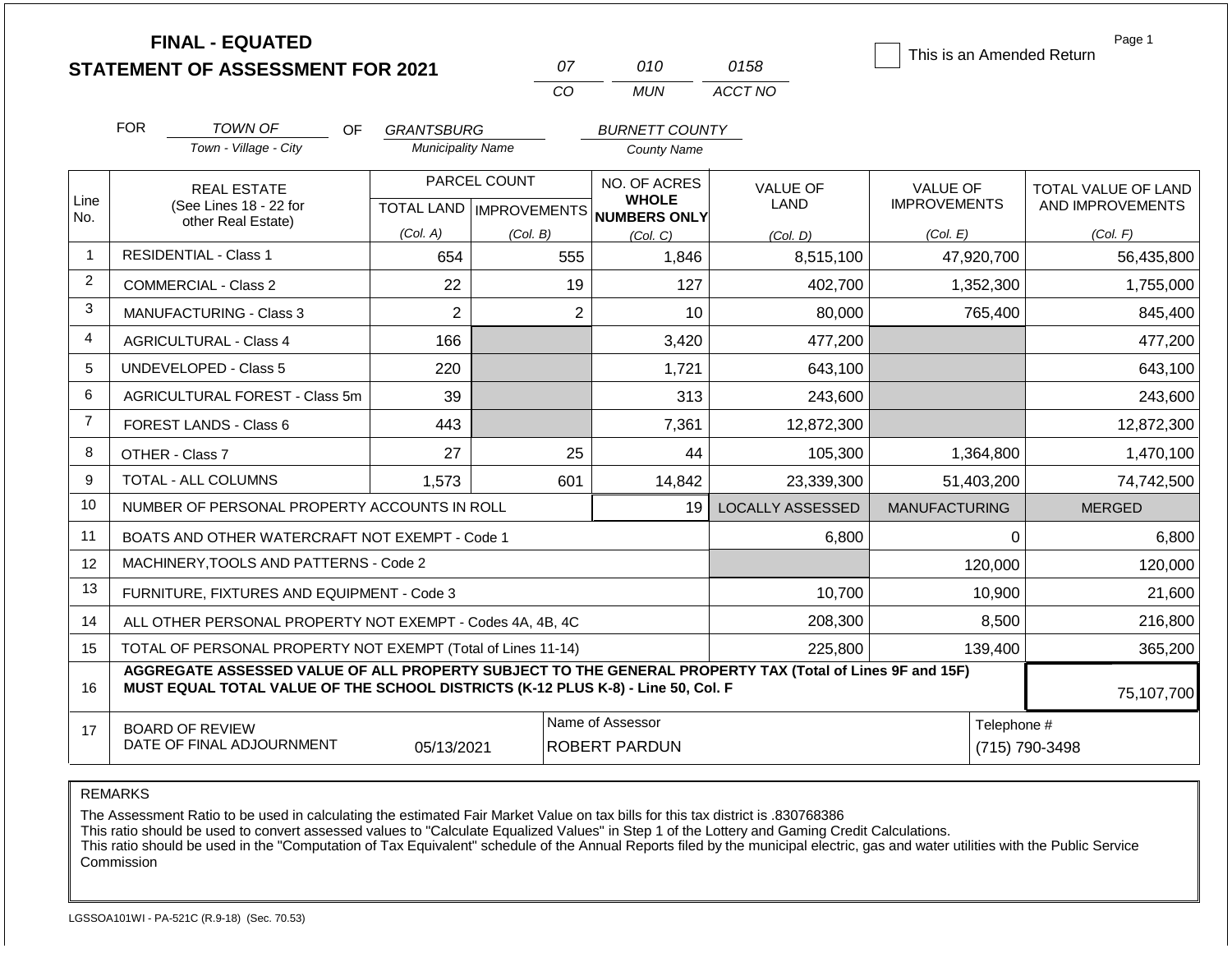2021 07 010 0158

FOREST LANDS (Line 7) and FOREST CROPS (in this section) - are **NOT** the same *YEAR CO MUN ACCT NO*

|    | Private Forest Crop - Reg Class @ 10¢ per acre |                 |  |                                                                                |  | Private Forest Crop - Reg Class @ \$2.52 per acre              |  |                                                                 |                                                                    |                                                                                                    |
|----|------------------------------------------------|-----------------|--|--------------------------------------------------------------------------------|--|----------------------------------------------------------------|--|-----------------------------------------------------------------|--------------------------------------------------------------------|----------------------------------------------------------------------------------------------------|
|    | (a) PARCELS                                    | (b) ACRES       |  | (c) ASSESSED VALUE                                                             |  | (d) PARCELS                                                    |  | (e) ACRES                                                       |                                                                    | (f) ASSESSED VALUE                                                                                 |
| 18 |                                                |                 |  |                                                                                |  |                                                                |  |                                                                 |                                                                    |                                                                                                    |
|    |                                                |                 |  |                                                                                |  |                                                                |  |                                                                 |                                                                    |                                                                                                    |
|    |                                                |                 |  | Private Forest Crop - Special Class @ 20¢ per acre<br>(c) ASSESSED VALUE       |  | (d) PARCELS                                                    |  | (e) ACRES                                                       |                                                                    | Entered Before 2005 Managed Forest - Ferrous Mining CLOSED @ \$7.87 per acre<br>(f) ASSESSED VALUE |
| 19 | (a) PARCELS                                    | (b) ACRES       |  |                                                                                |  |                                                                |  |                                                                 |                                                                    |                                                                                                    |
|    |                                                |                 |  |                                                                                |  |                                                                |  |                                                                 |                                                                    |                                                                                                    |
|    |                                                |                 |  | Entered Before 2005 Managed Forest - OPEN @ 74 ¢ per acre                      |  |                                                                |  | Entered Before 2005 Managed Forest - CLOSED @                   |                                                                    | $$1.75$ per acre                                                                                   |
| 20 | (a) PARCELS                                    | (b) ACRES       |  | (c) ASSESSED VALUE                                                             |  | (d) PARCELS                                                    |  | (e) ACRES                                                       |                                                                    | (f) ASSESSED VALUE                                                                                 |
|    |                                                |                 |  |                                                                                |  |                                                                |  |                                                                 |                                                                    |                                                                                                    |
|    |                                                | 10              |  | 28,000                                                                         |  | 9                                                              |  | 340                                                             |                                                                    | 562.700                                                                                            |
|    |                                                |                 |  | Entered After 2004 Managed Forest - OPEN @ \$2.04 per acre                     |  | Entered After 2004 Managed Forest - CLOSED @ \$ 10.20 per acre |  |                                                                 |                                                                    |                                                                                                    |
| 21 | (a) PARCELS                                    | (b) ACRES       |  | (c) ASSESSED VALUE                                                             |  | (d) PARCELS<br>(e) ACRES                                       |  | (f) ASSESSED VALUE                                              |                                                                    |                                                                                                    |
|    |                                                |                 |  |                                                                                |  |                                                                |  |                                                                 |                                                                    |                                                                                                    |
|    | 2                                              | 78.2            |  | 120,900                                                                        |  | $12 \overline{ }$                                              |  | 413.33                                                          |                                                                    | 612,100                                                                                            |
|    | (a) County Forest Cropland Acres               |                 |  | (b) Federal Acres                                                              |  | (c) State Acres                                                |  | (d) County (NOT FOREST CROP) Acres                              |                                                                    | (e) Other Acres                                                                                    |
| 22 |                                                |                 |  |                                                                                |  |                                                                |  |                                                                 |                                                                    |                                                                                                    |
|    |                                                |                 |  | 617.88                                                                         |  | 6,106.63                                                       |  | 20.69                                                           |                                                                    | 215.08                                                                                             |
|    |                                                |                 |  | Assessed Value of Omitted Property From Prior Years (Sec. 70.44)               |  |                                                                |  | Assessed Value of Sec. 70.43 Corrections of Errors by Assessors |                                                                    |                                                                                                    |
|    |                                                | (a) REAL ESTATE |  | (b) PERSONAL                                                                   |  |                                                                |  | (c1) REAL ESTATE                                                |                                                                    | (c2) PERSONAL                                                                                      |
| 23 |                                                |                 |  |                                                                                |  |                                                                |  |                                                                 |                                                                    |                                                                                                    |
|    |                                                |                 |  | Manufacturing Equated Value of Omitted Property From Prior Years (Sec. 70.995) |  |                                                                |  |                                                                 | Mfg. Equated Value of Sec.70.43 Corrections of Errors by Assessors |                                                                                                    |
|    |                                                | (d) REAL ESTATE |  | (e) PERSONAL                                                                   |  |                                                                |  | (f1) REAL ESTATE                                                |                                                                    | (f2) PERSONAL                                                                                      |
|    |                                                |                 |  |                                                                                |  |                                                                |  |                                                                 |                                                                    |                                                                                                    |
|    |                                                |                 |  |                                                                                |  |                                                                |  |                                                                 |                                                                    |                                                                                                    |

## **SPECIAL DISTRICTS**

| Line<br>No. | Enter 6-digit<br>Special District<br>Code (Col. A) | <b>Account</b><br><b>Number</b><br>(Col. B) | <b>Special District Name</b><br>(Col. C) | <b>Locally Assessed Value</b><br>of Real Estate and<br><b>Personal Property (Col. D)</b> | Mfg Value of Real Estate<br>and Personal Property<br>(Col. E) | <b>Merged Value of</b><br><b>Real Estate and</b><br>Personal Property (Col. F) |
|-------------|----------------------------------------------------|---------------------------------------------|------------------------------------------|------------------------------------------------------------------------------------------|---------------------------------------------------------------|--------------------------------------------------------------------------------|
| 24          |                                                    |                                             |                                          |                                                                                          |                                                               |                                                                                |
| 25          |                                                    |                                             |                                          |                                                                                          |                                                               |                                                                                |
| 26          |                                                    |                                             |                                          |                                                                                          |                                                               |                                                                                |
| 27          |                                                    |                                             |                                          |                                                                                          |                                                               |                                                                                |
| 28          |                                                    |                                             |                                          |                                                                                          |                                                               |                                                                                |
| 29          |                                                    |                                             |                                          |                                                                                          |                                                               |                                                                                |
| 30          |                                                    |                                             |                                          |                                                                                          |                                                               |                                                                                |
| 31          |                                                    |                                             |                                          |                                                                                          |                                                               |                                                                                |
| 32          |                                                    |                                             |                                          |                                                                                          |                                                               |                                                                                |
| 33          |                                                    |                                             |                                          |                                                                                          |                                                               |                                                                                |
| 34          |                                                    |                                             |                                          |                                                                                          |                                                               |                                                                                |
| 35          |                                                    |                                             |                                          |                                                                                          |                                                               |                                                                                |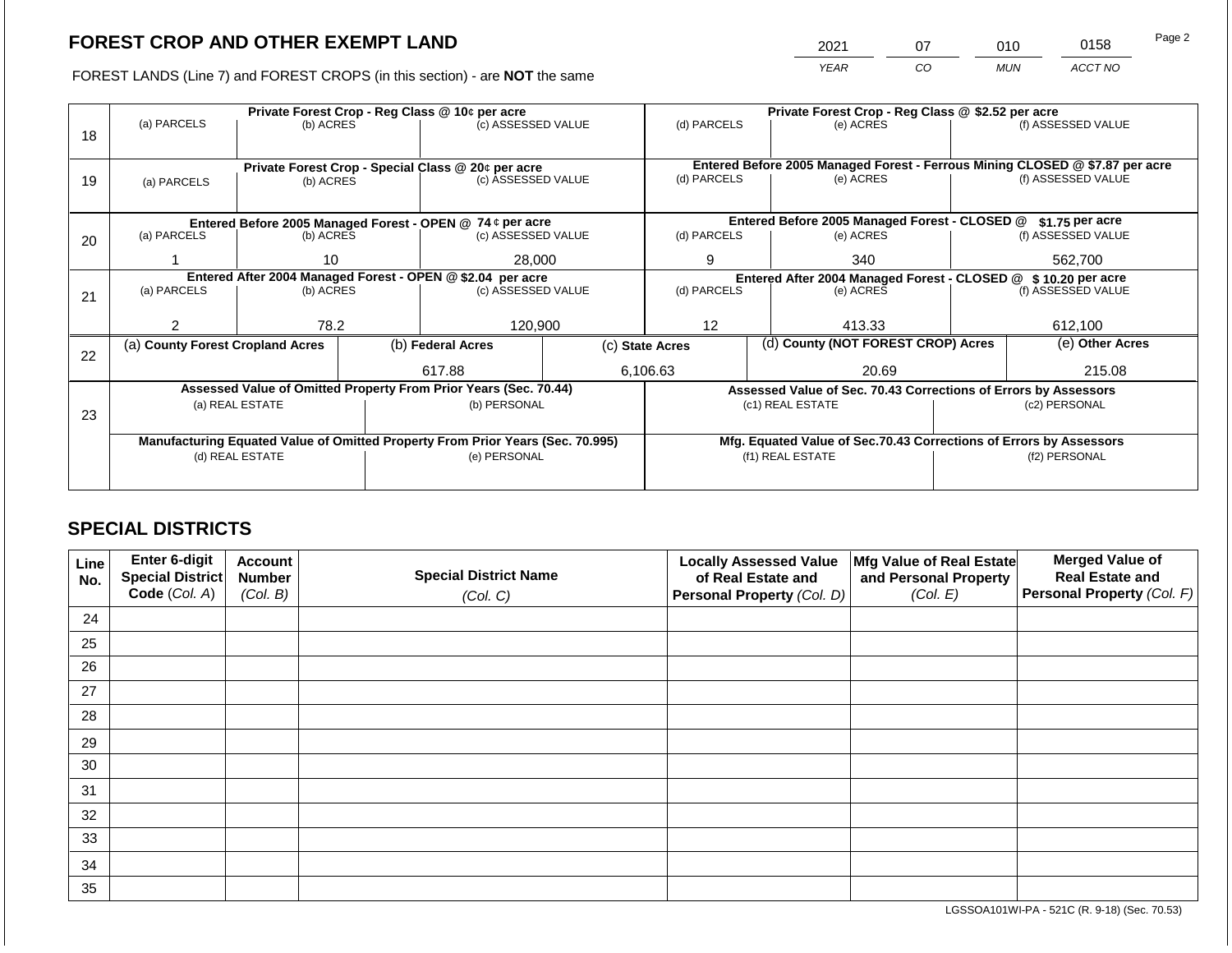#### *YEAR CO MUN ACCT NO*  **Line No. Enter 6-digit School District Code** *(Col. A)* **Account Number** *(Col. B)* **School District Name** *(Col. C)* **Locally Assessed Value of Real Estate and Personal Property** *(Col. D)* **Mfg Value of Real Estate and Personal Property** *(Col. E)* **Merged Value of Real Estate and Personal Property** *(Col. F)* **A. SCHOOL DISTRICTS (K-8 and K-12)** 36 37 38 39 40 41 42 43 44 45 46 47 48 49 50 TOTAL ASSESSED VALUE OF SCHOOL DISTRICTS (K-8 and K-12) **B. UNION HIGH SCHOOL DISTRICTS** 51 52 53 54 55 **C. TECHNICAL COLLEGE DISTRICTS** 56 57 58 59 TOTAL ASSESSED VALUE OF TECHNICAL COLLEGES TOTAL ASSESSED VALUE OF UNION HIGH SCHOOLS 072233 0045 SCH D OF GRANTSBURG 74,122,900 74,122,900 001700 | 0016 | NORTHWOOD TECHNICAL COLLEGE 74,122,900 984,800 75,107,700 984,800 75,107,700 984,800 75,107,700 74,122,900 984,800 75,107,700

 *I hereby certify, to the best of my knowledge and belief, this form is complete and correct.*

| Name                 |                            | Title | Submission date  |
|----------------------|----------------------------|-------|------------------|
| SONJA RIKKOLA        |                            |       | 18<br>2021<br>05 |
| Phone                | Email address              |       |                  |
| 715<br>2109<br>349 - | SRIKKOLA@BURNETTCOUNTY.ORG |       |                  |

LGSSOA101WI -PA-521C (R. 9-18) (Sec. 70.53)

Page 3

| 2021 | ∽  |             |
|------|----|-------------|
| LAD  | ∩∩ | <b>MIIN</b> |

0158

|  | <b>SCHOOL DISTRICTS</b> |
|--|-------------------------|
|--|-------------------------|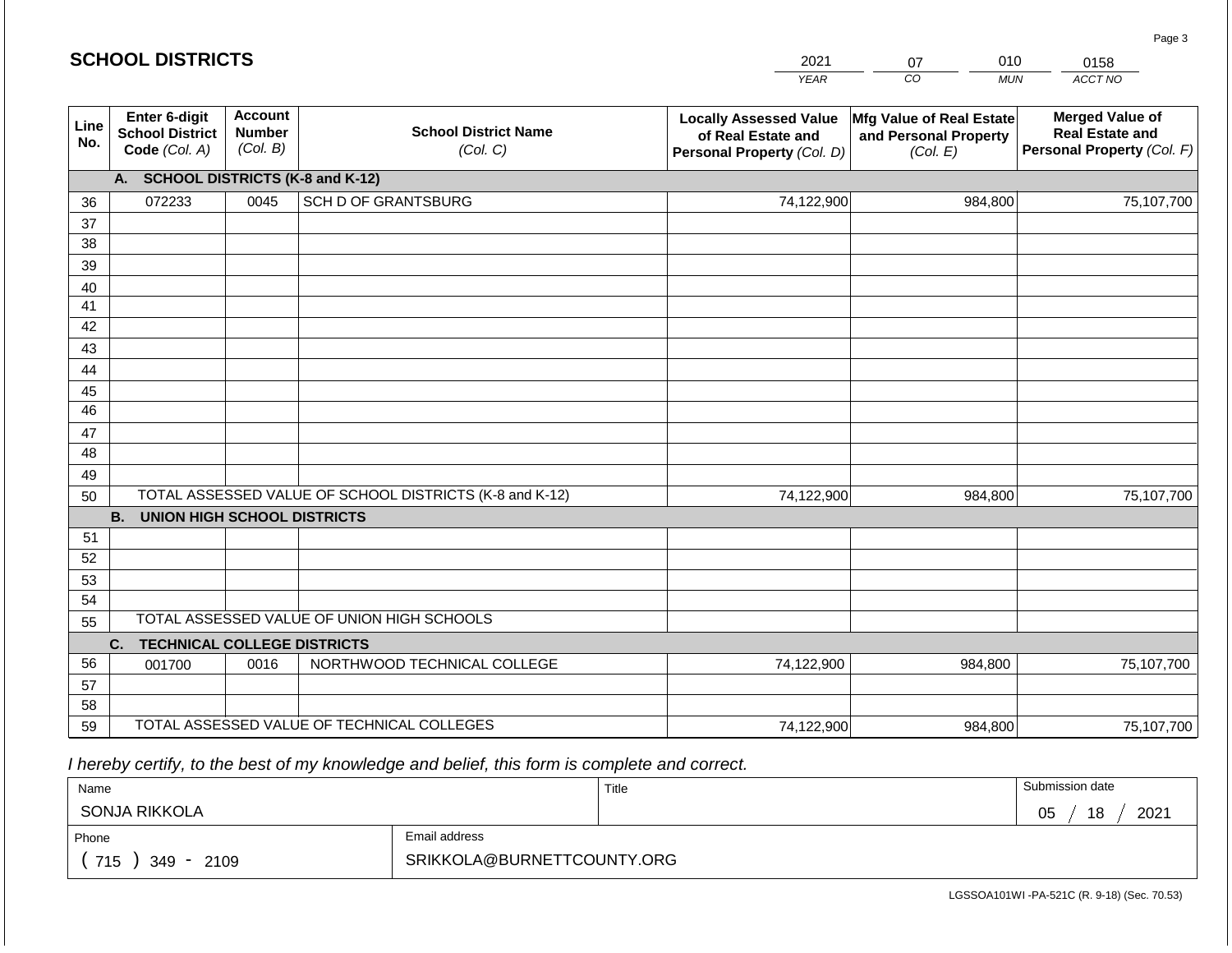- Each municipality's SOA is completed after the Board of Review and includes any changes made to the locally assessed values, under state law (sec. 70.53, Wis. Stats.)
- The Wisconsin Department of Revenue (DOR) merges the locally assessed values with the state assessed manufacturing values
- DOR provides the information regarding district names and codes. If a district is not listed, contact DOR.

Note: If you submit an amended SOA to DOR after your municipality's SOA is equated and posted to our website, we will process the SOA. However, DOR will not recalculate the *aggregate ratio or update the final SOA posted on our website. You should use the corrected values to calculate your tax rates.*

### **Page 1: Real Estate and Personal Property**

- Lines 1-9 assessed real estate values, parcel counts and acres by classification
- Lines 10-15 assessed personal property values and number of accounts by class
- Line 16 aggregate assessed value of all property subject to general property; use to calculate tax rates. Note: This line equals the total assessed value of K-8 and K-12 school districts (Line 50) and total assessed value of technical colleges (Line 59).
- Remarks assessment ratio used to calculate estimated fair market value on property tax bills

#### **Page 2: Forest Crop, Other Exempt Land and Special Districts**

- Lines 18-21 private forest crop and managed forest lands assessed values
- Line  $22 -$  tax exempt land acres
- Line 23 prior years assessed value of omitted property under sec. 70.44 and correction of errors under sec. 70.43 shown by locally assessed or manufacturing real estate and personal property. Note: If there is an amount on this line, report the corresponding tax in the Statement of Taxes, Sections J or K.
- Lines 24-35 special district assessed values. These values are used to calculate tax rates for the special districts.

#### **Page 3: School Districts**

- Lines 36-50 school districts (K-8 and K-12) assessed values. These values are used to calculate tax rates for school districts.
- Lines 51-55 union high school district assessed values. These values are used to calculate tax rates for union high school districts.
- Lines 56-59 technical college assessed values. These values are used to calculate tax rates for technical colleges.

If you have questions: Email: lgs@wisconsin.gov

 Phone: (608) 266-2569 or (608) 264-6892 Fax: (608) 264-6887

TONI CARTER TOWN OF GRANTSBURG TOWN OF GRANTSBURG<br>PO BOX 642<br>SRANTSBURG, WI 54840 - 0642 GRANTSBURG, WI 54840 - 0642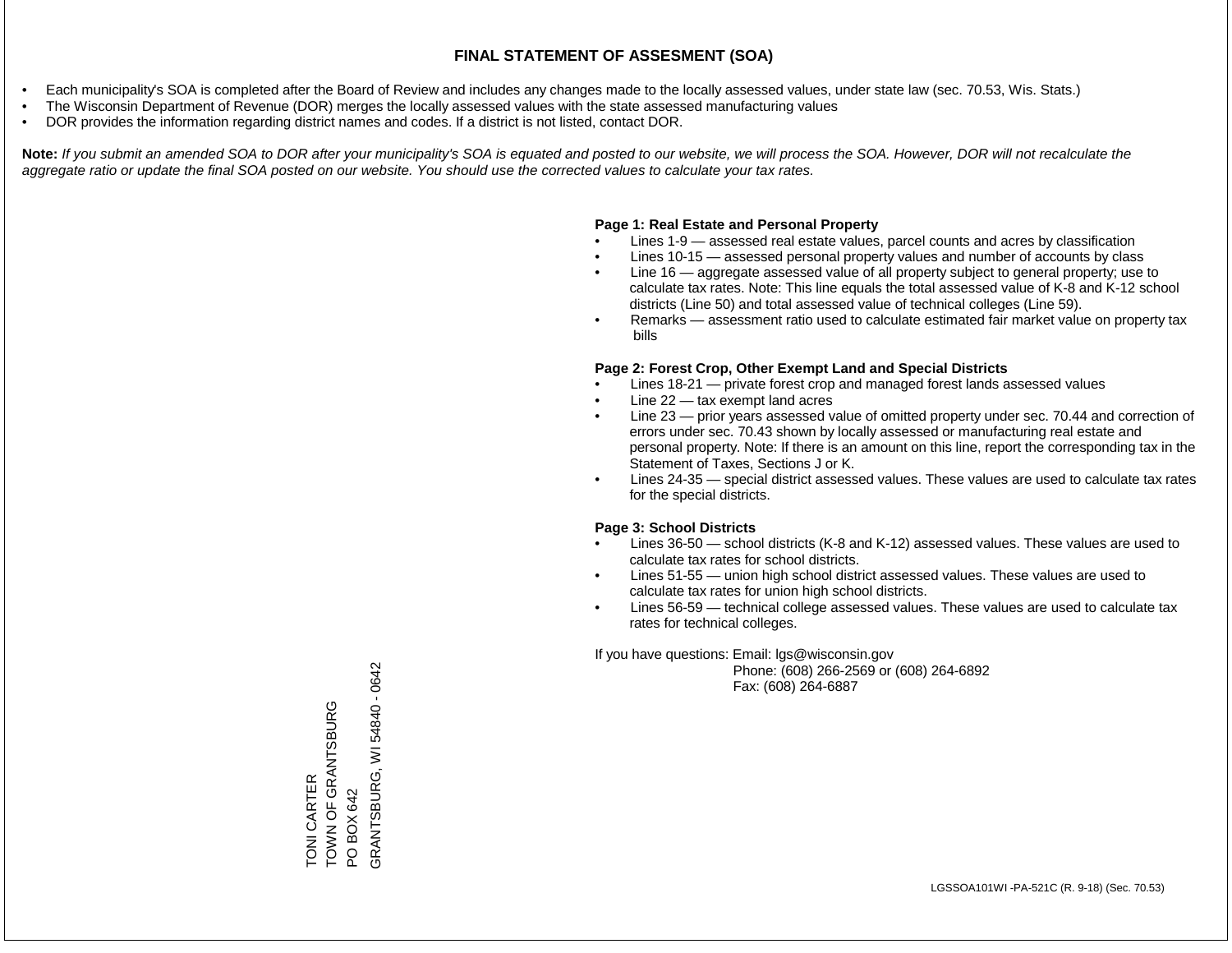|                   | <b>FINAL - EQUATED</b><br><b>STATEMENT OF ASSESSMENT FOR 2021</b>                                                                                                                                           |                                            | 07                        | 012                                         | 0159                    | This is an Amended Return              | Page 1              |  |
|-------------------|-------------------------------------------------------------------------------------------------------------------------------------------------------------------------------------------------------------|--------------------------------------------|---------------------------|---------------------------------------------|-------------------------|----------------------------------------|---------------------|--|
|                   |                                                                                                                                                                                                             |                                            | CO                        | <b>MUN</b>                                  | ACCT NO                 |                                        |                     |  |
|                   | <b>FOR</b>                                                                                                                                                                                                  |                                            |                           |                                             |                         |                                        |                     |  |
|                   | <b>TOWN OF</b><br>OF.<br>Town - Village - City                                                                                                                                                              | <b>JACKSON</b><br><b>Municipality Name</b> |                           | <b>BURNETT COUNTY</b><br><b>County Name</b> |                         |                                        |                     |  |
|                   |                                                                                                                                                                                                             |                                            |                           |                                             |                         |                                        |                     |  |
| Line              | <b>REAL ESTATE</b>                                                                                                                                                                                          |                                            | PARCEL COUNT              | NO. OF ACRES<br><b>WHOLE</b>                | <b>VALUE OF</b><br>LAND | <b>VALUE OF</b><br><b>IMPROVEMENTS</b> | TOTAL VALUE OF LAND |  |
| No.               | (See Lines 18 - 22 for<br>other Real Estate)                                                                                                                                                                |                                            | TOTAL LAND   IMPROVEMENTS | <b>NUMBERS ONLY</b>                         |                         |                                        | AND IMPROVEMENTS    |  |
| $\overline{1}$    | <b>RESIDENTIAL - Class 1</b>                                                                                                                                                                                | (Col. A)<br>3,603                          | (Col. B)<br>1,388         | (Col, C)<br>1,849                           | (Col, D)                | (Col. E)                               | (Col. F)            |  |
| 2                 |                                                                                                                                                                                                             |                                            |                           |                                             | 97,312,700              | 147,211,300                            | 244,524,000         |  |
|                   | <b>COMMERCIAL - Class 2</b>                                                                                                                                                                                 | 21                                         | 13                        | 53                                          | 166,700                 | 720,400                                | 887,100             |  |
| 3                 | MANUFACTURING - Class 3                                                                                                                                                                                     | $\mathbf 0$                                | $\mathbf 0$               | $\mathbf 0$                                 | 0                       | 0                                      | 0                   |  |
| 4                 | <b>AGRICULTURAL - Class 4</b>                                                                                                                                                                               | 33                                         |                           | 451                                         | 47,900                  |                                        | 47,900              |  |
| 5                 | <b>UNDEVELOPED - Class 5</b>                                                                                                                                                                                | 165                                        |                           | 1,605                                       | 369,200                 |                                        | 369,200             |  |
| 6                 | AGRICULTURAL FOREST - Class 5m                                                                                                                                                                              | 18                                         |                           | 254                                         | 190,400                 |                                        | 190,400             |  |
| $\overline{7}$    | <b>FOREST LANDS - Class 6</b>                                                                                                                                                                               | 358                                        |                           | 6,064                                       | 7,561,300               |                                        | 7,561,300           |  |
| 8                 | OTHER - Class 7                                                                                                                                                                                             | $\Omega$                                   | $\mathbf 0$               | $\Omega$                                    | 0                       | $\Omega$                               | $\mathbf{0}$        |  |
| 9                 | TOTAL - ALL COLUMNS                                                                                                                                                                                         | 4,198                                      | 1,401                     | 10,276                                      | 105,648,200             | 147,931,700                            | 253,579,900         |  |
| 10                | NUMBER OF PERSONAL PROPERTY ACCOUNTS IN ROLL                                                                                                                                                                |                                            |                           | 12                                          | <b>LOCALLY ASSESSED</b> | <b>MANUFACTURING</b>                   | <b>MERGED</b>       |  |
| 11                | BOATS AND OTHER WATERCRAFT NOT EXEMPT - Code 1                                                                                                                                                              |                                            |                           |                                             | 0                       | $\Omega$                               | $\Omega$            |  |
| $12 \overline{ }$ | MACHINERY, TOOLS AND PATTERNS - Code 2                                                                                                                                                                      |                                            |                           |                                             |                         | 113,700                                | 113,700             |  |
| 13                | FURNITURE, FIXTURES AND EQUIPMENT - Code 3                                                                                                                                                                  |                                            |                           |                                             | 142,500                 | 900                                    | 143,400             |  |
| 14                | ALL OTHER PERSONAL PROPERTY NOT EXEMPT - Codes 4A, 4B, 4C                                                                                                                                                   |                                            |                           | 79,700                                      | 300                     | 80,000                                 |                     |  |
| 15                | TOTAL OF PERSONAL PROPERTY NOT EXEMPT (Total of Lines 11-14)                                                                                                                                                |                                            |                           | 222,200                                     | 114,900                 | 337,100                                |                     |  |
| 16                | AGGREGATE ASSESSED VALUE OF ALL PROPERTY SUBJECT TO THE GENERAL PROPERTY TAX (Total of Lines 9F and 15F)<br>MUST EQUAL TOTAL VALUE OF THE SCHOOL DISTRICTS (K-12 PLUS K-8) - Line 50, Col. F<br>253,917,000 |                                            |                           |                                             |                         |                                        |                     |  |
| 17                | <b>BOARD OF REVIEW</b>                                                                                                                                                                                      |                                            |                           | Name of Assessor                            |                         | Telephone #                            |                     |  |
|                   | DATE OF FINAL ADJOURNMENT                                                                                                                                                                                   | 05/12/2021                                 |                           | <b>STEVE NORDQUIST</b>                      | (715) 934-2902          |                                        |                     |  |

The Assessment Ratio to be used in calculating the estimated Fair Market Value on tax bills for this tax district is .912373013

This ratio should be used to convert assessed values to "Calculate Equalized Values" in Step 1 of the Lottery and Gaming Credit Calculations.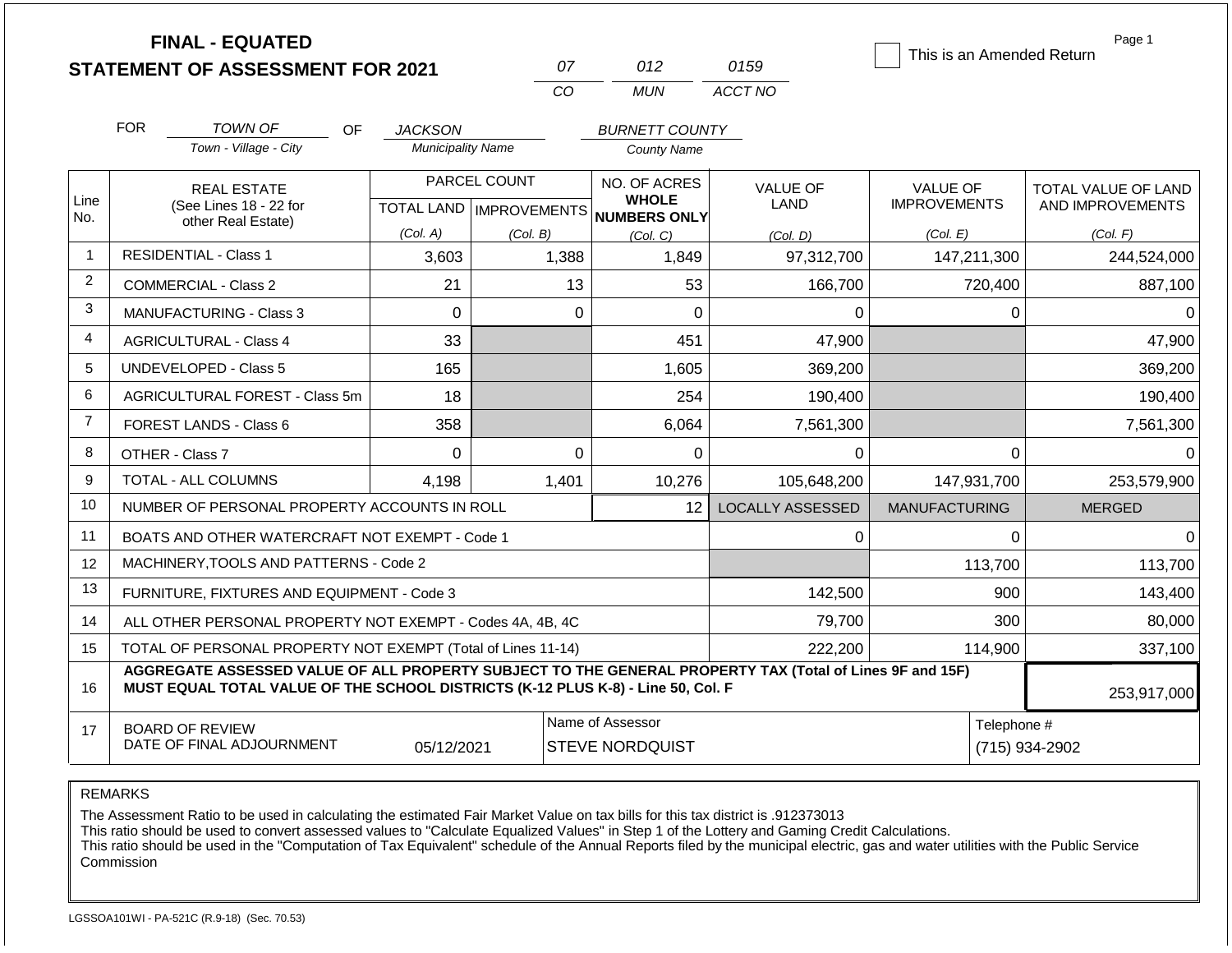FOREST LANDS (Line 7) and FOREST CROPS (in this section) - are NOT the same

| 2021        |    | N12        | 0159    | Page 2 |
|-------------|----|------------|---------|--------|
| <b>YFAR</b> | CO | <b>MUN</b> | ACCT NO |        |

|    |                                                            |                 |  | Private Forest Crop - Reg Class @ 10¢ per acre                                 |  |                                                                                     | Private Forest Crop - Reg Class @ \$2.52 per acre                            |  |                    |  |
|----|------------------------------------------------------------|-----------------|--|--------------------------------------------------------------------------------|--|-------------------------------------------------------------------------------------|------------------------------------------------------------------------------|--|--------------------|--|
|    | (a) PARCELS                                                | (b) ACRES       |  | (c) ASSESSED VALUE                                                             |  | (d) PARCELS                                                                         | (e) ACRES                                                                    |  | (f) ASSESSED VALUE |  |
| 18 |                                                            |                 |  |                                                                                |  | 6                                                                                   | 221.65                                                                       |  | 399,400            |  |
|    |                                                            |                 |  | Private Forest Crop - Special Class @ 20¢ per acre                             |  |                                                                                     | Entered Before 2005 Managed Forest - Ferrous Mining CLOSED @ \$7.87 per acre |  |                    |  |
| 19 | (a) PARCELS                                                | (b) ACRES       |  | (c) ASSESSED VALUE                                                             |  | (d) PARCELS                                                                         | (e) ACRES                                                                    |  | (f) ASSESSED VALUE |  |
|    |                                                            |                 |  |                                                                                |  |                                                                                     |                                                                              |  |                    |  |
|    |                                                            |                 |  | Entered Before 2005 Managed Forest - OPEN @ 74 ¢ per acre                      |  |                                                                                     | Entered Before 2005 Managed Forest - CLOSED @                                |  | $$1.75$ per acre   |  |
| 20 | (a) PARCELS                                                | (b) ACRES       |  | (c) ASSESSED VALUE                                                             |  | (d) PARCELS                                                                         | (e) ACRES                                                                    |  | (f) ASSESSED VALUE |  |
|    |                                                            |                 |  |                                                                                |  |                                                                                     |                                                                              |  |                    |  |
|    | 6                                                          | 99.57           |  | 205,700                                                                        |  | 25                                                                                  | 778.49                                                                       |  | 1,126,400          |  |
|    | Entered After 2004 Managed Forest - OPEN @ \$2.04 per acre |                 |  |                                                                                |  | Entered After 2004 Managed Forest - CLOSED @ \$10.20 per acre<br>(f) ASSESSED VALUE |                                                                              |  |                    |  |
| 21 | (a) PARCELS                                                | (b) ACRES       |  | (c) ASSESSED VALUE                                                             |  | (d) PARCELS                                                                         | (e) ACRES                                                                    |  |                    |  |
|    |                                                            |                 |  |                                                                                |  |                                                                                     |                                                                              |  |                    |  |
|    |                                                            | 20              |  | 32,000                                                                         |  | 40                                                                                  | 1,081.72                                                                     |  | 1,622,300          |  |
| 22 | (a) County Forest Cropland Acres                           |                 |  | (b) Federal Acres                                                              |  | (c) State Acres                                                                     | (d) County (NOT FOREST CROP) Acres                                           |  | (e) Other Acres    |  |
|    | 2,754.84                                                   |                 |  |                                                                                |  | 87.84<br>1.359.94                                                                   |                                                                              |  | 165.02             |  |
|    |                                                            |                 |  | Assessed Value of Omitted Property From Prior Years (Sec. 70.44)               |  |                                                                                     | Assessed Value of Sec. 70.43 Corrections of Errors by Assessors              |  |                    |  |
|    |                                                            | (a) REAL ESTATE |  | (b) PERSONAL                                                                   |  |                                                                                     | (c1) REAL ESTATE                                                             |  | (c2) PERSONAL      |  |
| 23 |                                                            |                 |  |                                                                                |  |                                                                                     |                                                                              |  |                    |  |
|    |                                                            |                 |  | Manufacturing Equated Value of Omitted Property From Prior Years (Sec. 70.995) |  |                                                                                     | Mfg. Equated Value of Sec.70.43 Corrections of Errors by Assessors           |  |                    |  |
|    |                                                            | (d) REAL ESTATE |  | (e) PERSONAL                                                                   |  |                                                                                     | (f1) REAL ESTATE                                                             |  | (f2) PERSONAL      |  |
|    |                                                            |                 |  |                                                                                |  |                                                                                     |                                                                              |  |                    |  |
|    |                                                            |                 |  |                                                                                |  |                                                                                     |                                                                              |  |                    |  |

## **SPECIAL DISTRICTS**

| Line<br>No. | <b>Enter 6-digit</b><br>Special District | <b>Account</b><br><b>Number</b> | <b>Special District Name</b> | <b>Locally Assessed Value</b><br>of Real Estate and | Mfg Value of Real Estate<br>and Personal Property | <b>Merged Value of</b><br><b>Real Estate and</b> |
|-------------|------------------------------------------|---------------------------------|------------------------------|-----------------------------------------------------|---------------------------------------------------|--------------------------------------------------|
|             | Code (Col. A)                            | (Col. B)                        | (Col. C)                     | Personal Property (Col. D)                          | (Col. E)                                          | <b>Personal Property (Col. F)</b>                |
| 24          |                                          |                                 |                              |                                                     |                                                   |                                                  |
| 25          |                                          |                                 |                              |                                                     |                                                   |                                                  |
| 26          |                                          |                                 |                              |                                                     |                                                   |                                                  |
| 27          |                                          |                                 |                              |                                                     |                                                   |                                                  |
| 28          |                                          |                                 |                              |                                                     |                                                   |                                                  |
| 29          |                                          |                                 |                              |                                                     |                                                   |                                                  |
| 30          |                                          |                                 |                              |                                                     |                                                   |                                                  |
| 31          |                                          |                                 |                              |                                                     |                                                   |                                                  |
| 32          |                                          |                                 |                              |                                                     |                                                   |                                                  |
| 33          |                                          |                                 |                              |                                                     |                                                   |                                                  |
| 34          |                                          |                                 |                              |                                                     |                                                   |                                                  |
| 35          |                                          |                                 |                              |                                                     |                                                   |                                                  |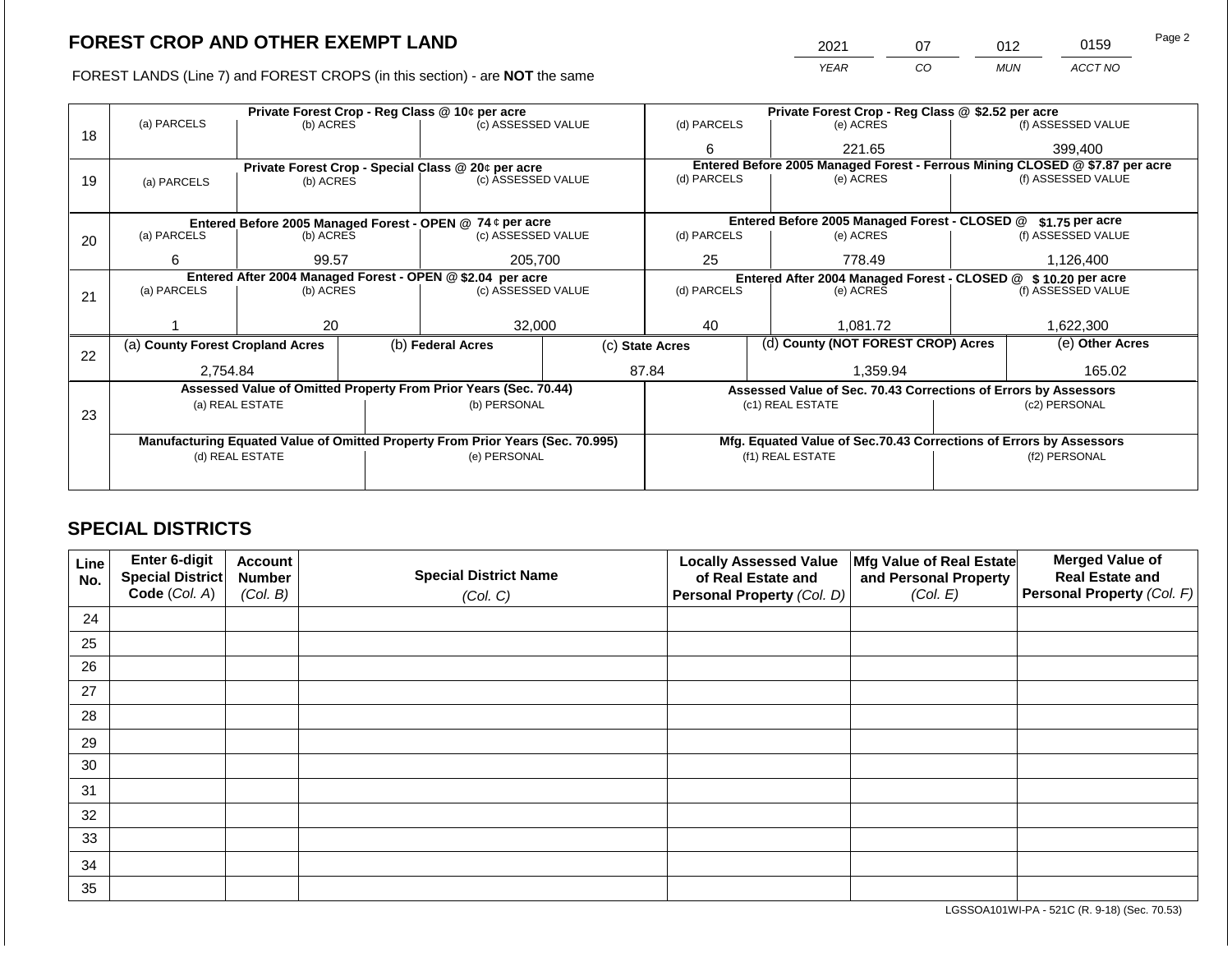#### *YEAR*  2021  $\overline{co}$ 07 *MUN*  012 *ACCT NO*  0159 **Line No. Enter 6-digit School District Code** *(Col. A)* **Account Number** *(Col. B)* **School District Name** *(Col. C)* **Locally Assessed Value of Real Estate and Personal Property** *(Col. D)* **Mfg Value of Real Estate and Personal Property** *(Col. E)* **Merged Value of Real Estate and Personal Property** *(Col. F)* **A. SCHOOL DISTRICTS (K-8 and K-12)** 36 37 38 39 40 41 42 43 44 45 46 47 48 49 50 TOTAL ASSESSED VALUE OF SCHOOL DISTRICTS (K-8 and K-12) **B. UNION HIGH SCHOOL DISTRICTS** 51 52 53 54 55 **C. TECHNICAL COLLEGE DISTRICTS** 56 57 58 59 TOTAL ASSESSED VALUE OF TECHNICAL COLLEGES TOTAL ASSESSED VALUE OF UNION HIGH SCHOOLS 076293 0047 SCH D OF WEBSTER 253,802,100 253,802,100 001700 | 0016 | NORTHWOOD TECHNICAL COLLEGE 253,802,100 114,900 253,917,000 114,900 253,917,000 114,900 253,917,000 253,802,100 114,900 253,917,000

 *I hereby certify, to the best of my knowledge and belief, this form is complete and correct.*

| Name                 |                            | Title | Submission date  |
|----------------------|----------------------------|-------|------------------|
| SONJA RIKKOLA        |                            |       | 2021<br>19<br>05 |
| Phone                | Email address              |       |                  |
| 715<br>2109<br>349 - | SRIKKOLA@BURNETTCOUNTY.ORG |       |                  |

LGSSOA101WI -PA-521C (R. 9-18) (Sec. 70.53)

Page 3

| <b>SCHOOL DISTRICTS</b> |  |
|-------------------------|--|
|-------------------------|--|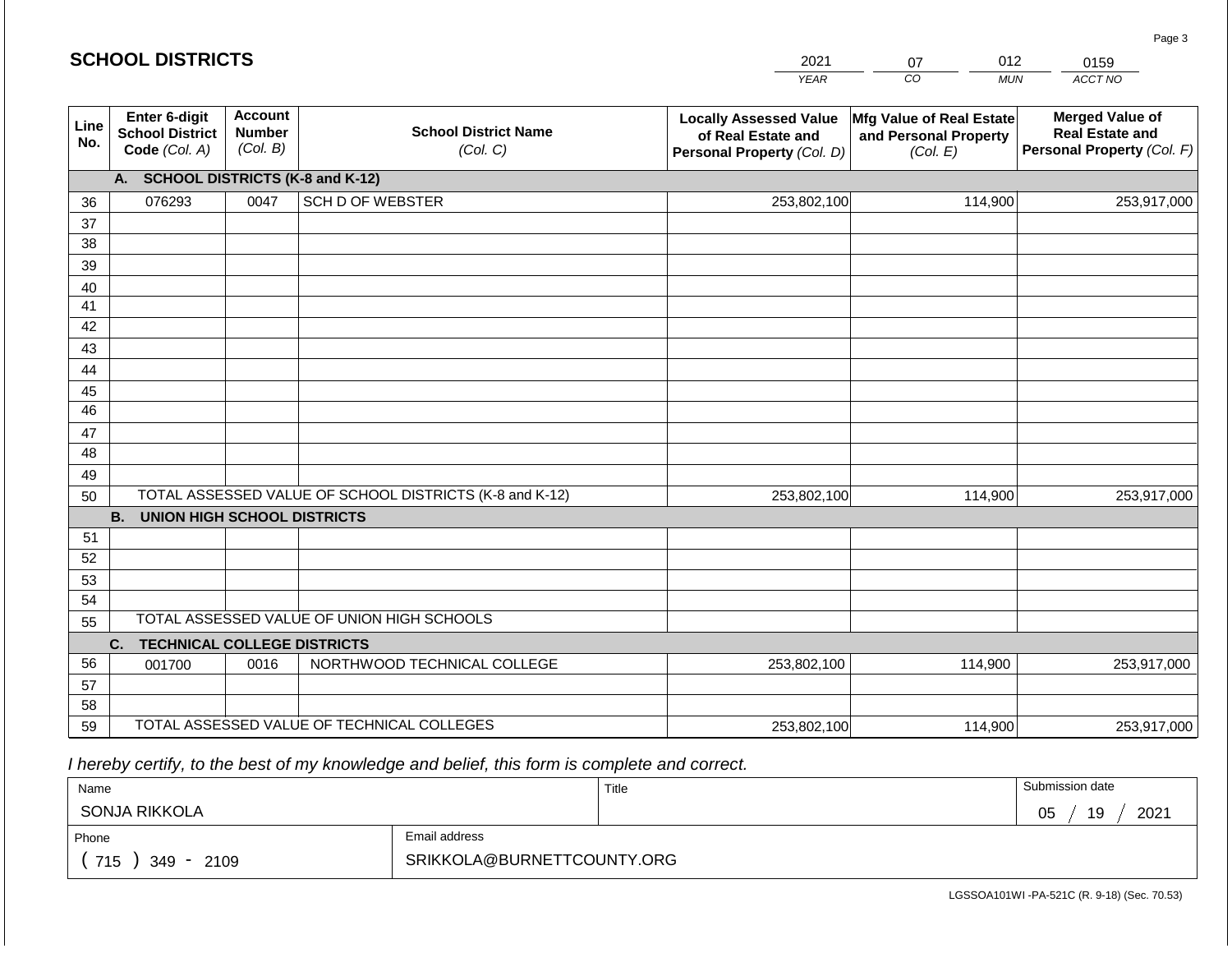- Each municipality's SOA is completed after the Board of Review and includes any changes made to the locally assessed values, under state law (sec. 70.53, Wis. Stats.)
- The Wisconsin Department of Revenue (DOR) merges the locally assessed values with the state assessed manufacturing values
- DOR provides the information regarding district names and codes. If a district is not listed, contact DOR.

Note: If you submit an amended SOA to DOR after your municipality's SOA is equated and posted to our website, we will process the SOA. However, DOR will not recalculate the *aggregate ratio or update the final SOA posted on our website. You should use the corrected values to calculate your tax rates.*

#### **Page 1: Real Estate and Personal Property**

- Lines 1-9 assessed real estate values, parcel counts and acres by classification
- Lines 10-15 assessed personal property values and number of accounts by class
- Line 16 aggregate assessed value of all property subject to general property; use to calculate tax rates. Note: This line equals the total assessed value of K-8 and K-12 school districts (Line 50) and total assessed value of technical colleges (Line 59).
- Remarks assessment ratio used to calculate estimated fair market value on property tax bills

#### **Page 2: Forest Crop, Other Exempt Land and Special Districts**

- Lines 18-21 private forest crop and managed forest lands assessed values
- Line  $22 -$  tax exempt land acres
- Line 23 prior years assessed value of omitted property under sec. 70.44 and correction of errors under sec. 70.43 shown by locally assessed or manufacturing real estate and personal property. Note: If there is an amount on this line, report the corresponding tax in the Statement of Taxes, Sections J or K.
- Lines 24-35 special district assessed values. These values are used to calculate tax rates for the special districts.

#### **Page 3: School Districts**

- Lines 36-50 school districts (K-8 and K-12) assessed values. These values are used to calculate tax rates for school districts.
- Lines 51-55 union high school district assessed values. These values are used to calculate tax rates for union high school districts.
- Lines 56-59 technical college assessed values. These values are used to calculate tax rates for technical colleges.

If you have questions: Email: lgs@wisconsin.gov

 Phone: (608) 266-2569 or (608) 264-6892 Fax: (608) 264-6887

/VEBSTER, WI 54893 - 8837 WEBSTER, WI 54893 - 8837ZOSYJ SA DO ZANO LORRAINE RADKE<br>TOWN OF JACKSON 4742 COUNTY RD A 4742 COUNTY RD A LORRAINE RADKE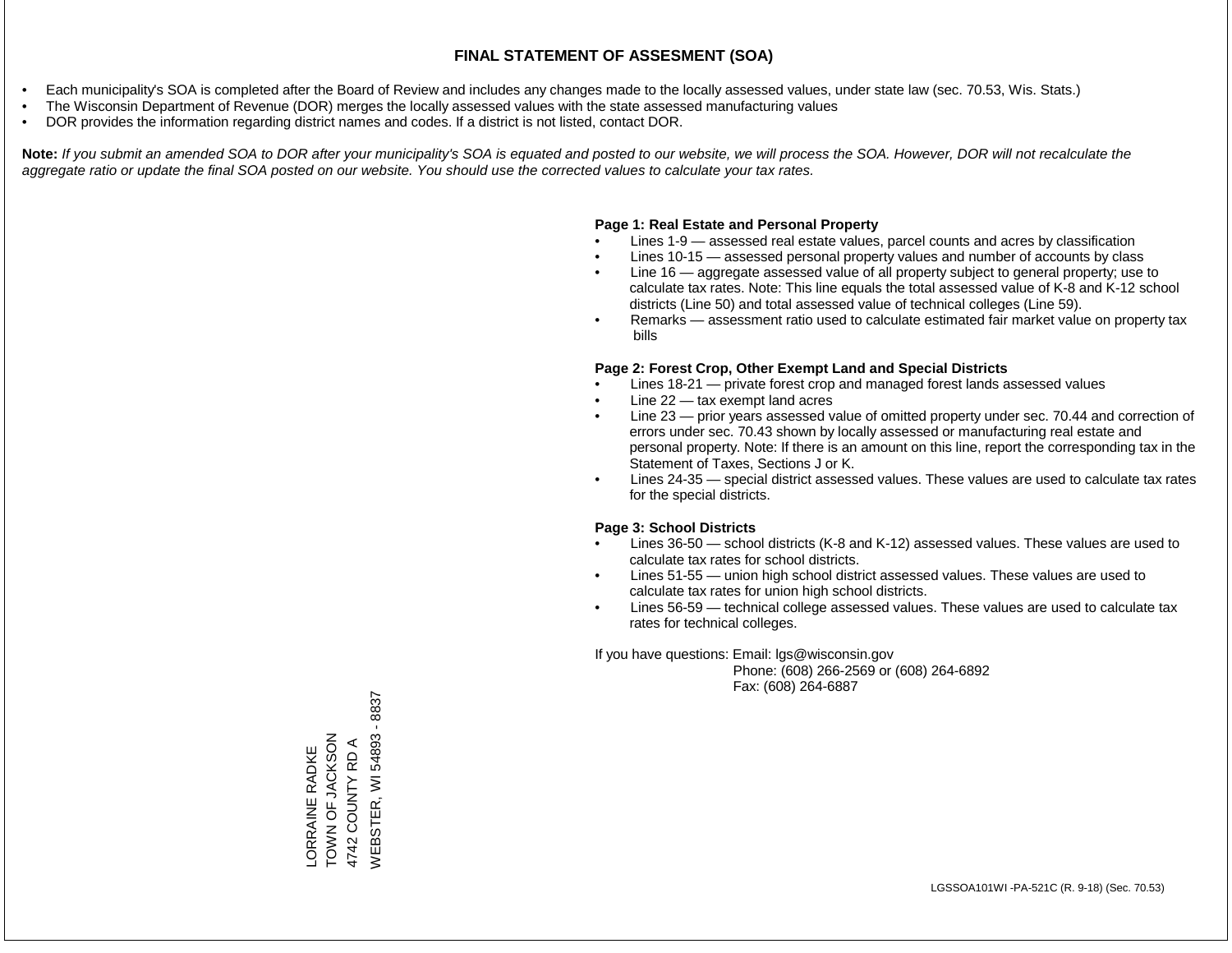|                |                                                                                                                          | <b>FINAL - EQUATED</b><br><b>STATEMENT OF ASSESSMENT FOR 2021</b>                                                                                                                            |                                                | 07           | 014                                 | 0160                    | This is an Amended Return              | Page 1                                  |
|----------------|--------------------------------------------------------------------------------------------------------------------------|----------------------------------------------------------------------------------------------------------------------------------------------------------------------------------------------|------------------------------------------------|--------------|-------------------------------------|-------------------------|----------------------------------------|-----------------------------------------|
|                |                                                                                                                          |                                                                                                                                                                                              |                                                | CO           | <b>MUN</b>                          | ACCT NO                 |                                        |                                         |
|                | <b>FOR</b>                                                                                                               | TOWN OF<br>OF.                                                                                                                                                                               |                                                |              | <b>BURNETT COUNTY</b>               |                         |                                        |                                         |
|                |                                                                                                                          | Town - Village - City                                                                                                                                                                        | <b>LA FOLLETTE</b><br><b>Municipality Name</b> |              | <b>County Name</b>                  |                         |                                        |                                         |
| Line           |                                                                                                                          | <b>REAL ESTATE</b><br>(See Lines 18 - 22 for                                                                                                                                                 |                                                | PARCEL COUNT | NO. OF ACRES<br><b>WHOLE</b>        | <b>VALUE OF</b><br>LAND | <b>VALUE OF</b><br><b>IMPROVEMENTS</b> | TOTAL VALUE OF LAND<br>AND IMPROVEMENTS |
| No.            |                                                                                                                          | other Real Estate)                                                                                                                                                                           | (Col. A)                                       |              | TOTAL LAND MPROVEMENTS NUMBERS ONLY |                         |                                        |                                         |
| $\mathbf{1}$   |                                                                                                                          | <b>RESIDENTIAL - Class 1</b>                                                                                                                                                                 | 602                                            | (Col. B)     | (Col. C)<br>488<br>1,131            | (Col. D)<br>28,636,000  | (Col. E)<br>55,299,300                 | (Col. F)<br>83,935,300                  |
| $\overline{2}$ |                                                                                                                          | <b>COMMERCIAL - Class 2</b>                                                                                                                                                                  | 9                                              |              | 6<br>41                             | 109,700                 | 935,900                                | 1,045,600                               |
| 3              |                                                                                                                          | <b>MANUFACTURING - Class 3</b>                                                                                                                                                               | $\Omega$                                       |              | $\Omega$                            | $\Omega$                | $\Omega$<br>0                          | $\Omega$                                |
| 4              |                                                                                                                          | <b>AGRICULTURAL - Class 4</b>                                                                                                                                                                | 118                                            |              | 1,926                               | 243,400                 |                                        | 243,400                                 |
| 5              |                                                                                                                          | UNDEVELOPED - Class 5                                                                                                                                                                        | 355                                            |              | 4,080                               | 1,890,100               |                                        | 1,890,100                               |
| 6              |                                                                                                                          | AGRICULTURAL FOREST - Class 5m                                                                                                                                                               | 67                                             |              | 1,122                               | 914,700                 |                                        | 914,700                                 |
| $\overline{7}$ |                                                                                                                          | <b>FOREST LANDS - Class 6</b>                                                                                                                                                                | 540                                            |              | 11,925                              | 19,927,500              |                                        | 19,927,500                              |
| 8              |                                                                                                                          | OTHER - Class 7                                                                                                                                                                              | $\overline{2}$                                 |              | $\overline{2}$                      | 3<br>13,000             | 413,100                                | 426,100                                 |
| 9              |                                                                                                                          | TOTAL - ALL COLUMNS                                                                                                                                                                          | 1.693                                          | 496          | 20,228                              | 51,734,400              | 56,648,300                             | 108,382,700                             |
| 10             |                                                                                                                          | NUMBER OF PERSONAL PROPERTY ACCOUNTS IN ROLL                                                                                                                                                 |                                                |              | 16                                  | <b>LOCALLY ASSESSED</b> | <b>MANUFACTURING</b>                   | <b>MERGED</b>                           |
| 11             |                                                                                                                          | BOATS AND OTHER WATERCRAFT NOT EXEMPT - Code 1                                                                                                                                               |                                                |              |                                     |                         | 0<br>0                                 | $\Omega$                                |
| 12             |                                                                                                                          | MACHINERY, TOOLS AND PATTERNS - Code 2                                                                                                                                                       |                                                |              |                                     |                         | $\mathbf 0$                            | $\Omega$                                |
| 13             |                                                                                                                          | FURNITURE, FIXTURES AND EQUIPMENT - Code 3                                                                                                                                                   |                                                |              |                                     | 18,700                  | $\mathbf 0$                            | 18,700                                  |
| 14             |                                                                                                                          | ALL OTHER PERSONAL PROPERTY NOT EXEMPT - Codes 4A, 4B, 4C                                                                                                                                    |                                                |              | 252,800                             | $\mathbf 0$             | 252,800                                |                                         |
| 15             |                                                                                                                          | TOTAL OF PERSONAL PROPERTY NOT EXEMPT (Total of Lines 11-14)                                                                                                                                 |                                                |              | 271,500                             | $\mathbf 0$             | 271,500                                |                                         |
| 16             |                                                                                                                          | AGGREGATE ASSESSED VALUE OF ALL PROPERTY SUBJECT TO THE GENERAL PROPERTY TAX (Total of Lines 9F and 15F)<br>MUST EQUAL TOTAL VALUE OF THE SCHOOL DISTRICTS (K-12 PLUS K-8) - Line 50, Col. F |                                                |              |                                     |                         |                                        | 108,654,200                             |
| 17             | Name of Assessor<br>Telephone #<br><b>BOARD OF REVIEW</b><br>DATE OF FINAL ADJOURNMENT<br>07/12/2021<br><b>BOB IRWIN</b> |                                                                                                                                                                                              |                                                |              |                                     |                         |                                        | (715) 235-6941                          |

The Assessment Ratio to be used in calculating the estimated Fair Market Value on tax bills for this tax district is .896876037

This ratio should be used to convert assessed values to "Calculate Equalized Values" in Step 1 of the Lottery and Gaming Credit Calculations.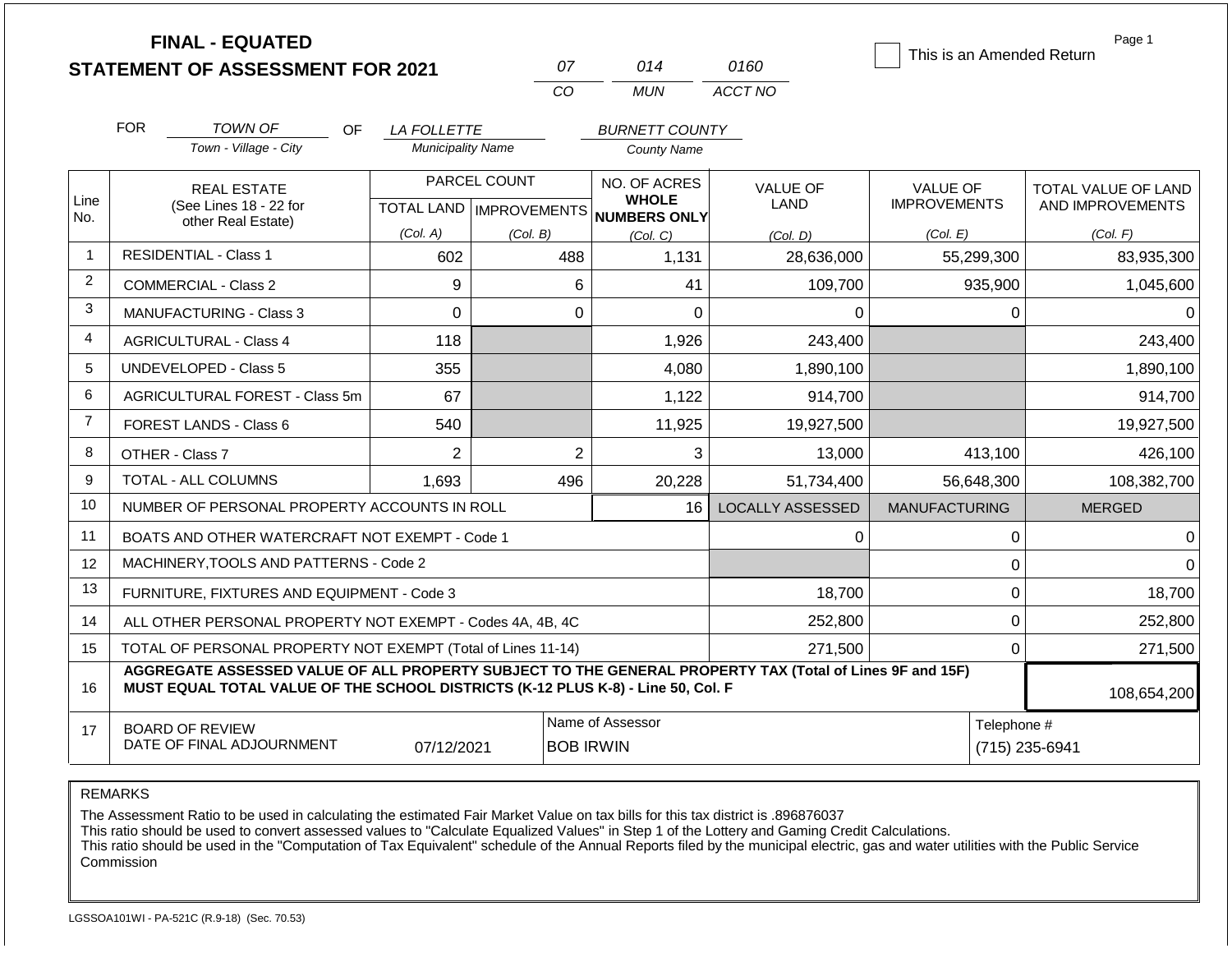2021 07 014 0160

FOREST LANDS (Line 7) and FOREST CROPS (in this section) - are **NOT** the same *YEAR CO MUN ACCT NO*

|    |                                                                                |                                                            |  | Private Forest Crop - Reg Class @ 10¢ per acre                           | Private Forest Crop - Reg Class @ \$2.52 per acre |                 |                                                                              |                                                                    |           |                    |  |
|----|--------------------------------------------------------------------------------|------------------------------------------------------------|--|--------------------------------------------------------------------------|---------------------------------------------------|-----------------|------------------------------------------------------------------------------|--------------------------------------------------------------------|-----------|--------------------|--|
|    | (a) PARCELS                                                                    | (b) ACRES                                                  |  | (c) ASSESSED VALUE                                                       |                                                   | (d) PARCELS     |                                                                              | (e) ACRES                                                          |           | (f) ASSESSED VALUE |  |
| 18 |                                                                                |                                                            |  |                                                                          |                                                   |                 |                                                                              |                                                                    |           |                    |  |
|    |                                                                                |                                                            |  |                                                                          |                                                   |                 | Entered Before 2005 Managed Forest - Ferrous Mining CLOSED @ \$7.87 per acre |                                                                    |           |                    |  |
| 19 |                                                                                |                                                            |  | Private Forest Crop - Special Class @ 20¢ per acre<br>(c) ASSESSED VALUE |                                                   | (d) PARCELS     |                                                                              | (e) ACRES                                                          |           | (f) ASSESSED VALUE |  |
|    | (a) PARCELS                                                                    | (b) ACRES                                                  |  |                                                                          |                                                   |                 |                                                                              |                                                                    |           |                    |  |
|    |                                                                                |                                                            |  |                                                                          |                                                   |                 |                                                                              |                                                                    |           |                    |  |
|    |                                                                                |                                                            |  | Entered Before 2005 Managed Forest - OPEN @ 74 ¢ per acre                |                                                   |                 |                                                                              | Entered Before 2005 Managed Forest - CLOSED @                      |           | \$1.75 per acre    |  |
| 20 | (a) PARCELS                                                                    | (b) ACRES                                                  |  | (c) ASSESSED VALUE                                                       |                                                   | (d) PARCELS     |                                                                              | (e) ACRES                                                          |           | (f) ASSESSED VALUE |  |
|    |                                                                                | 10                                                         |  |                                                                          |                                                   |                 |                                                                              |                                                                    |           |                    |  |
|    |                                                                                | 326.8                                                      |  | 588,200                                                                  |                                                   | 24<br>695.22    |                                                                              |                                                                    | 1,065,700 |                    |  |
|    |                                                                                | Entered After 2004 Managed Forest - OPEN @ \$2.04 per acre |  |                                                                          |                                                   |                 |                                                                              | Entered After 2004 Managed Forest - CLOSED @ \$10.20 per acre      |           |                    |  |
| 21 | (a) PARCELS                                                                    | (b) ACRES                                                  |  | (c) ASSESSED VALUE                                                       |                                                   | (d) PARCELS     |                                                                              | (e) ACRES                                                          |           | (f) ASSESSED VALUE |  |
|    |                                                                                |                                                            |  |                                                                          |                                                   |                 |                                                                              |                                                                    |           |                    |  |
|    | 13                                                                             | 417                                                        |  | 804,500                                                                  |                                                   | 51              |                                                                              | 1,583.8                                                            |           | 2,687,400          |  |
|    | (a) County Forest Cropland Acres                                               |                                                            |  | (b) Federal Acres                                                        |                                                   | (c) State Acres |                                                                              | (d) County (NOT FOREST CROP) Acres                                 |           | (e) Other Acres    |  |
| 22 |                                                                                |                                                            |  |                                                                          |                                                   |                 |                                                                              |                                                                    |           |                    |  |
|    |                                                                                |                                                            |  | 346.35                                                                   |                                                   | 159.89          |                                                                              | 19.36                                                              |           | 94.35              |  |
|    |                                                                                |                                                            |  | Assessed Value of Omitted Property From Prior Years (Sec. 70.44)         |                                                   |                 |                                                                              | Assessed Value of Sec. 70.43 Corrections of Errors by Assessors    |           |                    |  |
|    |                                                                                | (a) REAL ESTATE                                            |  | (b) PERSONAL                                                             |                                                   |                 |                                                                              | (c1) REAL ESTATE                                                   |           | (c2) PERSONAL      |  |
| 23 |                                                                                |                                                            |  |                                                                          |                                                   |                 |                                                                              |                                                                    |           |                    |  |
|    | Manufacturing Equated Value of Omitted Property From Prior Years (Sec. 70.995) |                                                            |  |                                                                          |                                                   |                 |                                                                              | Mfg. Equated Value of Sec.70.43 Corrections of Errors by Assessors |           |                    |  |
|    |                                                                                | (d) REAL ESTATE                                            |  | (e) PERSONAL                                                             |                                                   |                 |                                                                              | (f1) REAL ESTATE                                                   |           | (f2) PERSONAL      |  |
|    |                                                                                |                                                            |  |                                                                          |                                                   |                 |                                                                              |                                                                    |           |                    |  |
|    |                                                                                |                                                            |  |                                                                          |                                                   |                 |                                                                              |                                                                    |           |                    |  |

## **SPECIAL DISTRICTS**

| Line<br>No. | <b>Enter 6-digit</b><br>Special District | <b>Account</b><br><b>Number</b> | <b>Special District Name</b> | <b>Locally Assessed Value</b><br>of Real Estate and | Mfg Value of Real Estate<br>and Personal Property | <b>Merged Value of</b><br><b>Real Estate and</b> |
|-------------|------------------------------------------|---------------------------------|------------------------------|-----------------------------------------------------|---------------------------------------------------|--------------------------------------------------|
|             | Code (Col. A)                            | (Col. B)                        | (Col. C)                     | Personal Property (Col. D)                          | (Col. E)                                          | Personal Property (Col. F)                       |
| 24          |                                          |                                 |                              |                                                     |                                                   |                                                  |
| 25          |                                          |                                 |                              |                                                     |                                                   |                                                  |
| 26          |                                          |                                 |                              |                                                     |                                                   |                                                  |
| 27          |                                          |                                 |                              |                                                     |                                                   |                                                  |
| 28          |                                          |                                 |                              |                                                     |                                                   |                                                  |
| 29          |                                          |                                 |                              |                                                     |                                                   |                                                  |
| 30          |                                          |                                 |                              |                                                     |                                                   |                                                  |
| 31          |                                          |                                 |                              |                                                     |                                                   |                                                  |
| 32          |                                          |                                 |                              |                                                     |                                                   |                                                  |
| 33          |                                          |                                 |                              |                                                     |                                                   |                                                  |
| 34          |                                          |                                 |                              |                                                     |                                                   |                                                  |
| 35          |                                          |                                 |                              |                                                     |                                                   |                                                  |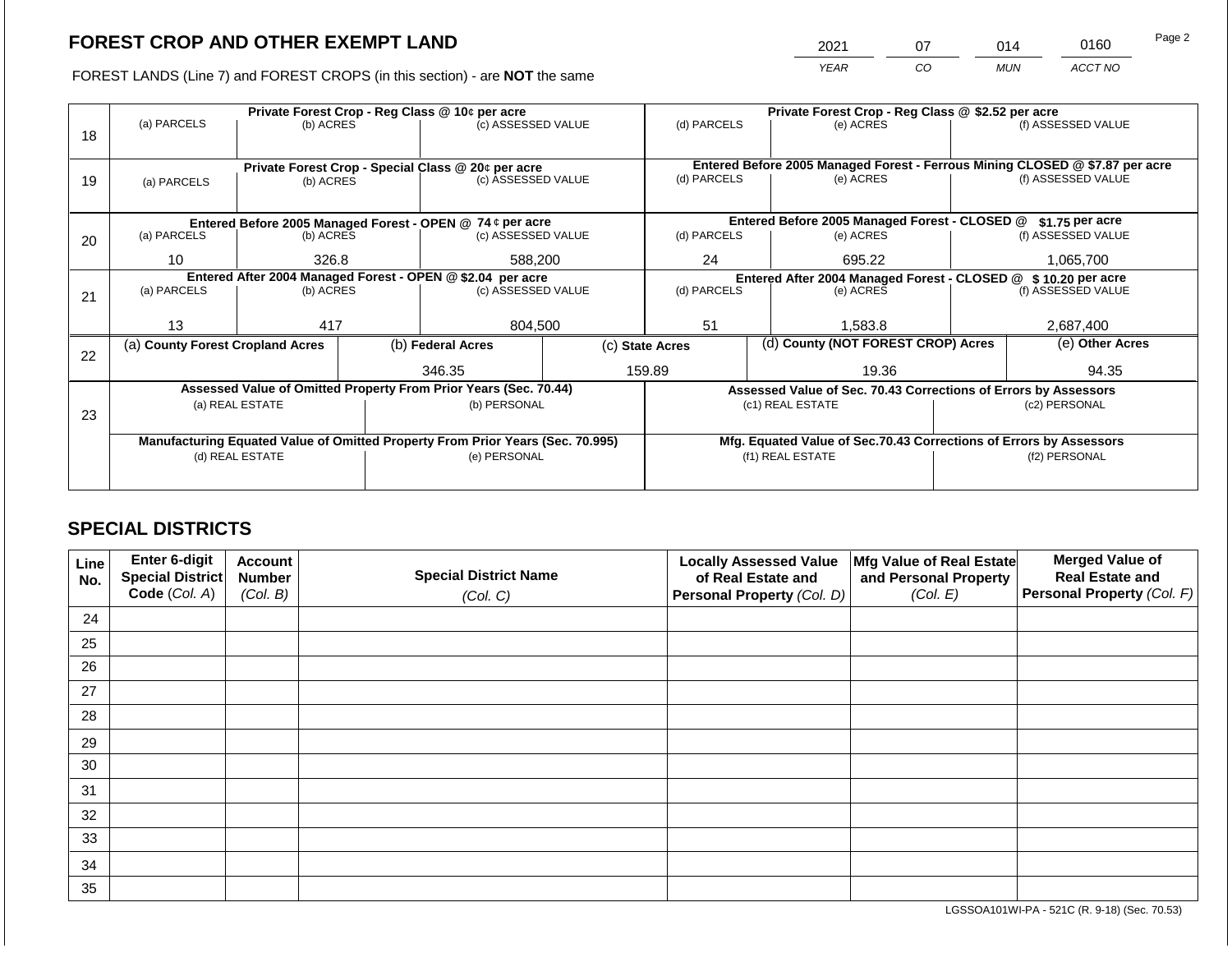|             | <b>SCHOOL DISTRICTS</b>                                         |                                             |                                                         | 2021                                                                              | 014<br>07                                                     | 0160                                                                           |
|-------------|-----------------------------------------------------------------|---------------------------------------------|---------------------------------------------------------|-----------------------------------------------------------------------------------|---------------------------------------------------------------|--------------------------------------------------------------------------------|
|             |                                                                 |                                             |                                                         | <b>YEAR</b>                                                                       | $\overline{co}$                                               | ACCT NO<br><b>MUN</b>                                                          |
| Line<br>No. | <b>Enter 6-digit</b><br><b>School District</b><br>Code (Col. A) | <b>Account</b><br><b>Number</b><br>(Col. B) | <b>School District Name</b><br>(Col. C)                 | <b>Locally Assessed Value</b><br>of Real Estate and<br>Personal Property (Col. D) | Mfg Value of Real Estate<br>and Personal Property<br>(Col. E) | <b>Merged Value of</b><br><b>Real Estate and</b><br>Personal Property (Col. F) |
|             | <b>SCHOOL DISTRICTS (K-8 and K-12)</b><br>А.                    |                                             |                                                         |                                                                                   |                                                               |                                                                                |
| 36          | 075376                                                          | 0046                                        | <b>SCH D OF SIREN</b>                                   | 108,654,200                                                                       |                                                               | 108,654,200                                                                    |
| 37          |                                                                 |                                             |                                                         |                                                                                   |                                                               |                                                                                |
| 38          |                                                                 |                                             |                                                         |                                                                                   |                                                               |                                                                                |
| 39          |                                                                 |                                             |                                                         |                                                                                   |                                                               |                                                                                |
| 40          |                                                                 |                                             |                                                         |                                                                                   |                                                               |                                                                                |
| 41<br>42    |                                                                 |                                             |                                                         |                                                                                   |                                                               |                                                                                |
| 43          |                                                                 |                                             |                                                         |                                                                                   |                                                               |                                                                                |
| 44          |                                                                 |                                             |                                                         |                                                                                   |                                                               |                                                                                |
| 45          |                                                                 |                                             |                                                         |                                                                                   |                                                               |                                                                                |
| 46          |                                                                 |                                             |                                                         |                                                                                   |                                                               |                                                                                |
| 47          |                                                                 |                                             |                                                         |                                                                                   |                                                               |                                                                                |
| 48          |                                                                 |                                             |                                                         |                                                                                   |                                                               |                                                                                |
| 49          |                                                                 |                                             |                                                         |                                                                                   |                                                               |                                                                                |
| 50          |                                                                 |                                             | TOTAL ASSESSED VALUE OF SCHOOL DISTRICTS (K-8 and K-12) | 108,654,200                                                                       |                                                               | 108,654,200                                                                    |
|             | <b>UNION HIGH SCHOOL DISTRICTS</b><br><b>B.</b>                 |                                             |                                                         |                                                                                   |                                                               |                                                                                |
| 51          |                                                                 |                                             |                                                         |                                                                                   |                                                               |                                                                                |
| 52          |                                                                 |                                             |                                                         |                                                                                   |                                                               |                                                                                |
| 53          |                                                                 |                                             |                                                         |                                                                                   |                                                               |                                                                                |
| 54          |                                                                 |                                             | TOTAL ASSESSED VALUE OF UNION HIGH SCHOOLS              |                                                                                   |                                                               |                                                                                |
| 55          |                                                                 |                                             |                                                         |                                                                                   |                                                               |                                                                                |

| აა |                                |      | ו סוראב הטטבטטבט יותבטב טו וטוזוטוזיווטוו טטווטטבט |             |             |
|----|--------------------------------|------|----------------------------------------------------|-------------|-------------|
|    | C. TECHNICAL COLLEGE DISTRICTS |      |                                                    |             |             |
| 56 | 001700                         | 0016 | NORTHWOOD TECHNICAL COLLEGE                        | 108,654,200 | 108,654,200 |
| 57 |                                |      |                                                    |             |             |
| 58 |                                |      |                                                    |             |             |
| 59 |                                |      | TOTAL ASSESSED VALUE OF TECHNICAL COLLEGES         | 108,654,200 | 108,654,200 |

 *I hereby certify, to the best of my knowledge and belief, this form is complete and correct.*

| Name              |                            | Title | Submission date        |
|-------------------|----------------------------|-------|------------------------|
| SONJA RIKKOLA     |                            |       | 2021<br>29<br>07<br>v, |
| Phone             | Email address              |       |                        |
| 715<br>349 - 2109 | SRIKKOLA@BURNETTCOUNTY.ORG |       |                        |

LGSSOA101WI -PA-521C (R. 9-18) (Sec. 70.53)

Page 3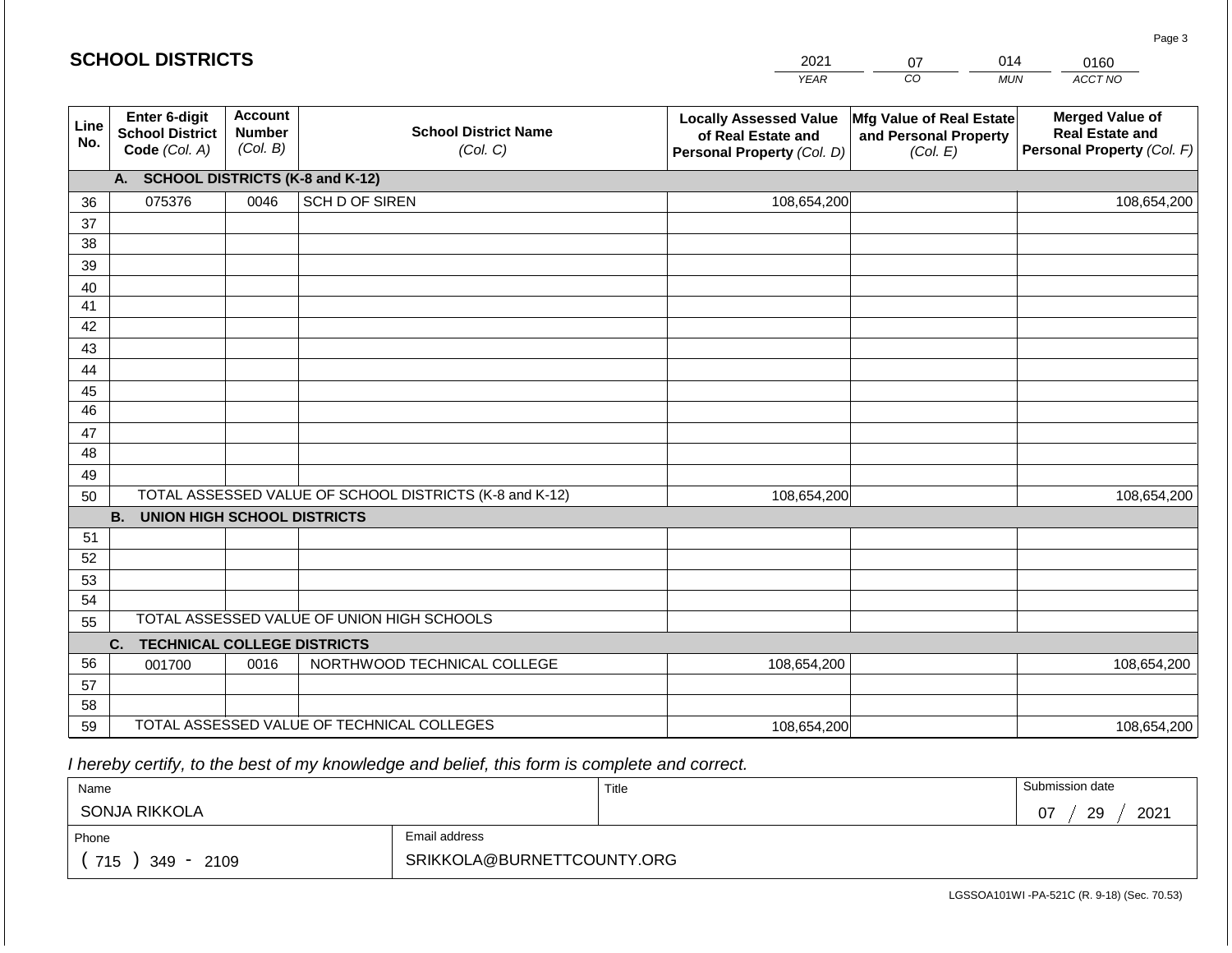- Each municipality's SOA is completed after the Board of Review and includes any changes made to the locally assessed values, under state law (sec. 70.53, Wis. Stats.)
- The Wisconsin Department of Revenue (DOR) merges the locally assessed values with the state assessed manufacturing values
- DOR provides the information regarding district names and codes. If a district is not listed, contact DOR.

Note: If you submit an amended SOA to DOR after your municipality's SOA is equated and posted to our website, we will process the SOA. However, DOR will not recalculate the *aggregate ratio or update the final SOA posted on our website. You should use the corrected values to calculate your tax rates.*

### **Page 1: Real Estate and Personal Property**

- Lines 1-9 assessed real estate values, parcel counts and acres by classification
- Lines 10-15 assessed personal property values and number of accounts by class
- Line 16 aggregate assessed value of all property subject to general property; use to calculate tax rates. Note: This line equals the total assessed value of K-8 and K-12 school districts (Line 50) and total assessed value of technical colleges (Line 59).
- Remarks assessment ratio used to calculate estimated fair market value on property tax bills

#### **Page 2: Forest Crop, Other Exempt Land and Special Districts**

- Lines 18-21 private forest crop and managed forest lands assessed values
- Line  $22 -$  tax exempt land acres
- Line 23 prior years assessed value of omitted property under sec. 70.44 and correction of errors under sec. 70.43 shown by locally assessed or manufacturing real estate and personal property. Note: If there is an amount on this line, report the corresponding tax in the Statement of Taxes, Sections J or K.
- Lines 24-35 special district assessed values. These values are used to calculate tax rates for the special districts.

#### **Page 3: School Districts**

- Lines 36-50 school districts (K-8 and K-12) assessed values. These values are used to calculate tax rates for school districts.
- Lines 51-55 union high school district assessed values. These values are used to calculate tax rates for union high school districts.
- Lines 56-59 technical college assessed values. These values are used to calculate tax rates for technical colleges.

If you have questions: Email: lgs@wisconsin.gov

 Phone: (608) 266-2569 or (608) 264-6892 Fax: (608) 264-6887

LINDA TERRIAN<br>TOWN OF LA FOLLETTE<br>23928 MALONE ROAD TOWN OF LA FOLLETTE SIREN, WI 54872 - 8911 SIREN, WI 54872 - 891123928 MALONE ROAD LINDA TERRIAN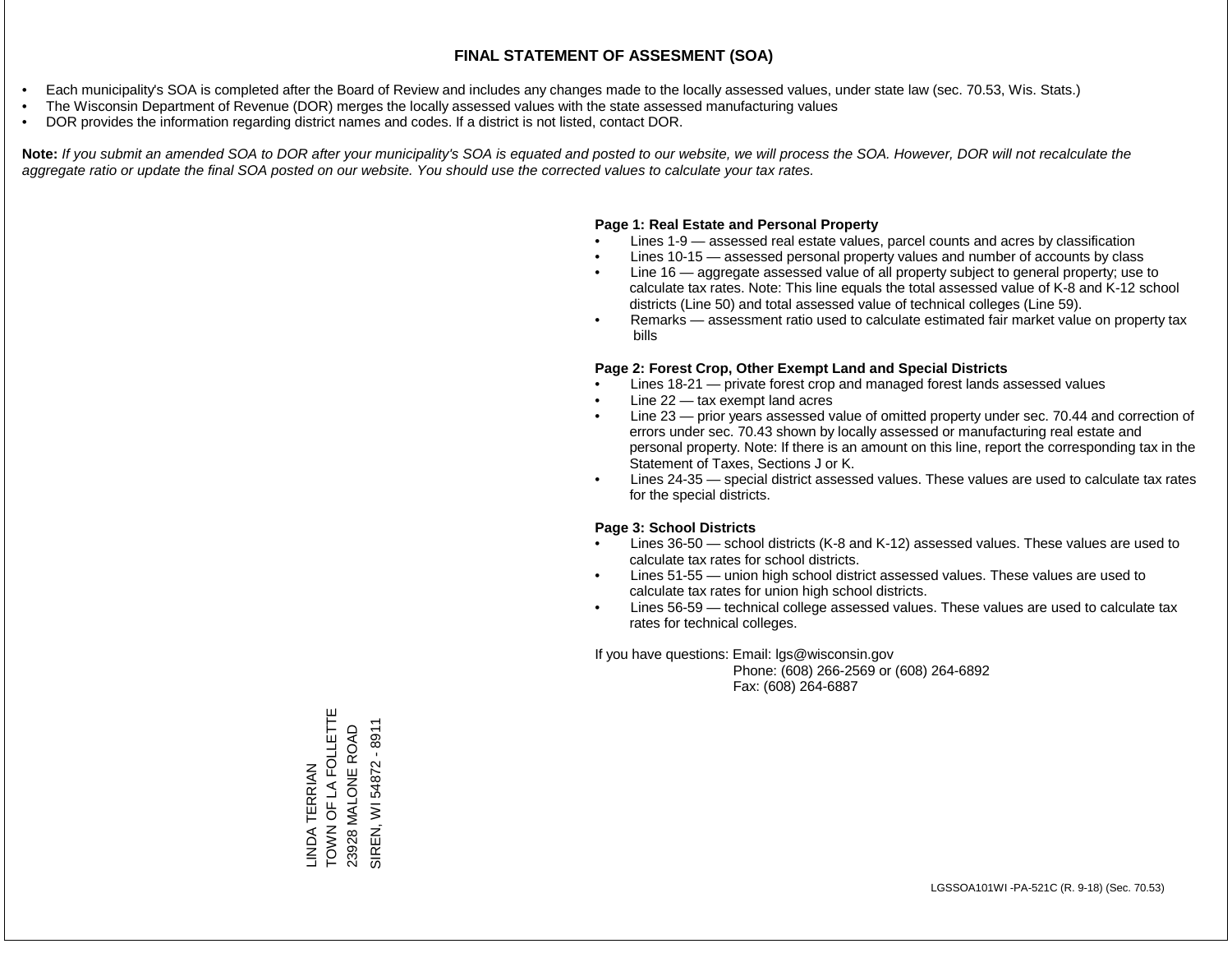|                |            | <b>FINAL - EQUATED</b>                                                                                                                                                                       |                          |                           |                                          |                                     |                         | Page 1<br>This is an Amended Return |                  |                     |
|----------------|------------|----------------------------------------------------------------------------------------------------------------------------------------------------------------------------------------------|--------------------------|---------------------------|------------------------------------------|-------------------------------------|-------------------------|-------------------------------------|------------------|---------------------|
|                |            | <b>STATEMENT OF ASSESSMENT FOR 2021</b>                                                                                                                                                      |                          |                           | 07                                       | 016                                 | 0161                    |                                     |                  |                     |
|                |            |                                                                                                                                                                                              |                          | CO                        |                                          | <b>MUN</b>                          | ACCT NO                 |                                     |                  |                     |
|                | <b>FOR</b> | <b>TOWN OF</b><br>OF                                                                                                                                                                         | <b>LINCOLN</b>           |                           |                                          | <b>BURNETT COUNTY</b>               |                         |                                     |                  |                     |
|                |            | Town - Village - City                                                                                                                                                                        | <b>Municipality Name</b> |                           |                                          | <b>County Name</b>                  |                         |                                     |                  |                     |
|                |            | <b>REAL ESTATE</b>                                                                                                                                                                           |                          | PARCEL COUNT              |                                          | NO. OF ACRES                        | <b>VALUE OF</b>         | <b>VALUE OF</b>                     |                  | TOTAL VALUE OF LAND |
| Line<br>No.    |            | (See Lines 18 - 22 for                                                                                                                                                                       |                          | TOTAL LAND   IMPROVEMENTS |                                          | <b>WHOLE</b><br><b>NUMBERS ONLY</b> | <b>LAND</b>             | <b>IMPROVEMENTS</b>                 |                  | AND IMPROVEMENTS    |
|                |            | other Real Estate)                                                                                                                                                                           | (Col. A)                 | (Col. B)                  | (Col, C)                                 |                                     | (Col. D)                | (Col. E)                            |                  | (Col. F)            |
| $\overline{1}$ |            | <b>RESIDENTIAL - Class 1</b>                                                                                                                                                                 | 317                      |                           | 248                                      | 1,354                               | 5,176,900               | 17,666,900                          |                  | 22,843,800          |
| 2              |            | <b>COMMERCIAL - Class 2</b>                                                                                                                                                                  | $\overline{2}$           |                           | $\overline{2}$                           | 12                                  | 40,000                  |                                     | 255,100          | 295,100             |
| 3              |            | <b>MANUFACTURING - Class 3</b>                                                                                                                                                               | 4                        |                           | 1                                        | 164                                 | 403,400                 |                                     | 2,300            | 405,700             |
| 4              |            | <b>AGRICULTURAL - Class 4</b>                                                                                                                                                                | 65                       |                           |                                          | 1,112                               | 114,200                 |                                     |                  | 114,200             |
| 5              |            | <b>UNDEVELOPED - Class 5</b>                                                                                                                                                                 | 124                      |                           |                                          | 1,673                               | 818,000                 |                                     |                  | 818,000             |
| 6              |            | AGRICULTURAL FOREST - Class 5m                                                                                                                                                               | 29                       |                           |                                          | 425                                 | 334,600                 |                                     |                  | 334,600             |
| $\overline{7}$ |            | FOREST LANDS - Class 6                                                                                                                                                                       | 319                      |                           |                                          | 7,215                               | 11,477,400              |                                     |                  | 11,477,400          |
| 8              |            | OTHER - Class 7                                                                                                                                                                              | 3                        |                           | 3                                        | 4                                   | 32,000                  |                                     | 231,500          | 263,500             |
| 9              |            | TOTAL - ALL COLUMNS                                                                                                                                                                          | 863                      |                           | 254                                      | 11,959                              | 18,396,500              | 18,155,800                          |                  | 36,552,300          |
| 10             |            | NUMBER OF PERSONAL PROPERTY ACCOUNTS IN ROLL                                                                                                                                                 |                          |                           |                                          | 8                                   | <b>LOCALLY ASSESSED</b> | <b>MANUFACTURING</b>                |                  | <b>MERGED</b>       |
| 11             |            | BOATS AND OTHER WATERCRAFT NOT EXEMPT - Code 1                                                                                                                                               |                          |                           |                                          |                                     | 0                       |                                     | 0                | $\Omega$            |
| 12             |            | MACHINERY, TOOLS AND PATTERNS - Code 2                                                                                                                                                       |                          |                           |                                          |                                     |                         |                                     | $\boldsymbol{0}$ | $\Omega$            |
| 13             |            | FURNITURE, FIXTURES AND EQUIPMENT - Code 3                                                                                                                                                   |                          |                           |                                          |                                     | 11,900                  |                                     | 0                | 11,900              |
| 14             |            | ALL OTHER PERSONAL PROPERTY NOT EXEMPT - Codes 4A, 4B, 4C                                                                                                                                    |                          |                           |                                          |                                     | 56,700                  |                                     | 0                | 56,700              |
| 15             |            | TOTAL OF PERSONAL PROPERTY NOT EXEMPT (Total of Lines 11-14)                                                                                                                                 |                          |                           |                                          |                                     | 68,600                  |                                     | $\overline{0}$   | 68,600              |
| 16             |            | AGGREGATE ASSESSED VALUE OF ALL PROPERTY SUBJECT TO THE GENERAL PROPERTY TAX (Total of Lines 9F and 15F)<br>MUST EQUAL TOTAL VALUE OF THE SCHOOL DISTRICTS (K-12 PLUS K-8) - Line 50, Col. F |                          |                           |                                          |                                     |                         |                                     |                  | 36,620,900          |
|                |            |                                                                                                                                                                                              |                          |                           |                                          |                                     |                         |                                     |                  |                     |
| 17             |            | <b>BOARD OF REVIEW</b><br>DATE OF FINAL ADJOURNMENT                                                                                                                                          | 05/19/2021               |                           | Name of Assessor<br><b>ROBERT PARDUN</b> |                                     |                         |                                     | Telephone #      | (715) 790-3498      |

The Assessment Ratio to be used in calculating the estimated Fair Market Value on tax bills for this tax district is .894723839

This ratio should be used to convert assessed values to "Calculate Equalized Values" in Step 1 of the Lottery and Gaming Credit Calculations.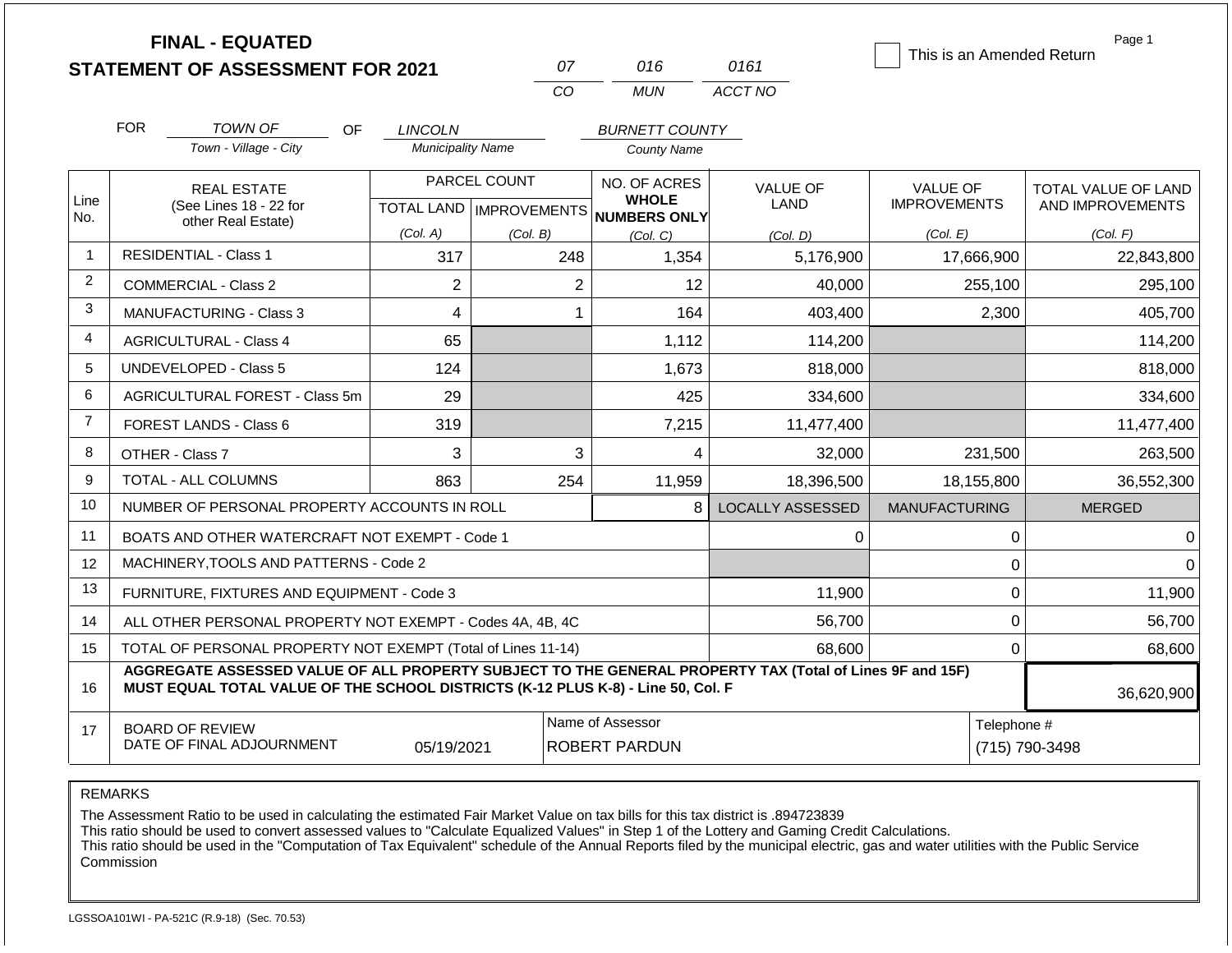2021 07 016 0161

FOREST LANDS (Line 7) and FOREST CROPS (in this section) - are **NOT** the same *YEAR CO MUN ACCT NO*

|    |                                                                                |                 |  | Private Forest Crop - Reg Class @ 10¢ per acre                   |                                                       | Private Forest Crop - Reg Class @ \$2.52 per acre |  |                                                                              |                                                                 |                    |
|----|--------------------------------------------------------------------------------|-----------------|--|------------------------------------------------------------------|-------------------------------------------------------|---------------------------------------------------|--|------------------------------------------------------------------------------|-----------------------------------------------------------------|--------------------|
| 18 | (a) PARCELS                                                                    | (b) ACRES       |  | (c) ASSESSED VALUE                                               |                                                       | (d) PARCELS                                       |  | (e) ACRES                                                                    |                                                                 | (f) ASSESSED VALUE |
|    |                                                                                |                 |  |                                                                  |                                                       |                                                   |  | 40                                                                           |                                                                 | 72,000             |
|    |                                                                                |                 |  | Private Forest Crop - Special Class @ 20¢ per acre               |                                                       |                                                   |  | Entered Before 2005 Managed Forest - Ferrous Mining CLOSED @ \$7.87 per acre |                                                                 |                    |
| 19 | (a) PARCELS                                                                    | (b) ACRES       |  | (c) ASSESSED VALUE                                               |                                                       | (d) PARCELS                                       |  | (e) ACRES                                                                    |                                                                 | (f) ASSESSED VALUE |
|    |                                                                                |                 |  |                                                                  |                                                       |                                                   |  |                                                                              |                                                                 |                    |
|    |                                                                                |                 |  | Entered Before 2005 Managed Forest - OPEN @ 74 ¢ per acre        |                                                       |                                                   |  | Entered Before 2005 Managed Forest - CLOSED @                                |                                                                 | $$1.75$ per acre   |
| 20 | (a) PARCELS<br>(b) ACRES                                                       |                 |  | (c) ASSESSED VALUE                                               |                                                       | (d) PARCELS                                       |  | (e) ACRES                                                                    |                                                                 | (f) ASSESSED VALUE |
|    | $12 \overline{ }$                                                              | 444.94          |  | 800,900                                                          |                                                       | 13                                                |  | 426                                                                          |                                                                 | 724,500            |
|    | Entered After 2004 Managed Forest - OPEN @ \$2.04 per acre                     |                 |  |                                                                  |                                                       | Entered After 2004 Managed Forest - CLOSED @      |  |                                                                              |                                                                 | \$10.20 per acre   |
| 21 | (a) PARCELS                                                                    | (b) ACRES       |  | (c) ASSESSED VALUE                                               |                                                       | (d) PARCELS                                       |  | (e) ACRES                                                                    |                                                                 | (f) ASSESSED VALUE |
|    |                                                                                |                 |  |                                                                  |                                                       |                                                   |  |                                                                              |                                                                 |                    |
|    | 11                                                                             | 424.08          |  | 757,500                                                          |                                                       | 20                                                |  | 570.22                                                                       |                                                                 | 940,800            |
| 22 | (a) County Forest Cropland Acres                                               |                 |  | (b) Federal Acres                                                | (d) County (NOT FOREST CROP) Acres<br>(c) State Acres |                                                   |  |                                                                              | (e) Other Acres                                                 |                    |
|    | 4,152.4                                                                        |                 |  |                                                                  |                                                       | 4,067.57<br>537.37                                |  |                                                                              | 159.93                                                          |                    |
|    |                                                                                |                 |  | Assessed Value of Omitted Property From Prior Years (Sec. 70.44) |                                                       |                                                   |  |                                                                              | Assessed Value of Sec. 70.43 Corrections of Errors by Assessors |                    |
|    |                                                                                | (a) REAL ESTATE |  | (b) PERSONAL                                                     |                                                       |                                                   |  | (c1) REAL ESTATE                                                             |                                                                 | (c2) PERSONAL      |
| 23 |                                                                                |                 |  |                                                                  |                                                       |                                                   |  |                                                                              |                                                                 |                    |
|    | Manufacturing Equated Value of Omitted Property From Prior Years (Sec. 70.995) |                 |  |                                                                  |                                                       |                                                   |  | Mfg. Equated Value of Sec.70.43 Corrections of Errors by Assessors           |                                                                 |                    |
|    | (d) REAL ESTATE                                                                |                 |  | (e) PERSONAL                                                     |                                                       |                                                   |  | (f1) REAL ESTATE                                                             | (f2) PERSONAL                                                   |                    |
|    |                                                                                |                 |  |                                                                  |                                                       |                                                   |  |                                                                              |                                                                 |                    |
|    |                                                                                |                 |  |                                                                  |                                                       |                                                   |  |                                                                              |                                                                 |                    |

## **SPECIAL DISTRICTS**

| Line<br>No. | Enter 6-digit<br>Special District<br>Code (Col. A) | <b>Account</b><br><b>Number</b><br>(Col. B) | <b>Special District Name</b><br>(Col. C) | <b>Locally Assessed Value</b><br>of Real Estate and<br><b>Personal Property (Col. D)</b> | Mfg Value of Real Estate<br>and Personal Property<br>(Col. E) | <b>Merged Value of</b><br><b>Real Estate and</b><br>Personal Property (Col. F) |
|-------------|----------------------------------------------------|---------------------------------------------|------------------------------------------|------------------------------------------------------------------------------------------|---------------------------------------------------------------|--------------------------------------------------------------------------------|
| 24          |                                                    |                                             |                                          |                                                                                          |                                                               |                                                                                |
| 25          |                                                    |                                             |                                          |                                                                                          |                                                               |                                                                                |
| 26          |                                                    |                                             |                                          |                                                                                          |                                                               |                                                                                |
| 27          |                                                    |                                             |                                          |                                                                                          |                                                               |                                                                                |
| 28          |                                                    |                                             |                                          |                                                                                          |                                                               |                                                                                |
| 29          |                                                    |                                             |                                          |                                                                                          |                                                               |                                                                                |
| 30          |                                                    |                                             |                                          |                                                                                          |                                                               |                                                                                |
| 31          |                                                    |                                             |                                          |                                                                                          |                                                               |                                                                                |
| 32          |                                                    |                                             |                                          |                                                                                          |                                                               |                                                                                |
| 33          |                                                    |                                             |                                          |                                                                                          |                                                               |                                                                                |
| 34          |                                                    |                                             |                                          |                                                                                          |                                                               |                                                                                |
| 35          |                                                    |                                             |                                          |                                                                                          |                                                               |                                                                                |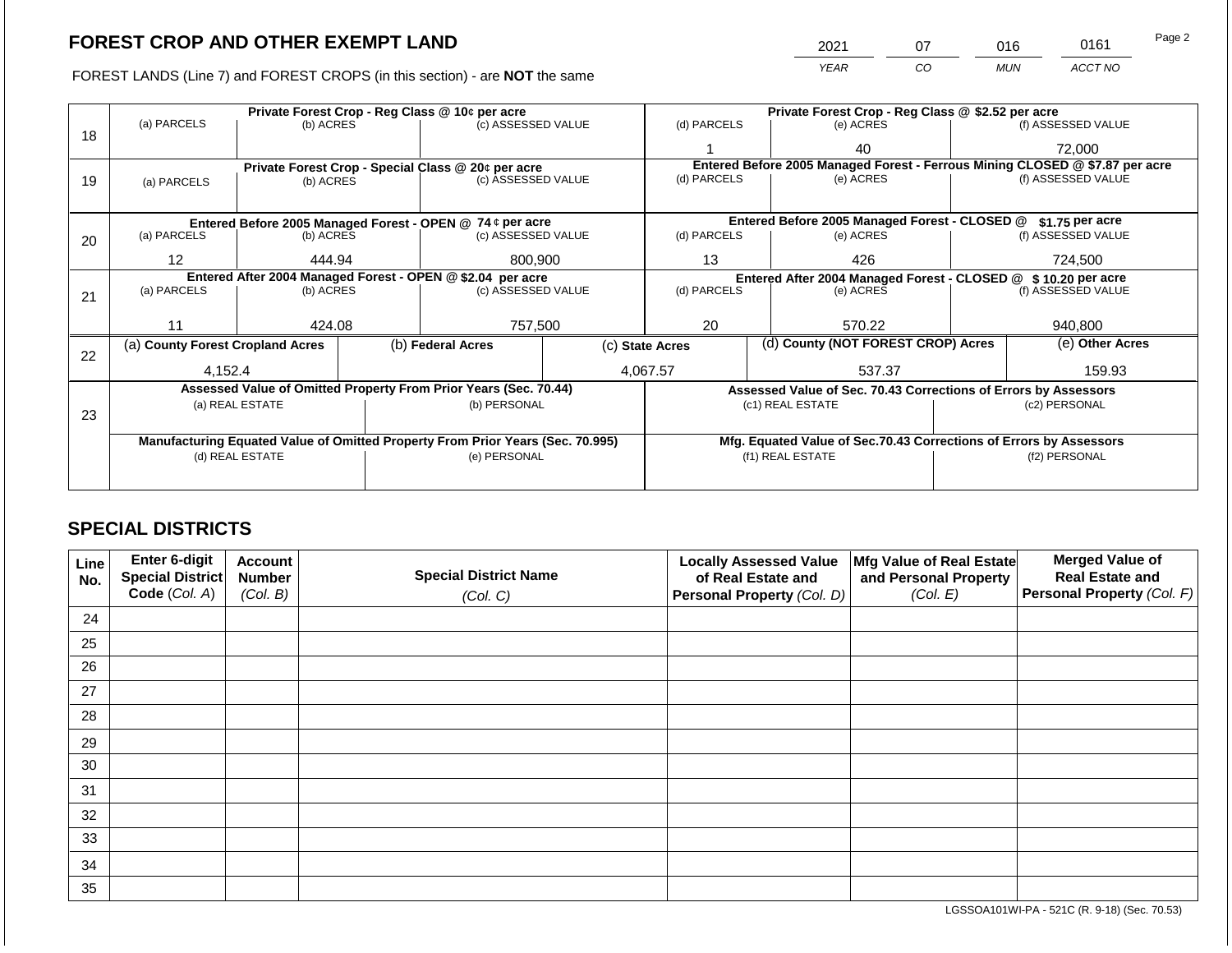| <b>SCHOOL DISTRICTS</b> |                                                          |                                             |                                                         | 2021                                                                              | 016<br>07                                                     | 0161                                                                           |  |
|-------------------------|----------------------------------------------------------|---------------------------------------------|---------------------------------------------------------|-----------------------------------------------------------------------------------|---------------------------------------------------------------|--------------------------------------------------------------------------------|--|
|                         |                                                          |                                             |                                                         | <b>YEAR</b>                                                                       | $\overline{co}$<br><b>MUN</b>                                 | ACCT NO                                                                        |  |
| Line<br>No.             | Enter 6-digit<br><b>School District</b><br>Code (Col. A) | <b>Account</b><br><b>Number</b><br>(Col. B) | <b>School District Name</b><br>(Col. C)                 | <b>Locally Assessed Value</b><br>of Real Estate and<br>Personal Property (Col. D) | Mfg Value of Real Estate<br>and Personal Property<br>(Col. E) | <b>Merged Value of</b><br><b>Real Estate and</b><br>Personal Property (Col. F) |  |
|                         | A. SCHOOL DISTRICTS (K-8 and K-12)                       |                                             |                                                         |                                                                                   |                                                               |                                                                                |  |
| 36                      | 072233                                                   | 0045                                        | <b>SCH D OF GRANTSBURG</b>                              | 10,234,400                                                                        | 405,700                                                       | 10,640,100                                                                     |  |
| 37                      | 075376                                                   | 0046                                        | SCH D OF SIREN                                          | 491,300                                                                           |                                                               | 491,300                                                                        |  |
| 38                      | 076293                                                   | 0047                                        | <b>SCH D OF WEBSTER</b>                                 | 25,489,500                                                                        |                                                               | 25,489,500                                                                     |  |
| 39                      |                                                          |                                             |                                                         |                                                                                   |                                                               |                                                                                |  |
| 40                      |                                                          |                                             |                                                         |                                                                                   |                                                               |                                                                                |  |
| 41                      |                                                          |                                             |                                                         |                                                                                   |                                                               |                                                                                |  |
| 42                      |                                                          |                                             |                                                         |                                                                                   |                                                               |                                                                                |  |
| 43                      |                                                          |                                             |                                                         |                                                                                   |                                                               |                                                                                |  |
| 44                      |                                                          |                                             |                                                         |                                                                                   |                                                               |                                                                                |  |
| 45                      |                                                          |                                             |                                                         |                                                                                   |                                                               |                                                                                |  |
| 46                      |                                                          |                                             |                                                         |                                                                                   |                                                               |                                                                                |  |
| 47                      |                                                          |                                             |                                                         |                                                                                   |                                                               |                                                                                |  |
| 48                      |                                                          |                                             |                                                         |                                                                                   |                                                               |                                                                                |  |
| 49                      |                                                          |                                             |                                                         |                                                                                   |                                                               |                                                                                |  |
| 50                      |                                                          |                                             | TOTAL ASSESSED VALUE OF SCHOOL DISTRICTS (K-8 and K-12) | 36,215,200                                                                        | 405,700                                                       | 36,620,900                                                                     |  |
|                         | <b>B.</b><br><b>UNION HIGH SCHOOL DISTRICTS</b>          |                                             |                                                         |                                                                                   |                                                               |                                                                                |  |
| 51<br>52                |                                                          |                                             |                                                         |                                                                                   |                                                               |                                                                                |  |
| 53                      |                                                          |                                             |                                                         |                                                                                   |                                                               |                                                                                |  |
| 54                      |                                                          |                                             |                                                         |                                                                                   |                                                               |                                                                                |  |
| 55                      |                                                          |                                             | TOTAL ASSESSED VALUE OF UNION HIGH SCHOOLS              |                                                                                   |                                                               |                                                                                |  |
|                         | <b>TECHNICAL COLLEGE DISTRICTS</b><br>C.                 |                                             |                                                         |                                                                                   |                                                               |                                                                                |  |
| 56                      | 001700                                                   | 0016                                        | NORTHWOOD TECHNICAL COLLEGE                             | 36,215,200                                                                        | 405,700                                                       | 36,620,900                                                                     |  |
| 57                      |                                                          |                                             |                                                         |                                                                                   |                                                               |                                                                                |  |
| 58                      |                                                          |                                             |                                                         |                                                                                   |                                                               |                                                                                |  |
| 59                      |                                                          |                                             | TOTAL ASSESSED VALUE OF TECHNICAL COLLEGES              | 36,215,200                                                                        | 405,700                                                       | 36,620,900                                                                     |  |

2021

016

Page 3

 *I hereby certify, to the best of my knowledge and belief, this form is complete and correct.*

**SCHOOL DISTRICTS**

| Name                   |                            | Title | Submission date  |
|------------------------|----------------------------|-------|------------------|
| SONJA RIKKOLA          |                            |       | 2021<br>26<br>05 |
| Phone                  | Email address              |       |                  |
| 715<br>2109<br>$349 -$ | SRIKKOLA@BURNETTCOUNTY.ORG |       |                  |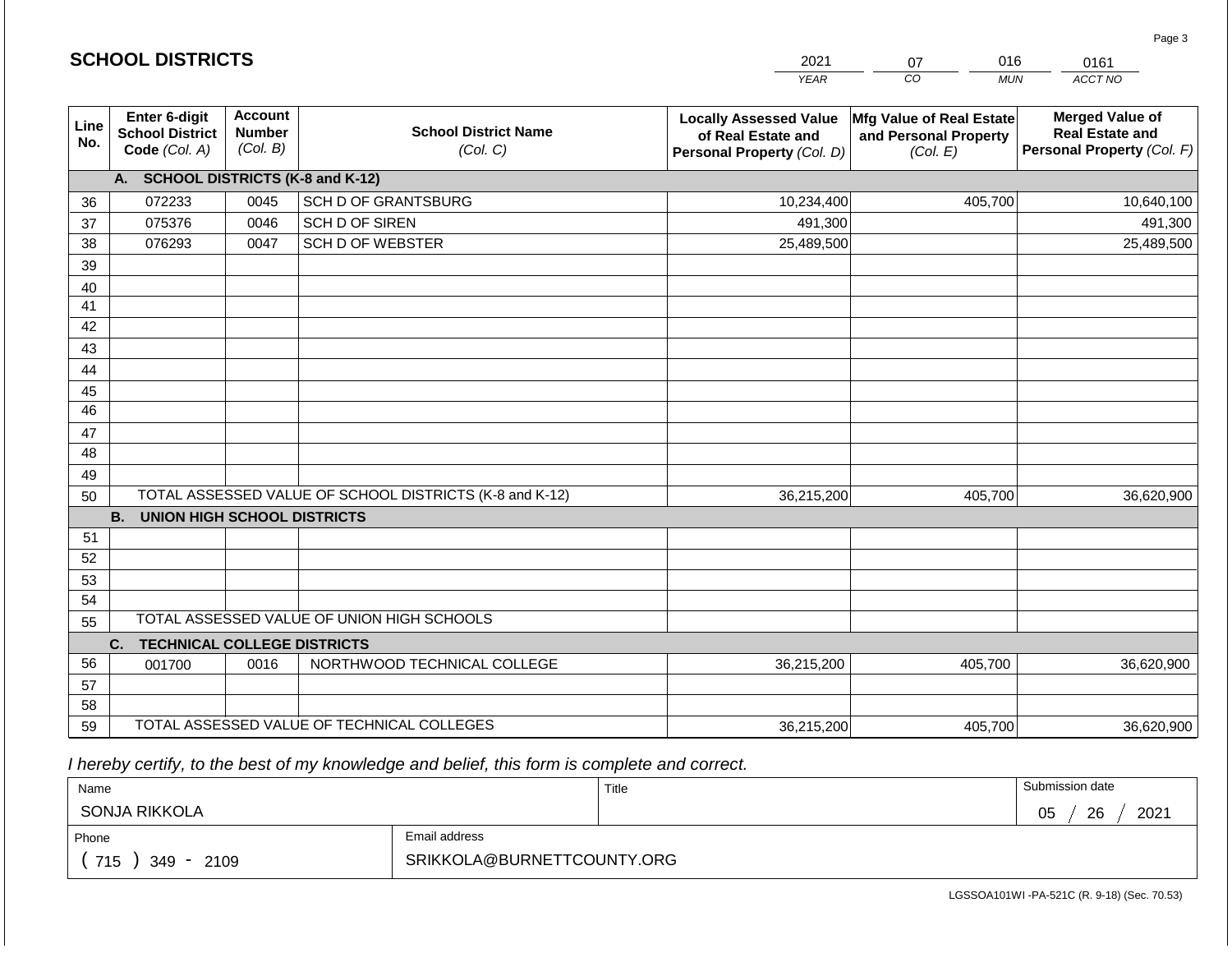- Each municipality's SOA is completed after the Board of Review and includes any changes made to the locally assessed values, under state law (sec. 70.53, Wis. Stats.)
- The Wisconsin Department of Revenue (DOR) merges the locally assessed values with the state assessed manufacturing values
- DOR provides the information regarding district names and codes. If a district is not listed, contact DOR.

Note: If you submit an amended SOA to DOR after your municipality's SOA is equated and posted to our website, we will process the SOA. However, DOR will not recalculate the *aggregate ratio or update the final SOA posted on our website. You should use the corrected values to calculate your tax rates.*

#### **Page 1: Real Estate and Personal Property**

- Lines 1-9 assessed real estate values, parcel counts and acres by classification
- Lines 10-15 assessed personal property values and number of accounts by class
- Line 16 aggregate assessed value of all property subject to general property; use to calculate tax rates. Note: This line equals the total assessed value of K-8 and K-12 school districts (Line 50) and total assessed value of technical colleges (Line 59).
- Remarks assessment ratio used to calculate estimated fair market value on property tax bills

#### **Page 2: Forest Crop, Other Exempt Land and Special Districts**

- Lines 18-21 private forest crop and managed forest lands assessed values
- Line  $22 -$  tax exempt land acres
- Line 23 prior years assessed value of omitted property under sec. 70.44 and correction of errors under sec. 70.43 shown by locally assessed or manufacturing real estate and personal property. Note: If there is an amount on this line, report the corresponding tax in the Statement of Taxes, Sections J or K.
- Lines 24-35 special district assessed values. These values are used to calculate tax rates for the special districts.

#### **Page 3: School Districts**

- Lines 36-50 school districts (K-8 and K-12) assessed values. These values are used to calculate tax rates for school districts.
- Lines 51-55 union high school district assessed values. These values are used to calculate tax rates for union high school districts.
- Lines 56-59 technical college assessed values. These values are used to calculate tax rates for technical colleges.

If you have questions: Email: lgs@wisconsin.gov

 Phone: (608) 266-2569 or (608) 264-6892 Fax: (608) 264-6887

PO BOX 296<br>WEBSTER, WI 54893 - 0296 WEBSTER, WI 54893 - 0296WANDA WASHKUHN<br>TOWN OF LINCOLN WANDA WASHKUHN ZJOOZIJ LO Z NOL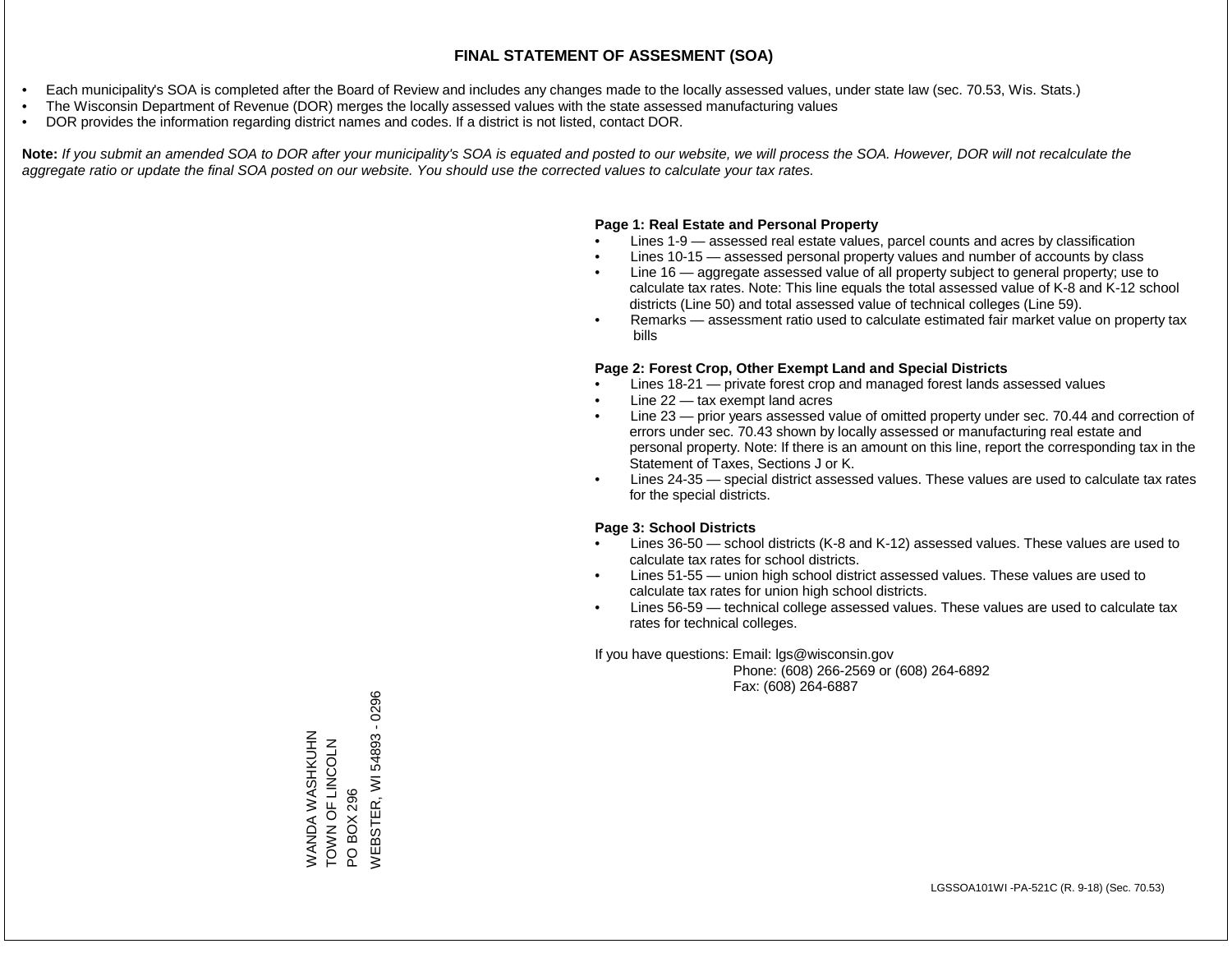|                | <b>FINAL - EQUATED</b>                                                                                                                                                                       |                          |                                  |                                                          |                         | This is an Amended Return | Page 1                        |  |  |
|----------------|----------------------------------------------------------------------------------------------------------------------------------------------------------------------------------------------|--------------------------|----------------------------------|----------------------------------------------------------|-------------------------|---------------------------|-------------------------------|--|--|
|                | <b>STATEMENT OF ASSESSMENT FOR 2021</b>                                                                                                                                                      |                          | 07                               | 018                                                      | 0162                    |                           |                               |  |  |
|                |                                                                                                                                                                                              |                          | CO                               | <b>MUN</b>                                               | ACCT NO                 |                           |                               |  |  |
|                | <b>FOR</b><br><b>TOWN OF</b>                                                                                                                                                                 | OF.<br><b>MEENON</b>     |                                  | <b>BURNETT COUNTY</b>                                    |                         |                           |                               |  |  |
|                | Town - Village - City                                                                                                                                                                        | <b>Municipality Name</b> |                                  | <b>County Name</b>                                       |                         |                           |                               |  |  |
|                | <b>REAL ESTATE</b>                                                                                                                                                                           |                          | PARCEL COUNT                     | NO. OF ACRES                                             | <b>VALUE OF</b>         | <b>VALUE OF</b>           | TOTAL VALUE OF LAND           |  |  |
| Line<br>No.    | (See Lines 18 - 22 for<br>other Real Estate)                                                                                                                                                 |                          |                                  | <b>WHOLE</b><br>TOTAL LAND   IMPROVEMENTS   NUMBERS ONLY | <b>LAND</b>             | <b>IMPROVEMENTS</b>       | AND IMPROVEMENTS              |  |  |
|                |                                                                                                                                                                                              | (Col. A)                 | (Col. B)<br>(Col, C)<br>(Col, D) |                                                          |                         | (Col. E)                  | (Col. F)                      |  |  |
| $\mathbf{1}$   | <b>RESIDENTIAL - Class 1</b>                                                                                                                                                                 | 1,332                    | 1,004                            | 3,131                                                    | 44,737,000              | 89,422,800                | 134,159,800                   |  |  |
| $\overline{2}$ | <b>COMMERCIAL - Class 2</b>                                                                                                                                                                  | 43                       | 36                               | 165                                                      | 1,149,000               | 3,477,100                 | 4,626,100                     |  |  |
| 3              | <b>MANUFACTURING - Class 3</b>                                                                                                                                                               | $\mathbf 0$              | $\mathbf 0$                      | 0                                                        | 0                       | 0                         | 0                             |  |  |
| 4              | <b>AGRICULTURAL - Class 4</b>                                                                                                                                                                | 105                      |                                  | 1,744                                                    | 242,200                 |                           | 242,200                       |  |  |
| 5              | <b>UNDEVELOPED - Class 5</b>                                                                                                                                                                 | 406                      |                                  | 4,705                                                    | 1,859,500               |                           | 1,859,500                     |  |  |
| 6              | AGRICULTURAL FOREST - Class 5m                                                                                                                                                               | 68                       |                                  | 868                                                      | 705,400                 |                           | 705,400                       |  |  |
| $\overline{7}$ | <b>FOREST LANDS - Class 6</b>                                                                                                                                                                | 447                      |                                  | 6,943                                                    | 11,856,300              |                           | 11,856,300                    |  |  |
| 8              | OTHER - Class 7                                                                                                                                                                              | 11                       | 11                               | 16                                                       | 63,800                  | 651,700                   | 715,500                       |  |  |
| 9              | TOTAL - ALL COLUMNS                                                                                                                                                                          | 2,412                    | 1,051                            | 17,572                                                   | 60,613,200              | 93,551,600                | 154,164,800                   |  |  |
| 10             | NUMBER OF PERSONAL PROPERTY ACCOUNTS IN ROLL                                                                                                                                                 |                          |                                  | 51                                                       | <b>LOCALLY ASSESSED</b> | <b>MANUFACTURING</b>      | <b>MERGED</b>                 |  |  |
| 11             | BOATS AND OTHER WATERCRAFT NOT EXEMPT - Code 1                                                                                                                                               |                          |                                  |                                                          | 700                     | 0                         | 700                           |  |  |
| 12             | MACHINERY, TOOLS AND PATTERNS - Code 2                                                                                                                                                       |                          |                                  |                                                          |                         | 0                         | $\Omega$                      |  |  |
| 13             | FURNITURE, FIXTURES AND EQUIPMENT - Code 3                                                                                                                                                   |                          |                                  |                                                          | 86,100                  | 0                         | 86,100                        |  |  |
| 14             | ALL OTHER PERSONAL PROPERTY NOT EXEMPT - Codes 4A, 4B, 4C                                                                                                                                    |                          |                                  |                                                          | 760,000                 | 0                         | 760,000                       |  |  |
| 15             | TOTAL OF PERSONAL PROPERTY NOT EXEMPT (Total of Lines 11-14)                                                                                                                                 |                          |                                  |                                                          | 846,800                 | 0                         | 846,800                       |  |  |
| 16             | AGGREGATE ASSESSED VALUE OF ALL PROPERTY SUBJECT TO THE GENERAL PROPERTY TAX (Total of Lines 9F and 15F)<br>MUST EQUAL TOTAL VALUE OF THE SCHOOL DISTRICTS (K-12 PLUS K-8) - Line 50, Col. F |                          |                                  |                                                          |                         |                           | 155,011,600                   |  |  |
| 17             | <b>BOARD OF REVIEW</b><br>DATE OF FINAL ADJOURNMENT                                                                                                                                          | 05/10/2021               |                                  | Name of Assessor<br><b>ROBERT PARDUN</b>                 |                         |                           | Telephone #<br>(715) 790-3498 |  |  |

The Assessment Ratio to be used in calculating the estimated Fair Market Value on tax bills for this tax district is .88455685

This ratio should be used to convert assessed values to "Calculate Equalized Values" in Step 1 of the Lottery and Gaming Credit Calculations.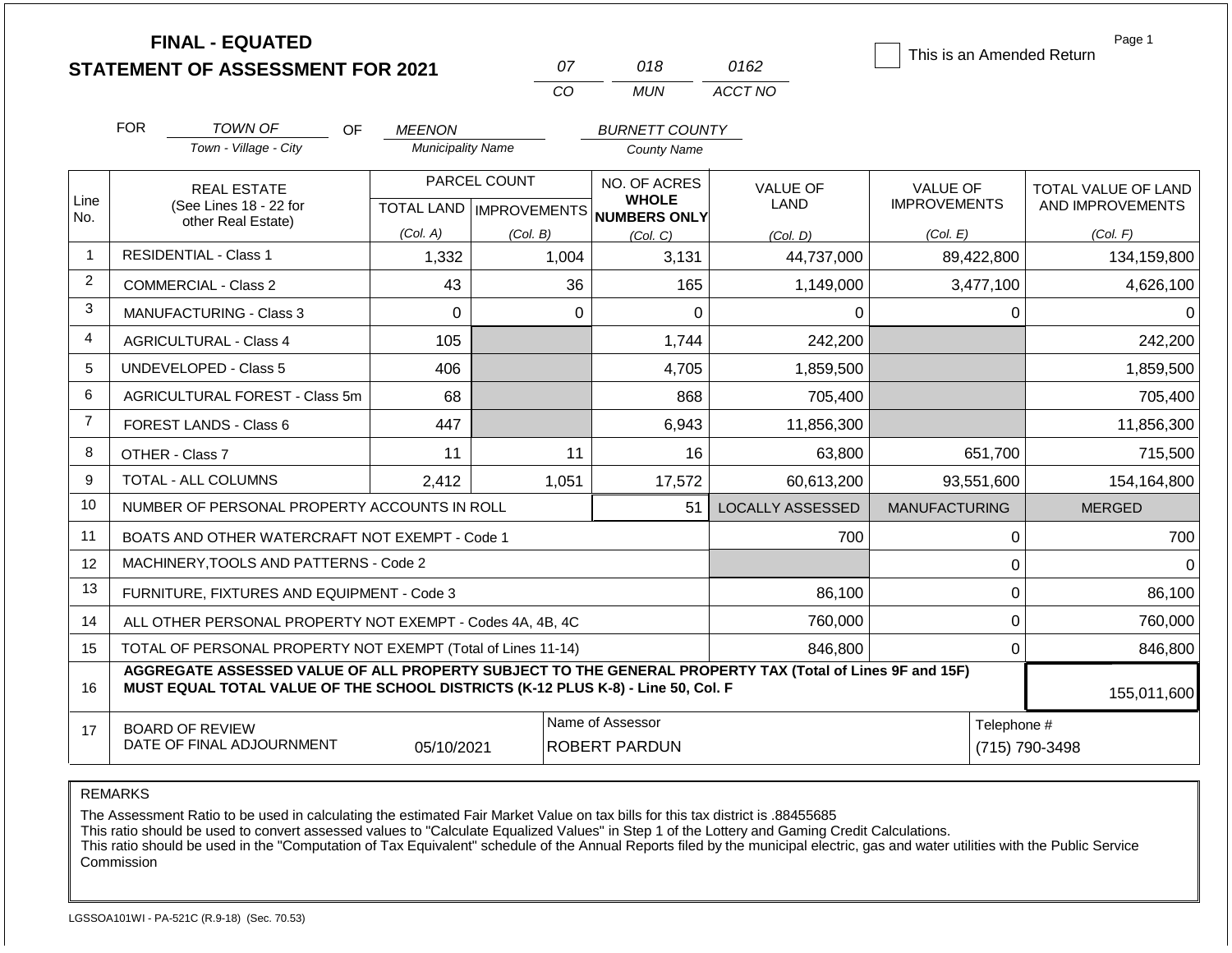2021 07 018 0162

FOREST LANDS (Line 7) and FOREST CROPS (in this section) - are **NOT** the same *YEAR CO MUN ACCT NO*

|    |                                                            |                          |                                                                                | Private Forest Crop - Reg Class @ 10¢ per acre                           |  | Private Forest Crop - Reg Class @ \$2.52 per acre             |                                                                    |                                                                 |  |                                                                                                    |
|----|------------------------------------------------------------|--------------------------|--------------------------------------------------------------------------------|--------------------------------------------------------------------------|--|---------------------------------------------------------------|--------------------------------------------------------------------|-----------------------------------------------------------------|--|----------------------------------------------------------------------------------------------------|
|    | (a) PARCELS                                                | (b) ACRES                |                                                                                | (c) ASSESSED VALUE                                                       |  | (d) PARCELS                                                   |                                                                    | (e) ACRES                                                       |  | (f) ASSESSED VALUE                                                                                 |
| 18 |                                                            |                          |                                                                                |                                                                          |  |                                                               |                                                                    |                                                                 |  |                                                                                                    |
|    |                                                            |                          |                                                                                |                                                                          |  |                                                               |                                                                    |                                                                 |  |                                                                                                    |
|    |                                                            |                          |                                                                                | Private Forest Crop - Special Class @ 20¢ per acre<br>(c) ASSESSED VALUE |  | (d) PARCELS                                                   |                                                                    | (e) ACRES                                                       |  | Entered Before 2005 Managed Forest - Ferrous Mining CLOSED @ \$7.87 per acre<br>(f) ASSESSED VALUE |
| 19 | (a) PARCELS                                                | (b) ACRES                |                                                                                |                                                                          |  |                                                               |                                                                    |                                                                 |  |                                                                                                    |
|    |                                                            |                          |                                                                                |                                                                          |  |                                                               |                                                                    |                                                                 |  |                                                                                                    |
|    |                                                            |                          |                                                                                | Entered Before 2005 Managed Forest - OPEN @ 74 ¢ per acre                |  |                                                               |                                                                    | Entered Before 2005 Managed Forest - CLOSED @                   |  | $$1.75$ per acre                                                                                   |
| 20 | (a) PARCELS                                                | (b) ACRES                |                                                                                | (c) ASSESSED VALUE                                                       |  | (d) PARCELS                                                   |                                                                    | (e) ACRES                                                       |  | (f) ASSESSED VALUE                                                                                 |
|    |                                                            |                          |                                                                                |                                                                          |  |                                                               |                                                                    |                                                                 |  |                                                                                                    |
|    |                                                            | 83.5<br>4                |                                                                                | 73,300                                                                   |  | 4                                                             |                                                                    | 118.48                                                          |  | 165.200                                                                                            |
|    | Entered After 2004 Managed Forest - OPEN @ \$2.04 per acre |                          |                                                                                |                                                                          |  | Entered After 2004 Managed Forest - CLOSED @ \$10.20 per acre |                                                                    |                                                                 |  |                                                                                                    |
| 21 |                                                            | (a) PARCELS<br>(b) ACRES |                                                                                | (c) ASSESSED VALUE                                                       |  | (d) PARCELS                                                   |                                                                    | (e) ACRES                                                       |  | (f) ASSESSED VALUE                                                                                 |
|    |                                                            |                          |                                                                                |                                                                          |  |                                                               |                                                                    |                                                                 |  |                                                                                                    |
|    | 5.                                                         | 197                      |                                                                                | 238,800                                                                  |  | 9                                                             |                                                                    | 286.17                                                          |  | 382,900                                                                                            |
|    | (a) County Forest Cropland Acres                           |                          |                                                                                | (b) Federal Acres                                                        |  | (c) State Acres                                               |                                                                    | (d) County (NOT FOREST CROP) Acres                              |  | (e) Other Acres                                                                                    |
| 22 |                                                            |                          |                                                                                |                                                                          |  |                                                               |                                                                    | 1,597.49                                                        |  |                                                                                                    |
|    |                                                            |                          |                                                                                | 44.47                                                                    |  | 134.4                                                         |                                                                    |                                                                 |  | 278.09                                                                                             |
|    |                                                            |                          |                                                                                | Assessed Value of Omitted Property From Prior Years (Sec. 70.44)         |  |                                                               |                                                                    | Assessed Value of Sec. 70.43 Corrections of Errors by Assessors |  |                                                                                                    |
|    |                                                            | (a) REAL ESTATE          |                                                                                | (b) PERSONAL                                                             |  |                                                               |                                                                    | (c1) REAL ESTATE                                                |  | (c2) PERSONAL                                                                                      |
| 23 |                                                            |                          |                                                                                |                                                                          |  |                                                               |                                                                    |                                                                 |  |                                                                                                    |
|    |                                                            |                          | Manufacturing Equated Value of Omitted Property From Prior Years (Sec. 70.995) |                                                                          |  |                                                               | Mfg. Equated Value of Sec.70.43 Corrections of Errors by Assessors |                                                                 |  |                                                                                                    |
|    |                                                            | (d) REAL ESTATE          |                                                                                | (e) PERSONAL                                                             |  |                                                               |                                                                    | (f1) REAL ESTATE                                                |  | (f2) PERSONAL                                                                                      |
|    |                                                            |                          |                                                                                |                                                                          |  |                                                               |                                                                    |                                                                 |  |                                                                                                    |
|    |                                                            |                          |                                                                                |                                                                          |  |                                                               |                                                                    |                                                                 |  |                                                                                                    |

## **SPECIAL DISTRICTS**

| Line<br>No. | <b>Enter 6-digit</b><br>Special District<br>Code (Col. A) | <b>Account</b><br><b>Number</b><br>(Col. B) | <b>Special District Name</b><br>(Col. C)  | <b>Locally Assessed Value</b><br>of Real Estate and<br>Personal Property (Col. D) | Mfg Value of Real Estate<br>and Personal Property<br>(Col. E) | <b>Merged Value of</b><br><b>Real Estate and</b><br>Personal Property (Col. F) |
|-------------|-----------------------------------------------------------|---------------------------------------------|-------------------------------------------|-----------------------------------------------------------------------------------|---------------------------------------------------------------|--------------------------------------------------------------------------------|
| 24          | 078020                                                    | 0045                                        | <b>CLAM LAKES REHABILITATION DISTRICT</b> | 36,856,400                                                                        |                                                               | 36,856,400                                                                     |
| 25          |                                                           |                                             |                                           |                                                                                   |                                                               |                                                                                |
| 26          |                                                           |                                             |                                           |                                                                                   |                                                               |                                                                                |
| 27          |                                                           |                                             |                                           |                                                                                   |                                                               |                                                                                |
| 28          |                                                           |                                             |                                           |                                                                                   |                                                               |                                                                                |
| 29          |                                                           |                                             |                                           |                                                                                   |                                                               |                                                                                |
| 30          |                                                           |                                             |                                           |                                                                                   |                                                               |                                                                                |
| 31          |                                                           |                                             |                                           |                                                                                   |                                                               |                                                                                |
| 32          |                                                           |                                             |                                           |                                                                                   |                                                               |                                                                                |
| 33          |                                                           |                                             |                                           |                                                                                   |                                                               |                                                                                |
| 34          |                                                           |                                             |                                           |                                                                                   |                                                               |                                                                                |
| 35          |                                                           |                                             |                                           |                                                                                   |                                                               |                                                                                |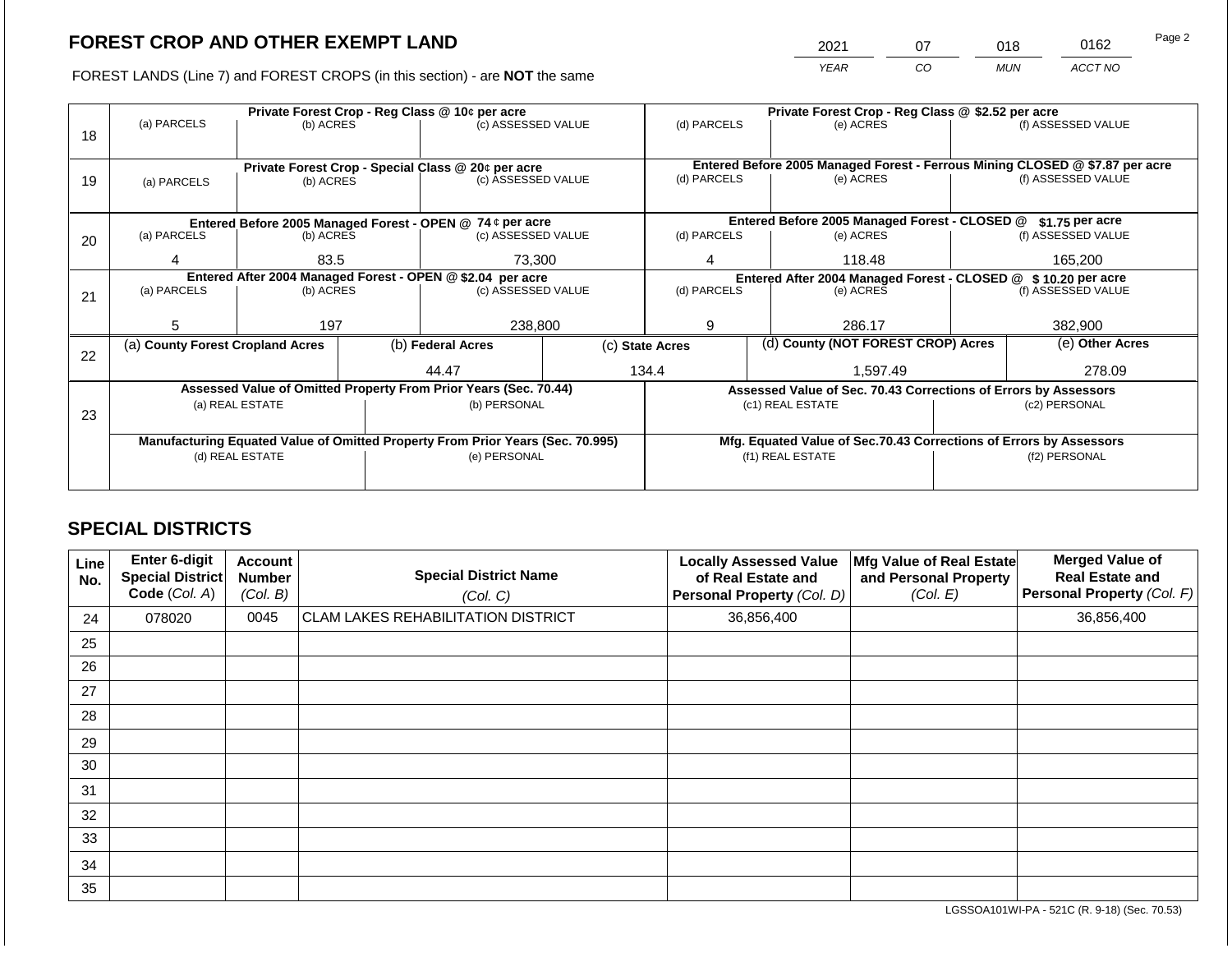|             | <b>SCHOOL DISTRICTS</b>                                         |                                             |                                                         | 2021                                                                              | 07                                                            | 018        | 0162                                                                           |
|-------------|-----------------------------------------------------------------|---------------------------------------------|---------------------------------------------------------|-----------------------------------------------------------------------------------|---------------------------------------------------------------|------------|--------------------------------------------------------------------------------|
|             |                                                                 |                                             |                                                         | <b>YEAR</b>                                                                       | $\overline{co}$                                               | <b>MUN</b> | ACCT NO                                                                        |
| Line<br>No. | <b>Enter 6-digit</b><br><b>School District</b><br>Code (Col. A) | <b>Account</b><br><b>Number</b><br>(Col. B) | <b>School District Name</b><br>(Col. C)                 | <b>Locally Assessed Value</b><br>of Real Estate and<br>Personal Property (Col. D) | Mfg Value of Real Estate<br>and Personal Property<br>(Col. E) |            | <b>Merged Value of</b><br><b>Real Estate and</b><br>Personal Property (Col. F) |
|             | A. SCHOOL DISTRICTS (K-8 and K-12)                              |                                             |                                                         |                                                                                   |                                                               |            |                                                                                |
| 36          | 075376                                                          | 0046                                        | SCH D OF SIREN                                          | 29,104,000                                                                        |                                                               |            | 29,104,000                                                                     |
| 37          | 076293                                                          | 0047                                        | <b>SCH D OF WEBSTER</b>                                 | 125,907,600                                                                       |                                                               |            | 125,907,600                                                                    |
| 38          |                                                                 |                                             |                                                         |                                                                                   |                                                               |            |                                                                                |
| 39          |                                                                 |                                             |                                                         |                                                                                   |                                                               |            |                                                                                |
| 40          |                                                                 |                                             |                                                         |                                                                                   |                                                               |            |                                                                                |
| 41          |                                                                 |                                             |                                                         |                                                                                   |                                                               |            |                                                                                |
| 42          |                                                                 |                                             |                                                         |                                                                                   |                                                               |            |                                                                                |
| 43          |                                                                 |                                             |                                                         |                                                                                   |                                                               |            |                                                                                |
| 44          |                                                                 |                                             |                                                         |                                                                                   |                                                               |            |                                                                                |
| 45<br>46    |                                                                 |                                             |                                                         |                                                                                   |                                                               |            |                                                                                |
|             |                                                                 |                                             |                                                         |                                                                                   |                                                               |            |                                                                                |
| 47<br>48    |                                                                 |                                             |                                                         |                                                                                   |                                                               |            |                                                                                |
| 49          |                                                                 |                                             |                                                         |                                                                                   |                                                               |            |                                                                                |
| 50          |                                                                 |                                             | TOTAL ASSESSED VALUE OF SCHOOL DISTRICTS (K-8 and K-12) | 155,011,600                                                                       |                                                               |            | 155,011,600                                                                    |
|             | <b>B.</b><br><b>UNION HIGH SCHOOL DISTRICTS</b>                 |                                             |                                                         |                                                                                   |                                                               |            |                                                                                |
| 51          |                                                                 |                                             |                                                         |                                                                                   |                                                               |            |                                                                                |
| 52          |                                                                 |                                             |                                                         |                                                                                   |                                                               |            |                                                                                |
| 53          |                                                                 |                                             |                                                         |                                                                                   |                                                               |            |                                                                                |
| 54          |                                                                 |                                             |                                                         |                                                                                   |                                                               |            |                                                                                |
| 55          |                                                                 |                                             | TOTAL ASSESSED VALUE OF UNION HIGH SCHOOLS              |                                                                                   |                                                               |            |                                                                                |
|             | <b>TECHNICAL COLLEGE DISTRICTS</b><br>C.                        |                                             |                                                         |                                                                                   |                                                               |            |                                                                                |
| 56          | 001700                                                          | 0016                                        | NORTHWOOD TECHNICAL COLLEGE                             | 155,011,600                                                                       |                                                               |            | 155,011,600                                                                    |
| 57          |                                                                 |                                             |                                                         |                                                                                   |                                                               |            |                                                                                |
| 58          |                                                                 |                                             |                                                         |                                                                                   |                                                               |            |                                                                                |
| 59          |                                                                 |                                             | TOTAL ASSESSED VALUE OF TECHNICAL COLLEGES              | 155,011,600                                                                       |                                                               |            | 155,011,600                                                                    |

2021

 *I hereby certify, to the best of my knowledge and belief, this form is complete and correct.*

**SCHOOL DISTRICTS**

| Name                                                 |  | Title | Submission date     |  |  |
|------------------------------------------------------|--|-------|---------------------|--|--|
| SONJA RIKKOLA                                        |  |       | $4 -$<br>2021<br>05 |  |  |
| Email address<br>Phone                               |  |       |                     |  |  |
| SRIKKOLA@BURNETTCOUNTY.ORG<br>715<br>2109<br>$349 -$ |  |       |                     |  |  |

Page 3

018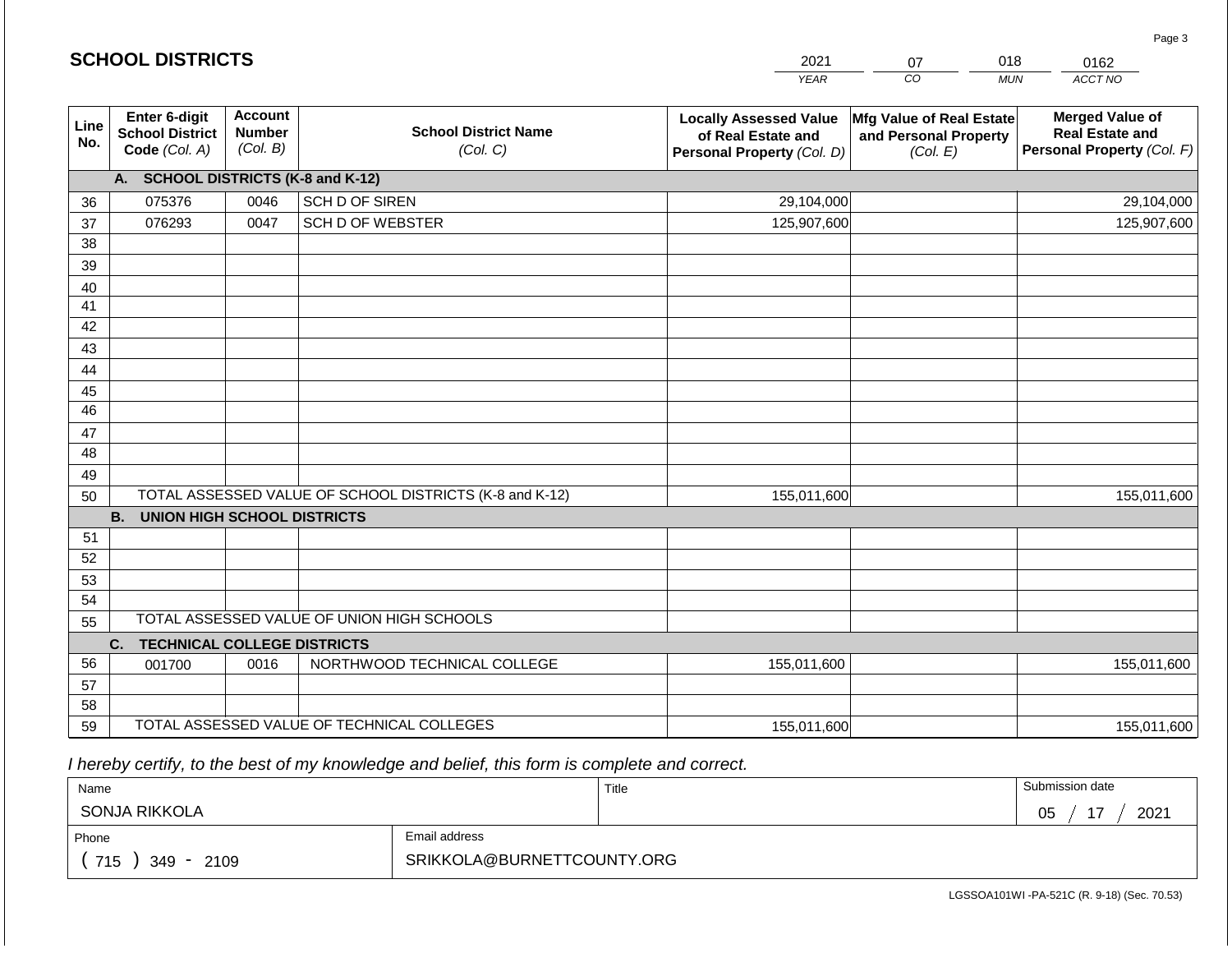- Each municipality's SOA is completed after the Board of Review and includes any changes made to the locally assessed values, under state law (sec. 70.53, Wis. Stats.)
- The Wisconsin Department of Revenue (DOR) merges the locally assessed values with the state assessed manufacturing values
- DOR provides the information regarding district names and codes. If a district is not listed, contact DOR.

Note: If you submit an amended SOA to DOR after your municipality's SOA is equated and posted to our website, we will process the SOA. However, DOR will not recalculate the *aggregate ratio or update the final SOA posted on our website. You should use the corrected values to calculate your tax rates.*

### **Page 1: Real Estate and Personal Property**

- Lines 1-9 assessed real estate values, parcel counts and acres by classification
- Lines 10-15 assessed personal property values and number of accounts by class
- Line 16 aggregate assessed value of all property subject to general property; use to calculate tax rates. Note: This line equals the total assessed value of K-8 and K-12 school districts (Line 50) and total assessed value of technical colleges (Line 59).
- Remarks assessment ratio used to calculate estimated fair market value on property tax bills

#### **Page 2: Forest Crop, Other Exempt Land and Special Districts**

- Lines 18-21 private forest crop and managed forest lands assessed values
- Line  $22 -$  tax exempt land acres
- Line 23 prior years assessed value of omitted property under sec. 70.44 and correction of errors under sec. 70.43 shown by locally assessed or manufacturing real estate and personal property. Note: If there is an amount on this line, report the corresponding tax in the Statement of Taxes, Sections J or K.
- Lines 24-35 special district assessed values. These values are used to calculate tax rates for the special districts.

#### **Page 3: School Districts**

- Lines 36-50 school districts (K-8 and K-12) assessed values. These values are used to calculate tax rates for school districts.
- Lines 51-55 union high school district assessed values. These values are used to calculate tax rates for union high school districts.
- Lines 56-59 technical college assessed values. These values are used to calculate tax rates for technical colleges.

If you have questions: Email: lgs@wisconsin.gov

 Phone: (608) 266-2569 or (608) 264-6892 Fax: (608) 264-6887

**NEBSTER, WI 54893 - 8628** WEBSTER, WI 54893 - 8628SUZANNA M EYTCHESON<br>TOWN OF MEENON SUZANNA M EYTCHESON  $\mathsf{B}$ 25863 E BASS LAKE DR 25863 E BASS LAKE ZOZWEN LO Z NOL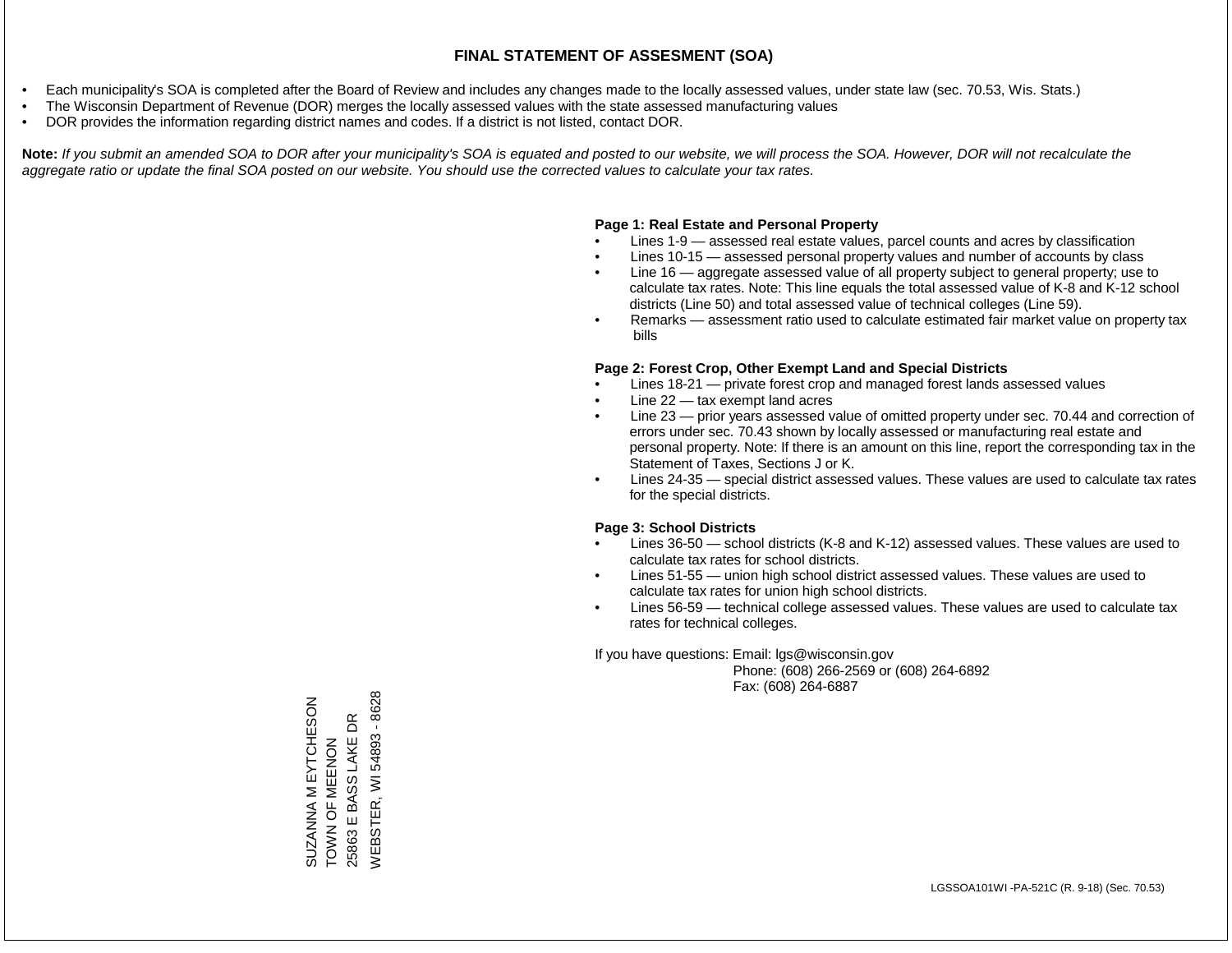|                | <b>FINAL - EQUATED</b><br><b>STATEMENT OF ASSESSMENT FOR 2021</b>                                                                                                                            |                                            | 07                                        | 020                                          | 0163                           | This is an Amended Return                          | Page 1                                              |
|----------------|----------------------------------------------------------------------------------------------------------------------------------------------------------------------------------------------|--------------------------------------------|-------------------------------------------|----------------------------------------------|--------------------------------|----------------------------------------------------|-----------------------------------------------------|
|                |                                                                                                                                                                                              |                                            | CO                                        | <b>MUN</b>                                   | ACCT NO                        |                                                    |                                                     |
|                | <b>FOR</b><br>TOWN OF<br>OF<br>Town - Village - City                                                                                                                                         | <b>OAKLAND</b><br><b>Municipality Name</b> |                                           | <b>BURNETT COUNTY</b><br><b>County Name</b>  |                                |                                                    |                                                     |
| Line<br>No.    | <b>REAL ESTATE</b><br>(See Lines 18 - 22 for<br>other Real Estate)                                                                                                                           | (Col. A)                                   | PARCEL COUNT<br>TOTAL LAND   IMPROVEMENTS | NO. OF ACRES<br><b>WHOLE</b><br>NUMBERS ONLY | <b>VALUE OF</b><br><b>LAND</b> | <b>VALUE OF</b><br><b>IMPROVEMENTS</b><br>(Col. E) | TOTAL VALUE OF LAND<br>AND IMPROVEMENTS<br>(Col. F) |
| -1             | <b>RESIDENTIAL - Class 1</b>                                                                                                                                                                 | 1,685                                      | (Col. B)<br>1,218                         | (Col, C)<br>3,806                            | (Col, D)<br>98,397,700         | 134,888,600                                        | 233,286,300                                         |
| $\overline{c}$ | <b>COMMERCIAL - Class 2</b>                                                                                                                                                                  | 33                                         | 23                                        | 388                                          | 3,060,100                      | 3,672,100                                          | 6,732,200                                           |
| 3              | <b>MANUFACTURING - Class 3</b>                                                                                                                                                               | 3                                          | 3                                         | 69                                           | 206,400                        | 1,300,600                                          | 1,507,000                                           |
| 4              | <b>AGRICULTURAL - Class 4</b>                                                                                                                                                                | 50                                         |                                           | 907                                          | 122,200                        |                                                    | 122,200                                             |
| 5              | <b>UNDEVELOPED - Class 5</b>                                                                                                                                                                 | 168                                        |                                           | 1,671                                        | 913,100                        |                                                    | 913,100                                             |
| 6              | AGRICULTURAL FOREST - Class 5m                                                                                                                                                               | 14                                         |                                           | 207                                          | 196,400                        |                                                    | 196,400                                             |
| $\overline{7}$ | FOREST LANDS - Class 6                                                                                                                                                                       | 329                                        |                                           | 7,115                                        | 13,671,400                     |                                                    | 13,671,400                                          |
| 8              | OTHER - Class 7                                                                                                                                                                              | $\overline{2}$                             | $\mathbf 1$                               | $\overline{2}$                               | 3,500                          | 6,000                                              | 9,500                                               |
| 9              | TOTAL - ALL COLUMNS                                                                                                                                                                          | 2,284                                      | 1,245                                     | 14,165                                       | 116,570,800                    | 139,867,300                                        | 256,438,100                                         |
| 10             | NUMBER OF PERSONAL PROPERTY ACCOUNTS IN ROLL                                                                                                                                                 |                                            |                                           | 19                                           | <b>LOCALLY ASSESSED</b>        | <b>MANUFACTURING</b>                               | <b>MERGED</b>                                       |
| 11             | BOATS AND OTHER WATERCRAFT NOT EXEMPT - Code 1                                                                                                                                               |                                            |                                           |                                              | 0                              | $\Omega$                                           | $\Omega$                                            |
| 12             | MACHINERY, TOOLS AND PATTERNS - Code 2                                                                                                                                                       |                                            |                                           |                                              |                                | 1,008,200                                          | 1,008,200                                           |
| 13             | FURNITURE, FIXTURES AND EQUIPMENT - Code 3                                                                                                                                                   |                                            |                                           |                                              | 38,200                         | 79,100                                             | 117,300                                             |
| 14             | ALL OTHER PERSONAL PROPERTY NOT EXEMPT - Codes 4A, 4B, 4C                                                                                                                                    |                                            |                                           |                                              | 264,800                        | 3,900                                              | 268,700                                             |
| 15             | TOTAL OF PERSONAL PROPERTY NOT EXEMPT (Total of Lines 11-14)                                                                                                                                 |                                            |                                           | 303,000                                      |                                | 1,091,200                                          | 1,394,200                                           |
| 16             | AGGREGATE ASSESSED VALUE OF ALL PROPERTY SUBJECT TO THE GENERAL PROPERTY TAX (Total of Lines 9F and 15F)<br>MUST EQUAL TOTAL VALUE OF THE SCHOOL DISTRICTS (K-12 PLUS K-8) - Line 50, Col. F |                                            |                                           |                                              |                                |                                                    | 257,832,300                                         |
| 17             | <b>BOARD OF REVIEW</b><br>DATE OF FINAL ADJOURNMENT                                                                                                                                          | 05/15/2021                                 |                                           | Name of Assessor<br><b>ROBERT PARDUN</b>     |                                | Telephone #                                        | (715) 790-3498                                      |

The Assessment Ratio to be used in calculating the estimated Fair Market Value on tax bills for this tax district is .918549375

This ratio should be used to convert assessed values to "Calculate Equalized Values" in Step 1 of the Lottery and Gaming Credit Calculations.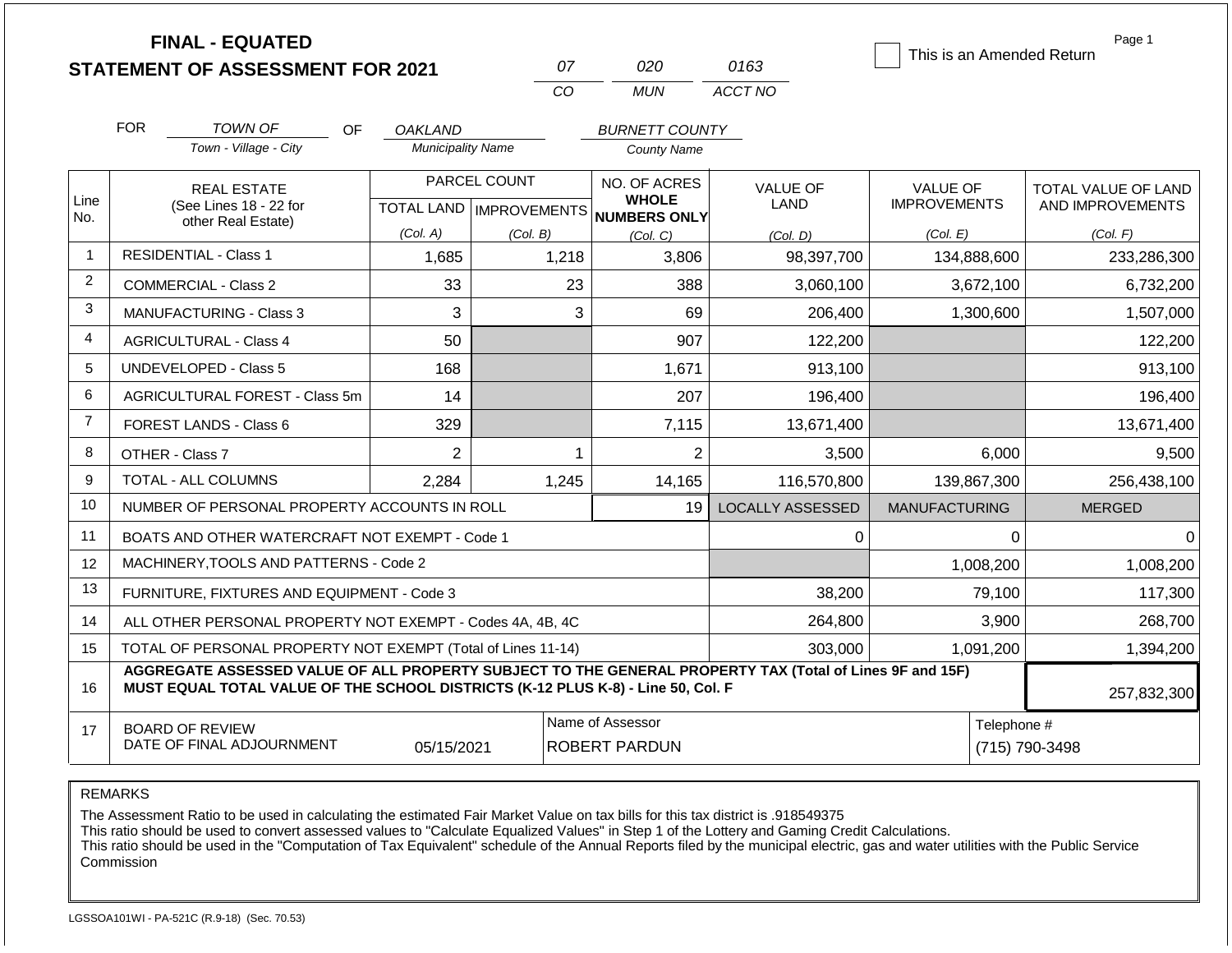2021 07 020 0163

FOREST LANDS (Line 7) and FOREST CROPS (in this section) - are **NOT** the same *YEAR CO MUN ACCT NO*

|    |                                                                                |                 |  | Private Forest Crop - Reg Class @ 10¢ per acre                   |                                                                              | Private Forest Crop - Reg Class @ \$2.52 per acre |                                                               |                                                                 |               |                    |
|----|--------------------------------------------------------------------------------|-----------------|--|------------------------------------------------------------------|------------------------------------------------------------------------------|---------------------------------------------------|---------------------------------------------------------------|-----------------------------------------------------------------|---------------|--------------------|
| 18 | (a) PARCELS                                                                    | (b) ACRES       |  | (c) ASSESSED VALUE                                               |                                                                              | (d) PARCELS                                       |                                                               | (e) ACRES                                                       |               | (f) ASSESSED VALUE |
|    |                                                                                |                 |  | Private Forest Crop - Special Class @ 20¢ per acre               | Entered Before 2005 Managed Forest - Ferrous Mining CLOSED @ \$7.87 per acre |                                                   |                                                               |                                                                 |               |                    |
| 19 | (a) PARCELS                                                                    | (b) ACRES       |  | (c) ASSESSED VALUE                                               |                                                                              | (d) PARCELS                                       |                                                               | (e) ACRES                                                       |               | (f) ASSESSED VALUE |
|    |                                                                                |                 |  |                                                                  |                                                                              |                                                   |                                                               |                                                                 |               |                    |
|    |                                                                                |                 |  | Entered Before 2005 Managed Forest - OPEN @ 74 ¢ per acre        |                                                                              |                                                   |                                                               | Entered Before 2005 Managed Forest - CLOSED @                   |               | \$1.75 per acre    |
| 20 | (a) PARCELS                                                                    | (b) ACRES       |  | (c) ASSESSED VALUE                                               |                                                                              | (d) PARCELS                                       |                                                               | (e) ACRES                                                       |               | (f) ASSESSED VALUE |
|    | 5                                                                              | 187.5           |  | 365,600                                                          |                                                                              | 24                                                |                                                               | 366.44                                                          |               | 722,800            |
|    | Entered After 2004 Managed Forest - OPEN @ \$2.04 per acre                     |                 |  |                                                                  |                                                                              |                                                   | Entered After 2004 Managed Forest - CLOSED @ \$10.20 per acre |                                                                 |               |                    |
| 21 | (a) PARCELS                                                                    | (b) ACRES       |  | (c) ASSESSED VALUE                                               |                                                                              | (d) PARCELS                                       |                                                               | (e) ACRES                                                       |               | (f) ASSESSED VALUE |
|    |                                                                                |                 |  |                                                                  |                                                                              |                                                   |                                                               |                                                                 |               |                    |
|    | 8                                                                              | 216.31          |  | 421,900                                                          |                                                                              | 33                                                |                                                               | 858.53                                                          |               | 1,703,700          |
| 22 | (a) County Forest Cropland Acres                                               |                 |  | (b) Federal Acres                                                |                                                                              | (c) State Acres                                   |                                                               | (d) County (NOT FOREST CROP) Acres                              |               | (e) Other Acres    |
|    |                                                                                |                 |  |                                                                  |                                                                              | 418.83                                            |                                                               | 320.39                                                          |               | 313.72             |
|    |                                                                                |                 |  | Assessed Value of Omitted Property From Prior Years (Sec. 70.44) |                                                                              |                                                   |                                                               | Assessed Value of Sec. 70.43 Corrections of Errors by Assessors |               |                    |
|    |                                                                                | (a) REAL ESTATE |  | (b) PERSONAL                                                     |                                                                              |                                                   |                                                               | (c1) REAL ESTATE                                                |               | (c2) PERSONAL      |
| 23 |                                                                                |                 |  |                                                                  |                                                                              |                                                   |                                                               |                                                                 |               |                    |
|    | Manufacturing Equated Value of Omitted Property From Prior Years (Sec. 70.995) |                 |  |                                                                  | Mfg. Equated Value of Sec.70.43 Corrections of Errors by Assessors           |                                                   |                                                               |                                                                 |               |                    |
|    |                                                                                | (d) REAL ESTATE |  | (e) PERSONAL                                                     |                                                                              | (f1) REAL ESTATE                                  |                                                               |                                                                 | (f2) PERSONAL |                    |
|    |                                                                                |                 |  |                                                                  |                                                                              |                                                   |                                                               |                                                                 |               |                    |
|    |                                                                                |                 |  |                                                                  |                                                                              |                                                   |                                                               |                                                                 |               |                    |

# **SPECIAL DISTRICTS**

| Line<br>No. | <b>Enter 6-digit</b><br>Special District | <b>Account</b><br><b>Number</b> | <b>Special District Name</b> | <b>Locally Assessed Value</b><br>of Real Estate and | Mfg Value of Real Estate<br>and Personal Property | <b>Merged Value of</b><br><b>Real Estate and</b> |
|-------------|------------------------------------------|---------------------------------|------------------------------|-----------------------------------------------------|---------------------------------------------------|--------------------------------------------------|
|             | Code (Col. A)                            | (Col. B)                        | (Col. C)                     | Personal Property (Col. D)                          | (Col. E)                                          | Personal Property (Col. F)                       |
| 24          |                                          |                                 |                              |                                                     |                                                   |                                                  |
| 25          |                                          |                                 |                              |                                                     |                                                   |                                                  |
| 26          |                                          |                                 |                              |                                                     |                                                   |                                                  |
| 27          |                                          |                                 |                              |                                                     |                                                   |                                                  |
| 28          |                                          |                                 |                              |                                                     |                                                   |                                                  |
| 29          |                                          |                                 |                              |                                                     |                                                   |                                                  |
| 30          |                                          |                                 |                              |                                                     |                                                   |                                                  |
| 31          |                                          |                                 |                              |                                                     |                                                   |                                                  |
| 32          |                                          |                                 |                              |                                                     |                                                   |                                                  |
| 33          |                                          |                                 |                              |                                                     |                                                   |                                                  |
| 34          |                                          |                                 |                              |                                                     |                                                   |                                                  |
| 35          |                                          |                                 |                              |                                                     |                                                   |                                                  |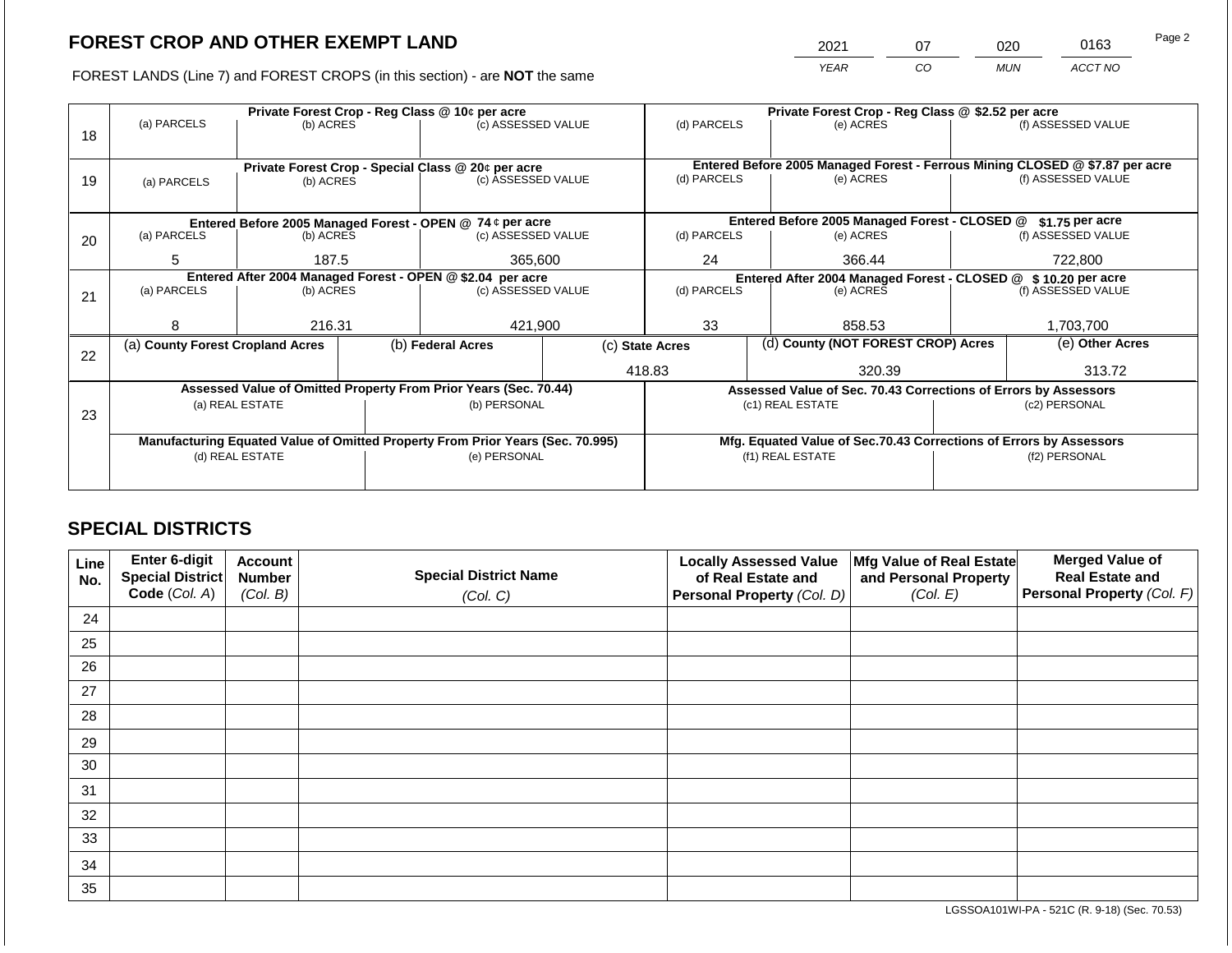|             | <b>SCHOOL DISTRICTS</b>                                  |                                             |                                                         | 2021                                                                              | 020<br>07                                                     | 0163                                                                           |
|-------------|----------------------------------------------------------|---------------------------------------------|---------------------------------------------------------|-----------------------------------------------------------------------------------|---------------------------------------------------------------|--------------------------------------------------------------------------------|
|             |                                                          |                                             |                                                         | <b>YEAR</b>                                                                       | CO<br><b>MUN</b>                                              | ACCT NO                                                                        |
| Line<br>No. | Enter 6-digit<br><b>School District</b><br>Code (Col. A) | <b>Account</b><br><b>Number</b><br>(Col. B) | <b>School District Name</b><br>(Col. C)                 | <b>Locally Assessed Value</b><br>of Real Estate and<br>Personal Property (Col. D) | Mfg Value of Real Estate<br>and Personal Property<br>(Col. E) | <b>Merged Value of</b><br><b>Real Estate and</b><br>Personal Property (Col. F) |
|             | A. SCHOOL DISTRICTS (K-8 and K-12)                       |                                             |                                                         |                                                                                   |                                                               |                                                                                |
| 36          | 076293                                                   | 0047                                        | <b>SCH D OF WEBSTER</b>                                 | 255,234,100                                                                       | 2,598,200                                                     | 257,832,300                                                                    |
| 37          |                                                          |                                             |                                                         |                                                                                   |                                                               |                                                                                |
| 38          |                                                          |                                             |                                                         |                                                                                   |                                                               |                                                                                |
| 39          |                                                          |                                             |                                                         |                                                                                   |                                                               |                                                                                |
| 40          |                                                          |                                             |                                                         |                                                                                   |                                                               |                                                                                |
| 41<br>42    |                                                          |                                             |                                                         |                                                                                   |                                                               |                                                                                |
| 43          |                                                          |                                             |                                                         |                                                                                   |                                                               |                                                                                |
| 44          |                                                          |                                             |                                                         |                                                                                   |                                                               |                                                                                |
| 45          |                                                          |                                             |                                                         |                                                                                   |                                                               |                                                                                |
| 46          |                                                          |                                             |                                                         |                                                                                   |                                                               |                                                                                |
| 47          |                                                          |                                             |                                                         |                                                                                   |                                                               |                                                                                |
| 48          |                                                          |                                             |                                                         |                                                                                   |                                                               |                                                                                |
| 49          |                                                          |                                             |                                                         |                                                                                   |                                                               |                                                                                |
| 50          |                                                          |                                             | TOTAL ASSESSED VALUE OF SCHOOL DISTRICTS (K-8 and K-12) | 255,234,100                                                                       | 2,598,200                                                     | 257,832,300                                                                    |
|             | <b>B. UNION HIGH SCHOOL DISTRICTS</b>                    |                                             |                                                         |                                                                                   |                                                               |                                                                                |
| 51          |                                                          |                                             |                                                         |                                                                                   |                                                               |                                                                                |
| 52          |                                                          |                                             |                                                         |                                                                                   |                                                               |                                                                                |
| 53          |                                                          |                                             |                                                         |                                                                                   |                                                               |                                                                                |
| 54<br>55    |                                                          |                                             | TOTAL ASSESSED VALUE OF UNION HIGH SCHOOLS              |                                                                                   |                                                               |                                                                                |
|             | <b>TECHNICAL COLLEGE DISTRICTS</b><br>C.                 |                                             |                                                         |                                                                                   |                                                               |                                                                                |
| 56          | 001700                                                   | 0016                                        | NORTHWOOD TECHNICAL COLLEGE                             | 255,234,100                                                                       | 2,598,200                                                     | 257,832,300                                                                    |
| 57          |                                                          |                                             |                                                         |                                                                                   |                                                               |                                                                                |
| 58          |                                                          |                                             |                                                         |                                                                                   |                                                               |                                                                                |
| 59          |                                                          |                                             | TOTAL ASSESSED VALUE OF TECHNICAL COLLEGES              | 255,234,100                                                                       | 2,598,200                                                     | 257,832,300                                                                    |

 *I hereby certify, to the best of my knowledge and belief, this form is complete and correct.*

| Name                   |                            | Title | Submission date  |
|------------------------|----------------------------|-------|------------------|
| SONJA RIKKOLA          |                            |       | 26<br>2021<br>05 |
| Phone                  | Email address              |       |                  |
| 715<br>2109<br>$349 -$ | SRIKKOLA@BURNETTCOUNTY.ORG |       |                  |

LGSSOA101WI -PA-521C (R. 9-18) (Sec. 70.53)

Page 3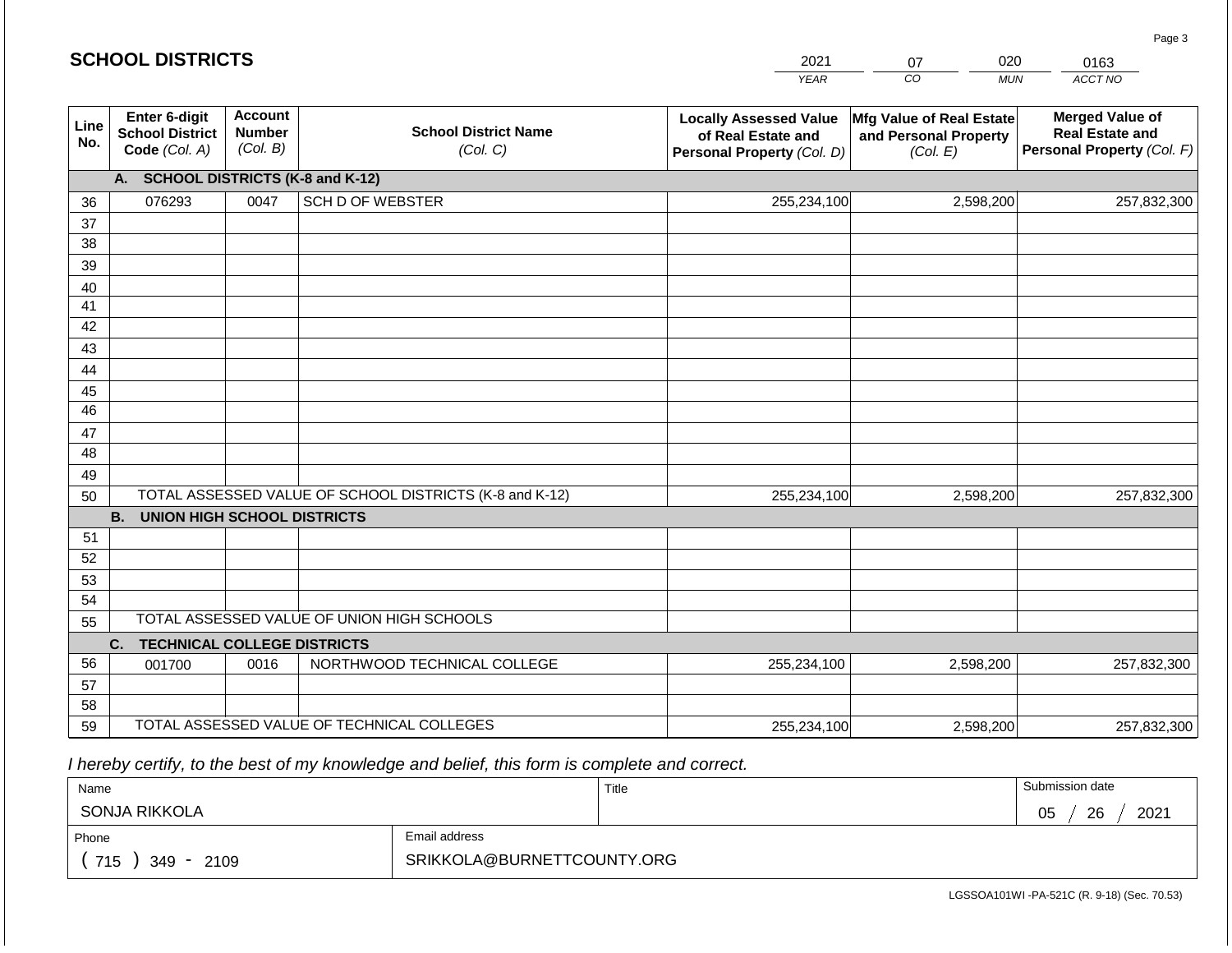- Each municipality's SOA is completed after the Board of Review and includes any changes made to the locally assessed values, under state law (sec. 70.53, Wis. Stats.)
- The Wisconsin Department of Revenue (DOR) merges the locally assessed values with the state assessed manufacturing values
- DOR provides the information regarding district names and codes. If a district is not listed, contact DOR.

Note: If you submit an amended SOA to DOR after your municipality's SOA is equated and posted to our website, we will process the SOA. However, DOR will not recalculate the *aggregate ratio or update the final SOA posted on our website. You should use the corrected values to calculate your tax rates.*

### **Page 1: Real Estate and Personal Property**

- Lines 1-9 assessed real estate values, parcel counts and acres by classification
- Lines 10-15 assessed personal property values and number of accounts by class
- Line 16 aggregate assessed value of all property subject to general property; use to calculate tax rates. Note: This line equals the total assessed value of K-8 and K-12 school districts (Line 50) and total assessed value of technical colleges (Line 59).
- Remarks assessment ratio used to calculate estimated fair market value on property tax bills

### **Page 2: Forest Crop, Other Exempt Land and Special Districts**

- Lines 18-21 private forest crop and managed forest lands assessed values
- Line  $22 -$  tax exempt land acres
- Line 23 prior years assessed value of omitted property under sec. 70.44 and correction of errors under sec. 70.43 shown by locally assessed or manufacturing real estate and personal property. Note: If there is an amount on this line, report the corresponding tax in the Statement of Taxes, Sections J or K.
- Lines 24-35 special district assessed values. These values are used to calculate tax rates for the special districts.

### **Page 3: School Districts**

- Lines 36-50 school districts (K-8 and K-12) assessed values. These values are used to calculate tax rates for school districts.
- Lines 51-55 union high school district assessed values. These values are used to calculate tax rates for union high school districts.
- Lines 56-59 technical college assessed values. These values are used to calculate tax rates for technical colleges.

If you have questions: Email: lgs@wisconsin.gov

 Phone: (608) 266-2569 or (608) 264-6892 Fax: (608) 264-6887

PO BOX 675<br>WEBSTER, WI 54893 - 0675 WEBSTER, WI 54893 - 0675SHERRIL ANDERSON<br>TOWN OF OAKLAND SHERRIL ANDERSON TOWN OF OAKLAND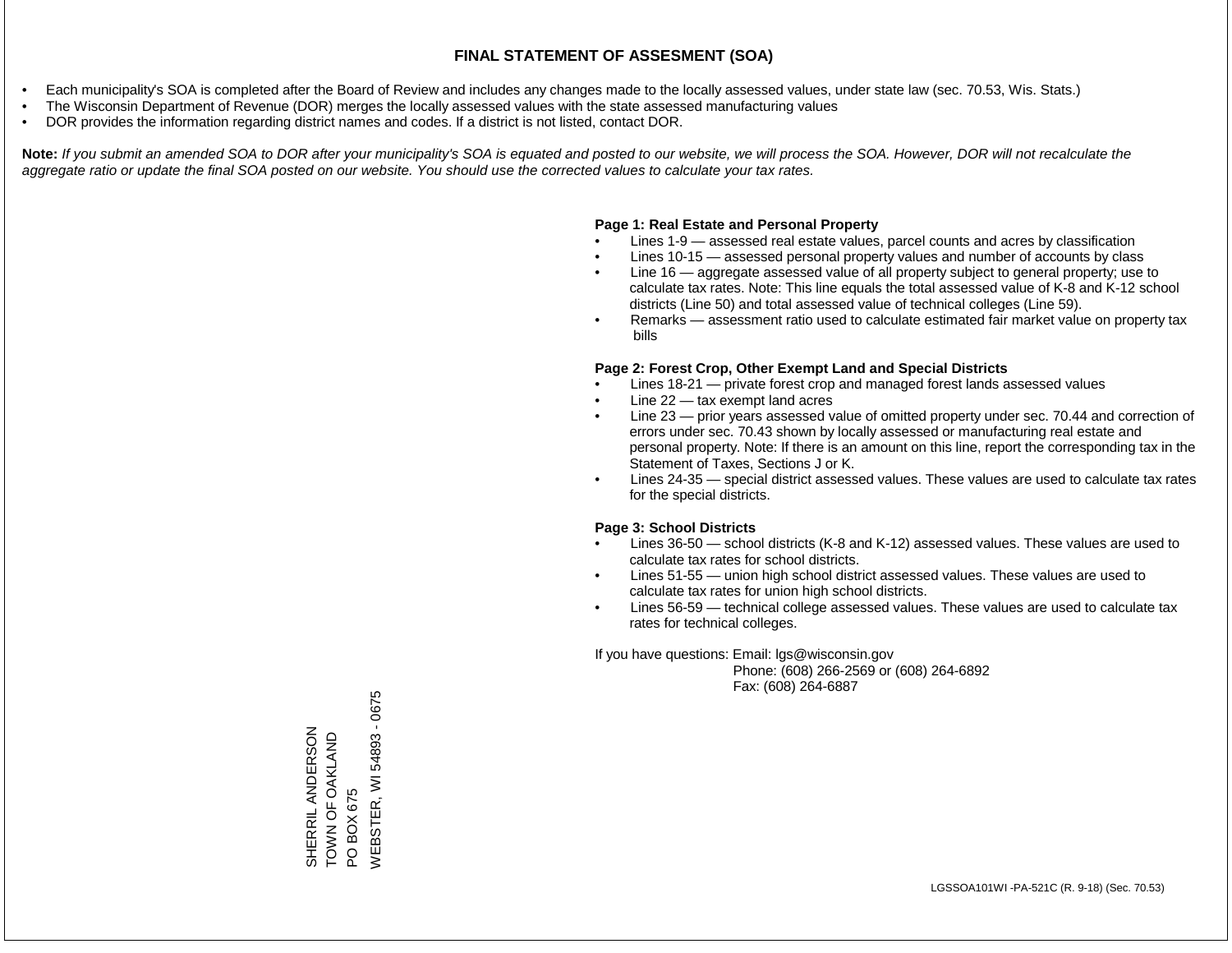|                | <b>FINAL - EQUATED</b>                                                                                                                                                                       |                                |                           |                                            |                  | This is an Amended Return | Page 1                        |  |
|----------------|----------------------------------------------------------------------------------------------------------------------------------------------------------------------------------------------|--------------------------------|---------------------------|--------------------------------------------|------------------|---------------------------|-------------------------------|--|
|                | <b>STATEMENT OF ASSESSMENT FOR 2021</b>                                                                                                                                                      |                                | 07                        | 022                                        | 0164             |                           |                               |  |
|                |                                                                                                                                                                                              |                                | CO                        | <b>MUN</b>                                 | ACCT NO          |                           |                               |  |
|                | <b>FOR</b><br><b>TOWN OF</b><br>OF.                                                                                                                                                          | <b>ROOSEVELT</b>               |                           | <b>BURNETT COUNTY</b>                      |                  |                           |                               |  |
|                | Town - Village - City                                                                                                                                                                        | <b>Municipality Name</b>       |                           | <b>County Name</b>                         |                  |                           |                               |  |
|                | <b>REAL ESTATE</b>                                                                                                                                                                           |                                | PARCEL COUNT              | NO. OF ACRES                               | <b>VALUE OF</b>  | <b>VALUE OF</b>           | TOTAL VALUE OF LAND           |  |
| Line<br>No.    | (See Lines 18 - 22 for                                                                                                                                                                       |                                | TOTAL LAND   IMPROVEMENTS | <b>WHOLE</b><br>NUMBERS ONLY               | <b>LAND</b>      | <b>IMPROVEMENTS</b>       | AND IMPROVEMENTS              |  |
|                | other Real Estate)                                                                                                                                                                           | (Col. A)                       | (Col. B)                  | (Col, C)                                   | (Col, D)         | (Col. E)                  | (Col. F)                      |  |
| $\mathbf{1}$   | <b>RESIDENTIAL - Class 1</b>                                                                                                                                                                 | 147<br>376<br>159<br>1,622,300 |                           | 10,752,800                                 | 12,375,100       |                           |                               |  |
| $\overline{2}$ | <b>COMMERCIAL - Class 2</b>                                                                                                                                                                  | 6                              | 4                         | 10                                         | 37,000           | 294,900                   | 331,900                       |  |
| 3              | MANUFACTURING - Class 3                                                                                                                                                                      | $\overline{0}$                 | $\overline{0}$            | $\Omega$                                   | $\Omega$         | $\Omega$                  | $\Omega$                      |  |
| 4              | <b>AGRICULTURAL - Class 4</b>                                                                                                                                                                | 193                            |                           | 3,916                                      | 453,600          |                           | 453,600                       |  |
| 5              | UNDEVELOPED - Class 5                                                                                                                                                                        | 185                            |                           | 990                                        | 382,400          |                           | 382,400                       |  |
| 6              | AGRICULTURAL FOREST - Class 5m                                                                                                                                                               | 110                            |                           | 1,687                                      | 1,499,000        |                           | 1,499,000                     |  |
| $\overline{7}$ | FOREST LANDS - Class 6                                                                                                                                                                       | 199                            |                           | 4,883                                      | 8,202,500        |                           | 8,202,500                     |  |
| 8              | OTHER - Class 7                                                                                                                                                                              | 22                             | 22                        | 71                                         | 216,000          | 2,224,600                 | 2,440,600                     |  |
| 9              | TOTAL - ALL COLUMNS                                                                                                                                                                          | 874                            | 173                       | 11,933                                     | 12,412,800       | 13,272,300                | 25,685,100                    |  |
| 10             | NUMBER OF PERSONAL PROPERTY ACCOUNTS IN ROLL                                                                                                                                                 |                                |                           | 25                                         | LOCALLY ASSESSED | <b>MANUFACTURING</b>      | <b>MERGED</b>                 |  |
| 11             | BOATS AND OTHER WATERCRAFT NOT EXEMPT - Code 1                                                                                                                                               |                                |                           |                                            | 0                | 0                         | $\Omega$                      |  |
| 12             | MACHINERY, TOOLS AND PATTERNS - Code 2                                                                                                                                                       |                                |                           |                                            |                  | $\mathbf 0$               | $\Omega$                      |  |
| 13             | FURNITURE, FIXTURES AND EQUIPMENT - Code 3                                                                                                                                                   |                                |                           |                                            | 103,100          | $\mathbf 0$               | 103,100                       |  |
| 14             | ALL OTHER PERSONAL PROPERTY NOT EXEMPT - Codes 4A, 4B, 4C                                                                                                                                    |                                |                           |                                            | 1,372,600        | $\mathbf 0$               | 1,372,600                     |  |
| 15             | TOTAL OF PERSONAL PROPERTY NOT EXEMPT (Total of Lines 11-14)                                                                                                                                 |                                |                           |                                            | 1,475,700        | $\overline{0}$            | 1,475,700                     |  |
| 16             | AGGREGATE ASSESSED VALUE OF ALL PROPERTY SUBJECT TO THE GENERAL PROPERTY TAX (Total of Lines 9F and 15F)<br>MUST EQUAL TOTAL VALUE OF THE SCHOOL DISTRICTS (K-12 PLUS K-8) - Line 50, Col. F |                                |                           |                                            |                  |                           | 27,160,800                    |  |
| 17             | <b>BOARD OF REVIEW</b><br>DATE OF FINAL ADJOURNMENT                                                                                                                                          | 05/15/2021                     |                           | Name of Assessor<br><b>STEVE NORDQUIST</b> |                  |                           | Telephone #<br>(715) 934-2902 |  |

The Assessment Ratio to be used in calculating the estimated Fair Market Value on tax bills for this tax district is .919193868

This ratio should be used to convert assessed values to "Calculate Equalized Values" in Step 1 of the Lottery and Gaming Credit Calculations.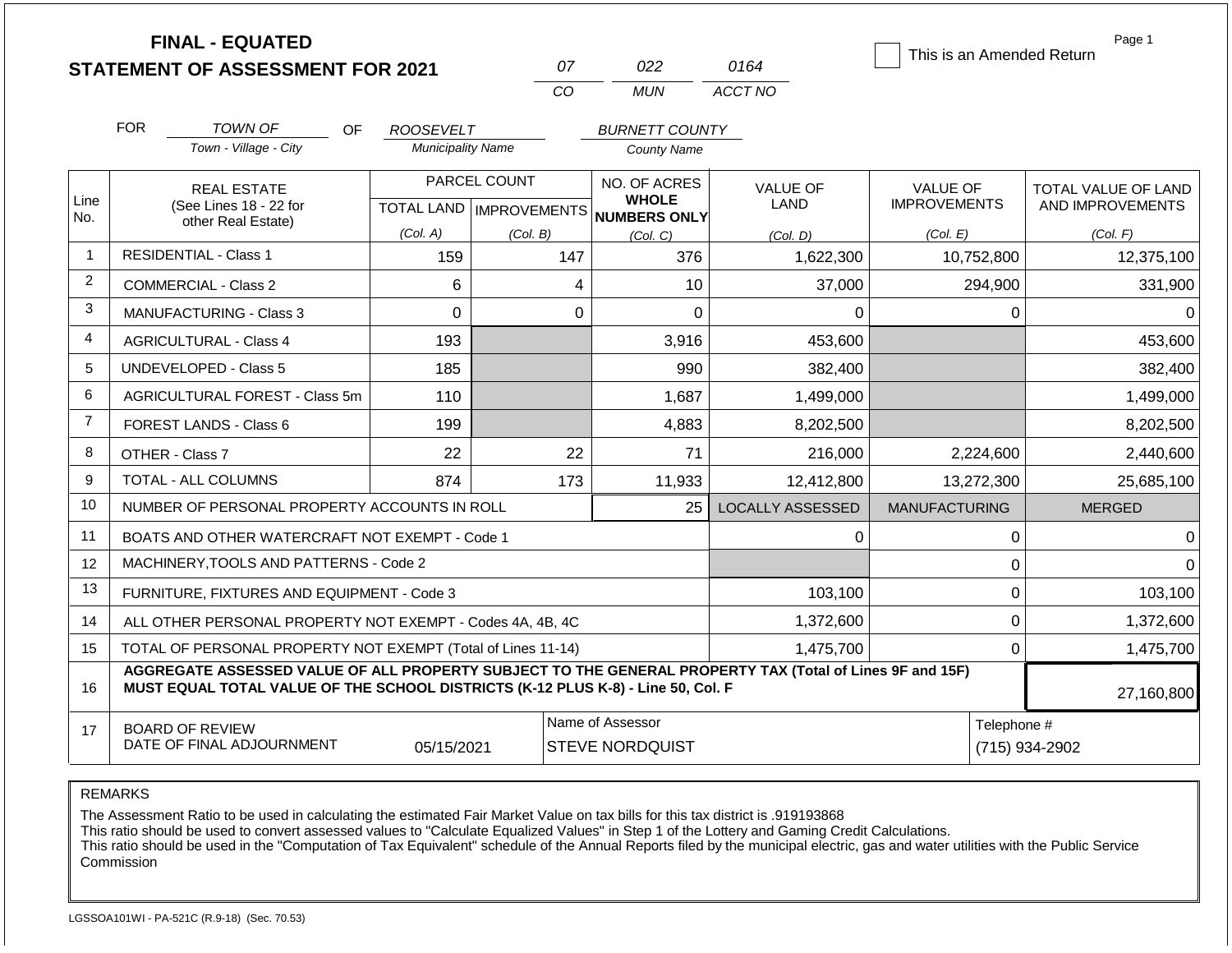2021 07 022 0164 Page 2

FOREST LANDS (Line 7) and FOREST CROPS (in this section) - are **NOT** the same *YEAR CO MUN ACCT NO*

|    |                                                                                |                 |  | Private Forest Crop - Reg Class @ 10¢ per acre                           |                                                               | Private Forest Crop - Reg Class @ \$2.52 per acre                            |  |                                                                    |                                                                 |                    |
|----|--------------------------------------------------------------------------------|-----------------|--|--------------------------------------------------------------------------|---------------------------------------------------------------|------------------------------------------------------------------------------|--|--------------------------------------------------------------------|-----------------------------------------------------------------|--------------------|
| 18 | (a) PARCELS                                                                    | (b) ACRES       |  | (c) ASSESSED VALUE                                                       |                                                               | (d) PARCELS                                                                  |  | (e) ACRES                                                          |                                                                 | (f) ASSESSED VALUE |
|    |                                                                                |                 |  |                                                                          |                                                               |                                                                              |  |                                                                    |                                                                 |                    |
|    |                                                                                |                 |  |                                                                          |                                                               | Entered Before 2005 Managed Forest - Ferrous Mining CLOSED @ \$7.87 per acre |  |                                                                    |                                                                 |                    |
| 19 | (a) PARCELS                                                                    | (b) ACRES       |  | Private Forest Crop - Special Class @ 20¢ per acre<br>(c) ASSESSED VALUE |                                                               | (d) PARCELS                                                                  |  | (e) ACRES                                                          |                                                                 | (f) ASSESSED VALUE |
|    |                                                                                |                 |  |                                                                          |                                                               |                                                                              |  |                                                                    |                                                                 |                    |
|    |                                                                                |                 |  |                                                                          |                                                               |                                                                              |  |                                                                    |                                                                 |                    |
|    |                                                                                |                 |  | Entered Before 2005 Managed Forest - OPEN @ 74 ¢ per acre                |                                                               |                                                                              |  | Entered Before 2005 Managed Forest - CLOSED @                      |                                                                 | \$1.75 per acre    |
| 20 | (a) PARCELS<br>(b) ACRES                                                       |                 |  | (c) ASSESSED VALUE                                                       |                                                               | (d) PARCELS                                                                  |  | (e) ACRES                                                          |                                                                 | (f) ASSESSED VALUE |
|    | 6                                                                              | 169             |  | 255,100                                                                  |                                                               | 27                                                                           |  | 892.1                                                              |                                                                 | 1,475,300          |
|    | Entered After 2004 Managed Forest - OPEN @ \$2.04 per acre                     |                 |  |                                                                          | Entered After 2004 Managed Forest - CLOSED @ \$10.20 per acre |                                                                              |  |                                                                    |                                                                 |                    |
| 21 | (a) PARCELS                                                                    | (b) ACRES       |  | (c) ASSESSED VALUE                                                       |                                                               | (d) PARCELS                                                                  |  | (e) ACRES                                                          |                                                                 | (f) ASSESSED VALUE |
|    |                                                                                |                 |  |                                                                          |                                                               |                                                                              |  |                                                                    |                                                                 |                    |
|    | 6                                                                              | 237.5           |  | 415,000                                                                  |                                                               | 85                                                                           |  | 2,948.17                                                           |                                                                 | 4,800,000          |
|    | (a) County Forest Cropland Acres                                               |                 |  | (b) Federal Acres                                                        | (c) State Acres                                               |                                                                              |  | (d) County (NOT FOREST CROP) Acres                                 |                                                                 | (e) Other Acres    |
| 22 |                                                                                |                 |  |                                                                          |                                                               |                                                                              |  |                                                                    |                                                                 |                    |
|    | 3,861.31                                                                       |                 |  | 40                                                                       |                                                               | 2,600.74                                                                     |  | 1.94                                                               |                                                                 | 83.58              |
|    |                                                                                |                 |  | Assessed Value of Omitted Property From Prior Years (Sec. 70.44)         |                                                               |                                                                              |  |                                                                    | Assessed Value of Sec. 70.43 Corrections of Errors by Assessors |                    |
| 23 |                                                                                | (a) REAL ESTATE |  | (b) PERSONAL                                                             |                                                               |                                                                              |  | (c1) REAL ESTATE                                                   |                                                                 | (c2) PERSONAL      |
|    |                                                                                |                 |  |                                                                          |                                                               |                                                                              |  |                                                                    |                                                                 |                    |
|    | Manufacturing Equated Value of Omitted Property From Prior Years (Sec. 70.995) |                 |  |                                                                          |                                                               |                                                                              |  | Mfg. Equated Value of Sec.70.43 Corrections of Errors by Assessors |                                                                 |                    |
|    |                                                                                | (d) REAL ESTATE |  | (e) PERSONAL                                                             |                                                               |                                                                              |  | (f1) REAL ESTATE                                                   | (f2) PERSONAL                                                   |                    |
|    |                                                                                |                 |  |                                                                          |                                                               |                                                                              |  |                                                                    |                                                                 |                    |
|    |                                                                                |                 |  |                                                                          |                                                               |                                                                              |  |                                                                    |                                                                 |                    |

# **SPECIAL DISTRICTS**

| Line<br>No. | <b>Enter 6-digit</b><br>Special District | <b>Account</b><br><b>Number</b> | <b>Special District Name</b> | <b>Locally Assessed Value</b><br>of Real Estate and | Mfg Value of Real Estate<br>and Personal Property | <b>Merged Value of</b><br><b>Real Estate and</b> |
|-------------|------------------------------------------|---------------------------------|------------------------------|-----------------------------------------------------|---------------------------------------------------|--------------------------------------------------|
|             | Code (Col. A)                            | (Col. B)                        | (Col. C)                     | Personal Property (Col. D)                          | (Col. E)                                          | Personal Property (Col. F)                       |
| 24          |                                          |                                 |                              |                                                     |                                                   |                                                  |
| 25          |                                          |                                 |                              |                                                     |                                                   |                                                  |
| 26          |                                          |                                 |                              |                                                     |                                                   |                                                  |
| 27          |                                          |                                 |                              |                                                     |                                                   |                                                  |
| 28          |                                          |                                 |                              |                                                     |                                                   |                                                  |
| 29          |                                          |                                 |                              |                                                     |                                                   |                                                  |
| 30          |                                          |                                 |                              |                                                     |                                                   |                                                  |
| 31          |                                          |                                 |                              |                                                     |                                                   |                                                  |
| 32          |                                          |                                 |                              |                                                     |                                                   |                                                  |
| 33          |                                          |                                 |                              |                                                     |                                                   |                                                  |
| 34          |                                          |                                 |                              |                                                     |                                                   |                                                  |
| 35          |                                          |                                 |                              |                                                     |                                                   |                                                  |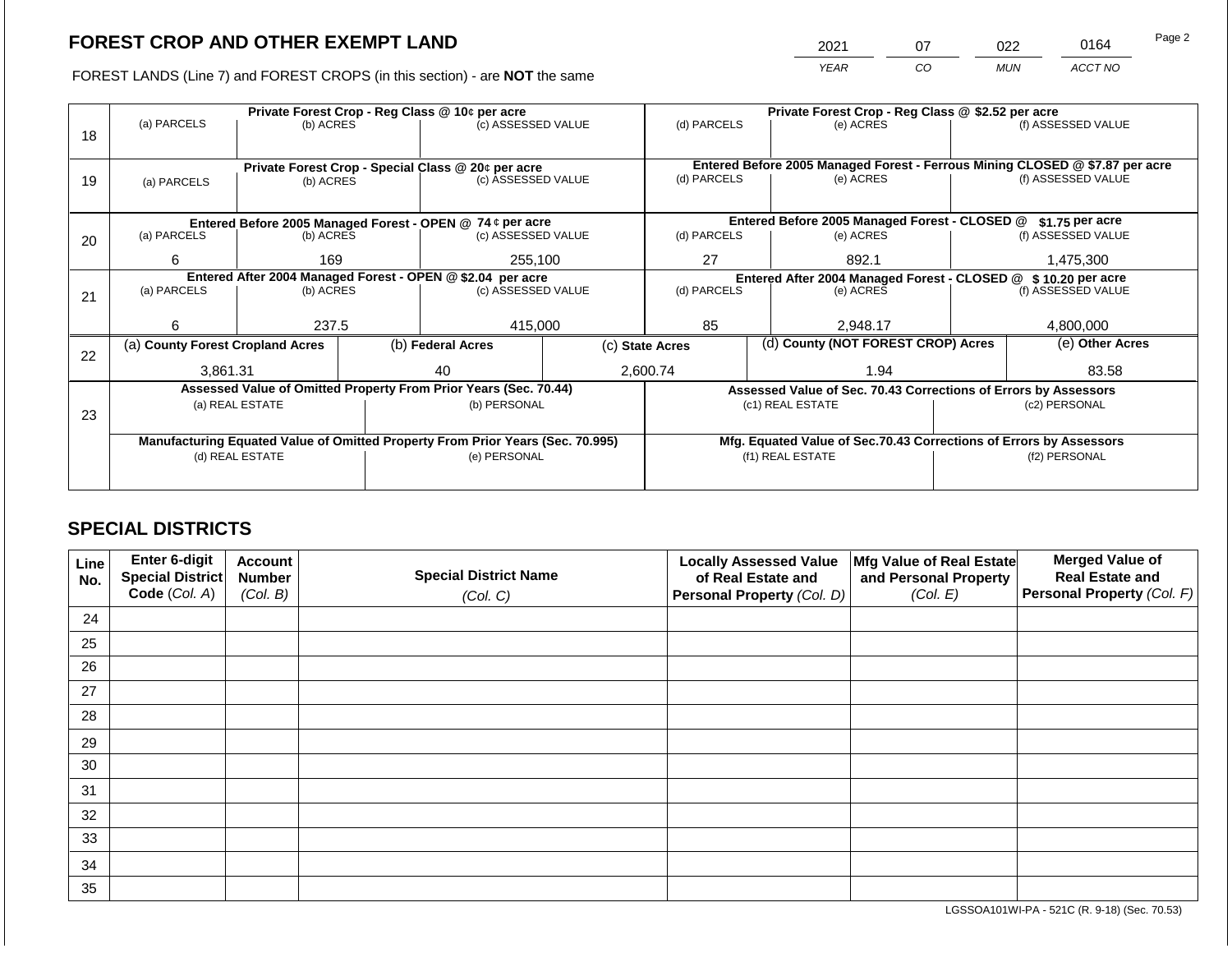|                       | <b>SCHOOL DISTRICTS</b>                                  |                                             |                                                         | 2021                                                                              | 07                                                            | 022<br>0164                                                                    |
|-----------------------|----------------------------------------------------------|---------------------------------------------|---------------------------------------------------------|-----------------------------------------------------------------------------------|---------------------------------------------------------------|--------------------------------------------------------------------------------|
|                       |                                                          |                                             |                                                         | <b>YEAR</b>                                                                       | CO                                                            | ACCT NO<br><b>MUN</b>                                                          |
| Line<br>No.           | Enter 6-digit<br><b>School District</b><br>Code (Col. A) | <b>Account</b><br><b>Number</b><br>(Col. B) | <b>School District Name</b><br>(Col. C)                 | <b>Locally Assessed Value</b><br>of Real Estate and<br>Personal Property (Col. D) | Mfg Value of Real Estate<br>and Personal Property<br>(Col. E) | <b>Merged Value of</b><br><b>Real Estate and</b><br>Personal Property (Col. F) |
|                       | A. SCHOOL DISTRICTS (K-8 and K-12)                       |                                             |                                                         |                                                                                   |                                                               |                                                                                |
| 36                    | 031260                                                   | 0025                                        | SCH D OF CUMBERLAND                                     | 9,915,600                                                                         |                                                               | 9,915,600                                                                      |
| 37                    | 655306                                                   | 0392                                        | SCH D OF SHELL LAKE                                     | 17,245,200                                                                        |                                                               | 17,245,200                                                                     |
| 38                    |                                                          |                                             |                                                         |                                                                                   |                                                               |                                                                                |
| 39                    |                                                          |                                             |                                                         |                                                                                   |                                                               |                                                                                |
| 40                    |                                                          |                                             |                                                         |                                                                                   |                                                               |                                                                                |
| 41                    |                                                          |                                             |                                                         |                                                                                   |                                                               |                                                                                |
| 42                    |                                                          |                                             |                                                         |                                                                                   |                                                               |                                                                                |
| 43                    |                                                          |                                             |                                                         |                                                                                   |                                                               |                                                                                |
| 44                    |                                                          |                                             |                                                         |                                                                                   |                                                               |                                                                                |
| 45<br>$\overline{46}$ |                                                          |                                             |                                                         |                                                                                   |                                                               |                                                                                |
| 47                    |                                                          |                                             |                                                         |                                                                                   |                                                               |                                                                                |
| 48                    |                                                          |                                             |                                                         |                                                                                   |                                                               |                                                                                |
| 49                    |                                                          |                                             |                                                         |                                                                                   |                                                               |                                                                                |
| 50                    |                                                          |                                             | TOTAL ASSESSED VALUE OF SCHOOL DISTRICTS (K-8 and K-12) | 27,160,800                                                                        |                                                               | 27,160,800                                                                     |
|                       | <b>B.</b><br><b>UNION HIGH SCHOOL DISTRICTS</b>          |                                             |                                                         |                                                                                   |                                                               |                                                                                |
| 51                    |                                                          |                                             |                                                         |                                                                                   |                                                               |                                                                                |
| 52                    |                                                          |                                             |                                                         |                                                                                   |                                                               |                                                                                |
| 53                    |                                                          |                                             |                                                         |                                                                                   |                                                               |                                                                                |
| 54                    |                                                          |                                             |                                                         |                                                                                   |                                                               |                                                                                |
| 55                    |                                                          |                                             | TOTAL ASSESSED VALUE OF UNION HIGH SCHOOLS              |                                                                                   |                                                               |                                                                                |
|                       | C.<br><b>TECHNICAL COLLEGE DISTRICTS</b>                 |                                             |                                                         |                                                                                   |                                                               |                                                                                |
| 56                    | 001700                                                   | 0016                                        | NORTHWOOD TECHNICAL COLLEGE                             | 27,160,800                                                                        |                                                               | 27,160,800                                                                     |
| 57                    |                                                          |                                             |                                                         |                                                                                   |                                                               |                                                                                |
| 58                    |                                                          |                                             |                                                         |                                                                                   |                                                               |                                                                                |
| 59                    |                                                          |                                             | TOTAL ASSESSED VALUE OF TECHNICAL COLLEGES              | 27,160,800                                                                        |                                                               | 27,160,800                                                                     |

 *I hereby certify, to the best of my knowledge and belief, this form is complete and correct.*

**SCHOOL DISTRICTS**

| Name                   |                            | Title | Submission date  |
|------------------------|----------------------------|-------|------------------|
| SONJA RIKKOLA          |                            |       | 19<br>2021<br>05 |
| Phone                  | Email address              |       |                  |
| 715<br>$349 -$<br>2109 | SRIKKOLA@BURNETTCOUNTY.ORG |       |                  |

Page 3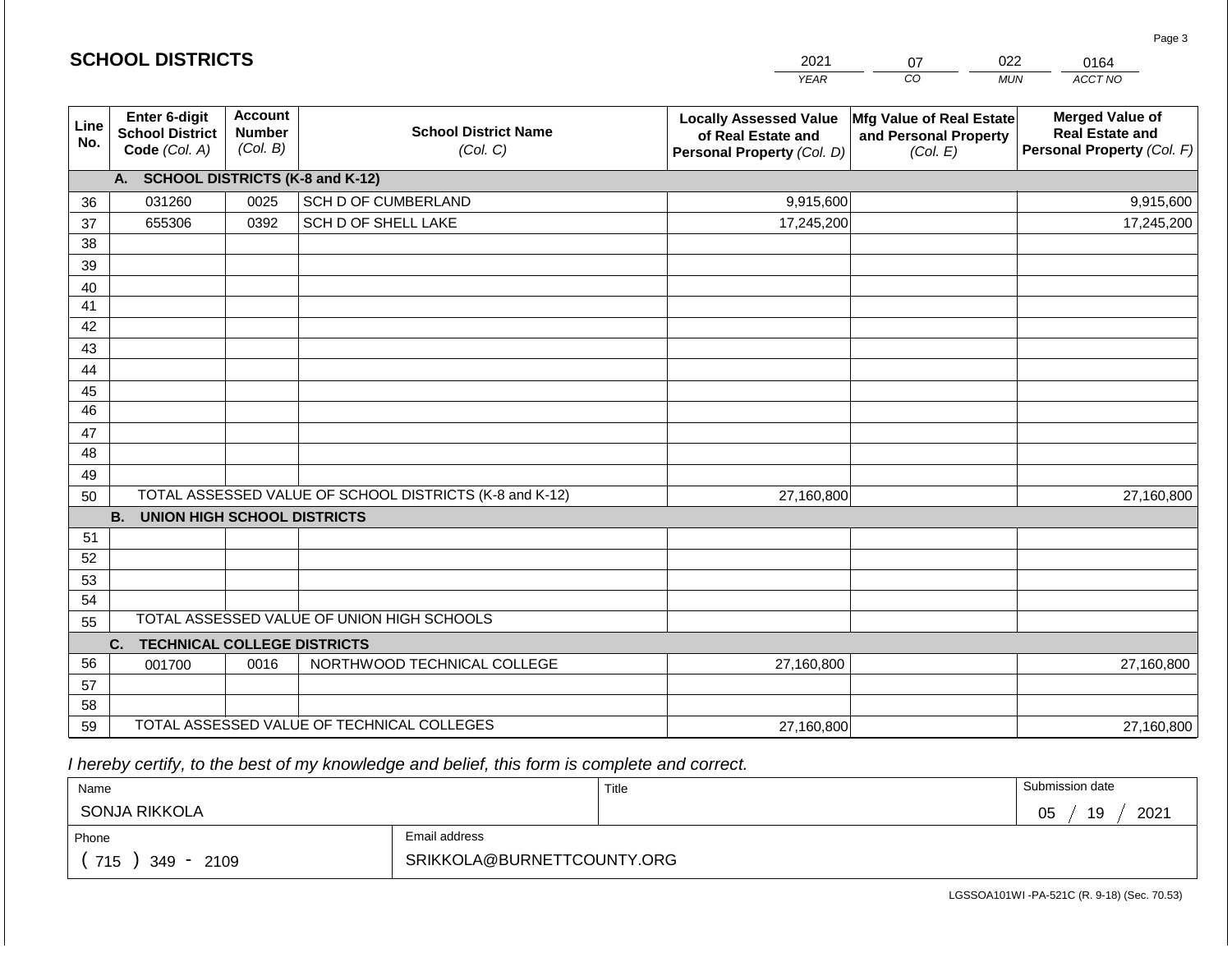- Each municipality's SOA is completed after the Board of Review and includes any changes made to the locally assessed values, under state law (sec. 70.53, Wis. Stats.)
- The Wisconsin Department of Revenue (DOR) merges the locally assessed values with the state assessed manufacturing values
- DOR provides the information regarding district names and codes. If a district is not listed, contact DOR.

Note: If you submit an amended SOA to DOR after your municipality's SOA is equated and posted to our website, we will process the SOA. However, DOR will not recalculate the *aggregate ratio or update the final SOA posted on our website. You should use the corrected values to calculate your tax rates.*

### **Page 1: Real Estate and Personal Property**

- Lines 1-9 assessed real estate values, parcel counts and acres by classification
- Lines 10-15 assessed personal property values and number of accounts by class
- Line 16 aggregate assessed value of all property subject to general property; use to calculate tax rates. Note: This line equals the total assessed value of K-8 and K-12 school districts (Line 50) and total assessed value of technical colleges (Line 59).
- Remarks assessment ratio used to calculate estimated fair market value on property tax bills

### **Page 2: Forest Crop, Other Exempt Land and Special Districts**

- Lines 18-21 private forest crop and managed forest lands assessed values
- Line  $22 -$  tax exempt land acres
- Line 23 prior years assessed value of omitted property under sec. 70.44 and correction of errors under sec. 70.43 shown by locally assessed or manufacturing real estate and personal property. Note: If there is an amount on this line, report the corresponding tax in the Statement of Taxes, Sections J or K.
- Lines 24-35 special district assessed values. These values are used to calculate tax rates for the special districts.

### **Page 3: School Districts**

- Lines 36-50 school districts (K-8 and K-12) assessed values. These values are used to calculate tax rates for school districts.
- Lines 51-55 union high school district assessed values. These values are used to calculate tax rates for union high school districts.
- Lines 56-59 technical college assessed values. These values are used to calculate tax rates for technical colleges.

If you have questions: Email: lgs@wisconsin.gov

 Phone: (608) 266-2569 or (608) 264-6892 Fax: (608) 264-6887

TOWN OF ROOSEVELT PATRICIA MINER<br>TOWN OF ROOSEVELT SHELL LAKE, WI 54871 SHELL LAKE, WI 54871COUNTY RD EE 2997 COUNTY RD EE PATRICIA MINER 2997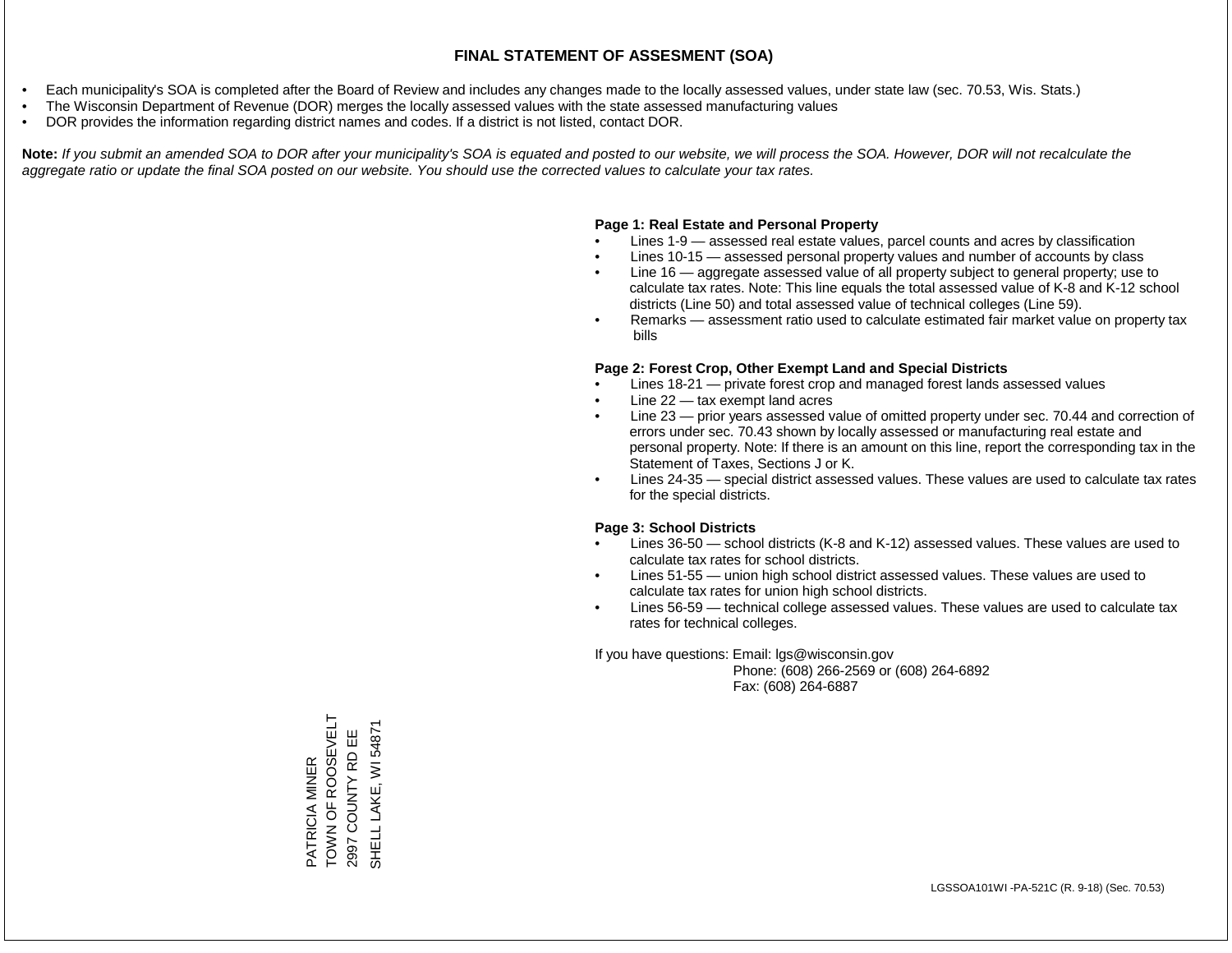|                | <b>FINAL - EQUATED</b>                                                                                                                                                                       |                          |                           |                                            |                         | This is an Amended Return     | Page 1              |  |
|----------------|----------------------------------------------------------------------------------------------------------------------------------------------------------------------------------------------|--------------------------|---------------------------|--------------------------------------------|-------------------------|-------------------------------|---------------------|--|
|                | <b>STATEMENT OF ASSESSMENT FOR 2021</b>                                                                                                                                                      |                          | 07                        | 024                                        | 0165                    |                               |                     |  |
|                |                                                                                                                                                                                              |                          | CO                        | <b>MUN</b>                                 | ACCT NO                 |                               |                     |  |
|                | <b>FOR</b><br><b>TOWN OF</b><br><b>OF</b>                                                                                                                                                    | <b>RUSK</b>              |                           | <b>BURNETT COUNTY</b>                      |                         |                               |                     |  |
|                | Town - Village - City                                                                                                                                                                        | <b>Municipality Name</b> |                           | <b>County Name</b>                         |                         |                               |                     |  |
|                | <b>REAL ESTATE</b>                                                                                                                                                                           |                          | PARCEL COUNT              | NO. OF ACRES                               | <b>VALUE OF</b>         | <b>VALUE OF</b>               | TOTAL VALUE OF LAND |  |
| Line<br>No.    | (See Lines 18 - 22 for<br>other Real Estate)                                                                                                                                                 |                          | TOTAL LAND   IMPROVEMENTS | <b>WHOLE</b><br><b>NUMBERS ONLY</b>        | LAND                    | <b>IMPROVEMENTS</b>           | AND IMPROVEMENTS    |  |
|                |                                                                                                                                                                                              | (Col. A)                 | (Col. B)                  | (Col. C)                                   | (Col. D)                | (Col. E)                      | (Col. F)            |  |
| $\overline{1}$ | <b>RESIDENTIAL - Class 1</b>                                                                                                                                                                 | 516                      | 410                       | 1,316                                      | 29,375,600              | 42,048,800                    | 71,424,400          |  |
| 2              | <b>COMMERCIAL - Class 2</b>                                                                                                                                                                  | 8                        |                           | 6<br>41                                    | 706,000                 | 927,000                       | 1,633,000           |  |
| 3              | <b>MANUFACTURING - Class 3</b>                                                                                                                                                               | 0                        |                           | $\overline{0}$<br>$\Omega$                 | 0                       | 0                             | $\Omega$            |  |
| 4              | <b>AGRICULTURAL - Class 4</b>                                                                                                                                                                | 147                      |                           | 3,447                                      | 488,400                 |                               | 488,400             |  |
| 5              | UNDEVELOPED - Class 5                                                                                                                                                                        | 108                      |                           | 1,170                                      | 369,700                 |                               | 369,700             |  |
| 6              | <b>AGRICULTURAL FOREST - Class 5m</b>                                                                                                                                                        | 72                       |                           | 1,079                                      | 976,900                 |                               | 976,900             |  |
| $\overline{7}$ | <b>FOREST LANDS - Class 6</b>                                                                                                                                                                | 233                      |                           | 6,110                                      | 10,632,300              |                               | 10,632,300          |  |
| 8              | OTHER - Class 7                                                                                                                                                                              | 19                       | 19                        | 36                                         | 82,800                  | 1,796,000                     | 1,878,800           |  |
| 9              | <b>TOTAL - ALL COLUMNS</b>                                                                                                                                                                   | 1,103                    | 435                       | 13,199                                     | 42,631,700              | 44,771,800                    | 87,403,500          |  |
| 10             | NUMBER OF PERSONAL PROPERTY ACCOUNTS IN ROLL                                                                                                                                                 |                          |                           | 9                                          | <b>LOCALLY ASSESSED</b> | <b>MANUFACTURING</b>          | <b>MERGED</b>       |  |
| 11             | BOATS AND OTHER WATERCRAFT NOT EXEMPT - Code 1                                                                                                                                               |                          |                           |                                            | 1,500                   | 0                             | 1,500               |  |
| 12             | MACHINERY, TOOLS AND PATTERNS - Code 2                                                                                                                                                       |                          |                           |                                            |                         | 0                             | $\Omega$            |  |
| 13             | FURNITURE, FIXTURES AND EQUIPMENT - Code 3                                                                                                                                                   |                          |                           |                                            | 13,300                  | 0                             | 13,300              |  |
| 14             | ALL OTHER PERSONAL PROPERTY NOT EXEMPT - Codes 4A, 4B, 4C                                                                                                                                    |                          |                           |                                            | 10,500                  | 0                             | 10,500              |  |
| 15             | TOTAL OF PERSONAL PROPERTY NOT EXEMPT (Total of Lines 11-14)                                                                                                                                 |                          |                           |                                            | 25,300                  | 0                             | 25,300              |  |
| 16             | AGGREGATE ASSESSED VALUE OF ALL PROPERTY SUBJECT TO THE GENERAL PROPERTY TAX (Total of Lines 9F and 15F)<br>MUST EQUAL TOTAL VALUE OF THE SCHOOL DISTRICTS (K-12 PLUS K-8) - Line 50, Col. F |                          |                           | 87,428,800                                 |                         |                               |                     |  |
| 17             | <b>BOARD OF REVIEW</b><br>DATE OF FINAL ADJOURNMENT                                                                                                                                          | 05/19/2021               |                           | Name of Assessor<br><b>STEVE NORDQUIST</b> |                         | Telephone #<br>(715) 934-2902 |                     |  |

The Assessment Ratio to be used in calculating the estimated Fair Market Value on tax bills for this tax district is .904829619

This ratio should be used to convert assessed values to "Calculate Equalized Values" in Step 1 of the Lottery and Gaming Credit Calculations.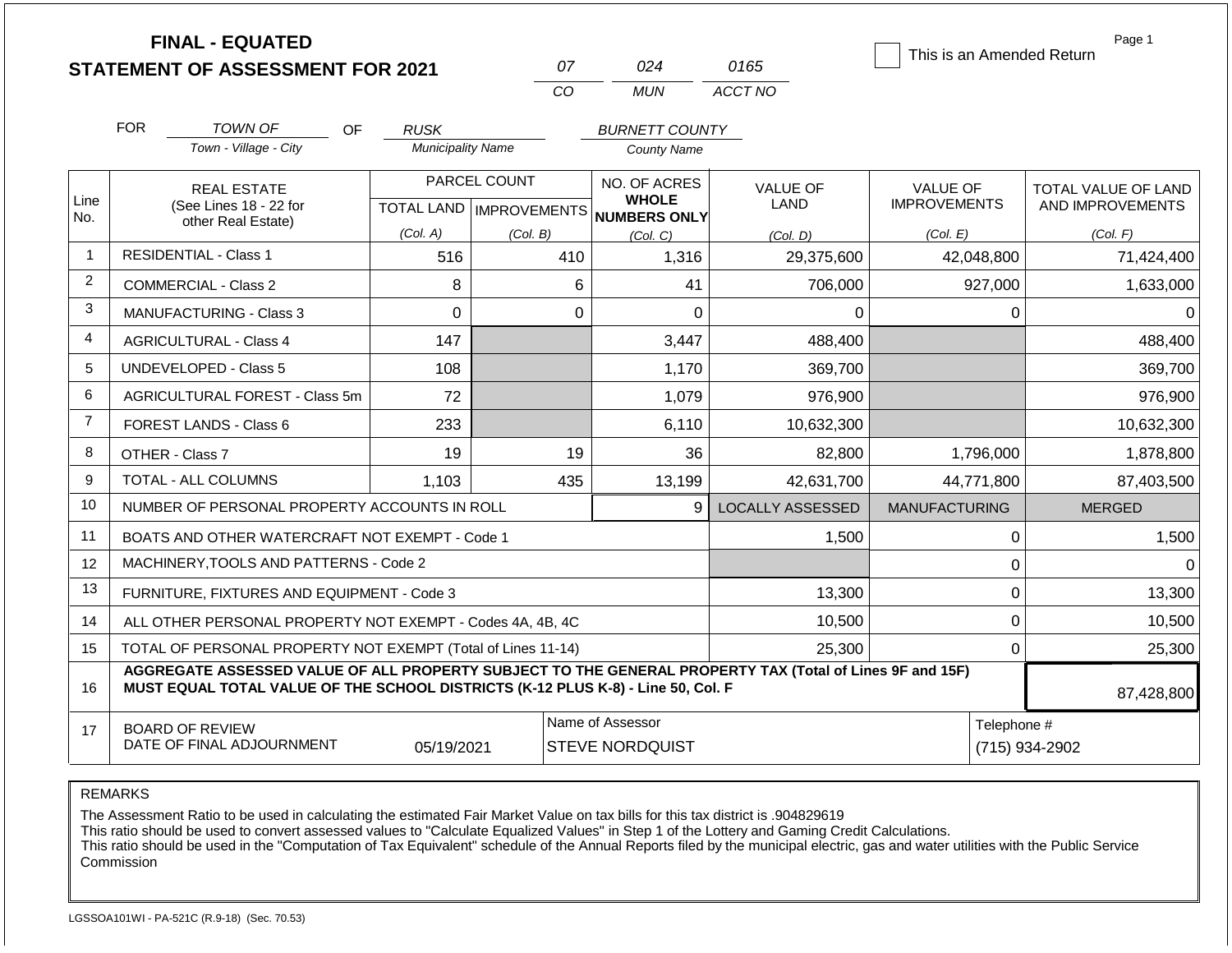2021 07 024 0165

FOREST LANDS (Line 7) and FOREST CROPS (in this section) - are **NOT** the same *YEAR CO MUN ACCT NO*

|    |                                                                                |                 | Private Forest Crop - Reg Class @ 10¢ per acre |                                                                          | Private Forest Crop - Reg Class @ \$2.52 per acre                  |             |                                    |                                                                |                                                                              |                    |
|----|--------------------------------------------------------------------------------|-----------------|------------------------------------------------|--------------------------------------------------------------------------|--------------------------------------------------------------------|-------------|------------------------------------|----------------------------------------------------------------|------------------------------------------------------------------------------|--------------------|
| 18 | (a) PARCELS                                                                    | (b) ACRES       |                                                | (c) ASSESSED VALUE                                                       |                                                                    | (d) PARCELS |                                    | (e) ACRES                                                      |                                                                              | (f) ASSESSED VALUE |
|    |                                                                                |                 |                                                |                                                                          |                                                                    |             |                                    |                                                                |                                                                              |                    |
|    |                                                                                |                 |                                                |                                                                          |                                                                    |             |                                    |                                                                | Entered Before 2005 Managed Forest - Ferrous Mining CLOSED @ \$7.87 per acre |                    |
| 19 | (a) PARCELS                                                                    | (b) ACRES       |                                                | Private Forest Crop - Special Class @ 20¢ per acre<br>(c) ASSESSED VALUE |                                                                    | (d) PARCELS |                                    | (e) ACRES                                                      |                                                                              | (f) ASSESSED VALUE |
|    |                                                                                |                 |                                                |                                                                          |                                                                    |             |                                    |                                                                |                                                                              |                    |
|    |                                                                                |                 |                                                |                                                                          |                                                                    |             |                                    |                                                                |                                                                              |                    |
|    |                                                                                |                 |                                                | Entered Before 2005 Managed Forest - OPEN @ 74 ¢ per acre                |                                                                    |             |                                    | Entered Before 2005 Managed Forest - CLOSED @                  |                                                                              | $$1.75$ per acre   |
| 20 | (a) PARCELS<br>(b) ACRES                                                       |                 |                                                | (c) ASSESSED VALUE                                                       |                                                                    | (d) PARCELS |                                    | (e) ACRES                                                      |                                                                              | (f) ASSESSED VALUE |
|    |                                                                                |                 |                                                |                                                                          |                                                                    | 14          |                                    | 327.12                                                         |                                                                              | 631,400            |
|    | Entered After 2004 Managed Forest - OPEN @ \$2.04 per acre                     |                 |                                                |                                                                          |                                                                    |             |                                    | Entered After 2004 Managed Forest - CLOSED @ \$ 10.20 per acre |                                                                              |                    |
| 21 | (a) PARCELS                                                                    | (b) ACRES       |                                                | (c) ASSESSED VALUE                                                       |                                                                    | (d) PARCELS |                                    | (e) ACRES                                                      |                                                                              | (f) ASSESSED VALUE |
|    |                                                                                |                 |                                                |                                                                          |                                                                    |             |                                    |                                                                |                                                                              |                    |
|    | 2                                                                              | 80              |                                                | 144,000                                                                  |                                                                    | 46          |                                    | 1,124.51                                                       |                                                                              | 1,896,200          |
|    | (a) County Forest Cropland Acres                                               |                 |                                                | (b) Federal Acres                                                        | (c) State Acres                                                    |             | (d) County (NOT FOREST CROP) Acres |                                                                |                                                                              | (e) Other Acres    |
| 22 |                                                                                |                 |                                                |                                                                          |                                                                    |             |                                    |                                                                |                                                                              |                    |
|    | 5.721.39                                                                       |                 |                                                | 256                                                                      |                                                                    | 5           |                                    | 303.72                                                         |                                                                              | 171.62             |
|    |                                                                                |                 |                                                | Assessed Value of Omitted Property From Prior Years (Sec. 70.44)         |                                                                    |             |                                    |                                                                | Assessed Value of Sec. 70.43 Corrections of Errors by Assessors              |                    |
| 23 |                                                                                | (a) REAL ESTATE |                                                | (b) PERSONAL                                                             |                                                                    |             |                                    | (c1) REAL ESTATE                                               |                                                                              | (c2) PERSONAL      |
|    |                                                                                |                 |                                                |                                                                          |                                                                    |             |                                    |                                                                |                                                                              |                    |
|    | Manufacturing Equated Value of Omitted Property From Prior Years (Sec. 70.995) |                 |                                                |                                                                          | Mfg. Equated Value of Sec.70.43 Corrections of Errors by Assessors |             |                                    |                                                                |                                                                              |                    |
|    |                                                                                | (d) REAL ESTATE |                                                | (e) PERSONAL                                                             |                                                                    |             |                                    | (f1) REAL ESTATE                                               | (f2) PERSONAL                                                                |                    |
|    |                                                                                |                 |                                                |                                                                          |                                                                    |             |                                    |                                                                |                                                                              |                    |
|    |                                                                                |                 |                                                |                                                                          |                                                                    |             |                                    |                                                                |                                                                              |                    |

# **SPECIAL DISTRICTS**

| Line<br>No. | Enter 6-digit<br>Special District<br>Code (Col. A) | <b>Account</b><br><b>Number</b><br>(Col. B) | <b>Special District Name</b><br>(Col. C) | <b>Locally Assessed Value</b><br>of Real Estate and<br><b>Personal Property (Col. D)</b> | Mfg Value of Real Estate<br>and Personal Property<br>(Col. E) | <b>Merged Value of</b><br><b>Real Estate and</b><br>Personal Property (Col. F) |
|-------------|----------------------------------------------------|---------------------------------------------|------------------------------------------|------------------------------------------------------------------------------------------|---------------------------------------------------------------|--------------------------------------------------------------------------------|
| 24          |                                                    |                                             |                                          |                                                                                          |                                                               |                                                                                |
| 25          |                                                    |                                             |                                          |                                                                                          |                                                               |                                                                                |
| 26          |                                                    |                                             |                                          |                                                                                          |                                                               |                                                                                |
| 27          |                                                    |                                             |                                          |                                                                                          |                                                               |                                                                                |
| 28          |                                                    |                                             |                                          |                                                                                          |                                                               |                                                                                |
| 29          |                                                    |                                             |                                          |                                                                                          |                                                               |                                                                                |
| 30          |                                                    |                                             |                                          |                                                                                          |                                                               |                                                                                |
| 31          |                                                    |                                             |                                          |                                                                                          |                                                               |                                                                                |
| 32          |                                                    |                                             |                                          |                                                                                          |                                                               |                                                                                |
| 33          |                                                    |                                             |                                          |                                                                                          |                                                               |                                                                                |
| 34          |                                                    |                                             |                                          |                                                                                          |                                                               |                                                                                |
| 35          |                                                    |                                             |                                          |                                                                                          |                                                               |                                                                                |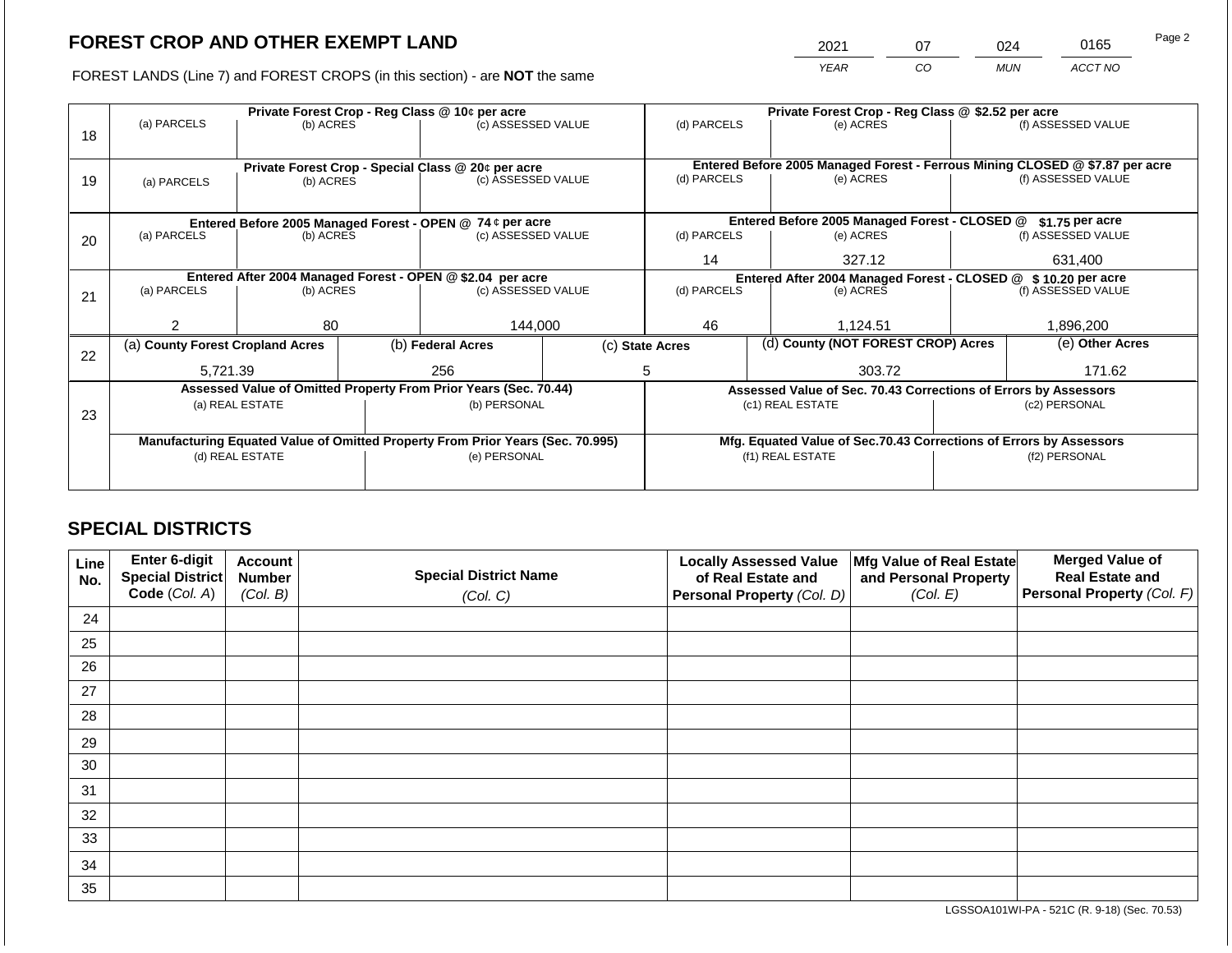|             | <b>SCHOOL DISTRICTS</b>                                  |                                             |                                                         | 2021                                                                              | 07                                                            | 024        | 0165                                                                           |
|-------------|----------------------------------------------------------|---------------------------------------------|---------------------------------------------------------|-----------------------------------------------------------------------------------|---------------------------------------------------------------|------------|--------------------------------------------------------------------------------|
|             |                                                          |                                             |                                                         | <b>YEAR</b>                                                                       | CO                                                            | <b>MUN</b> | ACCT NO                                                                        |
| Line<br>No. | Enter 6-digit<br><b>School District</b><br>Code (Col. A) | <b>Account</b><br><b>Number</b><br>(Col. B) | <b>School District Name</b><br>(Col. C)                 | <b>Locally Assessed Value</b><br>of Real Estate and<br>Personal Property (Col. D) | Mfg Value of Real Estate<br>and Personal Property<br>(Col. E) |            | <b>Merged Value of</b><br><b>Real Estate and</b><br>Personal Property (Col. F) |
|             | A. SCHOOL DISTRICTS (K-8 and K-12)                       |                                             |                                                         |                                                                                   |                                                               |            |                                                                                |
| 36          | 655474                                                   | 0393                                        | SCH D OF SPOONER                                        | 87,428,800                                                                        |                                                               |            | 87,428,800                                                                     |
| 37          |                                                          |                                             |                                                         |                                                                                   |                                                               |            |                                                                                |
| 38          |                                                          |                                             |                                                         |                                                                                   |                                                               |            |                                                                                |
| 39          |                                                          |                                             |                                                         |                                                                                   |                                                               |            |                                                                                |
| 40          |                                                          |                                             |                                                         |                                                                                   |                                                               |            |                                                                                |
| 41          |                                                          |                                             |                                                         |                                                                                   |                                                               |            |                                                                                |
| 42          |                                                          |                                             |                                                         |                                                                                   |                                                               |            |                                                                                |
| 43          |                                                          |                                             |                                                         |                                                                                   |                                                               |            |                                                                                |
| 44<br>45    |                                                          |                                             |                                                         |                                                                                   |                                                               |            |                                                                                |
| 46          |                                                          |                                             |                                                         |                                                                                   |                                                               |            |                                                                                |
| 47          |                                                          |                                             |                                                         |                                                                                   |                                                               |            |                                                                                |
| 48          |                                                          |                                             |                                                         |                                                                                   |                                                               |            |                                                                                |
| 49          |                                                          |                                             |                                                         |                                                                                   |                                                               |            |                                                                                |
| 50          |                                                          |                                             | TOTAL ASSESSED VALUE OF SCHOOL DISTRICTS (K-8 and K-12) | 87,428,800                                                                        |                                                               |            | 87,428,800                                                                     |
|             | <b>B.</b><br><b>UNION HIGH SCHOOL DISTRICTS</b>          |                                             |                                                         |                                                                                   |                                                               |            |                                                                                |
| 51          |                                                          |                                             |                                                         |                                                                                   |                                                               |            |                                                                                |
| 52          |                                                          |                                             |                                                         |                                                                                   |                                                               |            |                                                                                |
| 53          |                                                          |                                             |                                                         |                                                                                   |                                                               |            |                                                                                |
| 54          |                                                          |                                             |                                                         |                                                                                   |                                                               |            |                                                                                |
| 55          |                                                          |                                             | TOTAL ASSESSED VALUE OF UNION HIGH SCHOOLS              |                                                                                   |                                                               |            |                                                                                |
|             | <b>TECHNICAL COLLEGE DISTRICTS</b><br>C.                 |                                             |                                                         |                                                                                   |                                                               |            |                                                                                |
| 56          | 001700                                                   | 0016                                        | NORTHWOOD TECHNICAL COLLEGE                             | 87,428,800                                                                        |                                                               |            | 87,428,800                                                                     |
| 57          |                                                          |                                             |                                                         |                                                                                   |                                                               |            |                                                                                |
| 58          |                                                          |                                             | TOTAL ASSESSED VALUE OF TECHNICAL COLLEGES              |                                                                                   |                                                               |            |                                                                                |
| 59          |                                                          |                                             |                                                         | 87,428,800                                                                        |                                                               |            | 87,428,800                                                                     |

 *I hereby certify, to the best of my knowledge and belief, this form is complete and correct.*

| Name               |                            | Title | Submission date       |
|--------------------|----------------------------|-------|-----------------------|
| SONJA RIKKOLA      |                            |       | 2021<br>25<br>∩ҕ<br>◡ |
| Phone              | Email address              |       |                       |
| 715<br>349<br>2109 | SRIKKOLA@BURNETTCOUNTY.ORG |       |                       |

LGSSOA101WI -PA-521C (R. 9-18) (Sec. 70.53)

Page 3

|  | <b>SCHOOL DISTRICTS</b> |
|--|-------------------------|
|--|-------------------------|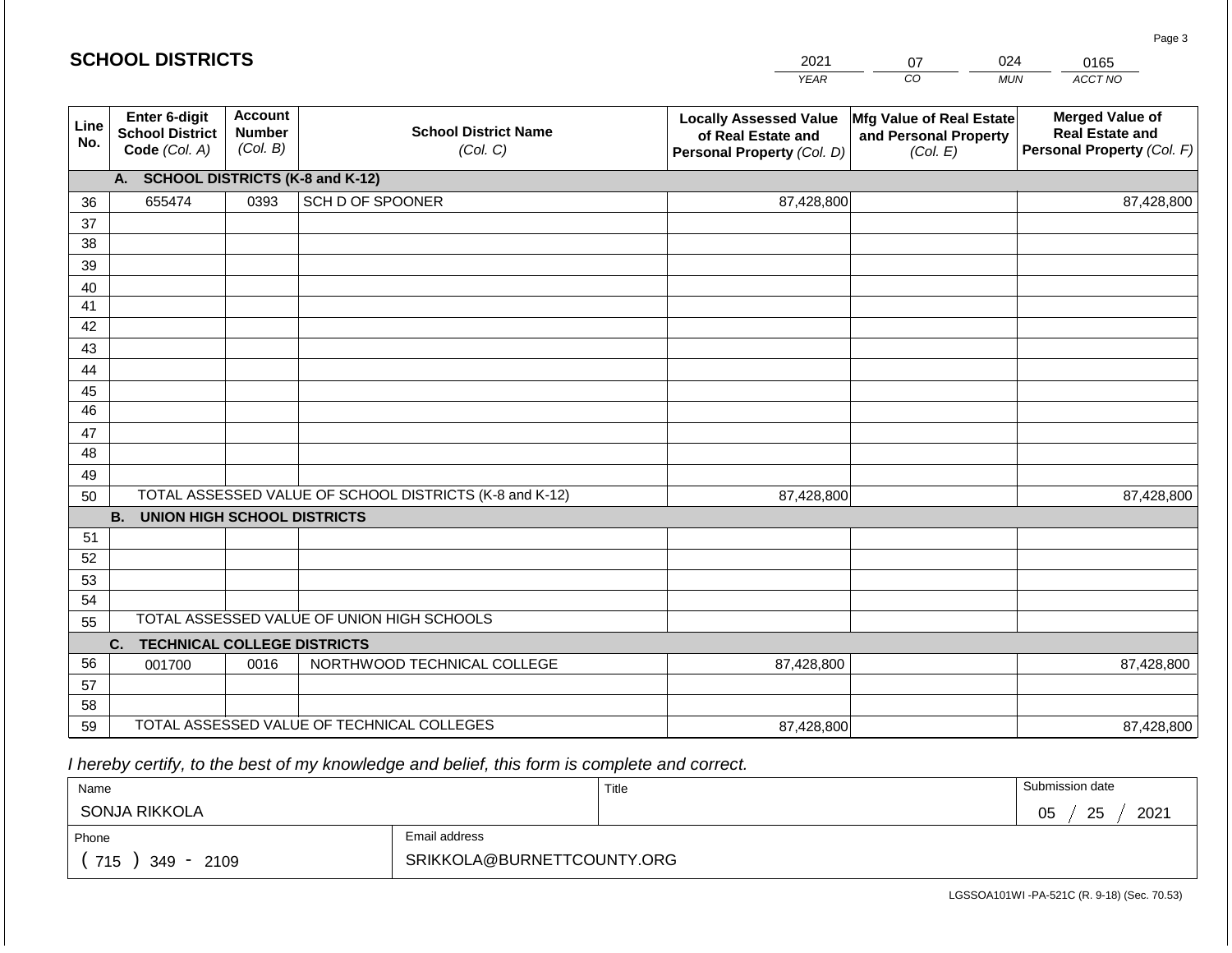- Each municipality's SOA is completed after the Board of Review and includes any changes made to the locally assessed values, under state law (sec. 70.53, Wis. Stats.)
- The Wisconsin Department of Revenue (DOR) merges the locally assessed values with the state assessed manufacturing values
- DOR provides the information regarding district names and codes. If a district is not listed, contact DOR.

Note: If you submit an amended SOA to DOR after your municipality's SOA is equated and posted to our website, we will process the SOA. However, DOR will not recalculate the *aggregate ratio or update the final SOA posted on our website. You should use the corrected values to calculate your tax rates.*

#### **Page 1: Real Estate and Personal Property**

- Lines 1-9 assessed real estate values, parcel counts and acres by classification
- Lines 10-15 assessed personal property values and number of accounts by class
- Line 16 aggregate assessed value of all property subject to general property; use to calculate tax rates. Note: This line equals the total assessed value of K-8 and K-12 school districts (Line 50) and total assessed value of technical colleges (Line 59).
- Remarks assessment ratio used to calculate estimated fair market value on property tax bills

#### **Page 2: Forest Crop, Other Exempt Land and Special Districts**

- Lines 18-21 private forest crop and managed forest lands assessed values
- Line  $22 -$  tax exempt land acres
- Line 23 prior years assessed value of omitted property under sec. 70.44 and correction of errors under sec. 70.43 shown by locally assessed or manufacturing real estate and personal property. Note: If there is an amount on this line, report the corresponding tax in the Statement of Taxes, Sections J or K.
- Lines 24-35 special district assessed values. These values are used to calculate tax rates for the special districts.

#### **Page 3: School Districts**

- Lines 36-50 school districts (K-8 and K-12) assessed values. These values are used to calculate tax rates for school districts.
- Lines 51-55 union high school district assessed values. These values are used to calculate tax rates for union high school districts.
- Lines 56-59 technical college assessed values. These values are used to calculate tax rates for technical colleges.

If you have questions: Email: lgs@wisconsin.gov

 Phone: (608) 266-2569 or (608) 264-6892 Fax: (608) 264-6887

SPOONER, WI 54801 - 8904 SPOONER, WI 54801 - 8904E BENOIT LAKE RD 26985 E BENOIT LAKE RD BONNIE HARDER<br>TOWN OF RUSK<br>26985 E BENOIT LA BONNIE HARDER TOWN OF RUSK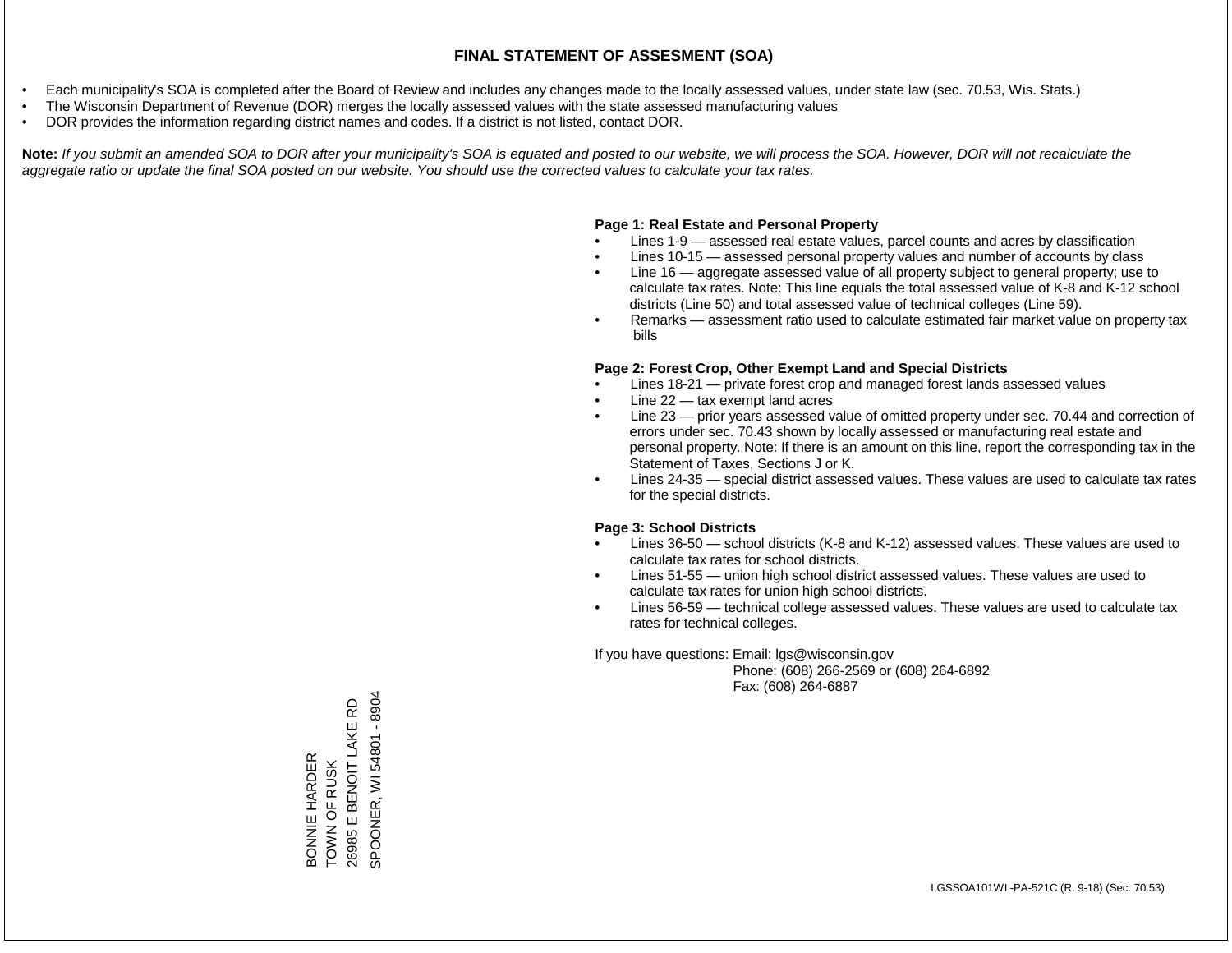| <b>FINAL - EQUATED</b><br>This is an Amended Return<br>0166<br>07<br>026<br><b>STATEMENT OF ASSESSMENT FOR 2021</b> |                                                                                                                                                                                              |                          |              |                                      |                         |                      |                            |  |  |  |
|---------------------------------------------------------------------------------------------------------------------|----------------------------------------------------------------------------------------------------------------------------------------------------------------------------------------------|--------------------------|--------------|--------------------------------------|-------------------------|----------------------|----------------------------|--|--|--|
|                                                                                                                     |                                                                                                                                                                                              |                          | CO           | <b>MUN</b>                           | ACCT NO                 |                      |                            |  |  |  |
|                                                                                                                     |                                                                                                                                                                                              |                          |              |                                      |                         |                      |                            |  |  |  |
|                                                                                                                     | <b>FOR</b><br><b>TOWN OF</b><br><b>OF</b>                                                                                                                                                    | <b>SAND LAKE</b>         |              | <b>BURNETT COUNTY</b>                |                         |                      |                            |  |  |  |
|                                                                                                                     | Town - Village - City                                                                                                                                                                        | <b>Municipality Name</b> |              | <b>County Name</b>                   |                         |                      |                            |  |  |  |
|                                                                                                                     | <b>REAL ESTATE</b>                                                                                                                                                                           |                          | PARCEL COUNT | NO. OF ACRES<br><b>WHOLE</b>         | <b>VALUE OF</b>         | <b>VALUE OF</b>      | <b>TOTAL VALUE OF LAND</b> |  |  |  |
| Line<br>No.                                                                                                         | (See Lines 18 - 22 for<br>other Real Estate)                                                                                                                                                 |                          |              | TOTAL LAND IMPROVEMENTS NUMBERS ONLY | LAND                    | <b>IMPROVEMENTS</b>  | AND IMPROVEMENTS           |  |  |  |
|                                                                                                                     |                                                                                                                                                                                              | (Col. A)                 | (Col. B)     | (Col, C)                             | (Col. D)                | (Col. E)             | (Col. F)                   |  |  |  |
| $\overline{1}$                                                                                                      | <b>RESIDENTIAL - Class 1</b>                                                                                                                                                                 | 786                      | 543          | 1,940                                | 37,540,200              | 52,378,500           | 89,918,700                 |  |  |  |
| $\overline{2}$                                                                                                      | COMMERCIAL - Class 2                                                                                                                                                                         | $\overline{7}$           |              | 5<br>37                              | 267,500                 | 622,000              | 889,500                    |  |  |  |
| 3                                                                                                                   | <b>MANUFACTURING - Class 3</b>                                                                                                                                                               | $\overline{0}$           |              | $\mathbf 0$<br>$\overline{0}$        | 0                       | 0                    | $\Omega$                   |  |  |  |
| 4                                                                                                                   | <b>AGRICULTURAL - Class 4</b>                                                                                                                                                                | 101                      |              | 1,447                                | 199,400                 |                      | 199,400                    |  |  |  |
| 5                                                                                                                   | <b>UNDEVELOPED - Class 5</b>                                                                                                                                                                 | 386                      |              | 4,874                                | 1,635,900               |                      | 1,635,900                  |  |  |  |
| 6                                                                                                                   | AGRICULTURAL FOREST - Class 5m                                                                                                                                                               | 80                       |              | 824                                  | 730,000                 |                      | 730,000                    |  |  |  |
| $\overline{7}$                                                                                                      | <b>FOREST LANDS - Class 6</b>                                                                                                                                                                | 316                      |              | 5,173                                | 9,693,000               |                      | 9,693,000                  |  |  |  |
| 8                                                                                                                   | OTHER - Class 7                                                                                                                                                                              | 8                        |              | 8<br>20                              | 48,500                  | 401,700              | 450,200                    |  |  |  |
| 9                                                                                                                   | <b>TOTAL - ALL COLUMNS</b>                                                                                                                                                                   | 1,684                    | 556          | 14,315                               | 50,114,500              | 53,402,200           | 103,516,700                |  |  |  |
| 10                                                                                                                  | NUMBER OF PERSONAL PROPERTY ACCOUNTS IN ROLL                                                                                                                                                 |                          |              | 10                                   | <b>LOCALLY ASSESSED</b> | <b>MANUFACTURING</b> | <b>MERGED</b>              |  |  |  |
| 11                                                                                                                  | BOATS AND OTHER WATERCRAFT NOT EXEMPT - Code 1                                                                                                                                               |                          |              |                                      | 0                       | $\mathbf 0$          | $\overline{0}$             |  |  |  |
| 12                                                                                                                  | MACHINERY, TOOLS AND PATTERNS - Code 2                                                                                                                                                       |                          |              |                                      |                         | $\mathbf 0$          | $\Omega$                   |  |  |  |
| 13                                                                                                                  | FURNITURE, FIXTURES AND EQUIPMENT - Code 3                                                                                                                                                   |                          |              |                                      | 5,000                   | $\mathbf 0$          | 5,000                      |  |  |  |
| 14                                                                                                                  | ALL OTHER PERSONAL PROPERTY NOT EXEMPT - Codes 4A, 4B, 4C                                                                                                                                    |                          |              |                                      | 83,400                  | $\mathbf 0$          | 83,400                     |  |  |  |
| 15                                                                                                                  | TOTAL OF PERSONAL PROPERTY NOT EXEMPT (Total of Lines 11-14)                                                                                                                                 |                          |              |                                      | 88,400                  | $\pmb{0}$            | 88,400                     |  |  |  |
| 16                                                                                                                  | AGGREGATE ASSESSED VALUE OF ALL PROPERTY SUBJECT TO THE GENERAL PROPERTY TAX (Total of Lines 9F and 15F)<br>MUST EQUAL TOTAL VALUE OF THE SCHOOL DISTRICTS (K-12 PLUS K-8) - Line 50, Col. F |                          |              |                                      |                         |                      | 103,605,100                |  |  |  |
| 17                                                                                                                  | <b>BOARD OF REVIEW</b><br>DATE OF FINAL ADJOURNMENT                                                                                                                                          |                          | Telephone #  | (715) 790-3498                       |                         |                      |                            |  |  |  |

The Assessment Ratio to be used in calculating the estimated Fair Market Value on tax bills for this tax district is .890580086

This ratio should be used to convert assessed values to "Calculate Equalized Values" in Step 1 of the Lottery and Gaming Credit Calculations.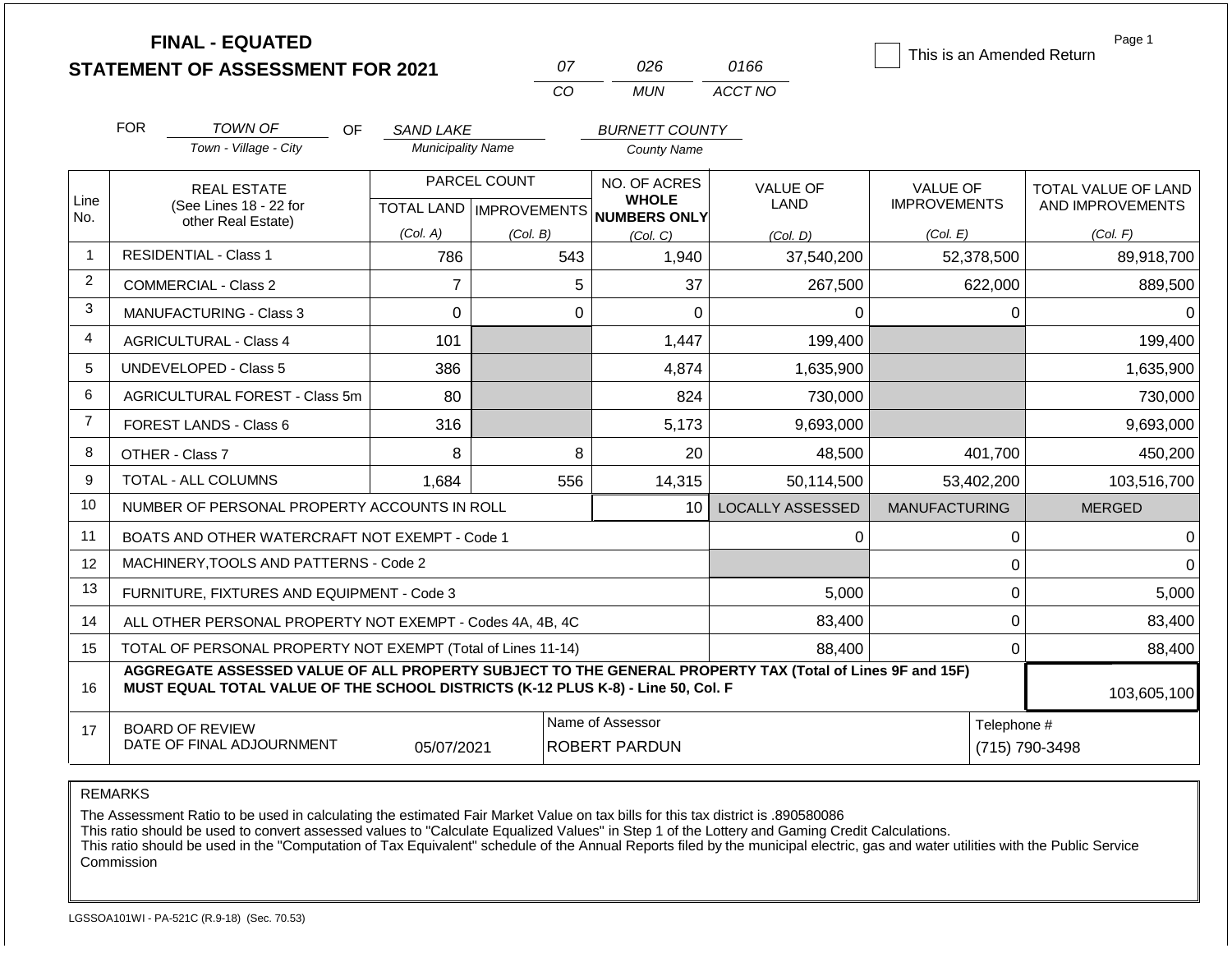2021 07 026 0166 Page 2

FOREST LANDS (Line 7) and FOREST CROPS (in this section) - are **NOT** the same *YEAR CO MUN ACCT NO*

|    |                                                            | Private Forest Crop - Reg Class @ 10¢ per acre |  |                                                                                |                                                               |                 |                                 | Private Forest Crop - Reg Class @ \$2.52 per acre                            |  |                                                              |  |  |
|----|------------------------------------------------------------|------------------------------------------------|--|--------------------------------------------------------------------------------|---------------------------------------------------------------|-----------------|---------------------------------|------------------------------------------------------------------------------|--|--------------------------------------------------------------|--|--|
| 18 | (a) PARCELS                                                | (b) ACRES                                      |  | (c) ASSESSED VALUE                                                             |                                                               | (d) PARCELS     |                                 | (e) ACRES                                                                    |  | (f) ASSESSED VALUE                                           |  |  |
|    |                                                            |                                                |  |                                                                                |                                                               |                 |                                 |                                                                              |  |                                                              |  |  |
|    |                                                            |                                                |  | Private Forest Crop - Special Class @ 20¢ per acre                             |                                                               |                 |                                 | Entered Before 2005 Managed Forest - Ferrous Mining CLOSED @ \$7.87 per acre |  |                                                              |  |  |
| 19 | (b) ACRES<br>(a) PARCELS                                   |                                                |  | (c) ASSESSED VALUE                                                             |                                                               | (d) PARCELS     |                                 | (e) ACRES                                                                    |  | (f) ASSESSED VALUE                                           |  |  |
|    |                                                            |                                                |  |                                                                                |                                                               |                 |                                 |                                                                              |  |                                                              |  |  |
|    |                                                            |                                                |  |                                                                                |                                                               |                 |                                 |                                                                              |  |                                                              |  |  |
|    |                                                            |                                                |  | Entered Before 2005 Managed Forest - OPEN @ 74 ¢ per acre                      |                                                               |                 |                                 | Entered Before 2005 Managed Forest - CLOSED @                                |  |                                                              |  |  |
| 20 | (a) PARCELS                                                | (b) ACRES                                      |  | (c) ASSESSED VALUE                                                             |                                                               | (d) PARCELS     |                                 | (e) ACRES                                                                    |  | (f) ASSESSED VALUE                                           |  |  |
|    |                                                            | 230                                            |  | 365,700                                                                        |                                                               | 9               |                                 | 204.5                                                                        |  | 311,900                                                      |  |  |
|    | Entered After 2004 Managed Forest - OPEN @ \$2.04 per acre |                                                |  |                                                                                | Entered After 2004 Managed Forest - CLOSED @ \$10.20 per acre |                 |                                 |                                                                              |  |                                                              |  |  |
| 21 | (a) PARCELS                                                | (b) ACRES                                      |  | (c) ASSESSED VALUE                                                             |                                                               | (d) PARCELS     | (f) ASSESSED VALUE<br>(e) ACRES |                                                                              |  |                                                              |  |  |
|    |                                                            |                                                |  |                                                                                |                                                               |                 |                                 |                                                                              |  |                                                              |  |  |
|    |                                                            | 40                                             |  | 78,800                                                                         |                                                               | 11              |                                 | 307.63                                                                       |  | 529,300                                                      |  |  |
|    | (a) County Forest Cropland Acres                           |                                                |  | (b) Federal Acres                                                              |                                                               | (c) State Acres |                                 | (d) County (NOT FOREST CROP) Acres                                           |  | \$1.75 per acre<br>(e) Other Acres<br>24.44<br>(f2) PERSONAL |  |  |
| 22 |                                                            |                                                |  |                                                                                |                                                               |                 |                                 |                                                                              |  |                                                              |  |  |
|    | 5,593.31                                                   |                                                |  | 213.74                                                                         |                                                               | 83.69           |                                 | 40.79                                                                        |  |                                                              |  |  |
|    |                                                            |                                                |  | Assessed Value of Omitted Property From Prior Years (Sec. 70.44)               |                                                               |                 |                                 | Assessed Value of Sec. 70.43 Corrections of Errors by Assessors              |  |                                                              |  |  |
|    |                                                            | (a) REAL ESTATE                                |  | (b) PERSONAL                                                                   |                                                               |                 |                                 | (c1) REAL ESTATE                                                             |  | (c2) PERSONAL                                                |  |  |
| 23 |                                                            |                                                |  |                                                                                |                                                               |                 |                                 |                                                                              |  |                                                              |  |  |
|    |                                                            |                                                |  | Manufacturing Equated Value of Omitted Property From Prior Years (Sec. 70.995) |                                                               |                 |                                 | Mfg. Equated Value of Sec.70.43 Corrections of Errors by Assessors           |  |                                                              |  |  |
|    |                                                            | (d) REAL ESTATE                                |  | (e) PERSONAL                                                                   |                                                               |                 | (f1) REAL ESTATE                |                                                                              |  |                                                              |  |  |
|    |                                                            |                                                |  |                                                                                |                                                               |                 |                                 |                                                                              |  |                                                              |  |  |
|    |                                                            |                                                |  |                                                                                |                                                               |                 |                                 |                                                                              |  |                                                              |  |  |

# **SPECIAL DISTRICTS**

| Line<br>No. | <b>Enter 6-digit</b><br>Special District | <b>Account</b><br><b>Number</b> | <b>Special District Name</b> | <b>Locally Assessed Value</b><br>of Real Estate and | Mfg Value of Real Estate<br>and Personal Property | <b>Merged Value of</b><br><b>Real Estate and</b> |
|-------------|------------------------------------------|---------------------------------|------------------------------|-----------------------------------------------------|---------------------------------------------------|--------------------------------------------------|
|             | Code (Col. A)                            | (Col. B)                        | (Col. C)                     | Personal Property (Col. D)                          | (Col. E)                                          | Personal Property (Col. F)                       |
| 24          |                                          |                                 |                              |                                                     |                                                   |                                                  |
| 25          |                                          |                                 |                              |                                                     |                                                   |                                                  |
| 26          |                                          |                                 |                              |                                                     |                                                   |                                                  |
| 27          |                                          |                                 |                              |                                                     |                                                   |                                                  |
| 28          |                                          |                                 |                              |                                                     |                                                   |                                                  |
| 29          |                                          |                                 |                              |                                                     |                                                   |                                                  |
| 30          |                                          |                                 |                              |                                                     |                                                   |                                                  |
| 31          |                                          |                                 |                              |                                                     |                                                   |                                                  |
| 32          |                                          |                                 |                              |                                                     |                                                   |                                                  |
| 33          |                                          |                                 |                              |                                                     |                                                   |                                                  |
| 34          |                                          |                                 |                              |                                                     |                                                   |                                                  |
| 35          |                                          |                                 |                              |                                                     |                                                   |                                                  |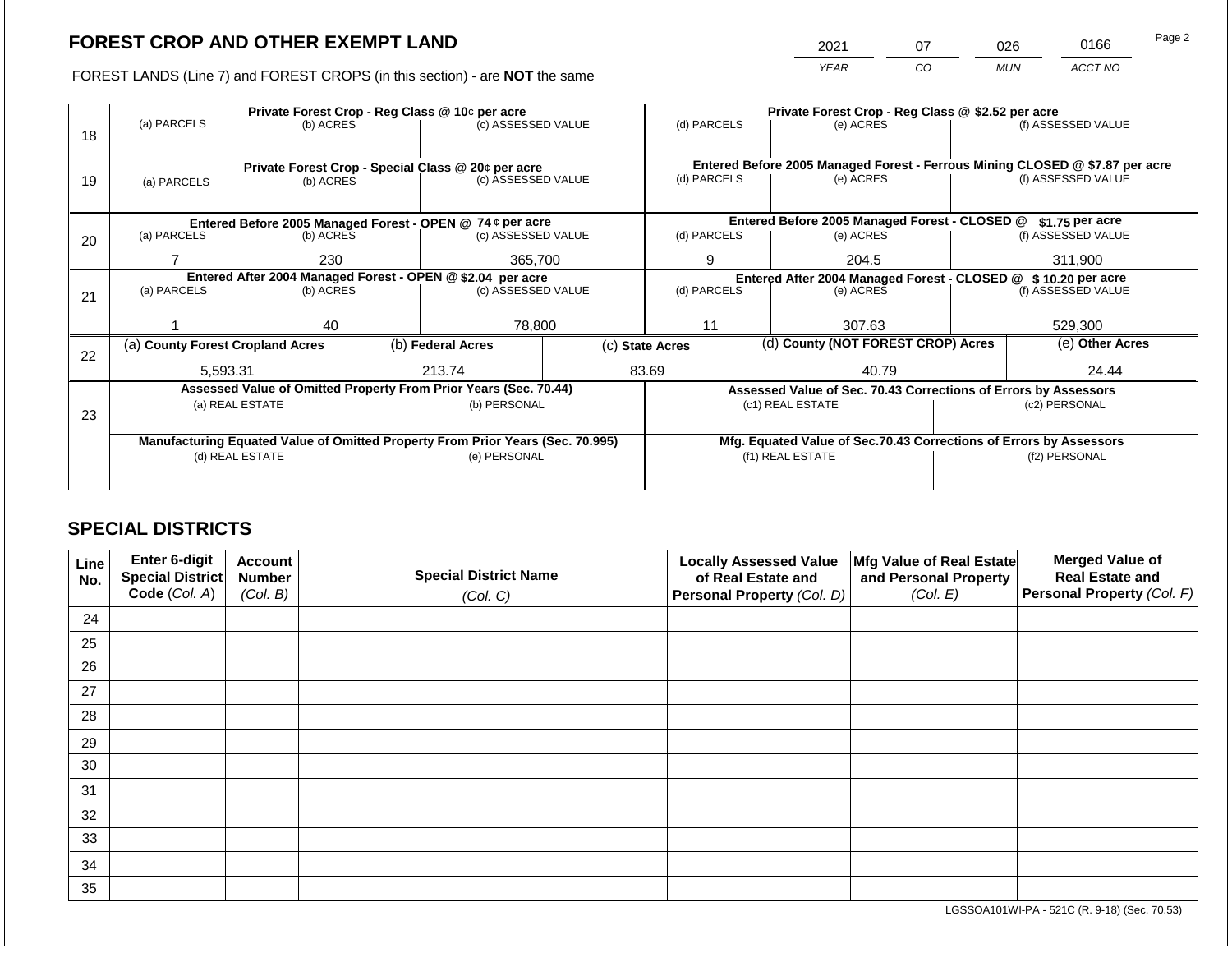|             |                                                          |                                             |                                                         | <b>YEAR</b>                                                                       | $\overline{co}$<br><b>MUN</b>                                 | ACCT NO                                                                        |
|-------------|----------------------------------------------------------|---------------------------------------------|---------------------------------------------------------|-----------------------------------------------------------------------------------|---------------------------------------------------------------|--------------------------------------------------------------------------------|
| Line<br>No. | Enter 6-digit<br><b>School District</b><br>Code (Col. A) | <b>Account</b><br><b>Number</b><br>(Col. B) | <b>School District Name</b><br>(Col. C)                 | <b>Locally Assessed Value</b><br>of Real Estate and<br>Personal Property (Col. D) | Mfg Value of Real Estate<br>and Personal Property<br>(Col. E) | <b>Merged Value of</b><br><b>Real Estate and</b><br>Personal Property (Col. F) |
|             | A. SCHOOL DISTRICTS (K-8 and K-12)                       |                                             |                                                         |                                                                                   |                                                               |                                                                                |
| 36          | 075376                                                   | 0046                                        | SCH D OF SIREN                                          | 15,451,500                                                                        |                                                               | 15,451,500                                                                     |
| 37          | 076293                                                   | 0047                                        | <b>SCH D OF WEBSTER</b>                                 | 88,153,600                                                                        |                                                               | 88,153,600                                                                     |
| 38          |                                                          |                                             |                                                         |                                                                                   |                                                               |                                                                                |
| 39          |                                                          |                                             |                                                         |                                                                                   |                                                               |                                                                                |
| 40          |                                                          |                                             |                                                         |                                                                                   |                                                               |                                                                                |
| 41          |                                                          |                                             |                                                         |                                                                                   |                                                               |                                                                                |
| 42          |                                                          |                                             |                                                         |                                                                                   |                                                               |                                                                                |
| 43          |                                                          |                                             |                                                         |                                                                                   |                                                               |                                                                                |
| 44          |                                                          |                                             |                                                         |                                                                                   |                                                               |                                                                                |
| 45          |                                                          |                                             |                                                         |                                                                                   |                                                               |                                                                                |
| 46          |                                                          |                                             |                                                         |                                                                                   |                                                               |                                                                                |
| 47          |                                                          |                                             |                                                         |                                                                                   |                                                               |                                                                                |
| 48          |                                                          |                                             |                                                         |                                                                                   |                                                               |                                                                                |
| 49<br>50    |                                                          |                                             | TOTAL ASSESSED VALUE OF SCHOOL DISTRICTS (K-8 and K-12) | 103,605,100                                                                       |                                                               | 103,605,100                                                                    |
|             | <b>B.</b><br><b>UNION HIGH SCHOOL DISTRICTS</b>          |                                             |                                                         |                                                                                   |                                                               |                                                                                |
| 51          |                                                          |                                             |                                                         |                                                                                   |                                                               |                                                                                |
| 52          |                                                          |                                             |                                                         |                                                                                   |                                                               |                                                                                |
| 53          |                                                          |                                             |                                                         |                                                                                   |                                                               |                                                                                |
| 54          |                                                          |                                             |                                                         |                                                                                   |                                                               |                                                                                |
| 55          |                                                          |                                             | TOTAL ASSESSED VALUE OF UNION HIGH SCHOOLS              |                                                                                   |                                                               |                                                                                |
|             | C.<br><b>TECHNICAL COLLEGE DISTRICTS</b>                 |                                             |                                                         |                                                                                   |                                                               |                                                                                |
| 56          | 001700                                                   | 0016                                        | NORTHWOOD TECHNICAL COLLEGE                             | 103,605,100                                                                       |                                                               | 103,605,100                                                                    |
| 57          |                                                          |                                             |                                                         |                                                                                   |                                                               |                                                                                |
| 58          |                                                          |                                             |                                                         |                                                                                   |                                                               |                                                                                |
| 59          |                                                          |                                             | TOTAL ASSESSED VALUE OF TECHNICAL COLLEGES              | 103,605,100                                                                       |                                                               | 103,605,100                                                                    |

2021

07

026

 *I hereby certify, to the best of my knowledge and belief, this form is complete and correct.*

**SCHOOL DISTRICTS**

| Name                 |                            | Title | Submission date  |
|----------------------|----------------------------|-------|------------------|
| SONJA RIKKOLA        |                            |       | 2021<br>06<br>14 |
| Phone                | Email address              |       |                  |
| 715<br>2109<br>349 - | SRIKKOLA@BURNETTCOUNTY.ORG |       |                  |

Page 3

0166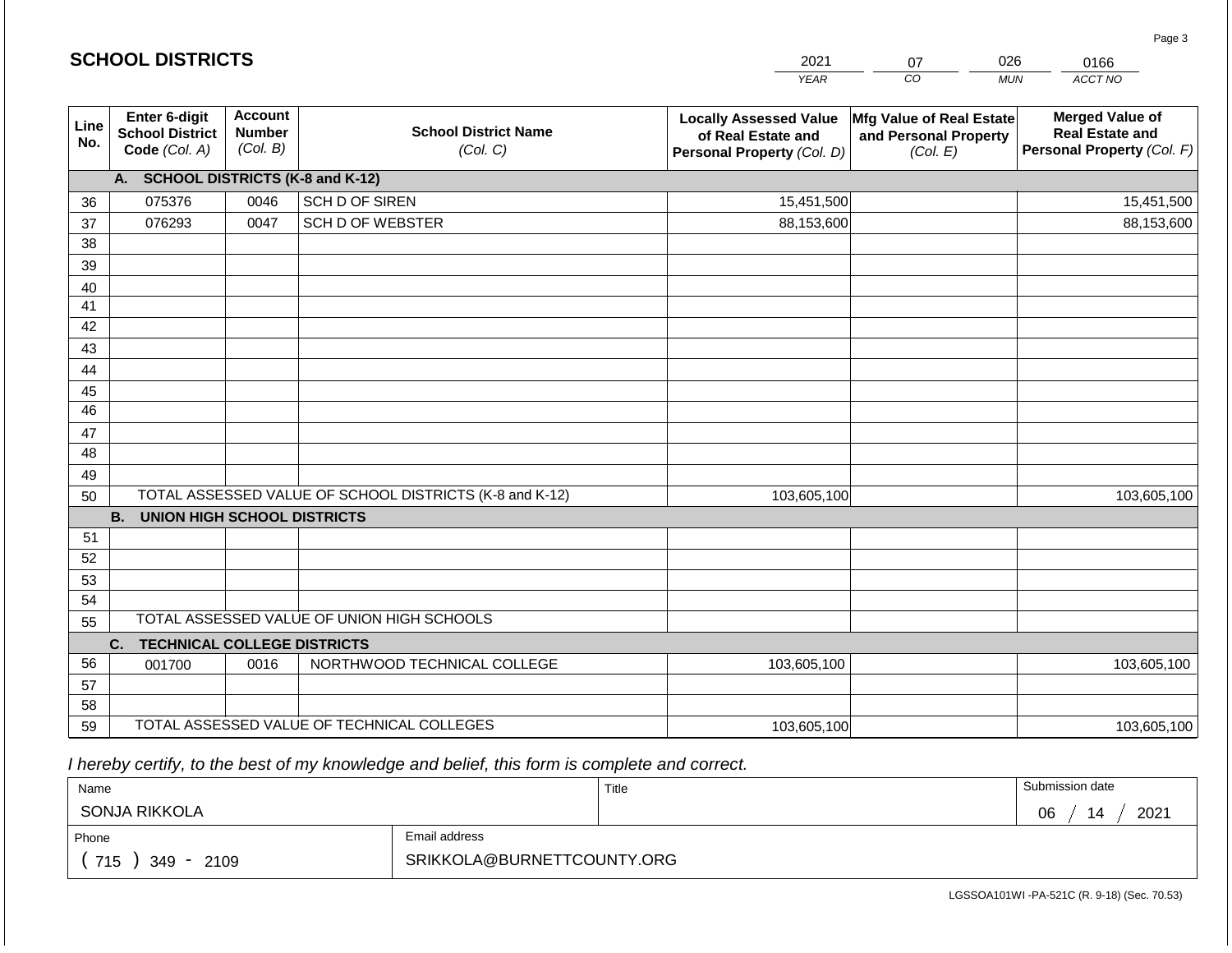- Each municipality's SOA is completed after the Board of Review and includes any changes made to the locally assessed values, under state law (sec. 70.53, Wis. Stats.)
- The Wisconsin Department of Revenue (DOR) merges the locally assessed values with the state assessed manufacturing values
- DOR provides the information regarding district names and codes. If a district is not listed, contact DOR.

Note: If you submit an amended SOA to DOR after your municipality's SOA is equated and posted to our website, we will process the SOA. However, DOR will not recalculate the *aggregate ratio or update the final SOA posted on our website. You should use the corrected values to calculate your tax rates.*

### **Page 1: Real Estate and Personal Property**

- Lines 1-9 assessed real estate values, parcel counts and acres by classification
- Lines 10-15 assessed personal property values and number of accounts by class
- Line 16 aggregate assessed value of all property subject to general property; use to calculate tax rates. Note: This line equals the total assessed value of K-8 and K-12 school districts (Line 50) and total assessed value of technical colleges (Line 59).
- Remarks assessment ratio used to calculate estimated fair market value on property tax bills

### **Page 2: Forest Crop, Other Exempt Land and Special Districts**

- Lines 18-21 private forest crop and managed forest lands assessed values
- Line  $22 -$  tax exempt land acres
- Line 23 prior years assessed value of omitted property under sec. 70.44 and correction of errors under sec. 70.43 shown by locally assessed or manufacturing real estate and personal property. Note: If there is an amount on this line, report the corresponding tax in the Statement of Taxes, Sections J or K.
- Lines 24-35 special district assessed values. These values are used to calculate tax rates for the special districts.

### **Page 3: School Districts**

- Lines 36-50 school districts (K-8 and K-12) assessed values. These values are used to calculate tax rates for school districts.
- Lines 51-55 union high school district assessed values. These values are used to calculate tax rates for union high school districts.
- Lines 56-59 technical college assessed values. These values are used to calculate tax rates for technical colleges.

If you have questions: Email: lgs@wisconsin.gov

 Phone: (608) 266-2569 or (608) 264-6892 Fax: (608) 264-6887

/VEBSTER, WI 54893 - 0165 WEBSTER, WI 54893 - 0165TOWN OF SAND LAKE KIRA SCHWENDEMAN<br>TOWN OF SAND LAKE KIRA SCHWENDEMAN PO BOX 165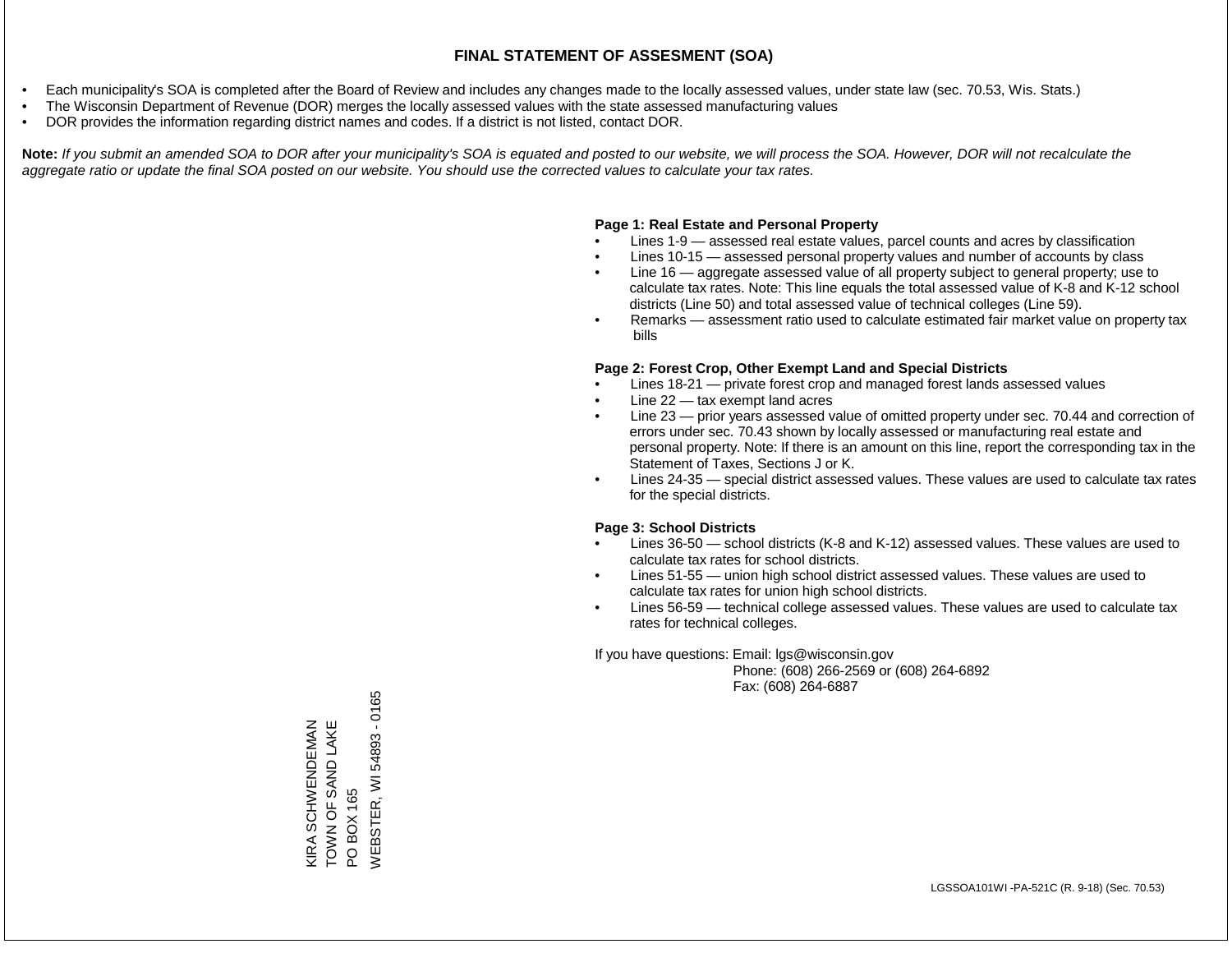**STATEMENT OF ASSESSMENT FOR 2021**  $\begin{array}{ccc} 07 & 028 & 0167 \end{array}$  This is an Amended Return

| 07  | กวล | 0167    |
|-----|-----|---------|
| CO. | MUN | ACCT NO |

Page 1

|                | <b>FOR</b>                                                              | TOWN OF<br><b>OF</b>                                                                                                                                                                         | <b>SCOTT</b>                              |          | <b>BURNETT COUNTY</b>        |                                |                                 |                                         |
|----------------|-------------------------------------------------------------------------|----------------------------------------------------------------------------------------------------------------------------------------------------------------------------------------------|-------------------------------------------|----------|------------------------------|--------------------------------|---------------------------------|-----------------------------------------|
|                |                                                                         | Town - Village - City                                                                                                                                                                        | <b>Municipality Name</b>                  |          | <b>County Name</b>           |                                |                                 |                                         |
| Line           |                                                                         | <b>REAL ESTATE</b><br>(See Lines 18 - 22 for                                                                                                                                                 | PARCEL COUNT<br>TOTAL LAND   IMPROVEMENTS |          | NO. OF ACRES<br><b>WHOLE</b> | <b>VALUE OF</b><br><b>LAND</b> | VALUE OF<br><b>IMPROVEMENTS</b> | TOTAL VALUE OF LAND<br>AND IMPROVEMENTS |
| No.            |                                                                         | other Real Estate)                                                                                                                                                                           | (Col. A)                                  | (Col. B) | NUMBERS ONLY<br>(Col, C)     | (Col, D)                       | (Col. E)                        | (Col. F)                                |
| $\mathbf{1}$   |                                                                         | <b>RESIDENTIAL - Class 1</b>                                                                                                                                                                 | 1,446                                     | 1,092    | 2,063                        | 102,829,800                    | 125,776,600                     | 228,606,400                             |
| $\overline{2}$ |                                                                         | <b>COMMERCIAL - Class 2</b>                                                                                                                                                                  | 38                                        | 33       | 194                          | 2,417,600                      | 4,466,200                       | 6,883,800                               |
| 3              |                                                                         | <b>MANUFACTURING - Class 3</b>                                                                                                                                                               | 0                                         | $\Omega$ | 0                            | 0                              | $\Omega$                        |                                         |
| 4              |                                                                         | <b>AGRICULTURAL - Class 4</b>                                                                                                                                                                | 96                                        |          | 1,705                        | 195,900                        |                                 | 195,900                                 |
| 5              |                                                                         | <b>UNDEVELOPED - Class 5</b>                                                                                                                                                                 | 361                                       |          | 3,386                        | 760,300                        |                                 | 760,300                                 |
| 6              |                                                                         | AGRICULTURAL FOREST - Class 5m                                                                                                                                                               | 50                                        |          | 719                          | 789,200                        |                                 | 789,200                                 |
| $\overline{7}$ |                                                                         | FOREST LANDS - Class 6                                                                                                                                                                       | 420                                       |          | 6,553                        | 10,979,600                     |                                 | 10,979,600                              |
| 8              |                                                                         | OTHER - Class 7                                                                                                                                                                              | 6                                         | 6        | 11                           | 34,500                         | 331,200                         | 365,700                                 |
| 9              |                                                                         | TOTAL - ALL COLUMNS                                                                                                                                                                          | 2,417                                     | 1,131    | 14,631                       | 118,006,900                    | 130,574,000                     | 248,580,900                             |
| 10             |                                                                         | NUMBER OF PERSONAL PROPERTY ACCOUNTS IN ROLL                                                                                                                                                 |                                           |          | 22                           | <b>LOCALLY ASSESSED</b>        | <b>MANUFACTURING</b>            | <b>MERGED</b>                           |
| 11             |                                                                         | BOATS AND OTHER WATERCRAFT NOT EXEMPT - Code 1                                                                                                                                               |                                           |          |                              | 600                            | 0                               | 600                                     |
| 12             |                                                                         | MACHINERY, TOOLS AND PATTERNS - Code 2                                                                                                                                                       |                                           |          |                              |                                | $\mathbf 0$                     | O                                       |
| 13             |                                                                         | FURNITURE, FIXTURES AND EQUIPMENT - Code 3                                                                                                                                                   |                                           |          |                              | 268,600                        | $\Omega$                        | 268,600                                 |
| 14             |                                                                         | ALL OTHER PERSONAL PROPERTY NOT EXEMPT - Codes 4A, 4B, 4C                                                                                                                                    |                                           |          |                              | 31,800                         | $\Omega$                        | 31,800                                  |
| 15             | TOTAL OF PERSONAL PROPERTY NOT EXEMPT (Total of Lines 11-14)<br>301,000 |                                                                                                                                                                                              |                                           |          |                              |                                | 0                               | 301,000                                 |
| 16             |                                                                         | AGGREGATE ASSESSED VALUE OF ALL PROPERTY SUBJECT TO THE GENERAL PROPERTY TAX (Total of Lines 9F and 15F)<br>MUST EQUAL TOTAL VALUE OF THE SCHOOL DISTRICTS (K-12 PLUS K-8) - Line 50, Col. F |                                           |          |                              |                                |                                 | 248,881,900                             |
| 17             |                                                                         | <b>BOARD OF REVIEW</b>                                                                                                                                                                       |                                           |          | Name of Assessor             |                                | Telephone #                     |                                         |
|                |                                                                         | DATE OF FINAL ADJOURNMENT                                                                                                                                                                    | 06/16/2021                                |          | <b>NORDQUIST APPRAISAL</b>   |                                |                                 | (715) 934-2902                          |

REMARKS

The Assessment Ratio to be used in calculating the estimated Fair Market Value on tax bills for this tax district is .784759425

This ratio should be used to convert assessed values to "Calculate Equalized Values" in Step 1 of the Lottery and Gaming Credit Calculations.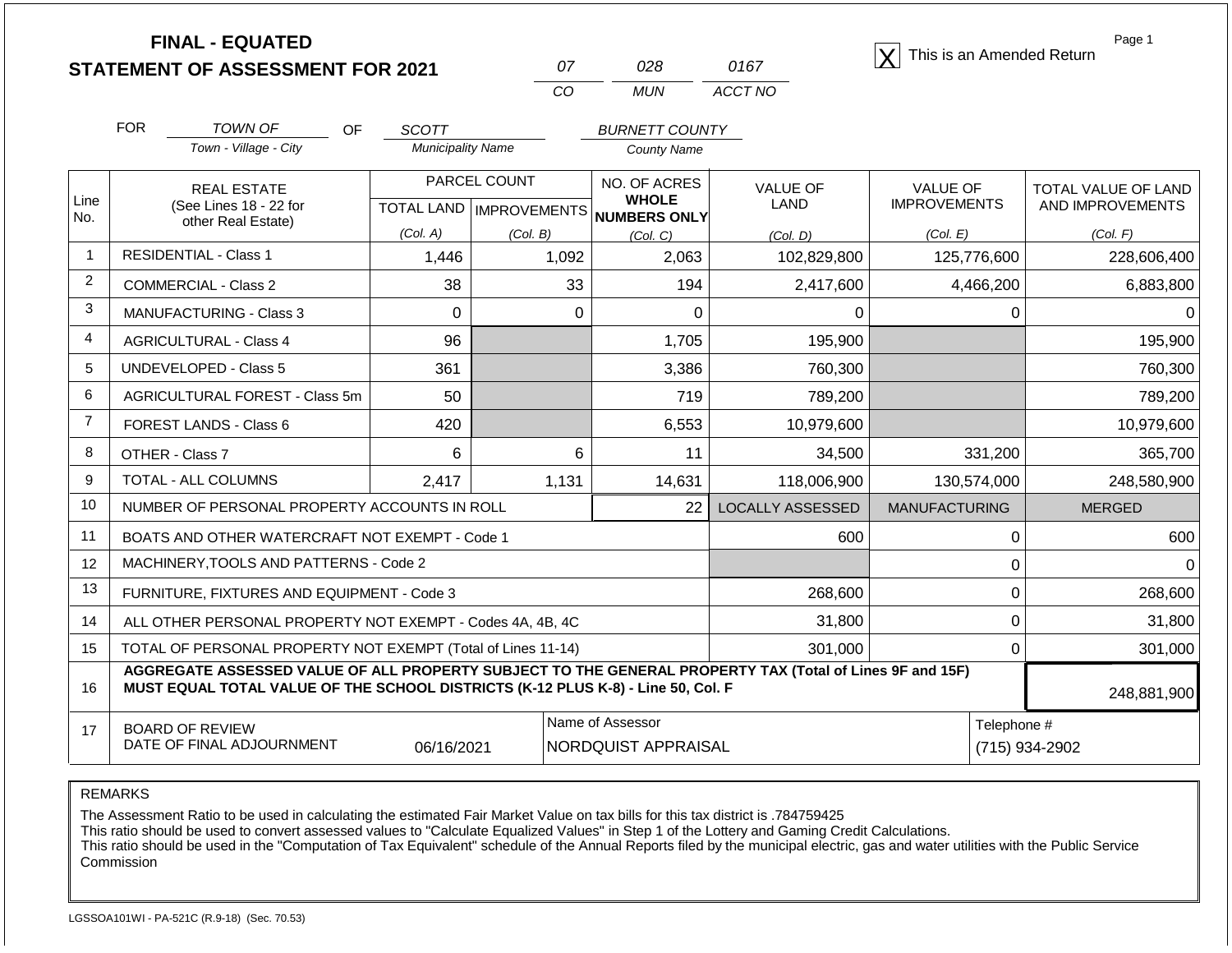2021 07 028 0167

FOREST LANDS (Line 7) and FOREST CROPS (in this section) - are **NOT** the same *YEAR CO MUN ACCT NO*

| 18 | Private Forest Crop - Reg Class @ 10¢ per acre<br>(a) PARCELS<br>(b) ACRES     |                 |  | (c) ASSESSED VALUE                                                       |                                                               | (d) PARCELS      |  | Private Forest Crop - Reg Class @ \$2.52 per acre<br>(e) ACRES     |  | (f) ASSESSED VALUE                                                                                 |  |  |
|----|--------------------------------------------------------------------------------|-----------------|--|--------------------------------------------------------------------------|---------------------------------------------------------------|------------------|--|--------------------------------------------------------------------|--|----------------------------------------------------------------------------------------------------|--|--|
| 19 | (a) PARCELS                                                                    | (b) ACRES       |  | Private Forest Crop - Special Class @ 20¢ per acre<br>(c) ASSESSED VALUE |                                                               | (d) PARCELS      |  | (e) ACRES                                                          |  | Entered Before 2005 Managed Forest - Ferrous Mining CLOSED @ \$7.87 per acre<br>(f) ASSESSED VALUE |  |  |
|    |                                                                                |                 |  | Entered Before 2005 Managed Forest - OPEN @ 74 ¢ per acre                |                                                               |                  |  | Entered Before 2005 Managed Forest - CLOSED @                      |  | $$1.75$ per acre                                                                                   |  |  |
| 20 | (a) PARCELS                                                                    | (b) ACRES       |  | (c) ASSESSED VALUE                                                       |                                                               | (d) PARCELS      |  | (e) ACRES                                                          |  | (f) ASSESSED VALUE                                                                                 |  |  |
|    |                                                                                |                 |  |                                                                          |                                                               | 25               |  | 889.2                                                              |  | 1,884,600                                                                                          |  |  |
|    | Entered After 2004 Managed Forest - OPEN @ \$2.04 per acre                     |                 |  |                                                                          | Entered After 2004 Managed Forest - CLOSED @ \$10.20 per acre |                  |  |                                                                    |  |                                                                                                    |  |  |
| 21 | (a) PARCELS                                                                    | (b) ACRES       |  | (c) ASSESSED VALUE                                                       |                                                               | (d) PARCELS      |  | (e) ACRES                                                          |  | (f) ASSESSED VALUE                                                                                 |  |  |
|    |                                                                                |                 |  |                                                                          |                                                               |                  |  |                                                                    |  |                                                                                                    |  |  |
|    | 5.                                                                             | 123             |  | 174.600                                                                  |                                                               | 56               |  | 1.717.3                                                            |  | 4.752.600                                                                                          |  |  |
| 22 | (a) County Forest Cropland Acres                                               |                 |  | (b) Federal Acres                                                        |                                                               | (c) State Acres  |  | (d) County (NOT FOREST CROP) Acres                                 |  | (e) Other Acres                                                                                    |  |  |
|    |                                                                                |                 |  | .69                                                                      |                                                               | 246.99           |  | 26.72                                                              |  | 158.19                                                                                             |  |  |
|    |                                                                                |                 |  | Assessed Value of Omitted Property From Prior Years (Sec. 70.44)         |                                                               |                  |  | Assessed Value of Sec. 70.43 Corrections of Errors by Assessors    |  |                                                                                                    |  |  |
|    |                                                                                | (a) REAL ESTATE |  | (b) PERSONAL                                                             |                                                               |                  |  | (c1) REAL ESTATE                                                   |  | (c2) PERSONAL                                                                                      |  |  |
| 23 |                                                                                |                 |  |                                                                          |                                                               |                  |  |                                                                    |  |                                                                                                    |  |  |
|    | Manufacturing Equated Value of Omitted Property From Prior Years (Sec. 70.995) |                 |  |                                                                          |                                                               |                  |  | Mfg. Equated Value of Sec.70.43 Corrections of Errors by Assessors |  |                                                                                                    |  |  |
|    |                                                                                | (d) REAL ESTATE |  | (e) PERSONAL                                                             |                                                               | (f1) REAL ESTATE |  | (f2) PERSONAL                                                      |  |                                                                                                    |  |  |
|    |                                                                                |                 |  |                                                                          |                                                               |                  |  |                                                                    |  |                                                                                                    |  |  |

# **SPECIAL DISTRICTS**

| Line<br>No. | Enter 6-digit<br>Special District<br>Code (Col. A) | <b>Account</b><br><b>Number</b><br>(Col. B) | <b>Special District Name</b><br>(Col. C) | <b>Locally Assessed Value</b><br>of Real Estate and<br><b>Personal Property (Col. D)</b> | Mfg Value of Real Estate<br>and Personal Property<br>(Col. E) | <b>Merged Value of</b><br><b>Real Estate and</b><br>Personal Property (Col. F) |
|-------------|----------------------------------------------------|---------------------------------------------|------------------------------------------|------------------------------------------------------------------------------------------|---------------------------------------------------------------|--------------------------------------------------------------------------------|
| 24          |                                                    |                                             |                                          |                                                                                          |                                                               |                                                                                |
| 25          |                                                    |                                             |                                          |                                                                                          |                                                               |                                                                                |
| 26          |                                                    |                                             |                                          |                                                                                          |                                                               |                                                                                |
| 27          |                                                    |                                             |                                          |                                                                                          |                                                               |                                                                                |
| 28          |                                                    |                                             |                                          |                                                                                          |                                                               |                                                                                |
| 29          |                                                    |                                             |                                          |                                                                                          |                                                               |                                                                                |
| 30          |                                                    |                                             |                                          |                                                                                          |                                                               |                                                                                |
| 31          |                                                    |                                             |                                          |                                                                                          |                                                               |                                                                                |
| 32          |                                                    |                                             |                                          |                                                                                          |                                                               |                                                                                |
| 33          |                                                    |                                             |                                          |                                                                                          |                                                               |                                                                                |
| 34          |                                                    |                                             |                                          |                                                                                          |                                                               |                                                                                |
| 35          |                                                    |                                             |                                          |                                                                                          |                                                               |                                                                                |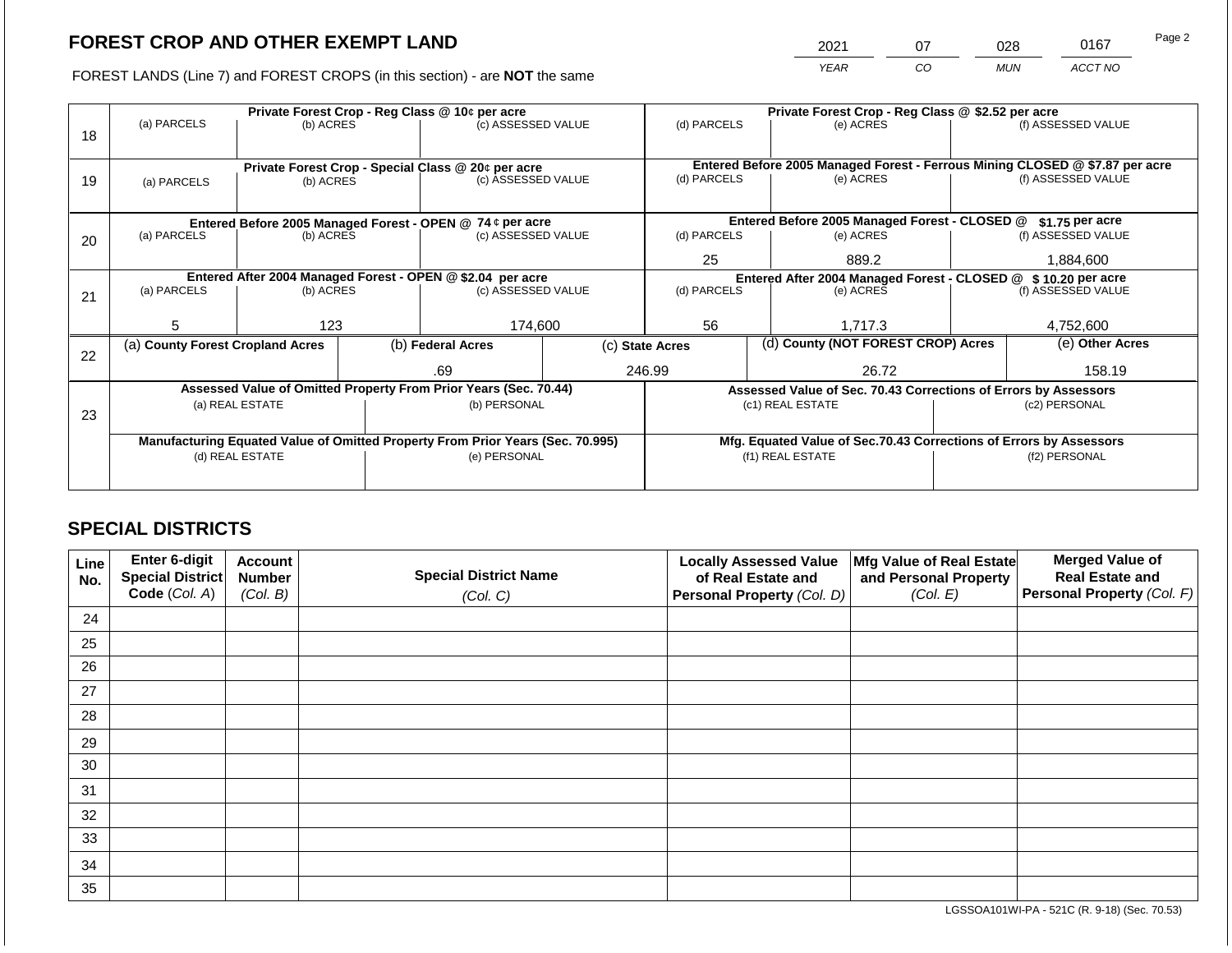|             |                                                          |                                             |                                                         | <b>YEAR</b>                                                                       | $\overline{co}$<br><b>MUN</b>                                 | ACCT NO                                                                        |
|-------------|----------------------------------------------------------|---------------------------------------------|---------------------------------------------------------|-----------------------------------------------------------------------------------|---------------------------------------------------------------|--------------------------------------------------------------------------------|
| Line<br>No. | Enter 6-digit<br><b>School District</b><br>Code (Col. A) | <b>Account</b><br><b>Number</b><br>(Col. B) | <b>School District Name</b><br>(Col. C)                 | <b>Locally Assessed Value</b><br>of Real Estate and<br>Personal Property (Col. D) | Mfg Value of Real Estate<br>and Personal Property<br>(Col. E) | <b>Merged Value of</b><br><b>Real Estate and</b><br>Personal Property (Col. F) |
|             | A. SCHOOL DISTRICTS (K-8 and K-12)                       |                                             |                                                         |                                                                                   |                                                               |                                                                                |
| 36          | 076293                                                   | 0047                                        | <b>SCH D OF WEBSTER</b>                                 | 546,300                                                                           |                                                               | 546,300                                                                        |
| 37          | 655474                                                   | 0393                                        | SCH D OF SPOONER                                        | 248,335,600                                                                       |                                                               | 248,335,600                                                                    |
| 38          |                                                          |                                             |                                                         |                                                                                   |                                                               |                                                                                |
| 39          |                                                          |                                             |                                                         |                                                                                   |                                                               |                                                                                |
| 40          |                                                          |                                             |                                                         |                                                                                   |                                                               |                                                                                |
| 41          |                                                          |                                             |                                                         |                                                                                   |                                                               |                                                                                |
| 42          |                                                          |                                             |                                                         |                                                                                   |                                                               |                                                                                |
| 43          |                                                          |                                             |                                                         |                                                                                   |                                                               |                                                                                |
| 44          |                                                          |                                             |                                                         |                                                                                   |                                                               |                                                                                |
| 45          |                                                          |                                             |                                                         |                                                                                   |                                                               |                                                                                |
| 46          |                                                          |                                             |                                                         |                                                                                   |                                                               |                                                                                |
| 47          |                                                          |                                             |                                                         |                                                                                   |                                                               |                                                                                |
| 48          |                                                          |                                             |                                                         |                                                                                   |                                                               |                                                                                |
| 49<br>50    |                                                          |                                             | TOTAL ASSESSED VALUE OF SCHOOL DISTRICTS (K-8 and K-12) | 248,881,900                                                                       |                                                               | 248,881,900                                                                    |
|             | <b>B.</b><br><b>UNION HIGH SCHOOL DISTRICTS</b>          |                                             |                                                         |                                                                                   |                                                               |                                                                                |
| 51          |                                                          |                                             |                                                         |                                                                                   |                                                               |                                                                                |
| 52          |                                                          |                                             |                                                         |                                                                                   |                                                               |                                                                                |
| 53          |                                                          |                                             |                                                         |                                                                                   |                                                               |                                                                                |
| 54          |                                                          |                                             |                                                         |                                                                                   |                                                               |                                                                                |
| 55          |                                                          |                                             | TOTAL ASSESSED VALUE OF UNION HIGH SCHOOLS              |                                                                                   |                                                               |                                                                                |
|             | C.<br><b>TECHNICAL COLLEGE DISTRICTS</b>                 |                                             |                                                         |                                                                                   |                                                               |                                                                                |
| 56          | 001700                                                   | 0016                                        | NORTHWOOD TECHNICAL COLLEGE                             | 248,881,900                                                                       |                                                               | 248,881,900                                                                    |
| 57          |                                                          |                                             |                                                         |                                                                                   |                                                               |                                                                                |
| 58          |                                                          |                                             |                                                         |                                                                                   |                                                               |                                                                                |
| 59          | TOTAL ASSESSED VALUE OF TECHNICAL COLLEGES               |                                             |                                                         | 248,881,900                                                                       |                                                               | 248,881,900                                                                    |

2021

07

028

 *I hereby certify, to the best of my knowledge and belief, this form is complete and correct.*

**SCHOOL DISTRICTS**

| Name                   |                            | Title | Submission date  |
|------------------------|----------------------------|-------|------------------|
| SONJA RIKKOLA          |                            |       | 2021<br>16<br>06 |
| Phone                  | Email address              |       |                  |
| 715<br>$349 -$<br>2109 | SRIKKOLA@BURNETTCOUNTY.ORG |       |                  |

0167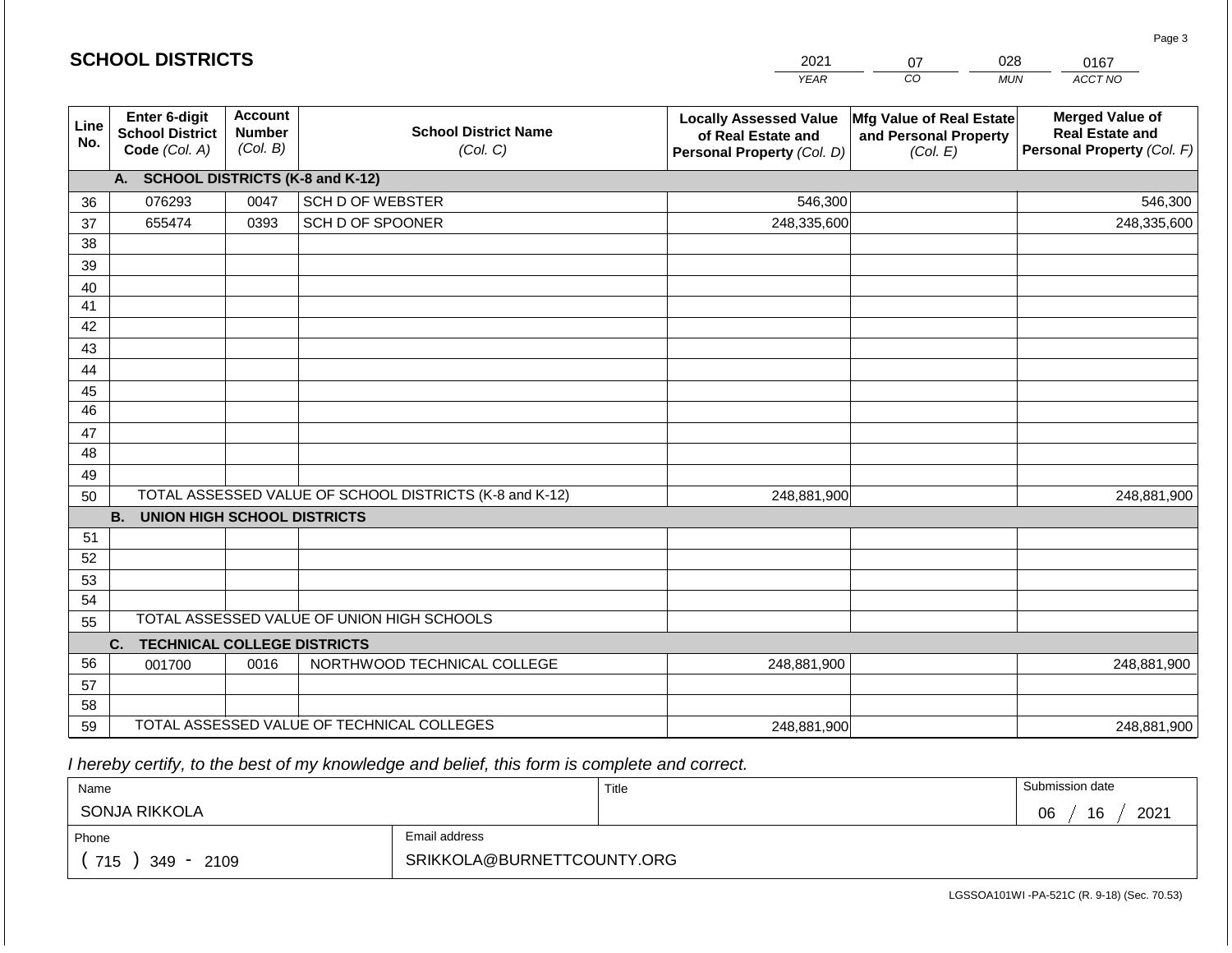- Each municipality's SOA is completed after the Board of Review and includes any changes made to the locally assessed values, under state law (sec. 70.53, Wis. Stats.)
- The Wisconsin Department of Revenue (DOR) merges the locally assessed values with the state assessed manufacturing values
- DOR provides the information regarding district names and codes. If a district is not listed, contact DOR.

Note: If you submit an amended SOA to DOR after your municipality's SOA is equated and posted to our website, we will process the SOA. However, DOR will not recalculate the *aggregate ratio or update the final SOA posted on our website. You should use the corrected values to calculate your tax rates.*

#### **Page 1: Real Estate and Personal Property**

- Lines 1-9 assessed real estate values, parcel counts and acres by classification
- Lines 10-15 assessed personal property values and number of accounts by class
- Line 16 aggregate assessed value of all property subject to general property; use to calculate tax rates. Note: This line equals the total assessed value of K-8 and K-12 school districts (Line 50) and total assessed value of technical colleges (Line 59).
- Remarks assessment ratio used to calculate estimated fair market value on property tax bills

#### **Page 2: Forest Crop, Other Exempt Land and Special Districts**

- Lines 18-21 private forest crop and managed forest lands assessed values
- Line  $22 -$  tax exempt land acres
- Line 23 prior years assessed value of omitted property under sec. 70.44 and correction of errors under sec. 70.43 shown by locally assessed or manufacturing real estate and personal property. Note: If there is an amount on this line, report the corresponding tax in the Statement of Taxes, Sections J or K.
- Lines 24-35 special district assessed values. These values are used to calculate tax rates for the special districts.

#### **Page 3: School Districts**

- Lines 36-50 school districts (K-8 and K-12) assessed values. These values are used to calculate tax rates for school districts.
- Lines 51-55 union high school district assessed values. These values are used to calculate tax rates for union high school districts.
- Lines 56-59 technical college assessed values. These values are used to calculate tax rates for technical colleges.

If you have questions: Email: lgs@wisconsin.gov

 Phone: (608) 266-2569 or (608) 264-6892 Fax: (608) 264-6887

KENNETH BUSBY JR<br>TOWN OF SCOTT<br>28390 COUNTY RD H KENNETH BUSBY JR 28390 COUNTY RD H SPOONER, WI 54801 SPOONER, WI 54801TOWN OF SCOTT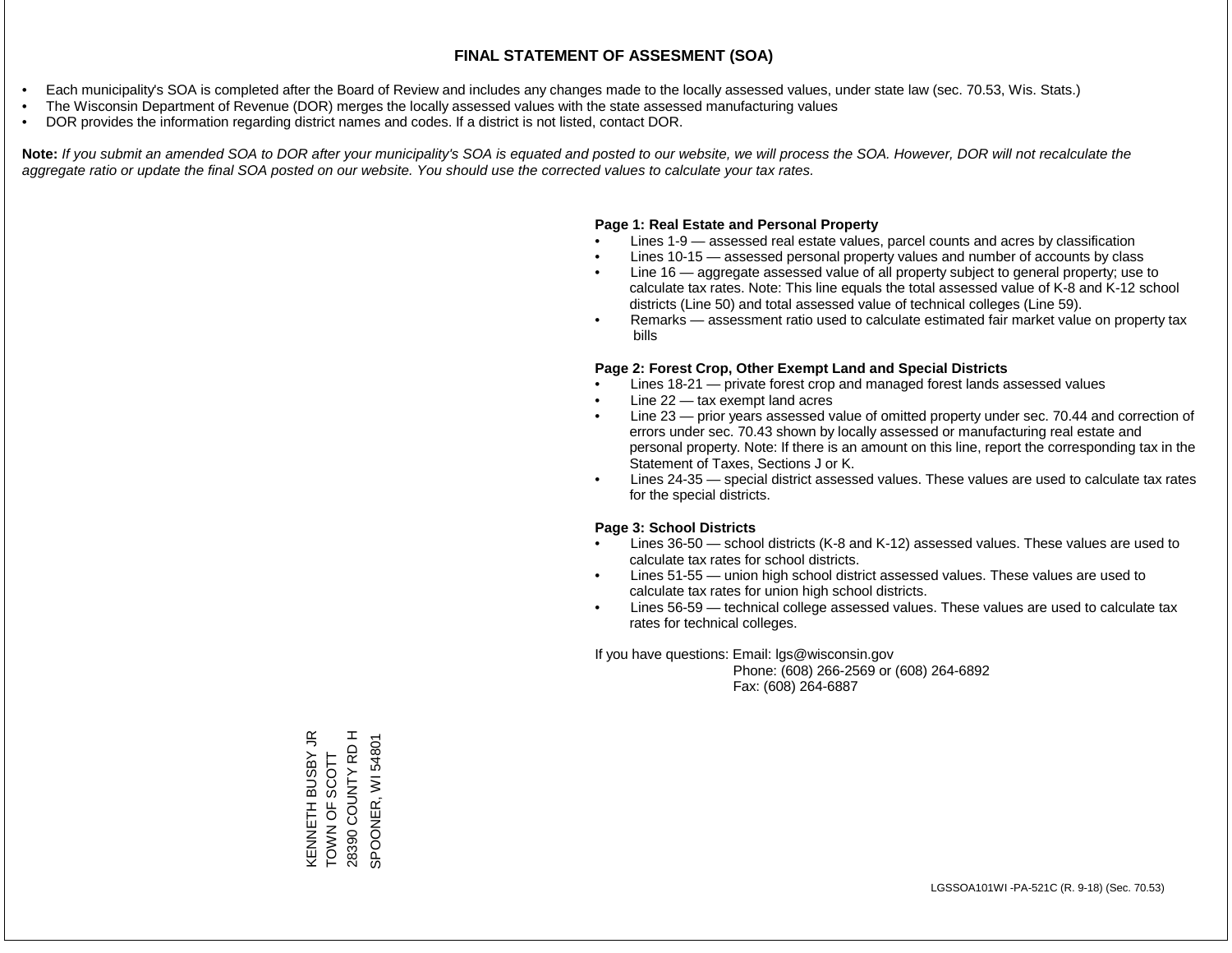|                | <b>FINAL - EQUATED</b><br><b>STATEMENT OF ASSESSMENT FOR 2021</b>                                                                                                                            |                          | 07                        | 030                                 | 0168                    | This is an Amended Return | Page 1              |
|----------------|----------------------------------------------------------------------------------------------------------------------------------------------------------------------------------------------|--------------------------|---------------------------|-------------------------------------|-------------------------|---------------------------|---------------------|
|                |                                                                                                                                                                                              |                          | CO                        | <b>MUN</b>                          | ACCT NO                 |                           |                     |
|                | <b>FOR</b><br>TOWN OF<br>OF                                                                                                                                                                  | <b>SIREN</b>             |                           | <b>BURNETT COUNTY</b>               |                         |                           |                     |
|                | Town - Village - City                                                                                                                                                                        | <b>Municipality Name</b> |                           | <b>County Name</b>                  |                         |                           |                     |
|                | <b>REAL ESTATE</b>                                                                                                                                                                           |                          | PARCEL COUNT              | NO. OF ACRES                        | <b>VALUE OF</b>         | <b>VALUE OF</b>           | TOTAL VALUE OF LAND |
| Line<br>No.    | (See Lines 18 - 22 for<br>other Real Estate)                                                                                                                                                 |                          | TOTAL LAND   IMPROVEMENTS | <b>WHOLE</b><br><b>NUMBERS ONLY</b> | LAND                    | <b>IMPROVEMENTS</b>       | AND IMPROVEMENTS    |
|                |                                                                                                                                                                                              | (Col. A)                 | (Col. B)                  | (Col, C)                            | (Col, D)                | (Col. E)                  | (Col. F)            |
| $\overline{1}$ | <b>RESIDENTIAL - Class 1</b>                                                                                                                                                                 | 1,163                    | 907                       | 2,383                               | 55,957,500              | 79,272,200                | 135,229,700         |
| 2              | <b>COMMERCIAL - Class 2</b>                                                                                                                                                                  | 73                       | 44                        | 225                                 | 4,527,100               | 10,411,500                | 14,938,600          |
| 3              | <b>MANUFACTURING - Class 3</b><br>$\mathbf 0$                                                                                                                                                |                          | $\mathbf 0$               | 0                                   | 0                       | 0                         | $\Omega$            |
| 4              | 125<br><b>AGRICULTURAL - Class 4</b>                                                                                                                                                         |                          |                           | 2,240                               | 207,500                 |                           | 207,500             |
| 5              | <b>UNDEVELOPED - Class 5</b>                                                                                                                                                                 | 366                      |                           | 4,568                               | 1,740,400               |                           | 1,740,400           |
| 6              | AGRICULTURAL FOREST - Class 5m                                                                                                                                                               | 52                       |                           | 627                                 | 528,800                 |                           | 528,800             |
| 7              | FOREST LANDS - Class 6                                                                                                                                                                       | 433                      |                           | 6,592                               | 10,855,600              |                           | 10,855,600          |
| 8              | OTHER - Class 7                                                                                                                                                                              | 14                       | 14                        | 29                                  | 98,000                  | 1,524,500                 | 1,622,500           |
| 9              | TOTAL - ALL COLUMNS                                                                                                                                                                          | 2,226                    | 965                       | 16,664                              | 73,914,900              | 91,208,200                | 165,123,100         |
| 10             | NUMBER OF PERSONAL PROPERTY ACCOUNTS IN ROLL                                                                                                                                                 |                          |                           | 66                                  | <b>LOCALLY ASSESSED</b> | <b>MANUFACTURING</b>      | <b>MERGED</b>       |
| 11             | BOATS AND OTHER WATERCRAFT NOT EXEMPT - Code 1                                                                                                                                               |                          |                           |                                     | 0                       | 0                         | $\Omega$            |
| 12             | MACHINERY, TOOLS AND PATTERNS - Code 2                                                                                                                                                       |                          |                           |                                     |                         | 0                         | 0                   |
| 13             | FURNITURE, FIXTURES AND EQUIPMENT - Code 3                                                                                                                                                   |                          |                           |                                     | 247,900                 | 0                         | 247,900             |
| 14             | ALL OTHER PERSONAL PROPERTY NOT EXEMPT - Codes 4A, 4B, 4C                                                                                                                                    |                          |                           | 489,000                             | 0                       | 489,000                   |                     |
| 15             | TOTAL OF PERSONAL PROPERTY NOT EXEMPT (Total of Lines 11-14)                                                                                                                                 |                          | 736,900                   | 0                                   | 736,900                 |                           |                     |
| 16             | AGGREGATE ASSESSED VALUE OF ALL PROPERTY SUBJECT TO THE GENERAL PROPERTY TAX (Total of Lines 9F and 15F)<br>MUST EQUAL TOTAL VALUE OF THE SCHOOL DISTRICTS (K-12 PLUS K-8) - Line 50, Col. F |                          |                           |                                     |                         |                           | 165,860,000         |
| 17             | <b>BOARD OF REVIEW</b>                                                                                                                                                                       |                          |                           | Name of Assessor                    |                         | Telephone #               |                     |
|                | DATE OF FINAL ADJOURNMENT                                                                                                                                                                    | 05/18/2021               |                           | ASSOCIATED APPRAISAL- WALT HUGHES   |                         | (180) 072-1415            |                     |

The Assessment Ratio to be used in calculating the estimated Fair Market Value on tax bills for this tax district is .877041769

This ratio should be used to convert assessed values to "Calculate Equalized Values" in Step 1 of the Lottery and Gaming Credit Calculations.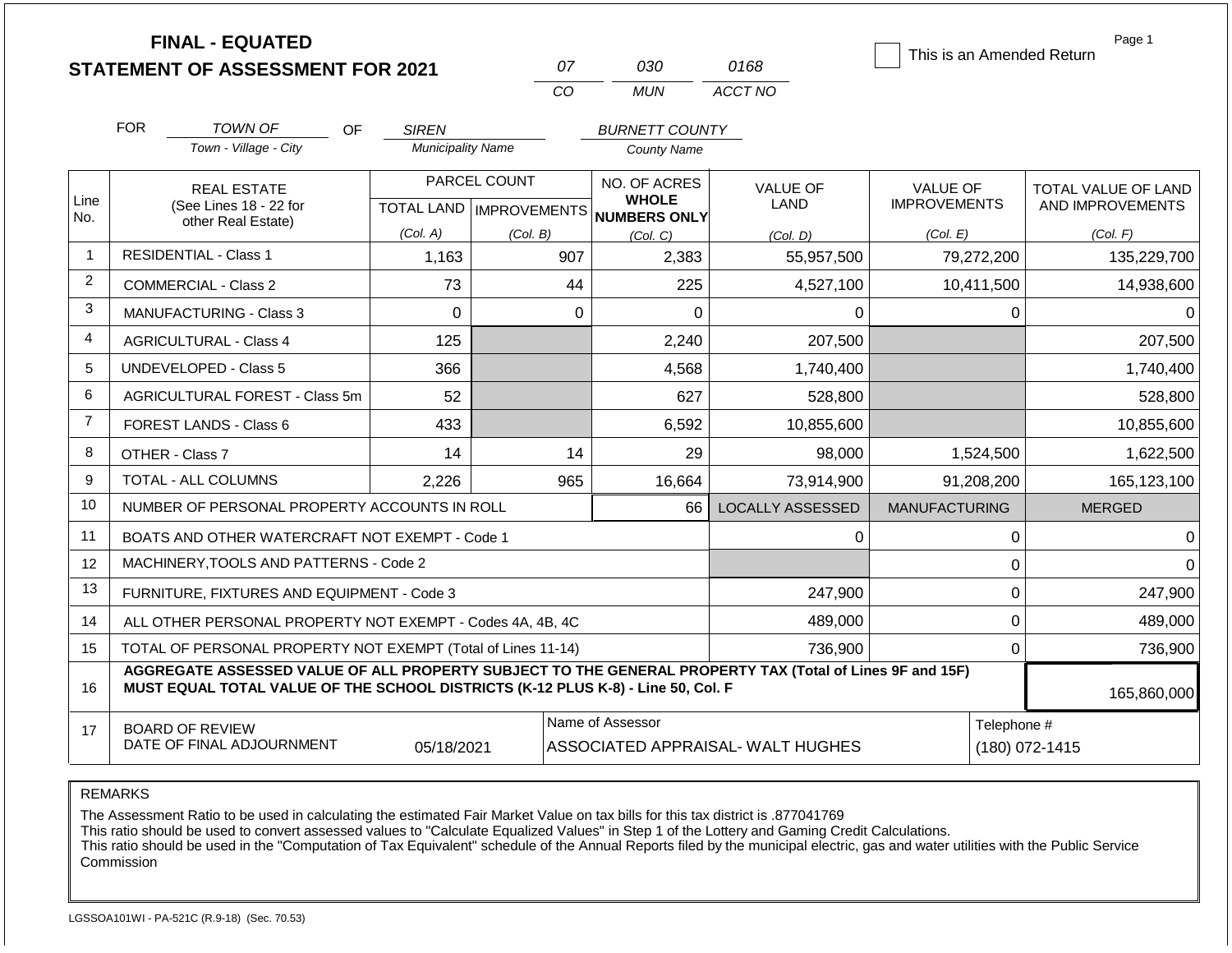2021 07 030 0168

FOREST LANDS (Line 7) and FOREST CROPS (in this section) - are **NOT** the same *YEAR CO MUN ACCT NO*

|    | Private Forest Crop - Reg Class @ 10¢ per acre                                 |                 |  |                                                                          | Private Forest Crop - Reg Class @ \$2.52 per acre |                                                                              |                                                                 |                  |                                                   |  |
|----|--------------------------------------------------------------------------------|-----------------|--|--------------------------------------------------------------------------|---------------------------------------------------|------------------------------------------------------------------------------|-----------------------------------------------------------------|------------------|---------------------------------------------------|--|
|    | (a) PARCELS                                                                    | (b) ACRES       |  | (c) ASSESSED VALUE                                                       | (d) PARCELS                                       |                                                                              | (e) ACRES                                                       |                  | (f) ASSESSED VALUE                                |  |
| 18 |                                                                                |                 |  |                                                                          |                                                   |                                                                              |                                                                 |                  |                                                   |  |
|    |                                                                                |                 |  |                                                                          |                                                   | Entered Before 2005 Managed Forest - Ferrous Mining CLOSED @ \$7.87 per acre |                                                                 |                  |                                                   |  |
|    |                                                                                |                 |  | Private Forest Crop - Special Class @ 20¢ per acre<br>(c) ASSESSED VALUE | (d) PARCELS                                       |                                                                              | (e) ACRES                                                       |                  | (f) ASSESSED VALUE                                |  |
| 19 | (a) PARCELS                                                                    | (b) ACRES       |  |                                                                          |                                                   |                                                                              |                                                                 |                  |                                                   |  |
|    |                                                                                |                 |  |                                                                          |                                                   |                                                                              |                                                                 |                  |                                                   |  |
|    | Entered Before 2005 Managed Forest - OPEN @ 74 ¢ per acre                      |                 |  |                                                                          |                                                   | Entered Before 2005 Managed Forest - CLOSED @                                |                                                                 | $$1.75$ per acre |                                                   |  |
| 20 | (a) PARCELS                                                                    | (b) ACRES       |  | (c) ASSESSED VALUE                                                       | (d) PARCELS                                       |                                                                              | (e) ACRES                                                       |                  | (f) ASSESSED VALUE                                |  |
|    |                                                                                |                 |  |                                                                          |                                                   |                                                                              |                                                                 |                  |                                                   |  |
|    |                                                                                | 251             |  | 484,200                                                                  | 5                                                 |                                                                              | 183                                                             |                  | 330,000<br>\$10.20 per acre<br>(f) ASSESSED VALUE |  |
|    | Entered After 2004 Managed Forest - OPEN @ \$2.04 per acre                     |                 |  |                                                                          |                                                   |                                                                              | Entered After 2004 Managed Forest - CLOSED @                    |                  |                                                   |  |
| 21 | (a) PARCELS                                                                    | (b) ACRES       |  | (c) ASSESSED VALUE                                                       | (d) PARCELS<br>(e) ACRES                          |                                                                              |                                                                 |                  |                                                   |  |
|    |                                                                                |                 |  |                                                                          |                                                   |                                                                              |                                                                 |                  |                                                   |  |
|    |                                                                                | 147.89          |  | 241,200                                                                  | 13                                                |                                                                              | 302                                                             |                  | 445,100                                           |  |
|    | (a) County Forest Cropland Acres                                               |                 |  | (b) Federal Acres                                                        | (c) State Acres                                   |                                                                              | (d) County (NOT FOREST CROP) Acres                              |                  | (e) Other Acres                                   |  |
| 22 |                                                                                |                 |  |                                                                          |                                                   |                                                                              |                                                                 |                  |                                                   |  |
|    |                                                                                |                 |  | 205.28                                                                   | 461.7                                             |                                                                              | 262.16                                                          |                  | 1.090.93                                          |  |
|    |                                                                                |                 |  | Assessed Value of Omitted Property From Prior Years (Sec. 70.44)         |                                                   |                                                                              | Assessed Value of Sec. 70.43 Corrections of Errors by Assessors |                  |                                                   |  |
|    |                                                                                | (a) REAL ESTATE |  | (b) PERSONAL                                                             |                                                   |                                                                              | (c1) REAL ESTATE                                                |                  | (c2) PERSONAL                                     |  |
| 23 |                                                                                |                 |  |                                                                          |                                                   |                                                                              | 235,000                                                         |                  |                                                   |  |
|    | Manufacturing Equated Value of Omitted Property From Prior Years (Sec. 70.995) |                 |  |                                                                          |                                                   | Mfg. Equated Value of Sec.70.43 Corrections of Errors by Assessors           |                                                                 |                  |                                                   |  |
|    |                                                                                | (d) REAL ESTATE |  | (e) PERSONAL                                                             |                                                   |                                                                              | (f1) REAL ESTATE                                                | (f2) PERSONAL    |                                                   |  |
|    |                                                                                |                 |  |                                                                          |                                                   |                                                                              |                                                                 |                  |                                                   |  |
|    |                                                                                |                 |  |                                                                          |                                                   |                                                                              |                                                                 |                  |                                                   |  |

# **SPECIAL DISTRICTS**

| Line<br>No. | Enter 6-digit<br><b>Special District</b><br>Code (Col. A) | <b>Account</b><br><b>Number</b><br>(Col. B) | <b>Special District Name</b><br>(Col. C)  | <b>Locally Assessed Value</b><br>of Real Estate and<br><b>Personal Property (Col. D)</b> | Mfg Value of Real Estate<br>and Personal Property<br>(Col. E) | <b>Merged Value of</b><br><b>Real Estate and</b><br>Personal Property (Col. F) |
|-------------|-----------------------------------------------------------|---------------------------------------------|-------------------------------------------|------------------------------------------------------------------------------------------|---------------------------------------------------------------|--------------------------------------------------------------------------------|
| 24          | 078020                                                    | 0045                                        | <b>CLAM LAKES REHABILITATION DISTRICT</b> | 38,533,500                                                                               |                                                               | 38,533,500                                                                     |
| 25          | 077030                                                    | 0530                                        | SIREN SANITARY DISTRICT #1                | 16,095,900                                                                               |                                                               | 16,095,900                                                                     |
| 26          |                                                           |                                             |                                           |                                                                                          |                                                               |                                                                                |
| 27          |                                                           |                                             |                                           |                                                                                          |                                                               |                                                                                |
| 28          |                                                           |                                             |                                           |                                                                                          |                                                               |                                                                                |
| 29          |                                                           |                                             |                                           |                                                                                          |                                                               |                                                                                |
| 30          |                                                           |                                             |                                           |                                                                                          |                                                               |                                                                                |
| 31          |                                                           |                                             |                                           |                                                                                          |                                                               |                                                                                |
| 32          |                                                           |                                             |                                           |                                                                                          |                                                               |                                                                                |
| 33          |                                                           |                                             |                                           |                                                                                          |                                                               |                                                                                |
| 34          |                                                           |                                             |                                           |                                                                                          |                                                               |                                                                                |
| 35          |                                                           |                                             |                                           |                                                                                          |                                                               |                                                                                |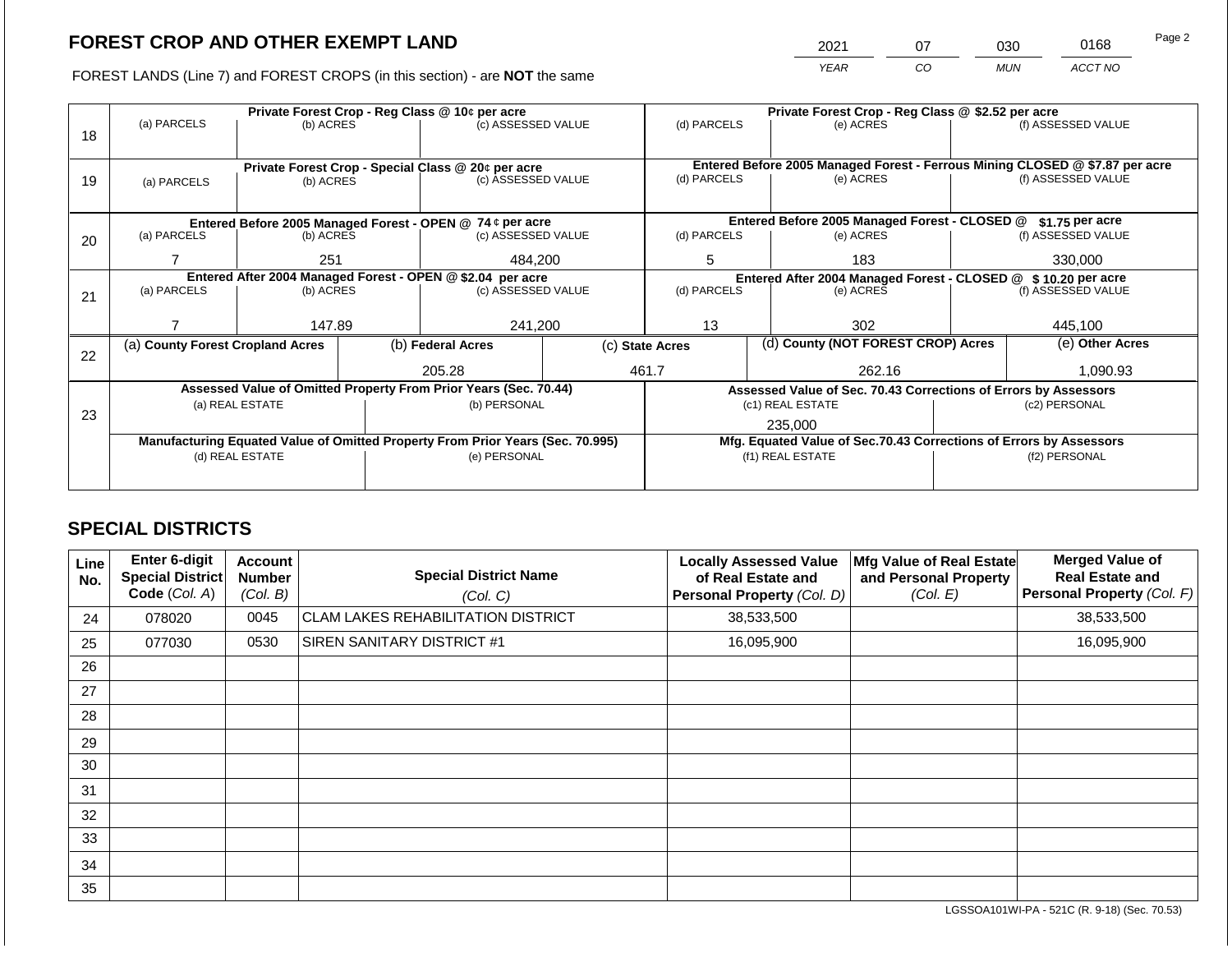#### *YEAR*   $\overline{co}$ 07 *MUN ACCT NO*  0168 **Line No. Enter 6-digit School District Code** *(Col. A)* **Account Number** *(Col. B)* **School District Name** *(Col. C)* **Locally Assessed Value of Real Estate and Personal Property** *(Col. D)* **Mfg Value of Real Estate and Personal Property** *(Col. E)* **Merged Value of Real Estate and Personal Property** *(Col. F)* **A. SCHOOL DISTRICTS (K-8 and K-12)** 36 37 38 39 40 41 42 43 44 45 46 47 48 49 50 TOTAL ASSESSED VALUE OF SCHOOL DISTRICTS (K-8 and K-12) **B. UNION HIGH SCHOOL DISTRICTS** 51 52 53 54 55 **C. TECHNICAL COLLEGE DISTRICTS** 56 57 58 TOTAL ASSESSED VALUE OF UNION HIGH SCHOOLS 075376 0046 SCH D OF SIREN 165,860,000 165,860,000 001700 | 0016 | NORTHWOOD TECHNICAL COLLEGE 165,860,000 165,860,000 165,860,000 165,860,000

2021

165,860,000

 *I hereby certify, to the best of my knowledge and belief, this form is complete and correct.*

59 TOTAL ASSESSED VALUE OF TECHNICAL COLLEGES

**SCHOOL DISTRICTS**

| Name                   |                            | Title | Submission date  |
|------------------------|----------------------------|-------|------------------|
| SONJA RIKKOLA          |                            |       | 2021<br>26<br>05 |
| Phone                  | Email address              |       |                  |
| 715<br>2109<br>$349 -$ | SRIKKOLA@BURNETTCOUNTY.ORG |       |                  |

LGSSOA101WI -PA-521C (R. 9-18) (Sec. 70.53)

165,860,000

Page 3

030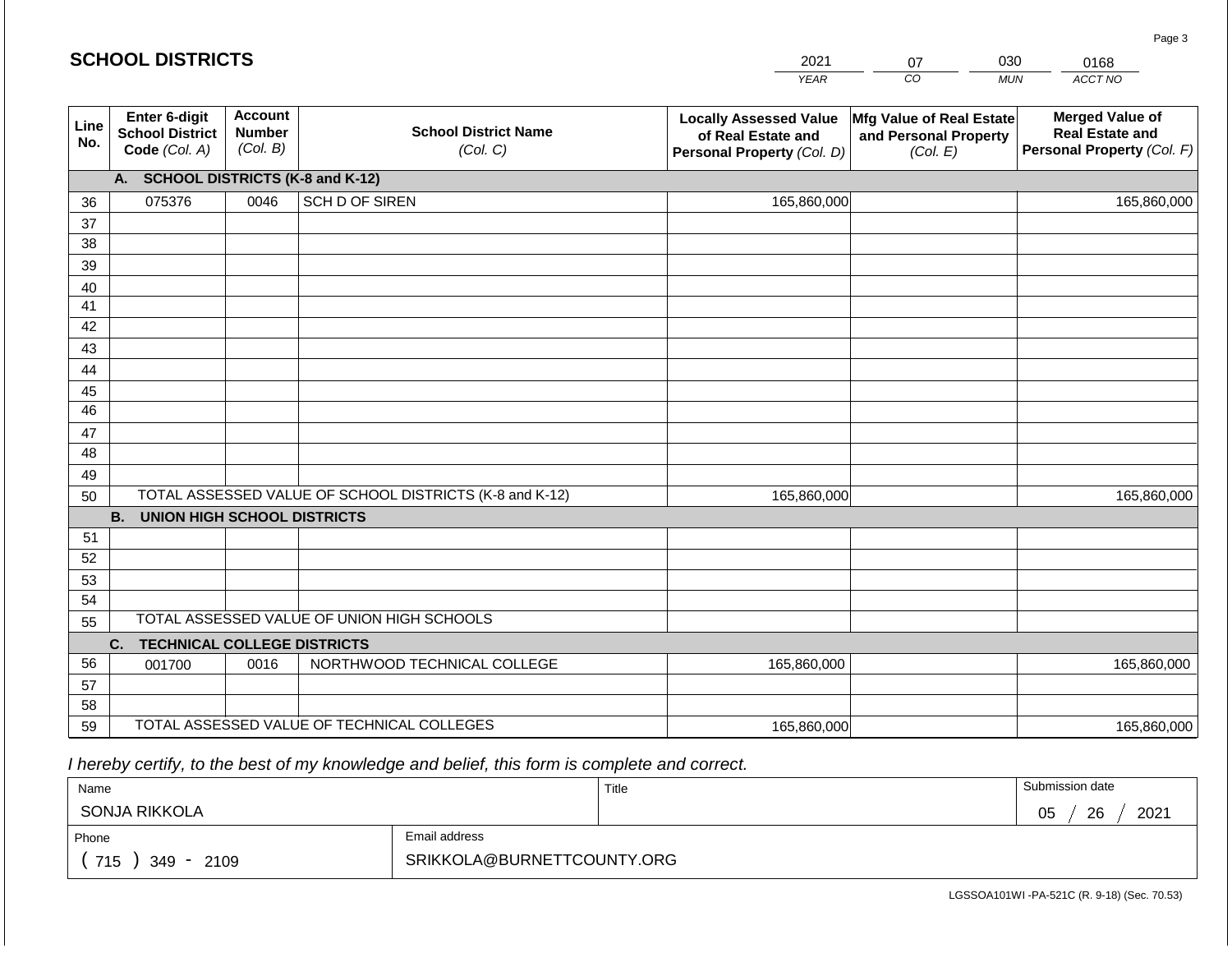- Each municipality's SOA is completed after the Board of Review and includes any changes made to the locally assessed values, under state law (sec. 70.53, Wis. Stats.)
- The Wisconsin Department of Revenue (DOR) merges the locally assessed values with the state assessed manufacturing values
- DOR provides the information regarding district names and codes. If a district is not listed, contact DOR.

Note: If you submit an amended SOA to DOR after your municipality's SOA is equated and posted to our website, we will process the SOA. However, DOR will not recalculate the *aggregate ratio or update the final SOA posted on our website. You should use the corrected values to calculate your tax rates.*

### **Page 1: Real Estate and Personal Property**

- Lines 1-9 assessed real estate values, parcel counts and acres by classification
- Lines 10-15 assessed personal property values and number of accounts by class
- Line 16 aggregate assessed value of all property subject to general property; use to calculate tax rates. Note: This line equals the total assessed value of K-8 and K-12 school districts (Line 50) and total assessed value of technical colleges (Line 59).
- Remarks assessment ratio used to calculate estimated fair market value on property tax bills

### **Page 2: Forest Crop, Other Exempt Land and Special Districts**

- Lines 18-21 private forest crop and managed forest lands assessed values
- Line  $22 -$  tax exempt land acres
- Line 23 prior years assessed value of omitted property under sec. 70.44 and correction of errors under sec. 70.43 shown by locally assessed or manufacturing real estate and personal property. Note: If there is an amount on this line, report the corresponding tax in the Statement of Taxes, Sections J or K.
- Lines 24-35 special district assessed values. These values are used to calculate tax rates for the special districts.

### **Page 3: School Districts**

- Lines 36-50 school districts (K-8 and K-12) assessed values. These values are used to calculate tax rates for school districts.
- Lines 51-55 union high school district assessed values. These values are used to calculate tax rates for union high school districts.
- Lines 56-59 technical college assessed values. These values are used to calculate tax rates for technical colleges.

If you have questions: Email: lgs@wisconsin.gov

 Phone: (608) 266-2569 or (608) 264-6892 Fax: (608) 264-6887

**Q** 23340 SODERBERG RD SIREN, WI 54872 - 9126 SIREN, WI 54872 - 9126MARY HUNTER<br>TOWN OF SIREN<br>23340 SODERBERG R TOWN OF SIREN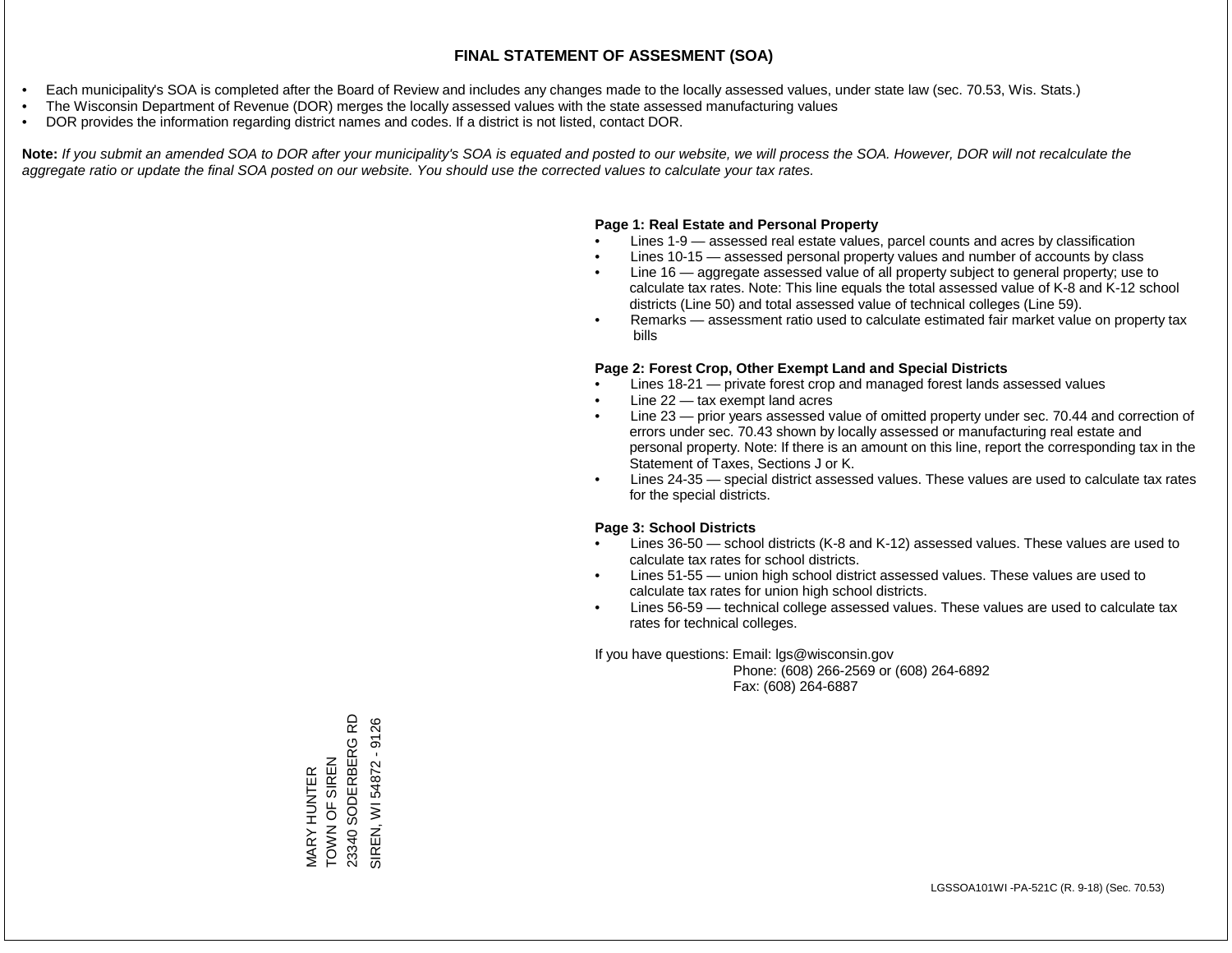|                | <b>FINAL - EQUATED</b><br><b>STATEMENT OF ASSESSMENT FOR 2021</b>                                                                                                                            |                                          | 07           | 032                                                      | 0169                    | This is an Amended Return | Page 1              |
|----------------|----------------------------------------------------------------------------------------------------------------------------------------------------------------------------------------------|------------------------------------------|--------------|----------------------------------------------------------|-------------------------|---------------------------|---------------------|
|                |                                                                                                                                                                                              |                                          | CO           | <b>MUN</b>                                               | ACCT NO                 |                           |                     |
|                |                                                                                                                                                                                              |                                          |              |                                                          |                         |                           |                     |
|                | <b>FOR</b><br><b>TOWN OF</b><br><b>OF</b><br>Town - Village - City                                                                                                                           | <b>SWISS</b><br><b>Municipality Name</b> |              | <b>BURNETT COUNTY</b>                                    |                         |                           |                     |
|                |                                                                                                                                                                                              |                                          |              | <b>County Name</b>                                       |                         |                           |                     |
|                | <b>REAL ESTATE</b>                                                                                                                                                                           |                                          | PARCEL COUNT | NO. OF ACRES                                             | <b>VALUE OF</b>         | <b>VALUE OF</b>           | TOTAL VALUE OF LAND |
| Line<br>No.    | (See Lines 18 - 22 for<br>other Real Estate)                                                                                                                                                 |                                          |              | <b>WHOLE</b><br>TOTAL LAND   IMPROVEMENTS   NUMBERS ONLY | <b>LAND</b>             | <b>IMPROVEMENTS</b>       | AND IMPROVEMENTS    |
|                |                                                                                                                                                                                              | (Col. A)                                 | (Col. B)     | (Col. C)                                                 | (Col. D)                | (Col. E)                  | (Col. F)            |
| 1              | <b>RESIDENTIAL - Class 1</b>                                                                                                                                                                 | 973<br>1,421<br>4,097                    |              | 78,631,300                                               | 89,573,300              | 168,204,600               |                     |
| 2              | <b>COMMERCIAL - Class 2</b>                                                                                                                                                                  | 63                                       | 39           | 181                                                      | 1,369,400               | 4,977,100                 | 6,346,500           |
| 3              | <b>MANUFACTURING - Class 3</b>                                                                                                                                                               | $\mathbf 0$                              | $\mathbf 0$  | 0                                                        | 0                       | 0                         | 0                   |
| 4              | <b>AGRICULTURAL - Class 4</b>                                                                                                                                                                | 67                                       |              | 1,514                                                    | 192,200                 |                           | 192,200             |
| 5              | <b>UNDEVELOPED - Class 5</b>                                                                                                                                                                 | 147                                      |              | 1,875                                                    | 733,100                 |                           | 733,100             |
| 6              | AGRICULTURAL FOREST - Class 5m                                                                                                                                                               | 27                                       |              | 367                                                      | 379,400                 |                           | 379,400             |
| $\overline{7}$ | <b>FOREST LANDS - Class 6</b>                                                                                                                                                                | 194                                      |              | 3,703                                                    | 7,066,900               |                           | 7,066,900           |
| 8              | OTHER - Class 7                                                                                                                                                                              | 13                                       | 13           | 19                                                       | 60,900                  | 754,100                   | 815,000             |
| 9              | TOTAL - ALL COLUMNS                                                                                                                                                                          | 1,932                                    | 1,025        | 11,756                                                   | 88,433,200              | 95,304,500                | 183,737,700         |
| 10             | NUMBER OF PERSONAL PROPERTY ACCOUNTS IN ROLL                                                                                                                                                 |                                          |              | 35                                                       | <b>LOCALLY ASSESSED</b> | <b>MANUFACTURING</b>      | <b>MERGED</b>       |
| 11             | BOATS AND OTHER WATERCRAFT NOT EXEMPT - Code 1                                                                                                                                               |                                          |              |                                                          | 4,000                   | 0                         | 4,000               |
| 12             | MACHINERY, TOOLS AND PATTERNS - Code 2                                                                                                                                                       |                                          |              |                                                          |                         | 0                         | $\Omega$            |
| 13             | FURNITURE, FIXTURES AND EQUIPMENT - Code 3                                                                                                                                                   |                                          |              |                                                          | 329,500                 | 0                         | 329,500             |
| 14             | ALL OTHER PERSONAL PROPERTY NOT EXEMPT - Codes 4A, 4B, 4C                                                                                                                                    |                                          |              | 600,200                                                  | $\overline{0}$          | 600,200                   |                     |
| 15             | TOTAL OF PERSONAL PROPERTY NOT EXEMPT (Total of Lines 11-14)                                                                                                                                 |                                          |              | 933,700                                                  | 0                       | 933,700                   |                     |
| 16             | AGGREGATE ASSESSED VALUE OF ALL PROPERTY SUBJECT TO THE GENERAL PROPERTY TAX (Total of Lines 9F and 15F)<br>MUST EQUAL TOTAL VALUE OF THE SCHOOL DISTRICTS (K-12 PLUS K-8) - Line 50, Col. F |                                          |              |                                                          |                         |                           | 184,671,400         |
| 17             | <b>BOARD OF REVIEW</b><br>DATE OF FINAL ADJOURNMENT                                                                                                                                          | 05/03/2021                               |              | Name of Assessor<br><b>ROBERT PARDUN</b>                 |                         | Telephone #               | (715) 790-3498      |

The Assessment Ratio to be used in calculating the estimated Fair Market Value on tax bills for this tax district is .93890002

This ratio should be used to convert assessed values to "Calculate Equalized Values" in Step 1 of the Lottery and Gaming Credit Calculations.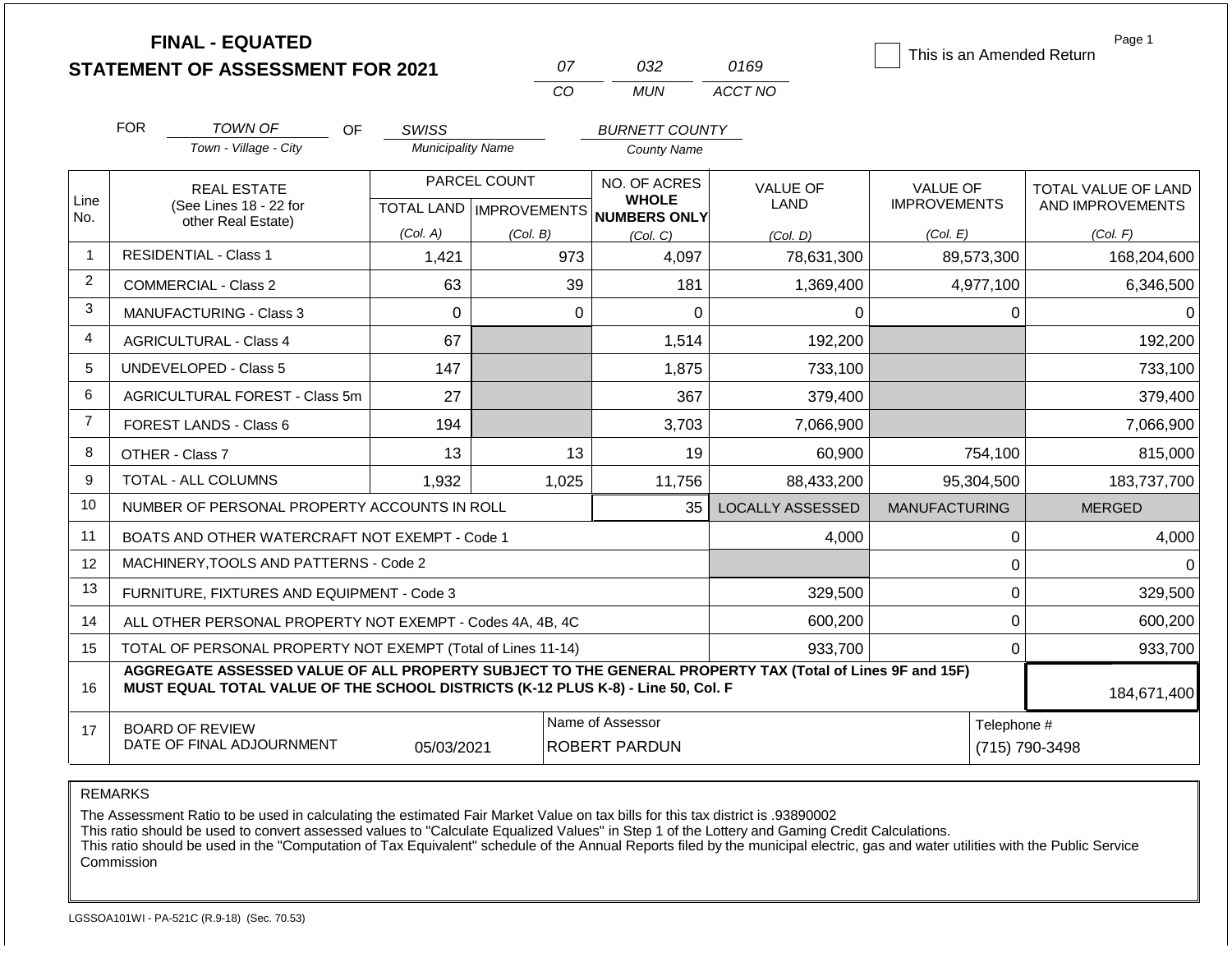2021 07 032 0169

FOREST LANDS (Line 7) and FOREST CROPS (in this section) - are **NOT** the same *YEAR CO MUN ACCT NO*

| 18 | Private Forest Crop - Reg Class @ 10¢ per acre<br>(a) PARCELS<br>(c) ASSESSED VALUE<br>(b) ACRES |                                                                 |                                                                | (d) PARCELS                                                      |    | Private Forest Crop - Reg Class @ \$2.52 per acre<br>(e) ACRES   |          | (f) ASSESSED VALUE                                                 |  |                                                                                                    |
|----|--------------------------------------------------------------------------------------------------|-----------------------------------------------------------------|----------------------------------------------------------------|------------------------------------------------------------------|----|------------------------------------------------------------------|----------|--------------------------------------------------------------------|--|----------------------------------------------------------------------------------------------------|
| 19 | (a) PARCELS                                                                                      | Private Forest Crop - Special Class @ 20¢ per acre<br>(b) ACRES |                                                                | (c) ASSESSED VALUE                                               |    | (d) PARCELS                                                      |          | (e) ACRES                                                          |  | Entered Before 2005 Managed Forest - Ferrous Mining CLOSED @ \$7.87 per acre<br>(f) ASSESSED VALUE |
|    | Entered Before 2005 Managed Forest - OPEN @ 74 ¢ per acre                                        |                                                                 |                                                                |                                                                  |    | Entered Before 2005 Managed Forest - CLOSED @<br>\$1.75 per acre |          |                                                                    |  |                                                                                                    |
| 20 | (a) PARCELS                                                                                      | (b) ACRES                                                       | (c) ASSESSED VALUE                                             |                                                                  |    | (d) PARCELS                                                      |          | (e) ACRES                                                          |  | (f) ASSESSED VALUE                                                                                 |
|    |                                                                                                  | 50,000<br>20                                                    |                                                                |                                                                  | 14 |                                                                  | 399.86   | 793,000                                                            |  |                                                                                                    |
|    | Entered After 2004 Managed Forest - OPEN @ \$2.04 per acre                                       |                                                                 | Entered After 2004 Managed Forest - CLOSED @ \$ 10.20 per acre |                                                                  |    |                                                                  |          |                                                                    |  |                                                                                                    |
| 21 | (a) PARCELS                                                                                      | (b) ACRES                                                       |                                                                | (c) ASSESSED VALUE                                               |    | (d) PARCELS                                                      |          | (e) ACRES                                                          |  | (f) ASSESSED VALUE                                                                                 |
|    | っ                                                                                                | 80                                                              |                                                                | 140.400                                                          |    | 17                                                               |          | 512.92                                                             |  | 830.800                                                                                            |
|    |                                                                                                  |                                                                 |                                                                |                                                                  |    |                                                                  |          |                                                                    |  |                                                                                                    |
| 22 | (a) County Forest Cropland Acres                                                                 |                                                                 |                                                                | (b) Federal Acres                                                |    | (c) State Acres                                                  |          | (d) County (NOT FOREST CROP) Acres                                 |  | (e) Other Acres                                                                                    |
|    | 18,819.91                                                                                        |                                                                 |                                                                | 1,673.65                                                         |    | 1,063.14                                                         | 2,012.04 |                                                                    |  | 820.64                                                                                             |
|    |                                                                                                  |                                                                 |                                                                | Assessed Value of Omitted Property From Prior Years (Sec. 70.44) |    |                                                                  |          | Assessed Value of Sec. 70.43 Corrections of Errors by Assessors    |  |                                                                                                    |
| 23 |                                                                                                  | (a) REAL ESTATE                                                 |                                                                | (b) PERSONAL                                                     |    |                                                                  |          | (c1) REAL ESTATE                                                   |  | (c2) PERSONAL                                                                                      |
|    |                                                                                                  |                                                                 |                                                                |                                                                  |    |                                                                  |          |                                                                    |  |                                                                                                    |
|    | Manufacturing Equated Value of Omitted Property From Prior Years (Sec. 70.995)                   |                                                                 |                                                                |                                                                  |    |                                                                  |          | Mfg. Equated Value of Sec.70.43 Corrections of Errors by Assessors |  |                                                                                                    |
|    |                                                                                                  | (d) REAL ESTATE                                                 |                                                                | (e) PERSONAL                                                     |    |                                                                  |          | (f1) REAL ESTATE                                                   |  | (f2) PERSONAL                                                                                      |
|    |                                                                                                  |                                                                 |                                                                |                                                                  |    |                                                                  |          |                                                                    |  |                                                                                                    |

# **SPECIAL DISTRICTS**

| Line<br>No. | <b>Enter 6-digit</b><br>Special District<br>Code (Col. A) | <b>Account</b><br><b>Number</b><br>(Col. B) | <b>Special District Name</b><br>(Col. C) | <b>Locally Assessed Value</b><br>of Real Estate and<br>Personal Property (Col. D) | Mfg Value of Real Estate<br>and Personal Property<br>(Col. E) | <b>Merged Value of</b><br><b>Real Estate and</b><br>Personal Property (Col. F) |
|-------------|-----------------------------------------------------------|---------------------------------------------|------------------------------------------|-----------------------------------------------------------------------------------|---------------------------------------------------------------|--------------------------------------------------------------------------------|
| 24          | 077040                                                    | 0548                                        | DANBURY SANITARY DISTRICT                | 9,263,100                                                                         |                                                               | 9,263,100                                                                      |
| 25          |                                                           |                                             |                                          |                                                                                   |                                                               |                                                                                |
| 26          |                                                           |                                             |                                          |                                                                                   |                                                               |                                                                                |
| 27          |                                                           |                                             |                                          |                                                                                   |                                                               |                                                                                |
| 28          |                                                           |                                             |                                          |                                                                                   |                                                               |                                                                                |
| 29          |                                                           |                                             |                                          |                                                                                   |                                                               |                                                                                |
| 30          |                                                           |                                             |                                          |                                                                                   |                                                               |                                                                                |
| 31          |                                                           |                                             |                                          |                                                                                   |                                                               |                                                                                |
| 32          |                                                           |                                             |                                          |                                                                                   |                                                               |                                                                                |
| 33          |                                                           |                                             |                                          |                                                                                   |                                                               |                                                                                |
| 34          |                                                           |                                             |                                          |                                                                                   |                                                               |                                                                                |
| 35          |                                                           |                                             |                                          |                                                                                   |                                                               |                                                                                |

LGSSOA101WI-PA - 521C (R. 9-18) (Sec. 70.53)

Page 2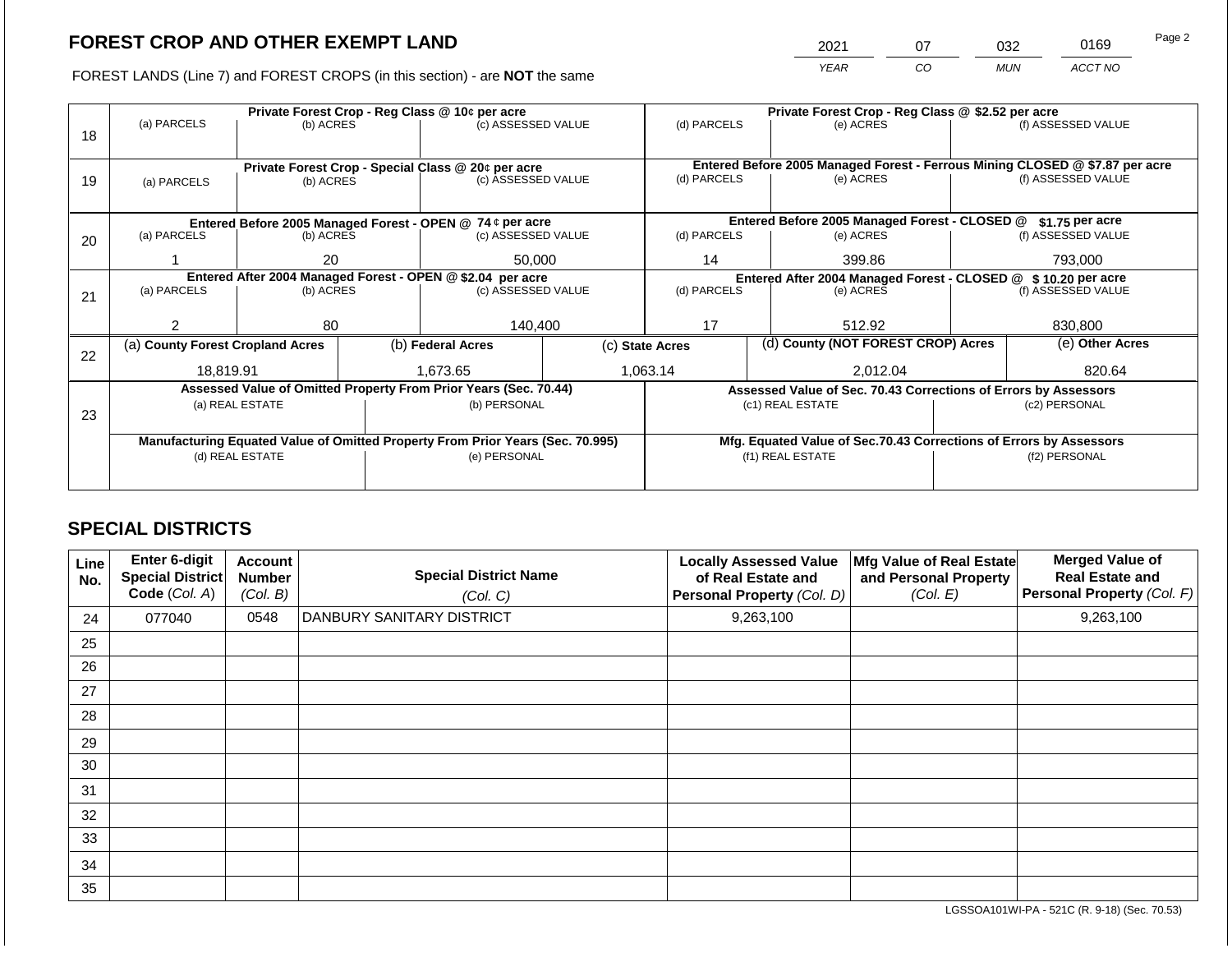#### *YEAR*  2021 *CO MUN ACCT NO*  0169 **Line No. Enter 6-digit School District Code** *(Col. A)* **Account Number** *(Col. B)* **School District Name** *(Col. C)* **Locally Assessed Value of Real Estate and Personal Property** *(Col. D)* **Mfg Value of Real Estate and Personal Property** *(Col. E)* **Merged Value of Real Estate and Personal Property** *(Col. F)* **A. SCHOOL DISTRICTS (K-8 and K-12)** 36 37 38 39 40 41 42 43 44 45 46 47 48 49 50 TOTAL ASSESSED VALUE OF SCHOOL DISTRICTS (K-8 and K-12) **B. UNION HIGH SCHOOL DISTRICTS** 51 52 53 54 55 **C. TECHNICAL COLLEGE DISTRICTS** 56 57 58 59 TOTAL ASSESSED VALUE OF TECHNICAL COLLEGES TOTAL ASSESSED VALUE OF UNION HIGH SCHOOLS 076293 0047 SCH D OF WEBSTER 184,671,400 184,671,400 001700 0016 NORTHWOOD TECHNICAL COLLEGE 184,671,400 184,671,400 184,671,400 184,671,400 184,671,400 184,671,400

 *I hereby certify, to the best of my knowledge and belief, this form is complete and correct.*

| Name               |                            | Title | Submission date         |
|--------------------|----------------------------|-------|-------------------------|
| SONJA RIKKOLA      |                            |       | $\Lambda$<br>2021<br>05 |
| Phone              | Email address              |       |                         |
| 715<br>349<br>2109 | SRIKKOLA@BURNETTCOUNTY.ORG |       |                         |

Page 3

| <b>SCHOOL DISTRICTS</b> |  |
|-------------------------|--|
|-------------------------|--|

| ሰ7 | 032        |
|----|------------|
| rn | <b>MUN</b> |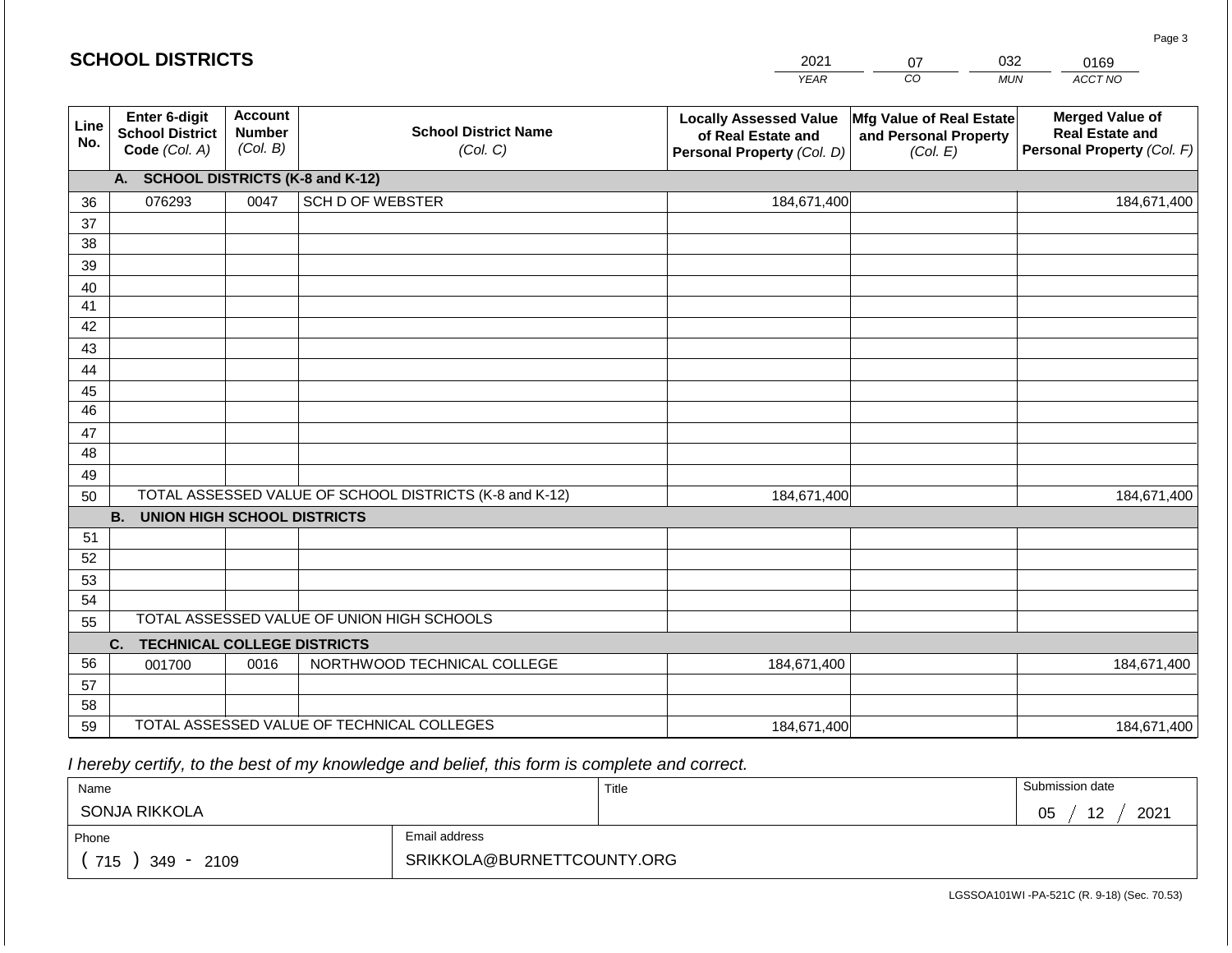- Each municipality's SOA is completed after the Board of Review and includes any changes made to the locally assessed values, under state law (sec. 70.53, Wis. Stats.)
- The Wisconsin Department of Revenue (DOR) merges the locally assessed values with the state assessed manufacturing values
- DOR provides the information regarding district names and codes. If a district is not listed, contact DOR.

Note: If you submit an amended SOA to DOR after your municipality's SOA is equated and posted to our website, we will process the SOA. However, DOR will not recalculate the *aggregate ratio or update the final SOA posted on our website. You should use the corrected values to calculate your tax rates.*

#### **Page 1: Real Estate and Personal Property**

- Lines 1-9 assessed real estate values, parcel counts and acres by classification
- Lines 10-15 assessed personal property values and number of accounts by class
- Line 16 aggregate assessed value of all property subject to general property; use to calculate tax rates. Note: This line equals the total assessed value of K-8 and K-12 school districts (Line 50) and total assessed value of technical colleges (Line 59).
- Remarks assessment ratio used to calculate estimated fair market value on property tax bills

#### **Page 2: Forest Crop, Other Exempt Land and Special Districts**

- Lines 18-21 private forest crop and managed forest lands assessed values
- Line  $22 -$  tax exempt land acres
- Line 23 prior years assessed value of omitted property under sec. 70.44 and correction of errors under sec. 70.43 shown by locally assessed or manufacturing real estate and personal property. Note: If there is an amount on this line, report the corresponding tax in the Statement of Taxes, Sections J or K.
- Lines 24-35 special district assessed values. These values are used to calculate tax rates for the special districts.

#### **Page 3: School Districts**

- Lines 36-50 school districts (K-8 and K-12) assessed values. These values are used to calculate tax rates for school districts.
- Lines 51-55 union high school district assessed values. These values are used to calculate tax rates for union high school districts.
- Lines 56-59 technical college assessed values. These values are used to calculate tax rates for technical colleges.

If you have questions: Email: lgs@wisconsin.gov

 Phone: (608) 266-2569 or (608) 264-6892 Fax: (608) 264-6887

EMILY ZAJAC TOWN OF SWISS TOWN OF SWISS<br>PO BOX 157<br>DANBURY, WI 54830 - 0157 DANBURY, WI 54830 - 0157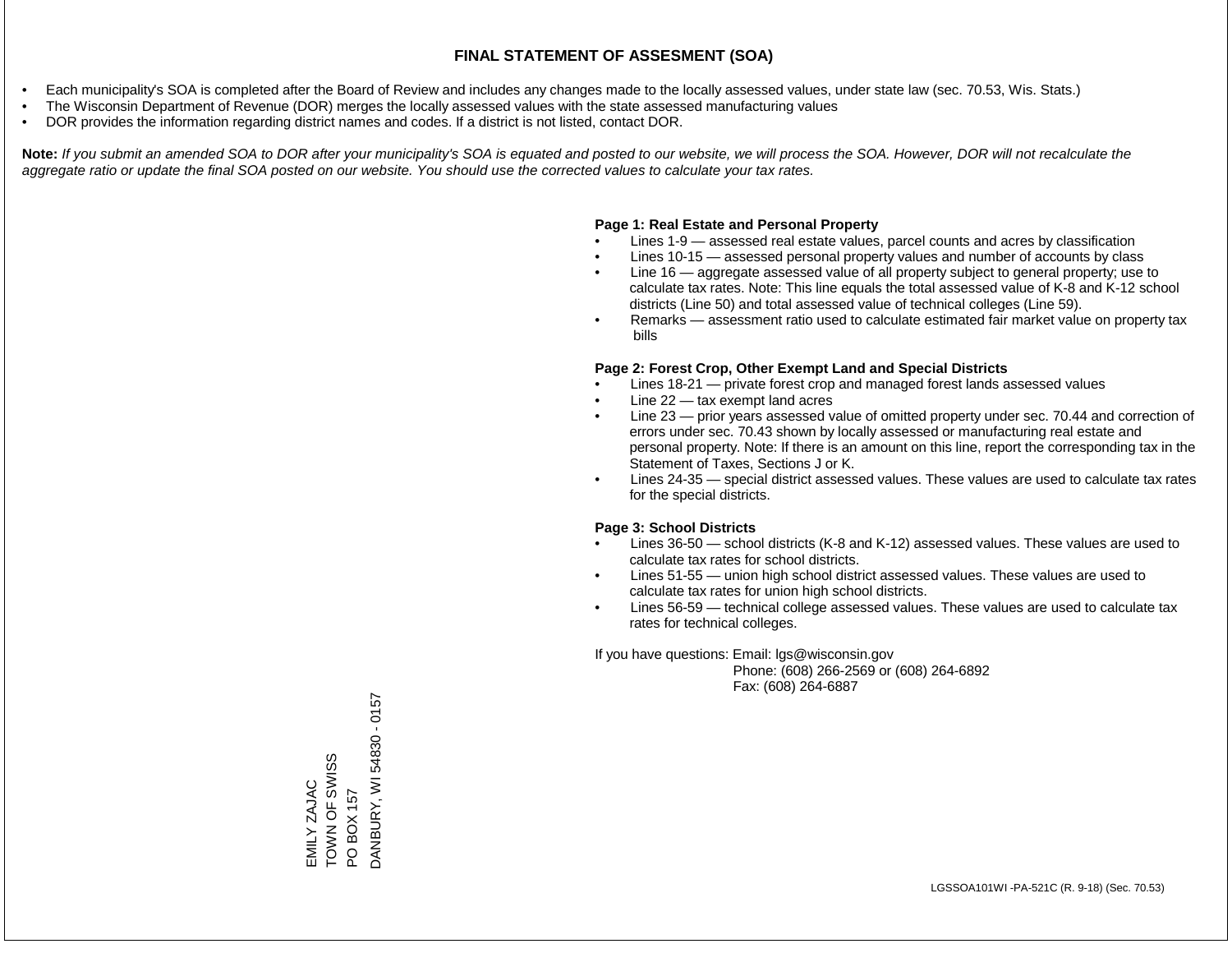|                | <b>FINAL - EQUATED</b>                                                                                                                                                                       |                          |                           |                              |                         | This is an Amended Return | Page 1              |  |
|----------------|----------------------------------------------------------------------------------------------------------------------------------------------------------------------------------------------|--------------------------|---------------------------|------------------------------|-------------------------|---------------------------|---------------------|--|
|                | <b>STATEMENT OF ASSESSMENT FOR 2021</b>                                                                                                                                                      |                          | 07                        | 034                          | 0170                    |                           |                     |  |
|                |                                                                                                                                                                                              |                          | CO                        | <b>MUN</b>                   | ACCT NO                 |                           |                     |  |
|                | <b>FOR</b><br>TOWN OF<br>OF                                                                                                                                                                  | <b>TRADE LAKE</b>        |                           | <b>BURNETT COUNTY</b>        |                         |                           |                     |  |
|                | Town - Village - City                                                                                                                                                                        | <b>Municipality Name</b> |                           | <b>County Name</b>           |                         |                           |                     |  |
|                | <b>REAL ESTATE</b>                                                                                                                                                                           |                          | PARCEL COUNT              | NO. OF ACRES                 | <b>VALUE OF</b>         | <b>VALUE OF</b>           | TOTAL VALUE OF LAND |  |
| Line<br>No.    | (See Lines 18 - 22 for                                                                                                                                                                       |                          | TOTAL LAND   IMPROVEMENTS | <b>WHOLE</b><br>NUMBERS ONLY | <b>LAND</b>             | <b>IMPROVEMENTS</b>       | AND IMPROVEMENTS    |  |
|                | other Real Estate)                                                                                                                                                                           | (Col. A)                 | (Col. B)                  | (Col, C)                     | (Col, D)                | (Col. E)                  | (Col. F)            |  |
| $\mathbf 1$    | <b>RESIDENTIAL - Class 1</b>                                                                                                                                                                 | 881                      | 720                       | 2,067                        | 32,651,900              | 72,283,000                | 104,934,900         |  |
| $\overline{2}$ | <b>COMMERCIAL - Class 2</b>                                                                                                                                                                  | 12                       | 11                        | 51                           | 1,216,000               | 1,767,600                 | 2,983,600           |  |
| 3              | $\mathbf 0$<br><b>MANUFACTURING - Class 3</b>                                                                                                                                                |                          |                           | $\mathbf 0$<br>0             | 0                       | 0                         | 0                   |  |
| 4              | <b>AGRICULTURAL - Class 4</b>                                                                                                                                                                | 475                      |                           | 8,921                        | 1,027,200               |                           | 1,027,200           |  |
| 5              | <b>UNDEVELOPED - Class 5</b>                                                                                                                                                                 | 400                      |                           | 3,246                        | 1,266,200               |                           | 1,266,200           |  |
| 6              | AGRICULTURAL FOREST - Class 5m                                                                                                                                                               | 219                      |                           | 2,839                        | 2,456,800               |                           | 2,456,800           |  |
| $\overline{7}$ | <b>FOREST LANDS - Class 6</b>                                                                                                                                                                | 188                      |                           | 2,815                        | 4,865,800               |                           | 4,865,800           |  |
| 8              | OTHER - Class 7                                                                                                                                                                              | 51                       | 51                        | 115                          | 396,000                 | 3,654,000                 | 4,050,000           |  |
| 9              | <b>TOTAL - ALL COLUMNS</b>                                                                                                                                                                   | 2,226                    | 782                       | 20,054                       | 43,879,900              | 77,704,600                | 121,584,500         |  |
| 10             | NUMBER OF PERSONAL PROPERTY ACCOUNTS IN ROLL                                                                                                                                                 |                          |                           | 13                           | <b>LOCALLY ASSESSED</b> | <b>MANUFACTURING</b>      | <b>MERGED</b>       |  |
| 11             | BOATS AND OTHER WATERCRAFT NOT EXEMPT - Code 1                                                                                                                                               |                          |                           |                              | 6,000                   | 0                         | 6,000               |  |
| 12             | MACHINERY, TOOLS AND PATTERNS - Code 2                                                                                                                                                       |                          |                           |                              |                         | 0                         |                     |  |
| 13             | FURNITURE, FIXTURES AND EQUIPMENT - Code 3                                                                                                                                                   |                          |                           |                              | 31,900                  | 0                         | 31,900              |  |
| 14             | ALL OTHER PERSONAL PROPERTY NOT EXEMPT - Codes 4A, 4B, 4C                                                                                                                                    |                          |                           |                              | 127,500                 | 0                         | 127,500             |  |
| 15             | TOTAL OF PERSONAL PROPERTY NOT EXEMPT (Total of Lines 11-14)                                                                                                                                 |                          |                           |                              | 165,400                 | $\mathbf 0$               | 165,400             |  |
| 16             | AGGREGATE ASSESSED VALUE OF ALL PROPERTY SUBJECT TO THE GENERAL PROPERTY TAX (Total of Lines 9F and 15F)<br>MUST EQUAL TOTAL VALUE OF THE SCHOOL DISTRICTS (K-12 PLUS K-8) - Line 50, Col. F |                          |                           |                              |                         |                           | 121,749,900         |  |
| 17             | <b>BOARD OF REVIEW</b>                                                                                                                                                                       |                          |                           | Name of Assessor             |                         | Telephone #               |                     |  |
|                | DATE OF FINAL ADJOURNMENT                                                                                                                                                                    | 05/15/2021               |                           | RONALD MEYER                 |                         |                           | (715) 232-9068      |  |

The Assessment Ratio to be used in calculating the estimated Fair Market Value on tax bills for this tax district is .789529181

This ratio should be used to convert assessed values to "Calculate Equalized Values" in Step 1 of the Lottery and Gaming Credit Calculations.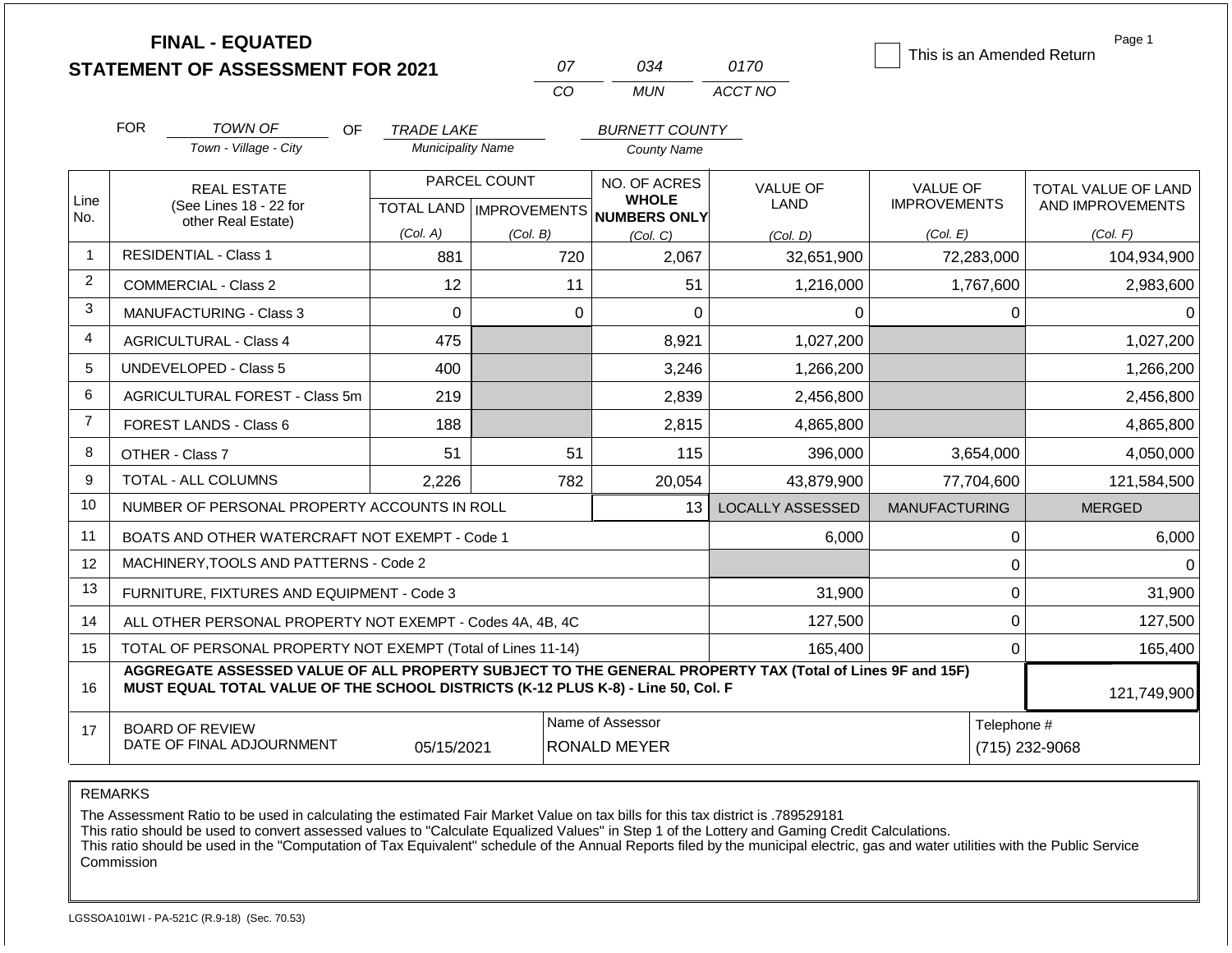2021 07 034 0170 Page 2

FOREST LANDS (Line 7) and FOREST CROPS (in this section) - are **NOT** the same *YEAR CO MUN ACCT NO*

|    |                                                                                  |                                 |  | Private Forest Crop - Reg Class @ 10¢ per acre                           |                                                                    | Private Forest Crop - Reg Class @ \$2.52 per acre                |                                                                              |                                                                 |                    |                    |  |
|----|----------------------------------------------------------------------------------|---------------------------------|--|--------------------------------------------------------------------------|--------------------------------------------------------------------|------------------------------------------------------------------|------------------------------------------------------------------------------|-----------------------------------------------------------------|--------------------|--------------------|--|
| 18 | (a) PARCELS                                                                      | (b) ACRES                       |  | (c) ASSESSED VALUE                                                       |                                                                    | (d) PARCELS                                                      |                                                                              | (e) ACRES                                                       |                    | (f) ASSESSED VALUE |  |
|    |                                                                                  |                                 |  |                                                                          |                                                                    |                                                                  |                                                                              |                                                                 |                    |                    |  |
|    |                                                                                  |                                 |  |                                                                          |                                                                    |                                                                  | Entered Before 2005 Managed Forest - Ferrous Mining CLOSED @ \$7.87 per acre |                                                                 |                    |                    |  |
| 19 | (a) PARCELS                                                                      | (b) ACRES                       |  | Private Forest Crop - Special Class @ 20¢ per acre<br>(c) ASSESSED VALUE |                                                                    | (d) PARCELS                                                      |                                                                              | (e) ACRES                                                       | (f) ASSESSED VALUE |                    |  |
|    |                                                                                  |                                 |  |                                                                          |                                                                    |                                                                  |                                                                              |                                                                 |                    |                    |  |
|    |                                                                                  |                                 |  |                                                                          |                                                                    |                                                                  |                                                                              |                                                                 |                    |                    |  |
|    |                                                                                  |                                 |  | Entered Before 2005 Managed Forest - OPEN @ 74 ¢ per acre                |                                                                    | Entered Before 2005 Managed Forest - CLOSED @<br>\$1.75 per acre |                                                                              |                                                                 |                    |                    |  |
| 20 | (a) PARCELS                                                                      | (c) ASSESSED VALUE<br>(b) ACRES |  | (d) PARCELS                                                              |                                                                    | (e) ACRES                                                        |                                                                              | (f) ASSESSED VALUE                                              |                    |                    |  |
|    |                                                                                  | 45,000<br>29                    |  | 5                                                                        |                                                                    | 132                                                              |                                                                              | 197,000                                                         |                    |                    |  |
|    |                                                                                  |                                 |  |                                                                          |                                                                    |                                                                  |                                                                              |                                                                 |                    |                    |  |
|    | Entered After 2004 Managed Forest - OPEN @ \$2.04 per acre<br>(c) ASSESSED VALUE |                                 |  |                                                                          |                                                                    | Entered After 2004 Managed Forest - CLOSED @ \$ 10.20 per acre   |                                                                              |                                                                 |                    |                    |  |
| 21 | (a) PARCELS                                                                      | (b) ACRES                       |  |                                                                          |                                                                    |                                                                  | (d) PARCELS<br>(e) ACRES                                                     |                                                                 |                    | (f) ASSESSED VALUE |  |
|    |                                                                                  |                                 |  |                                                                          |                                                                    |                                                                  |                                                                              |                                                                 |                    |                    |  |
|    |                                                                                  |                                 |  |                                                                          |                                                                    | 15                                                               |                                                                              | 419.53                                                          |                    | 704,000            |  |
|    | (a) County Forest Cropland Acres                                                 |                                 |  | (b) Federal Acres                                                        |                                                                    | (c) State Acres                                                  |                                                                              | (d) County (NOT FOREST CROP) Acres                              |                    | (e) Other Acres    |  |
| 22 |                                                                                  |                                 |  |                                                                          |                                                                    |                                                                  |                                                                              |                                                                 |                    |                    |  |
|    |                                                                                  |                                 |  |                                                                          |                                                                    | 27.16                                                            |                                                                              | 90.46                                                           |                    | 155.04             |  |
|    |                                                                                  |                                 |  | Assessed Value of Omitted Property From Prior Years (Sec. 70.44)         |                                                                    |                                                                  |                                                                              | Assessed Value of Sec. 70.43 Corrections of Errors by Assessors |                    |                    |  |
|    |                                                                                  | (a) REAL ESTATE                 |  | (b) PERSONAL                                                             |                                                                    |                                                                  |                                                                              | (c1) REAL ESTATE                                                |                    | (c2) PERSONAL      |  |
| 23 |                                                                                  |                                 |  |                                                                          |                                                                    |                                                                  |                                                                              |                                                                 |                    |                    |  |
|    | Manufacturing Equated Value of Omitted Property From Prior Years (Sec. 70.995)   |                                 |  |                                                                          | Mfg. Equated Value of Sec.70.43 Corrections of Errors by Assessors |                                                                  |                                                                              |                                                                 |                    |                    |  |
|    |                                                                                  | (d) REAL ESTATE                 |  | (e) PERSONAL                                                             |                                                                    |                                                                  |                                                                              | (f1) REAL ESTATE                                                |                    | (f2) PERSONAL      |  |
|    |                                                                                  |                                 |  |                                                                          |                                                                    |                                                                  |                                                                              |                                                                 |                    |                    |  |
|    |                                                                                  |                                 |  |                                                                          |                                                                    |                                                                  |                                                                              |                                                                 |                    |                    |  |

# **SPECIAL DISTRICTS**

| Line<br>No. | <b>Enter 6-digit</b><br>Special District | <b>Account</b><br><b>Number</b> | <b>Special District Name</b> | <b>Locally Assessed Value</b><br>of Real Estate and | Mfg Value of Real Estate<br>and Personal Property | <b>Merged Value of</b><br><b>Real Estate and</b> |
|-------------|------------------------------------------|---------------------------------|------------------------------|-----------------------------------------------------|---------------------------------------------------|--------------------------------------------------|
|             | Code (Col. A)                            | (Col. B)                        | (Col. C)                     | Personal Property (Col. D)                          | (Col. E)                                          | Personal Property (Col. F)                       |
| 24          |                                          |                                 |                              |                                                     |                                                   |                                                  |
| 25          |                                          |                                 |                              |                                                     |                                                   |                                                  |
| 26          |                                          |                                 |                              |                                                     |                                                   |                                                  |
| 27          |                                          |                                 |                              |                                                     |                                                   |                                                  |
| 28          |                                          |                                 |                              |                                                     |                                                   |                                                  |
| 29          |                                          |                                 |                              |                                                     |                                                   |                                                  |
| 30          |                                          |                                 |                              |                                                     |                                                   |                                                  |
| 31          |                                          |                                 |                              |                                                     |                                                   |                                                  |
| 32          |                                          |                                 |                              |                                                     |                                                   |                                                  |
| 33          |                                          |                                 |                              |                                                     |                                                   |                                                  |
| 34          |                                          |                                 |                              |                                                     |                                                   |                                                  |
| 35          |                                          |                                 |                              |                                                     |                                                   |                                                  |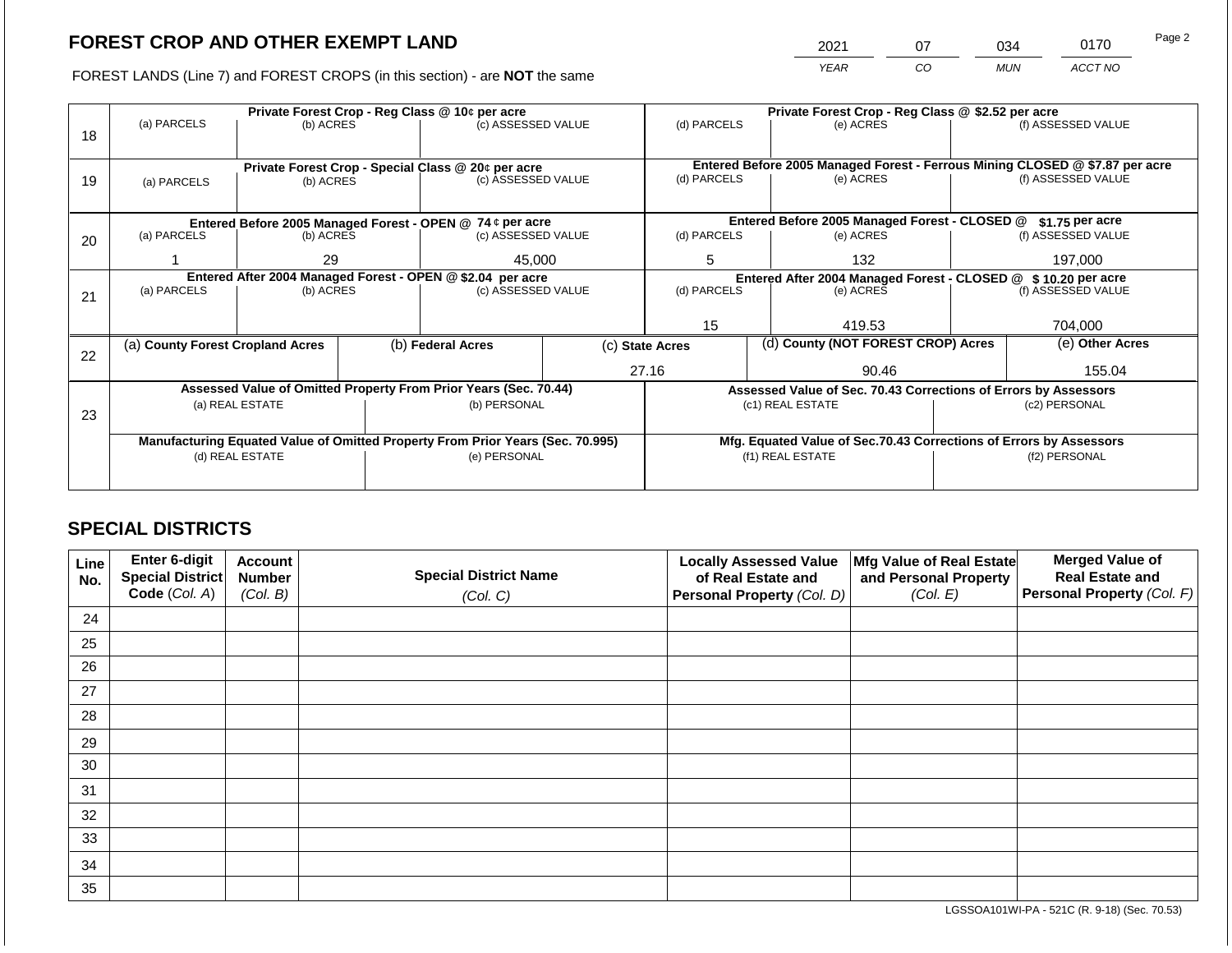|             |                                                          |                                             |                                                         | <b>YEAR</b>                                                                       | $\overline{co}$<br><b>MUN</b>                                 | ACCT NO                                                                        |
|-------------|----------------------------------------------------------|---------------------------------------------|---------------------------------------------------------|-----------------------------------------------------------------------------------|---------------------------------------------------------------|--------------------------------------------------------------------------------|
| Line<br>No. | Enter 6-digit<br><b>School District</b><br>Code (Col. A) | <b>Account</b><br><b>Number</b><br>(Col. B) | <b>School District Name</b><br>(Col. C)                 | <b>Locally Assessed Value</b><br>of Real Estate and<br>Personal Property (Col. D) | Mfg Value of Real Estate<br>and Personal Property<br>(Col. E) | <b>Merged Value of</b><br><b>Real Estate and</b><br>Personal Property (Col. F) |
|             | A. SCHOOL DISTRICTS (K-8 and K-12)                       |                                             |                                                         |                                                                                   |                                                               |                                                                                |
| 36          | 072233                                                   | 0045                                        | SCH D OF GRANTSBURG                                     | 47,804,900                                                                        |                                                               | 47,804,900                                                                     |
| 37          | 481939                                                   | 0290                                        | <b>SCH D OF FREDERIC</b>                                | 73,945,000                                                                        |                                                               | 73,945,000                                                                     |
| 38          |                                                          |                                             |                                                         |                                                                                   |                                                               |                                                                                |
| 39          |                                                          |                                             |                                                         |                                                                                   |                                                               |                                                                                |
| 40          |                                                          |                                             |                                                         |                                                                                   |                                                               |                                                                                |
| 41          |                                                          |                                             |                                                         |                                                                                   |                                                               |                                                                                |
| 42          |                                                          |                                             |                                                         |                                                                                   |                                                               |                                                                                |
| 43          |                                                          |                                             |                                                         |                                                                                   |                                                               |                                                                                |
| 44          |                                                          |                                             |                                                         |                                                                                   |                                                               |                                                                                |
| 45          |                                                          |                                             |                                                         |                                                                                   |                                                               |                                                                                |
| 46          |                                                          |                                             |                                                         |                                                                                   |                                                               |                                                                                |
| 47<br>48    |                                                          |                                             |                                                         |                                                                                   |                                                               |                                                                                |
|             |                                                          |                                             |                                                         |                                                                                   |                                                               |                                                                                |
| 49<br>50    |                                                          |                                             | TOTAL ASSESSED VALUE OF SCHOOL DISTRICTS (K-8 and K-12) | 121,749,900                                                                       |                                                               | 121,749,900                                                                    |
|             | <b>UNION HIGH SCHOOL DISTRICTS</b><br><b>B.</b>          |                                             |                                                         |                                                                                   |                                                               |                                                                                |
| 51          |                                                          |                                             |                                                         |                                                                                   |                                                               |                                                                                |
| 52          |                                                          |                                             |                                                         |                                                                                   |                                                               |                                                                                |
| 53          |                                                          |                                             |                                                         |                                                                                   |                                                               |                                                                                |
| 54          |                                                          |                                             |                                                         |                                                                                   |                                                               |                                                                                |
| 55          |                                                          |                                             | TOTAL ASSESSED VALUE OF UNION HIGH SCHOOLS              |                                                                                   |                                                               |                                                                                |
|             | C.<br><b>TECHNICAL COLLEGE DISTRICTS</b>                 |                                             |                                                         |                                                                                   |                                                               |                                                                                |
| 56          | 001700                                                   | 0016                                        | NORTHWOOD TECHNICAL COLLEGE                             | 121,749,900                                                                       |                                                               | 121,749,900                                                                    |
| 57          |                                                          |                                             |                                                         |                                                                                   |                                                               |                                                                                |
| 58          |                                                          |                                             |                                                         |                                                                                   |                                                               |                                                                                |
| 59          |                                                          |                                             | TOTAL ASSESSED VALUE OF TECHNICAL COLLEGES              | 121,749,900                                                                       |                                                               | 121,749,900                                                                    |

2021

07

034

 *I hereby certify, to the best of my knowledge and belief, this form is complete and correct.*

**SCHOOL DISTRICTS**

| Name              |                            | Title | Submission date        |  |  |
|-------------------|----------------------------|-------|------------------------|--|--|
| SONJA RIKKOLA     |                            |       | 25<br>2021<br>∩ҕ<br>◡◡ |  |  |
| Phone             | Email address              |       |                        |  |  |
| 715<br>349 - 2109 | SRIKKOLA@BURNETTCOUNTY.ORG |       |                        |  |  |

Page 3

0170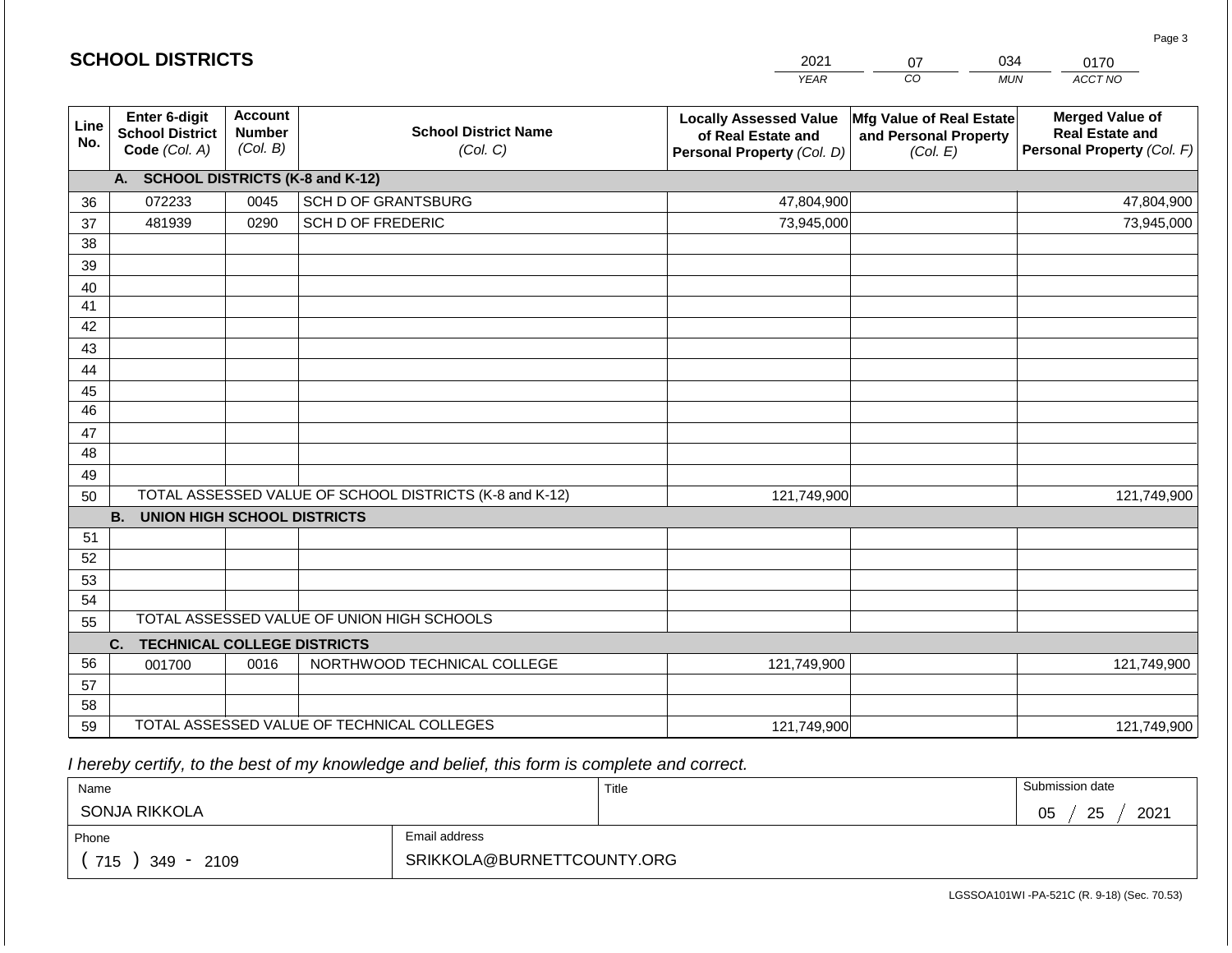- Each municipality's SOA is completed after the Board of Review and includes any changes made to the locally assessed values, under state law (sec. 70.53, Wis. Stats.)
- The Wisconsin Department of Revenue (DOR) merges the locally assessed values with the state assessed manufacturing values
- DOR provides the information regarding district names and codes. If a district is not listed, contact DOR.

Note: If you submit an amended SOA to DOR after your municipality's SOA is equated and posted to our website, we will process the SOA. However, DOR will not recalculate the *aggregate ratio or update the final SOA posted on our website. You should use the corrected values to calculate your tax rates.*

#### **Page 1: Real Estate and Personal Property**

- Lines 1-9 assessed real estate values, parcel counts and acres by classification
- Lines 10-15 assessed personal property values and number of accounts by class
- Line 16 aggregate assessed value of all property subject to general property; use to calculate tax rates. Note: This line equals the total assessed value of K-8 and K-12 school districts (Line 50) and total assessed value of technical colleges (Line 59).
- Remarks assessment ratio used to calculate estimated fair market value on property tax bills

#### **Page 2: Forest Crop, Other Exempt Land and Special Districts**

- Lines 18-21 private forest crop and managed forest lands assessed values
- Line  $22 -$  tax exempt land acres
- Line 23 prior years assessed value of omitted property under sec. 70.44 and correction of errors under sec. 70.43 shown by locally assessed or manufacturing real estate and personal property. Note: If there is an amount on this line, report the corresponding tax in the Statement of Taxes, Sections J or K.
- Lines 24-35 special district assessed values. These values are used to calculate tax rates for the special districts.

#### **Page 3: School Districts**

- Lines 36-50 school districts (K-8 and K-12) assessed values. These values are used to calculate tax rates for school districts.
- Lines 51-55 union high school district assessed values. These values are used to calculate tax rates for union high school districts.
- Lines 56-59 technical college assessed values. These values are used to calculate tax rates for technical colleges.

If you have questions: Email: lgs@wisconsin.gov

 Phone: (608) 266-2569 or (608) 264-6892 Fax: (608) 264-6887

CROIX FALLS, WI 54024 ST CROIX FALLS, WI 54024TOWN OF TRADE LAKE MARJORIE GRAVELLE<br>TOWN OF TRADE LAKE 2798 EVERGREEN AVE 2798 EVERGREEN AVE MARJORIE GRAVELLE  $\overline{5}$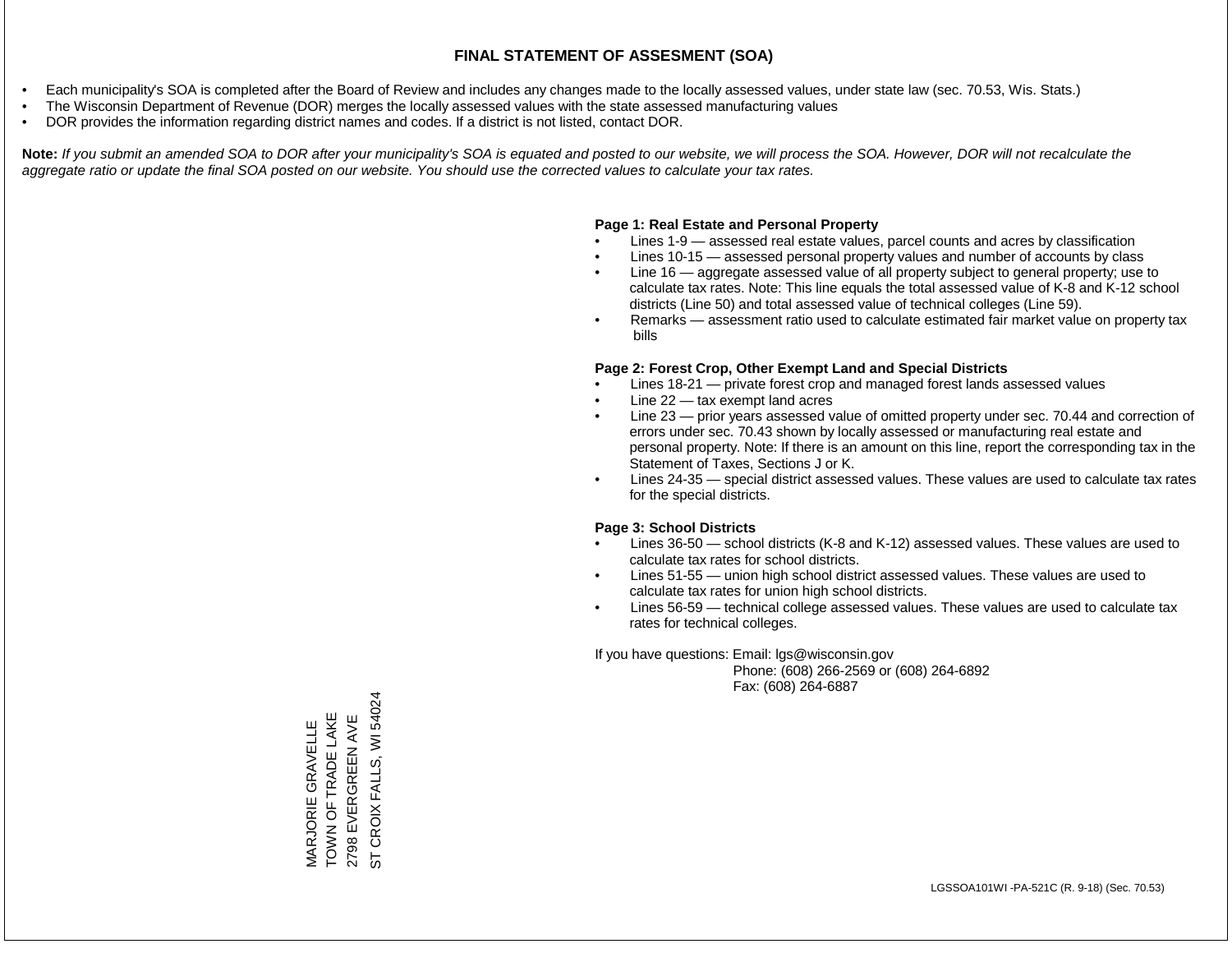|                | <b>FINAL - EQUATED</b><br><b>STATEMENT OF ASSESSMENT FOR 2021</b>  |                                          | 07<br>CO                                        | 036<br><b>MUN</b>                                               | 0171<br>ACCT NO                     | This is an Amended Return                          | Page 1                                                     |
|----------------|--------------------------------------------------------------------|------------------------------------------|-------------------------------------------------|-----------------------------------------------------------------|-------------------------------------|----------------------------------------------------|------------------------------------------------------------|
|                | <b>FOR</b><br><b>TOWN OF</b><br>OF<br>Town - Village - City        | <b>UNION</b><br><b>Municipality Name</b> |                                                 | <b>BURNETT COUNTY</b><br><b>County Name</b>                     |                                     |                                                    |                                                            |
| Line<br>No.    | <b>REAL ESTATE</b><br>(See Lines 18 - 22 for<br>other Real Estate) | <b>TOTAL LAND</b><br>(Col. A)            | PARCEL COUNT<br><b>IMPROVEMENTS</b><br>(Col. B) | NO. OF ACRES<br><b>WHOLE</b><br><b>NUMBERS ONLY</b><br>(Col, C) | <b>VALUE OF</b><br>LAND<br>(Col. D) | <b>VALUE OF</b><br><b>IMPROVEMENTS</b><br>(Col. E) | <b>TOTAL VALUE OF LAND</b><br>AND IMPROVEMENTS<br>(Col. F) |
|                | <b>RESIDENTIAL - Class 1</b>                                       | 686                                      | 549                                             | 1,387                                                           | 40,360,500                          | 54,926,500                                         | 95,287,000                                                 |
| 2              | COMMERCIAL - Class 2                                               | 7                                        | 5                                               | 87                                                              | 493,400                             | 722,000                                            | 1,215,400                                                  |
| 3              | <b>MANUFACTURING - Class 3</b>                                     | 0                                        | 0                                               | 0                                                               | $\Omega$                            | 0                                                  | 0                                                          |
| 4              | <b>AGRICULTURAL - Class 4</b>                                      | 17                                       |                                                 | 323                                                             | 48,700                              |                                                    | 48,700                                                     |
| 5              | <b>UNDEVELOPED - Class 5</b>                                       | 93                                       |                                                 | 779                                                             | 289,300                             |                                                    | 289,300                                                    |
| 6              | AGRICULTURAL FOREST - Class 5m                                     | 13                                       |                                                 | 168                                                             | 126,000                             |                                                    | 126,000                                                    |
| $\overline{7}$ | FOREST LANDS - Class 6                                             | 222                                      |                                                 | 3,635                                                           | 6,083,900                           |                                                    | 6,083,900                                                  |

|    | FUREJI LANDJ - UIJSS 0                                                                                                                                                                                      | ZZZ        |     | ວ.ບວວ                                    | 0,000,900                     |               | 0,000,900   |  |
|----|-------------------------------------------------------------------------------------------------------------------------------------------------------------------------------------------------------------|------------|-----|------------------------------------------|-------------------------------|---------------|-------------|--|
| 8  | OTHER - Class 7                                                                                                                                                                                             | 5          | 5.  | 6                                        | 20,000                        | 263,400       | 283,400     |  |
| 9  | <b>TOTAL - ALL COLUMNS</b>                                                                                                                                                                                  | 1,043      | 559 | 6,385                                    | 47,421,800                    | 55,911,900    | 103,333,700 |  |
| 10 | NUMBER OF PERSONAL PROPERTY ACCOUNTS IN ROLL                                                                                                                                                                |            |     | LOCALLY ASSESSED                         | <b>MANUFACTURING</b>          | <b>MERGED</b> |             |  |
| 11 | BOATS AND OTHER WATERCRAFT NOT EXEMPT - Code 1                                                                                                                                                              |            |     |                                          | 2,900                         |               | 2,900       |  |
| 12 | MACHINERY, TOOLS AND PATTERNS - Code 2                                                                                                                                                                      |            |     |                                          |                               |               | 0           |  |
| 13 | FURNITURE, FIXTURES AND EQUIPMENT - Code 3                                                                                                                                                                  |            |     |                                          | 19,400                        |               | 19,400      |  |
| 14 | ALL OTHER PERSONAL PROPERTY NOT EXEMPT - Codes 4A, 4B, 4C                                                                                                                                                   |            |     |                                          | 107,000                       |               | 107,000     |  |
| 15 | TOTAL OF PERSONAL PROPERTY NOT EXEMPT (Total of Lines 11-14)                                                                                                                                                |            |     |                                          | 129,300                       |               | 129,300     |  |
| 16 | AGGREGATE ASSESSED VALUE OF ALL PROPERTY SUBJECT TO THE GENERAL PROPERTY TAX (Total of Lines 9F and 15F)<br>MUST EQUAL TOTAL VALUE OF THE SCHOOL DISTRICTS (K-12 PLUS K-8) - Line 50, Col. F<br>103,463,000 |            |     |                                          |                               |               |             |  |
| 17 | <b>BOARD OF REVIEW</b><br>DATE OF FINAL ADJOURNMENT                                                                                                                                                         | 05/14/2021 |     | Name of Assessor<br><b>ROBERT PARDUN</b> | Telephone #<br>(715) 790-3498 |               |             |  |

The Assessment Ratio to be used in calculating the estimated Fair Market Value on tax bills for this tax district is .826478828

This ratio should be used to convert assessed values to "Calculate Equalized Values" in Step 1 of the Lottery and Gaming Credit Calculations.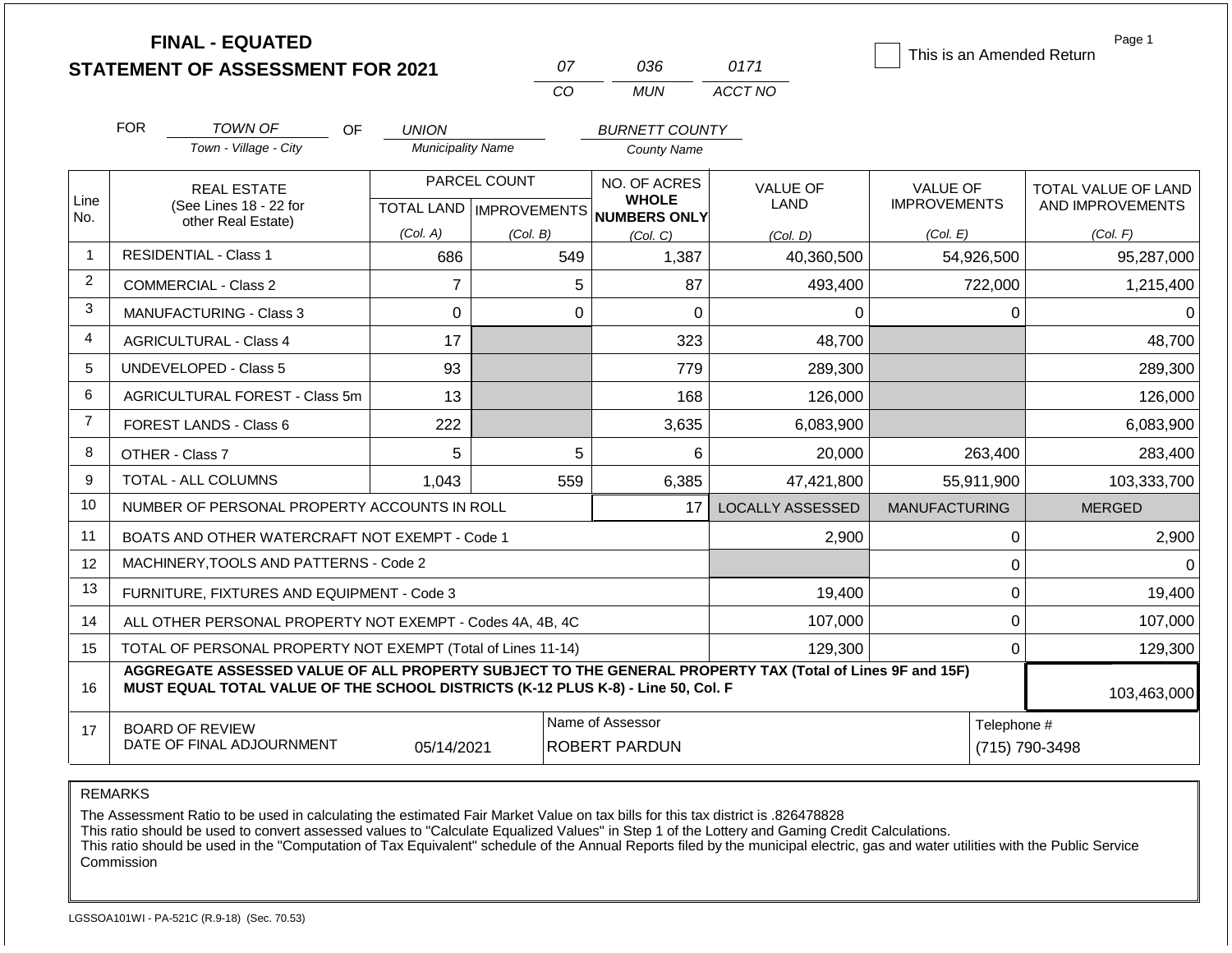2021 07 036 0171

FOREST LANDS (Line 7) and FOREST CROPS (in this section) - are **NOT** the same *YEAR CO MUN ACCT NO*

|    |                                                            |                                                                 |             | Private Forest Crop - Reg Class @ 10¢ per acre                                 |           | Private Forest Crop - Reg Class @ \$2.52 per acre             |                    |                                                                              |                    |                    |
|----|------------------------------------------------------------|-----------------------------------------------------------------|-------------|--------------------------------------------------------------------------------|-----------|---------------------------------------------------------------|--------------------|------------------------------------------------------------------------------|--------------------|--------------------|
| 18 | (a) PARCELS                                                | (b) ACRES                                                       |             | (c) ASSESSED VALUE                                                             |           | (d) PARCELS                                                   |                    | (e) ACRES                                                                    |                    | (f) ASSESSED VALUE |
|    |                                                            |                                                                 |             |                                                                                |           |                                                               |                    |                                                                              |                    |                    |
|    |                                                            |                                                                 |             |                                                                                |           |                                                               |                    | Entered Before 2005 Managed Forest - Ferrous Mining CLOSED @ \$7.87 per acre |                    |                    |
| 19 | (a) PARCELS                                                | Private Forest Crop - Special Class @ 20¢ per acre<br>(b) ACRES |             | (c) ASSESSED VALUE                                                             |           | (d) PARCELS                                                   |                    | (e) ACRES                                                                    |                    | (f) ASSESSED VALUE |
|    |                                                            |                                                                 |             |                                                                                |           |                                                               |                    |                                                                              |                    |                    |
|    |                                                            |                                                                 |             |                                                                                |           |                                                               |                    |                                                                              |                    |                    |
|    |                                                            |                                                                 |             | Entered Before 2005 Managed Forest - OPEN @ 74 ¢ per acre                      |           |                                                               |                    | Entered Before 2005 Managed Forest - CLOSED @                                |                    | \$1.75 per acre    |
| 20 | (a) PARCELS<br>(b) ACRES<br>(c) ASSESSED VALUE             |                                                                 | (d) PARCELS |                                                                                | (e) ACRES |                                                               | (f) ASSESSED VALUE |                                                                              |                    |                    |
|    |                                                            | 118,400<br>6<br>76.21                                           |             | 13                                                                             |           | 374.28                                                        |                    | 566,900                                                                      |                    |                    |
|    |                                                            |                                                                 |             |                                                                                |           |                                                               |                    |                                                                              |                    |                    |
|    | Entered After 2004 Managed Forest - OPEN @ \$2.04 per acre |                                                                 |             |                                                                                |           | Entered After 2004 Managed Forest - CLOSED @ \$10.20 per acre |                    |                                                                              |                    |                    |
| 21 | (a) PARCELS                                                | (b) ACRES                                                       |             | (c) ASSESSED VALUE                                                             |           | (d) PARCELS                                                   | (e) ACRES          |                                                                              | (f) ASSESSED VALUE |                    |
|    |                                                            |                                                                 |             |                                                                                |           |                                                               |                    |                                                                              |                    |                    |
|    | З                                                          | 79.26                                                           |             | 123,800                                                                        |           | 78.8                                                          |                    | 119,800                                                                      |                    |                    |
|    | (a) County Forest Cropland Acres                           |                                                                 |             | (b) Federal Acres                                                              |           | (c) State Acres                                               |                    | (d) County (NOT FOREST CROP) Acres                                           |                    | (e) Other Acres    |
| 22 |                                                            |                                                                 |             |                                                                                |           |                                                               |                    |                                                                              |                    |                    |
|    | 9,819.71                                                   |                                                                 |             | 635.34                                                                         |           | 4,808.95                                                      |                    | 100.94                                                                       |                    | 132.91             |
|    |                                                            |                                                                 |             | Assessed Value of Omitted Property From Prior Years (Sec. 70.44)               |           |                                                               |                    | Assessed Value of Sec. 70.43 Corrections of Errors by Assessors              |                    |                    |
|    |                                                            | (a) REAL ESTATE                                                 |             | (b) PERSONAL                                                                   |           |                                                               |                    | (c1) REAL ESTATE                                                             |                    | (c2) PERSONAL      |
| 23 |                                                            |                                                                 |             |                                                                                |           |                                                               |                    |                                                                              |                    |                    |
|    |                                                            |                                                                 |             | Manufacturing Equated Value of Omitted Property From Prior Years (Sec. 70.995) |           |                                                               |                    | Mfg. Equated Value of Sec.70.43 Corrections of Errors by Assessors           |                    |                    |
|    |                                                            | (d) REAL ESTATE                                                 |             | (e) PERSONAL                                                                   |           |                                                               |                    | (f1) REAL ESTATE                                                             |                    | (f2) PERSONAL      |
|    |                                                            |                                                                 |             |                                                                                |           |                                                               |                    |                                                                              |                    |                    |
|    |                                                            |                                                                 |             |                                                                                |           |                                                               |                    |                                                                              |                    |                    |

# **SPECIAL DISTRICTS**

| Line<br>No. | Enter 6-digit<br>Special District<br>Code (Col. A) | <b>Account</b><br><b>Number</b><br>(Col. B) | <b>Special District Name</b><br>(Col. C) | <b>Locally Assessed Value</b><br>of Real Estate and<br><b>Personal Property (Col. D)</b> | Mfg Value of Real Estate<br>and Personal Property<br>(Col. E) | <b>Merged Value of</b><br><b>Real Estate and</b><br>Personal Property (Col. F) |
|-------------|----------------------------------------------------|---------------------------------------------|------------------------------------------|------------------------------------------------------------------------------------------|---------------------------------------------------------------|--------------------------------------------------------------------------------|
| 24          |                                                    |                                             |                                          |                                                                                          |                                                               |                                                                                |
| 25          |                                                    |                                             |                                          |                                                                                          |                                                               |                                                                                |
| 26          |                                                    |                                             |                                          |                                                                                          |                                                               |                                                                                |
| 27          |                                                    |                                             |                                          |                                                                                          |                                                               |                                                                                |
| 28          |                                                    |                                             |                                          |                                                                                          |                                                               |                                                                                |
| 29          |                                                    |                                             |                                          |                                                                                          |                                                               |                                                                                |
| 30          |                                                    |                                             |                                          |                                                                                          |                                                               |                                                                                |
| 31          |                                                    |                                             |                                          |                                                                                          |                                                               |                                                                                |
| 32          |                                                    |                                             |                                          |                                                                                          |                                                               |                                                                                |
| 33          |                                                    |                                             |                                          |                                                                                          |                                                               |                                                                                |
| 34          |                                                    |                                             |                                          |                                                                                          |                                                               |                                                                                |
| 35          |                                                    |                                             |                                          |                                                                                          |                                                               |                                                                                |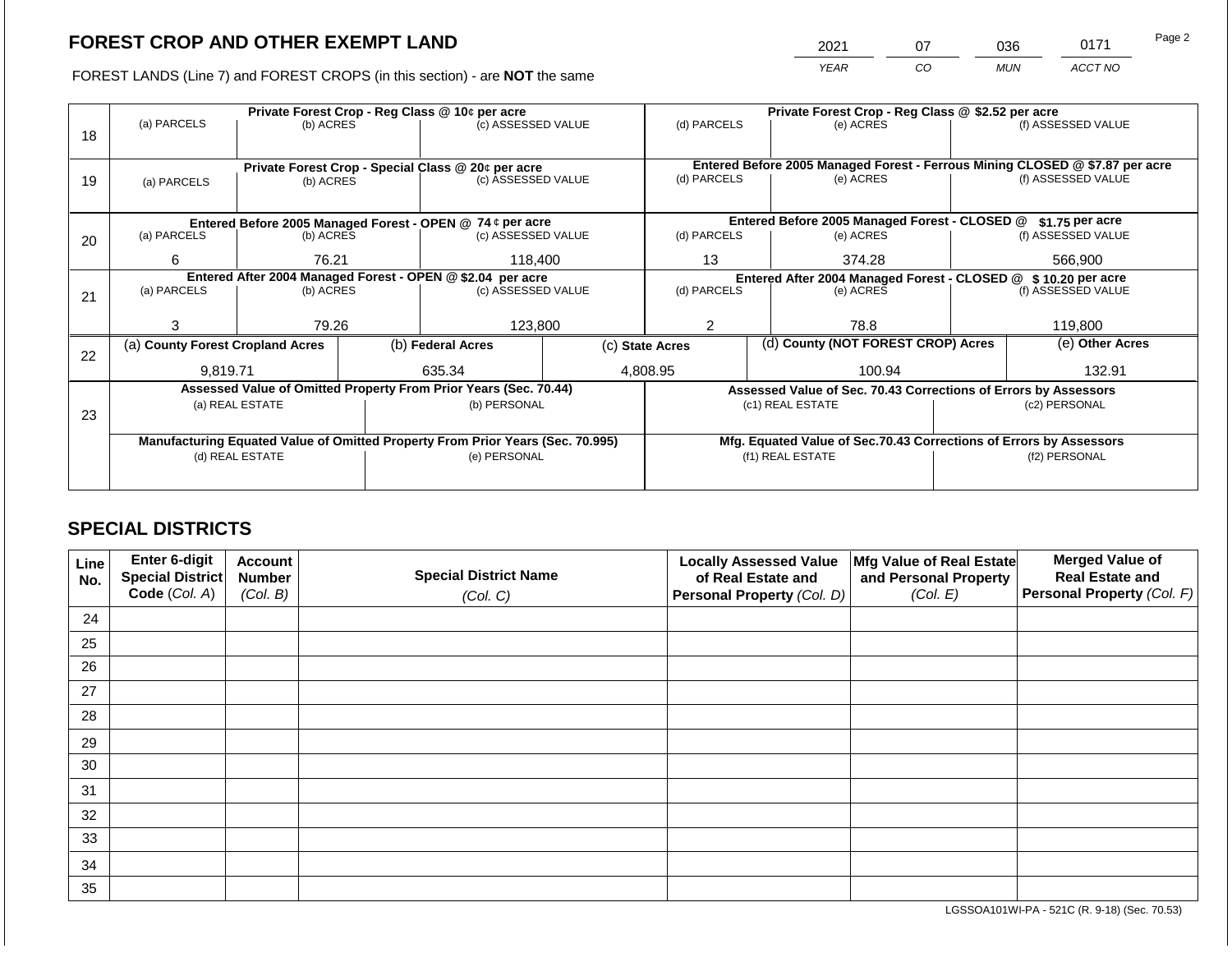|             | <b>SCHOOL DISTRICTS</b><br>2021<br>036<br>07             |                                             |                                                         |                                                                                   | 0171                                                          |                                                                                |  |  |  |  |
|-------------|----------------------------------------------------------|---------------------------------------------|---------------------------------------------------------|-----------------------------------------------------------------------------------|---------------------------------------------------------------|--------------------------------------------------------------------------------|--|--|--|--|
|             |                                                          |                                             |                                                         | <b>YEAR</b>                                                                       | CO                                                            | ACCT NO<br><b>MUN</b>                                                          |  |  |  |  |
| Line<br>No. | Enter 6-digit<br><b>School District</b><br>Code (Col. A) | <b>Account</b><br><b>Number</b><br>(Col. B) | <b>School District Name</b><br>(Col. C)                 | <b>Locally Assessed Value</b><br>of Real Estate and<br>Personal Property (Col. D) | Mfg Value of Real Estate<br>and Personal Property<br>(Col. E) | <b>Merged Value of</b><br><b>Real Estate and</b><br>Personal Property (Col. F) |  |  |  |  |
|             | A. SCHOOL DISTRICTS (K-8 and K-12)                       |                                             |                                                         |                                                                                   |                                                               |                                                                                |  |  |  |  |
| 36          | 076293                                                   | 0047                                        | <b>SCH D OF WEBSTER</b>                                 | 103,463,000                                                                       |                                                               | 103,463,000                                                                    |  |  |  |  |
| 37          |                                                          |                                             |                                                         |                                                                                   |                                                               |                                                                                |  |  |  |  |
| 38          |                                                          |                                             |                                                         |                                                                                   |                                                               |                                                                                |  |  |  |  |
| 39          |                                                          |                                             |                                                         |                                                                                   |                                                               |                                                                                |  |  |  |  |
| 40          |                                                          |                                             |                                                         |                                                                                   |                                                               |                                                                                |  |  |  |  |
| 41          |                                                          |                                             |                                                         |                                                                                   |                                                               |                                                                                |  |  |  |  |
| 42          |                                                          |                                             |                                                         |                                                                                   |                                                               |                                                                                |  |  |  |  |
| 43<br>44    |                                                          |                                             |                                                         |                                                                                   |                                                               |                                                                                |  |  |  |  |
| 45          |                                                          |                                             |                                                         |                                                                                   |                                                               |                                                                                |  |  |  |  |
| 46          |                                                          |                                             |                                                         |                                                                                   |                                                               |                                                                                |  |  |  |  |
| 47          |                                                          |                                             |                                                         |                                                                                   |                                                               |                                                                                |  |  |  |  |
| 48          |                                                          |                                             |                                                         |                                                                                   |                                                               |                                                                                |  |  |  |  |
| 49          |                                                          |                                             |                                                         |                                                                                   |                                                               |                                                                                |  |  |  |  |
| 50          |                                                          |                                             | TOTAL ASSESSED VALUE OF SCHOOL DISTRICTS (K-8 and K-12) | 103,463,000                                                                       |                                                               | 103,463,000                                                                    |  |  |  |  |
|             | <b>B.</b><br><b>UNION HIGH SCHOOL DISTRICTS</b>          |                                             |                                                         |                                                                                   |                                                               |                                                                                |  |  |  |  |
| 51          |                                                          |                                             |                                                         |                                                                                   |                                                               |                                                                                |  |  |  |  |
| 52          |                                                          |                                             |                                                         |                                                                                   |                                                               |                                                                                |  |  |  |  |
| 53          |                                                          |                                             |                                                         |                                                                                   |                                                               |                                                                                |  |  |  |  |
| 54          |                                                          |                                             |                                                         |                                                                                   |                                                               |                                                                                |  |  |  |  |
| 55          | TOTAL ASSESSED VALUE OF UNION HIGH SCHOOLS               |                                             |                                                         |                                                                                   |                                                               |                                                                                |  |  |  |  |
|             | C.<br><b>TECHNICAL COLLEGE DISTRICTS</b>                 |                                             |                                                         |                                                                                   |                                                               |                                                                                |  |  |  |  |
| 56          | 001700                                                   | 0016                                        | NORTHWOOD TECHNICAL COLLEGE                             | 103,463,000                                                                       |                                                               | 103,463,000                                                                    |  |  |  |  |
| 57          |                                                          |                                             |                                                         |                                                                                   |                                                               |                                                                                |  |  |  |  |
| 58          |                                                          |                                             | TOTAL ASSESSED VALUE OF TECHNICAL COLLEGES              |                                                                                   |                                                               |                                                                                |  |  |  |  |
| 59          |                                                          |                                             |                                                         | 103,463,000                                                                       |                                                               | 103,463,000                                                                    |  |  |  |  |

 *I hereby certify, to the best of my knowledge and belief, this form is complete and correct.*

| Name                   |                            | Title | Submission date  |  |  |
|------------------------|----------------------------|-------|------------------|--|--|
| SONJA RIKKOLA          |                            |       | 26<br>2021<br>05 |  |  |
| Phone                  | Email address              |       |                  |  |  |
| 715<br>2109<br>$349 -$ | SRIKKOLA@BURNETTCOUNTY.ORG |       |                  |  |  |

LGSSOA101WI -PA-521C (R. 9-18) (Sec. 70.53)

Page 3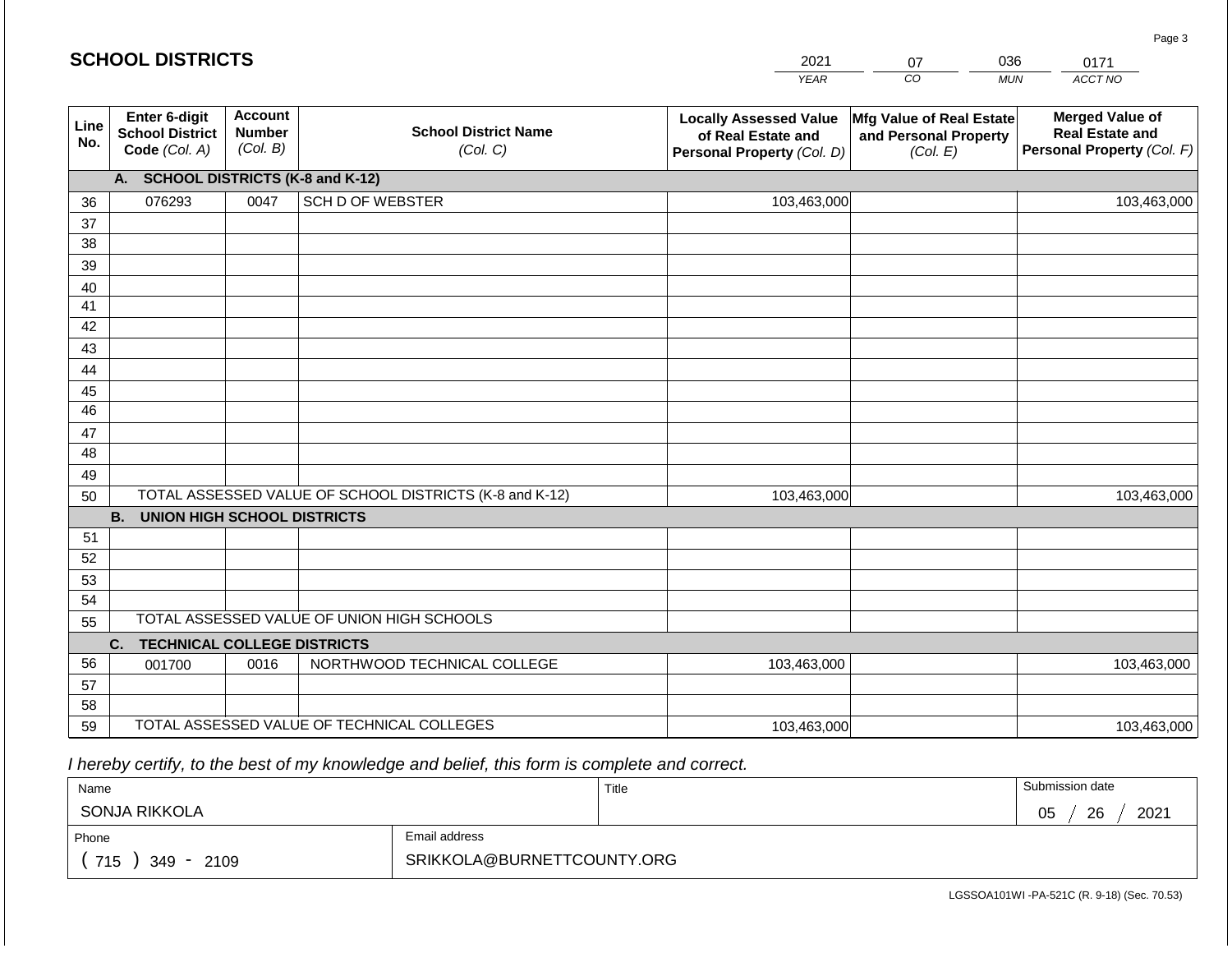- Each municipality's SOA is completed after the Board of Review and includes any changes made to the locally assessed values, under state law (sec. 70.53, Wis. Stats.)
- The Wisconsin Department of Revenue (DOR) merges the locally assessed values with the state assessed manufacturing values
- DOR provides the information regarding district names and codes. If a district is not listed, contact DOR.

Note: If you submit an amended SOA to DOR after your municipality's SOA is equated and posted to our website, we will process the SOA. However, DOR will not recalculate the *aggregate ratio or update the final SOA posted on our website. You should use the corrected values to calculate your tax rates.*

### **Page 1: Real Estate and Personal Property**

- Lines 1-9 assessed real estate values, parcel counts and acres by classification
- Lines 10-15 assessed personal property values and number of accounts by class
- Line 16 aggregate assessed value of all property subject to general property; use to calculate tax rates. Note: This line equals the total assessed value of K-8 and K-12 school districts (Line 50) and total assessed value of technical colleges (Line 59).
- Remarks assessment ratio used to calculate estimated fair market value on property tax bills

### **Page 2: Forest Crop, Other Exempt Land and Special Districts**

- Lines 18-21 private forest crop and managed forest lands assessed values
- Line  $22 -$  tax exempt land acres
- Line 23 prior years assessed value of omitted property under sec. 70.44 and correction of errors under sec. 70.43 shown by locally assessed or manufacturing real estate and personal property. Note: If there is an amount on this line, report the corresponding tax in the Statement of Taxes, Sections J or K.
- Lines 24-35 special district assessed values. These values are used to calculate tax rates for the special districts.

### **Page 3: School Districts**

- Lines 36-50 school districts (K-8 and K-12) assessed values. These values are used to calculate tax rates for school districts.
- Lines 51-55 union high school district assessed values. These values are used to calculate tax rates for union high school districts.
- Lines 56-59 technical college assessed values. These values are used to calculate tax rates for technical colleges.

If you have questions: Email: lgs@wisconsin.gov

 Phone: (608) 266-2569 or (608) 264-6892 Fax: (608) 264-6887

MICHELLE L MESSER<br>TOWN OF UNION<br>8398 COUNTY ROAD U 8398 COUNTY ROAD U MICHELLE L MESSER DANBURY, WI 54830 DANBURY, WI 54830TOWN OF UNION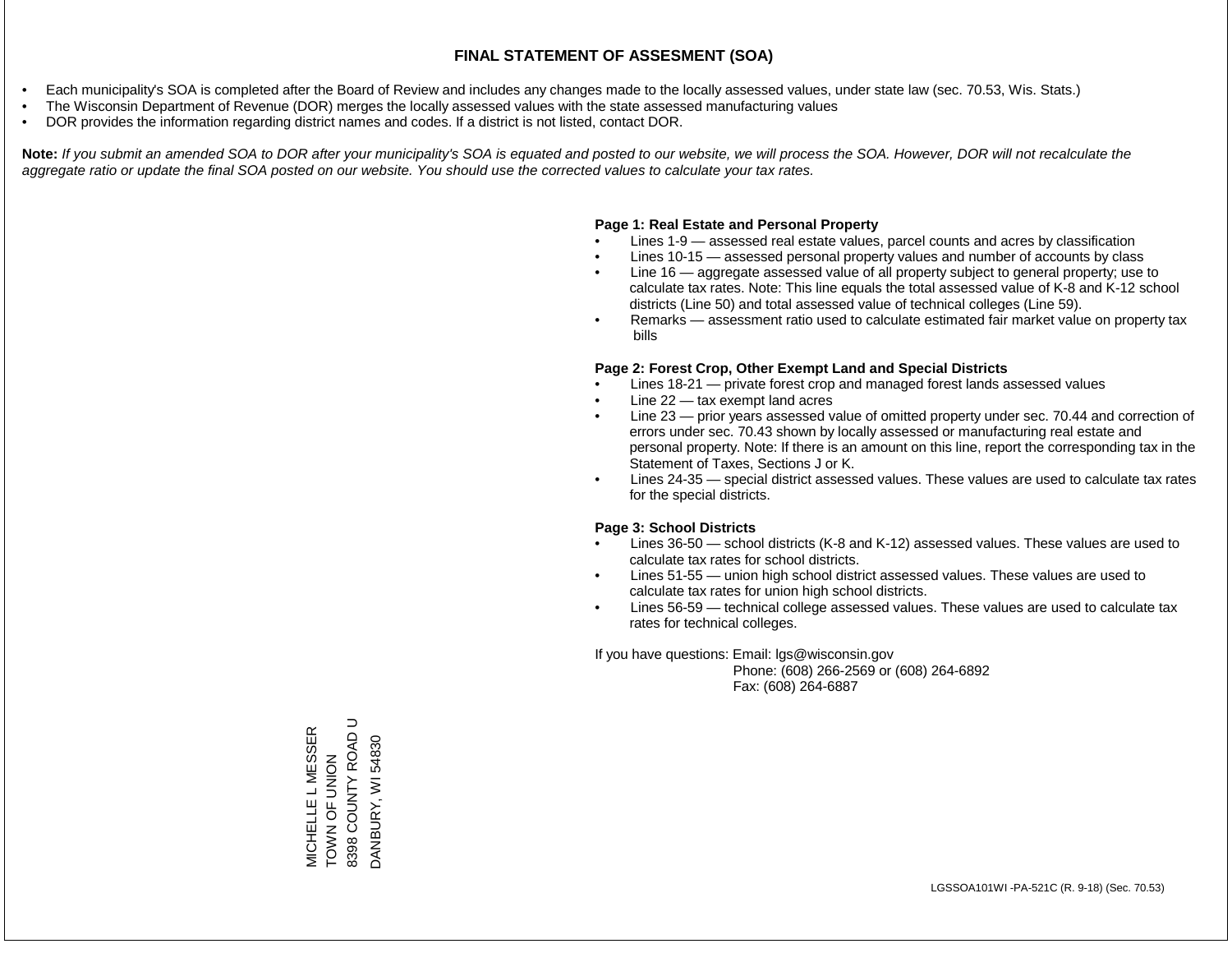|                | <b>FINAL - EQUATED</b><br><b>STATEMENT OF ASSESSMENT FOR 2021</b>                                                                                                                            |                          | 07                                        | 038                                                 | 0172                           | This is an Amended Return              | Page 1                                         |
|----------------|----------------------------------------------------------------------------------------------------------------------------------------------------------------------------------------------|--------------------------|-------------------------------------------|-----------------------------------------------------|--------------------------------|----------------------------------------|------------------------------------------------|
|                |                                                                                                                                                                                              |                          | CO                                        | <b>MUN</b>                                          | ACCT NO                        |                                        |                                                |
|                | <b>FOR</b><br><b>TOWN OF</b><br>OF.                                                                                                                                                          | <b>WEBB LAKE</b>         |                                           | <b>BURNETT COUNTY</b>                               |                                |                                        |                                                |
|                | Town - Village - City                                                                                                                                                                        | <b>Municipality Name</b> |                                           | <b>County Name</b>                                  |                                |                                        |                                                |
| Line<br>No.    | <b>REAL ESTATE</b><br>(See Lines 18 - 22 for                                                                                                                                                 |                          | PARCEL COUNT<br>TOTAL LAND   IMPROVEMENTS | NO. OF ACRES<br><b>WHOLE</b><br><b>NUMBERS ONLY</b> | <b>VALUE OF</b><br><b>LAND</b> | <b>VALUE OF</b><br><b>IMPROVEMENTS</b> | <b>TOTAL VALUE OF LAND</b><br>AND IMPROVEMENTS |
|                | other Real Estate)                                                                                                                                                                           | (Col. A)                 | (Col. B)                                  | (Col, C)                                            | (Col. D)                       | (Col. E)                               | (Col. F)                                       |
| $\mathbf{1}$   | <b>RESIDENTIAL - Class 1</b>                                                                                                                                                                 | 1,609                    | 1,081                                     | 3,140                                               | 115,038,900                    | 121,677,800                            | 236,716,700                                    |
| $\overline{2}$ | <b>COMMERCIAL - Class 2</b>                                                                                                                                                                  | 34                       | 28                                        | 100                                                 | 1,345,800                      | 3,119,500                              | 4,465,300                                      |
| 3              | <b>MANUFACTURING - Class 3</b>                                                                                                                                                               | $\Omega$                 | $\Omega$                                  | 0                                                   | 0                              | 0                                      |                                                |
| 4              | <b>AGRICULTURAL - Class 4</b>                                                                                                                                                                | 0                        |                                           | 0                                                   | 0                              |                                        | ∩                                              |
| 5              | UNDEVELOPED - Class 5                                                                                                                                                                        | 117                      |                                           | 1,363                                               | 223,300                        |                                        | 223,300                                        |
| 6              | AGRICULTURAL FOREST - Class 5m                                                                                                                                                               | $\mathbf 0$              |                                           | 0                                                   | 0                              |                                        | 0                                              |
| $\overline{7}$ | <b>FOREST LANDS - Class 6</b>                                                                                                                                                                | 172                      |                                           | 3,434                                               | 7,861,500                      |                                        | 7,861,500                                      |
| 8              | OTHER - Class 7                                                                                                                                                                              | $\Omega$                 | $\Omega$                                  | $\Omega$                                            | $\Omega$                       | $\Omega$                               | $\Omega$                                       |
| 9              | <b>TOTAL - ALL COLUMNS</b>                                                                                                                                                                   | 1,932                    | 1,109                                     | 8,037                                               | 124,469,500                    | 124,797,300                            | 249,266,800                                    |
| 10             | NUMBER OF PERSONAL PROPERTY ACCOUNTS IN ROLL                                                                                                                                                 |                          |                                           | 24                                                  | <b>LOCALLY ASSESSED</b>        | <b>MANUFACTURING</b>                   | <b>MERGED</b>                                  |
| 11             | BOATS AND OTHER WATERCRAFT NOT EXEMPT - Code 1                                                                                                                                               |                          |                                           |                                                     | 0                              | 0                                      | $\Omega$                                       |
| 12             | MACHINERY, TOOLS AND PATTERNS - Code 2                                                                                                                                                       |                          |                                           |                                                     |                                | 0                                      | $\Omega$                                       |
| 13             | FURNITURE, FIXTURES AND EQUIPMENT - Code 3                                                                                                                                                   |                          |                                           |                                                     | 86,500                         | $\mathbf 0$                            | 86,500                                         |
| 14             | ALL OTHER PERSONAL PROPERTY NOT EXEMPT - Codes 4A, 4B, 4C                                                                                                                                    |                          |                                           |                                                     | 389,000                        | $\pmb{0}$                              | 389,000                                        |
| 15             | TOTAL OF PERSONAL PROPERTY NOT EXEMPT (Total of Lines 11-14)                                                                                                                                 |                          |                                           |                                                     | 475,500                        | 0                                      | 475,500                                        |
| 16             | AGGREGATE ASSESSED VALUE OF ALL PROPERTY SUBJECT TO THE GENERAL PROPERTY TAX (Total of Lines 9F and 15F)<br>MUST EQUAL TOTAL VALUE OF THE SCHOOL DISTRICTS (K-12 PLUS K-8) - Line 50, Col. F |                          |                                           |                                                     |                                |                                        | 249,742,300                                    |
| 17             | <b>BOARD OF REVIEW</b><br>DATE OF FINAL ADJOURNMENT                                                                                                                                          | 06/04/2021               |                                           | Name of Assessor<br><b>ROBERT PARDUN</b>            |                                | Telephone #<br>(715) 790-3498          |                                                |

The Assessment Ratio to be used in calculating the estimated Fair Market Value on tax bills for this tax district is .914739611

This ratio should be used to convert assessed values to "Calculate Equalized Values" in Step 1 of the Lottery and Gaming Credit Calculations.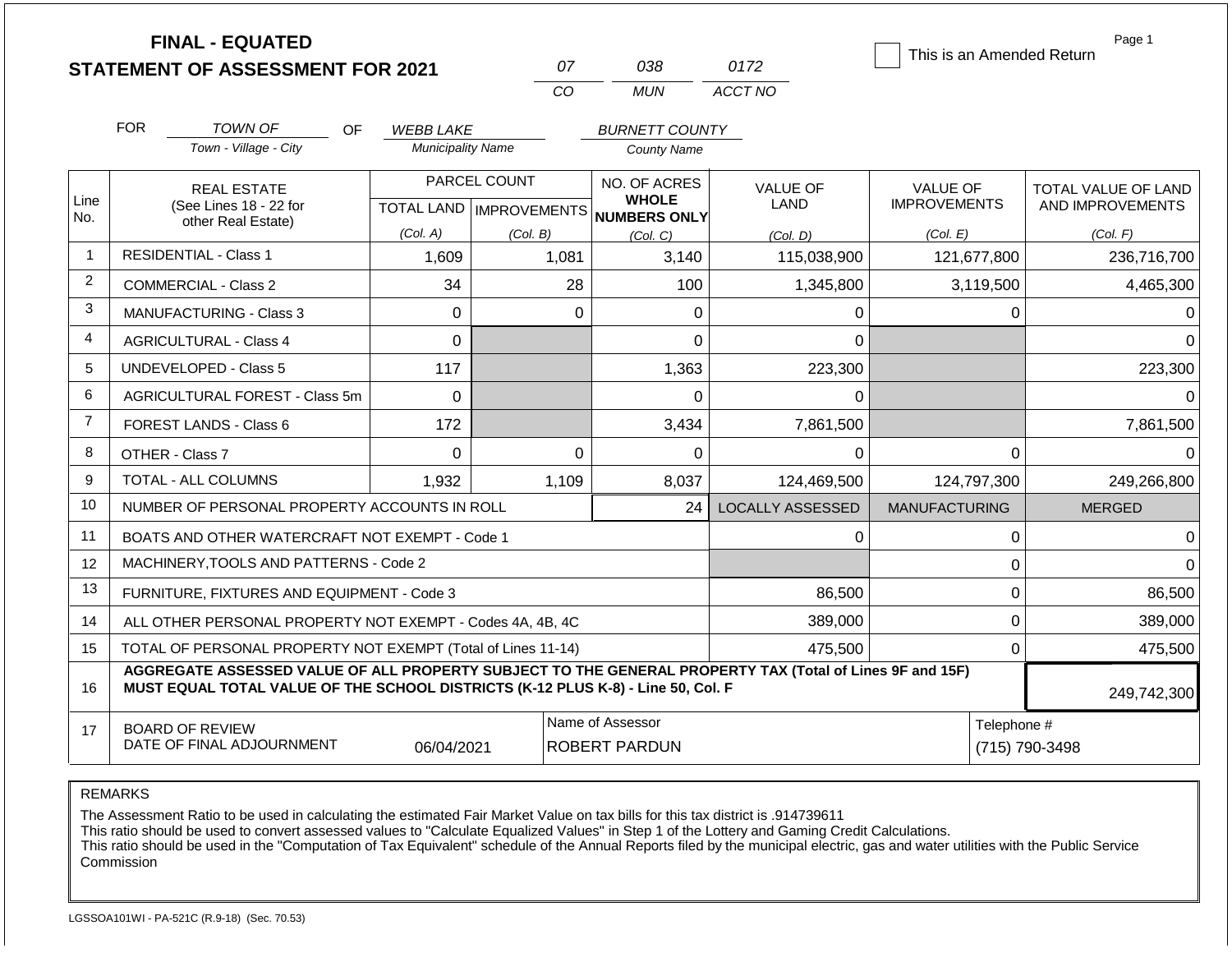2021 07 038 0172 Page 2

FOREST LANDS (Line 7) and FOREST CROPS (in this section) - are **NOT** the same *YEAR CO MUN ACCT NO*

|    |                                                                                | Private Forest Crop - Reg Class @ 10¢ per acre |  |                                                                  |                                                                    | Private Forest Crop - Reg Class @ \$2.52 per acre                            |                                                               |                                                                 |  |                    |  |  |
|----|--------------------------------------------------------------------------------|------------------------------------------------|--|------------------------------------------------------------------|--------------------------------------------------------------------|------------------------------------------------------------------------------|---------------------------------------------------------------|-----------------------------------------------------------------|--|--------------------|--|--|
| 18 | (a) PARCELS                                                                    | (b) ACRES                                      |  | (c) ASSESSED VALUE                                               |                                                                    | (d) PARCELS                                                                  |                                                               | (e) ACRES                                                       |  | (f) ASSESSED VALUE |  |  |
|    |                                                                                |                                                |  |                                                                  |                                                                    |                                                                              |                                                               |                                                                 |  |                    |  |  |
|    |                                                                                |                                                |  | Private Forest Crop - Special Class @ 20¢ per acre               |                                                                    | Entered Before 2005 Managed Forest - Ferrous Mining CLOSED @ \$7.87 per acre |                                                               |                                                                 |  |                    |  |  |
| 19 | (a) PARCELS                                                                    | (b) ACRES                                      |  | (c) ASSESSED VALUE                                               |                                                                    | (d) PARCELS                                                                  |                                                               | (e) ACRES                                                       |  | (f) ASSESSED VALUE |  |  |
|    |                                                                                |                                                |  |                                                                  |                                                                    |                                                                              |                                                               |                                                                 |  |                    |  |  |
|    |                                                                                |                                                |  |                                                                  |                                                                    |                                                                              |                                                               |                                                                 |  |                    |  |  |
|    |                                                                                |                                                |  | Entered Before 2005 Managed Forest - OPEN @ 74 ¢ per acre        |                                                                    |                                                                              |                                                               | Entered Before 2005 Managed Forest - CLOSED @                   |  | \$1.75 per acre    |  |  |
| 20 | (a) PARCELS                                                                    | (b) ACRES                                      |  | (c) ASSESSED VALUE                                               |                                                                    | (d) PARCELS                                                                  |                                                               | (e) ACRES                                                       |  | (f) ASSESSED VALUE |  |  |
|    | 6                                                                              | 224.25                                         |  | 426,000                                                          |                                                                    |                                                                              |                                                               | 266.33                                                          |  | 553,100            |  |  |
|    | Entered After 2004 Managed Forest - OPEN @ \$2.04 per acre                     |                                                |  |                                                                  |                                                                    |                                                                              | Entered After 2004 Managed Forest - CLOSED @ \$10.20 per acre |                                                                 |  |                    |  |  |
| 21 | (a) PARCELS                                                                    | (b) ACRES                                      |  | (c) ASSESSED VALUE                                               |                                                                    | (d) PARCELS                                                                  |                                                               | (e) ACRES                                                       |  | (f) ASSESSED VALUE |  |  |
|    |                                                                                |                                                |  |                                                                  |                                                                    |                                                                              |                                                               |                                                                 |  |                    |  |  |
|    | 13                                                                             | 473                                            |  | 1,037,400                                                        |                                                                    | 15                                                                           |                                                               | 483.33                                                          |  | 1,226,600          |  |  |
|    | (a) County Forest Cropland Acres                                               |                                                |  | (b) Federal Acres                                                |                                                                    | (c) State Acres                                                              |                                                               | (d) County (NOT FOREST CROP) Acres                              |  | (e) Other Acres    |  |  |
| 22 |                                                                                |                                                |  |                                                                  |                                                                    |                                                                              |                                                               |                                                                 |  |                    |  |  |
|    | 9,429.83                                                                       |                                                |  | 593.78                                                           |                                                                    | 56.64                                                                        |                                                               | 256.28                                                          |  | 123.26             |  |  |
|    |                                                                                |                                                |  | Assessed Value of Omitted Property From Prior Years (Sec. 70.44) |                                                                    |                                                                              |                                                               | Assessed Value of Sec. 70.43 Corrections of Errors by Assessors |  |                    |  |  |
| 23 |                                                                                | (a) REAL ESTATE                                |  | (b) PERSONAL                                                     |                                                                    |                                                                              |                                                               | (c1) REAL ESTATE                                                |  | (c2) PERSONAL      |  |  |
|    |                                                                                |                                                |  |                                                                  |                                                                    |                                                                              |                                                               |                                                                 |  |                    |  |  |
|    | Manufacturing Equated Value of Omitted Property From Prior Years (Sec. 70.995) |                                                |  |                                                                  | Mfg. Equated Value of Sec.70.43 Corrections of Errors by Assessors |                                                                              |                                                               |                                                                 |  |                    |  |  |
|    |                                                                                | (d) REAL ESTATE                                |  | (e) PERSONAL                                                     | (f1) REAL ESTATE                                                   |                                                                              |                                                               | (f2) PERSONAL                                                   |  |                    |  |  |
|    |                                                                                |                                                |  |                                                                  |                                                                    |                                                                              |                                                               |                                                                 |  |                    |  |  |
|    |                                                                                |                                                |  |                                                                  |                                                                    |                                                                              |                                                               |                                                                 |  |                    |  |  |

# **SPECIAL DISTRICTS**

| Line<br>No. | Enter 6-digit<br>Special District | <b>Account</b><br><b>Number</b> | <b>Special District Name</b> | <b>Locally Assessed Value</b><br>of Real Estate and | Mfg Value of Real Estate<br>and Personal Property | <b>Merged Value of</b><br><b>Real Estate and</b> |
|-------------|-----------------------------------|---------------------------------|------------------------------|-----------------------------------------------------|---------------------------------------------------|--------------------------------------------------|
|             | Code (Col. A)                     | (Col. B)                        | (Col. C)                     | Personal Property (Col. D)                          | (Col. E)                                          | Personal Property (Col. F)                       |
| 24          |                                   |                                 |                              |                                                     |                                                   |                                                  |
| 25          |                                   |                                 |                              |                                                     |                                                   |                                                  |
| 26          |                                   |                                 |                              |                                                     |                                                   |                                                  |
| 27          |                                   |                                 |                              |                                                     |                                                   |                                                  |
| 28          |                                   |                                 |                              |                                                     |                                                   |                                                  |
| 29          |                                   |                                 |                              |                                                     |                                                   |                                                  |
| 30          |                                   |                                 |                              |                                                     |                                                   |                                                  |
| 31          |                                   |                                 |                              |                                                     |                                                   |                                                  |
| 32          |                                   |                                 |                              |                                                     |                                                   |                                                  |
| 33          |                                   |                                 |                              |                                                     |                                                   |                                                  |
| 34          |                                   |                                 |                              |                                                     |                                                   |                                                  |
| 35          |                                   |                                 |                              |                                                     |                                                   |                                                  |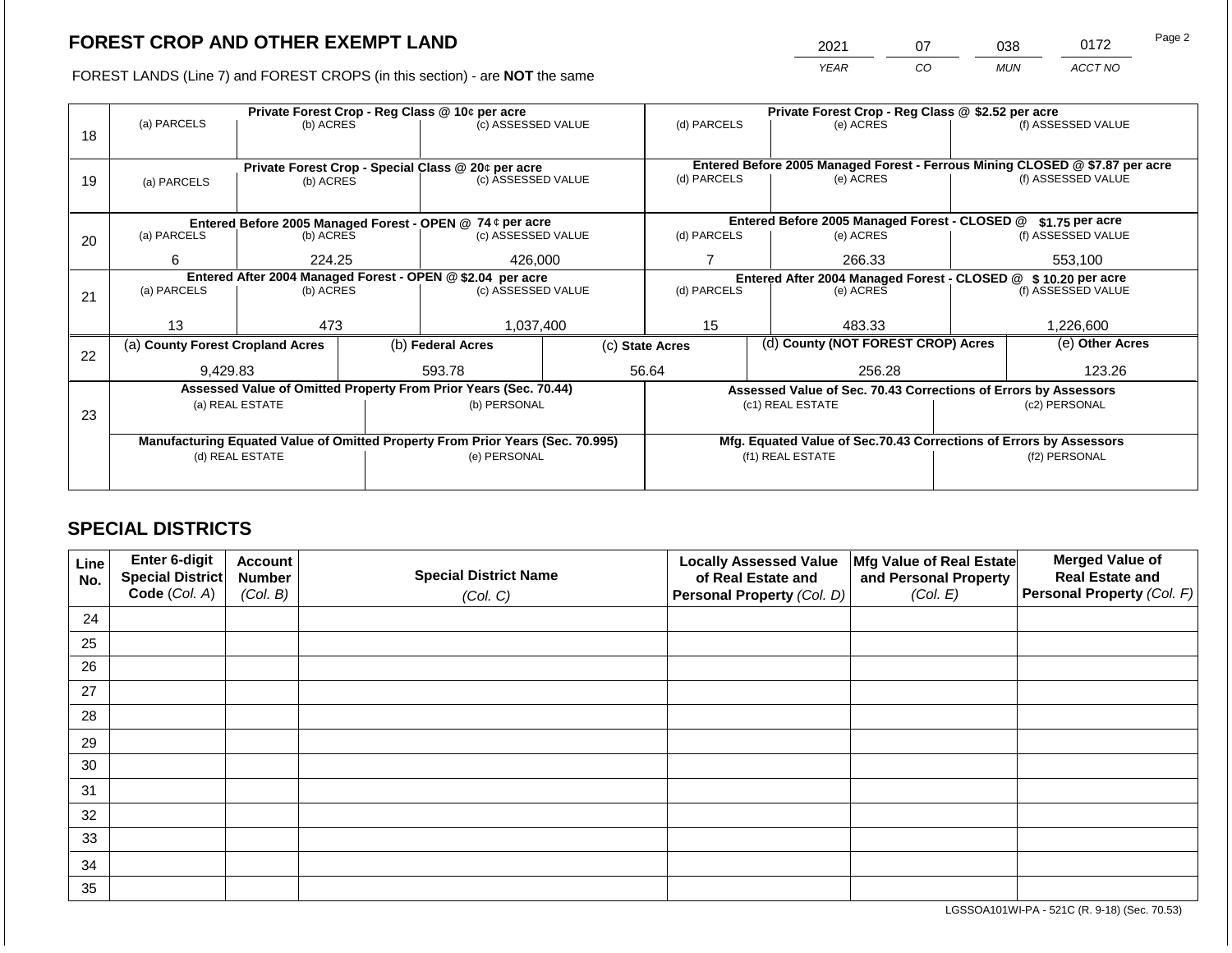|                 | <b>SCHOOL DISTRICTS</b>                                  |                                             |                                                         | 2021                                                                              | 038<br>07                                                     |            | 0172                                                                           |
|-----------------|----------------------------------------------------------|---------------------------------------------|---------------------------------------------------------|-----------------------------------------------------------------------------------|---------------------------------------------------------------|------------|--------------------------------------------------------------------------------|
|                 |                                                          |                                             |                                                         | <b>YEAR</b>                                                                       | CO                                                            | <b>MUN</b> | ACCT NO                                                                        |
| Line<br>No.     | Enter 6-digit<br><b>School District</b><br>Code (Col. A) | <b>Account</b><br><b>Number</b><br>(Col. B) | <b>School District Name</b><br>(Col. C)                 | <b>Locally Assessed Value</b><br>of Real Estate and<br>Personal Property (Col. D) | Mfg Value of Real Estate<br>and Personal Property<br>(Col. E) |            | <b>Merged Value of</b><br><b>Real Estate and</b><br>Personal Property (Col. F) |
|                 | A. SCHOOL DISTRICTS (K-8 and K-12)                       |                                             |                                                         |                                                                                   |                                                               |            |                                                                                |
| 36              | 076293                                                   | 0047                                        | <b>SCH D OF WEBSTER</b>                                 | 249,742,300                                                                       |                                                               |            | 249,742,300                                                                    |
| 37              |                                                          |                                             |                                                         |                                                                                   |                                                               |            |                                                                                |
| 38              |                                                          |                                             |                                                         |                                                                                   |                                                               |            |                                                                                |
| 39              |                                                          |                                             |                                                         |                                                                                   |                                                               |            |                                                                                |
| 40              |                                                          |                                             |                                                         |                                                                                   |                                                               |            |                                                                                |
| 41<br>42        |                                                          |                                             |                                                         |                                                                                   |                                                               |            |                                                                                |
| 43              |                                                          |                                             |                                                         |                                                                                   |                                                               |            |                                                                                |
| 44              |                                                          |                                             |                                                         |                                                                                   |                                                               |            |                                                                                |
| 45              |                                                          |                                             |                                                         |                                                                                   |                                                               |            |                                                                                |
| $\overline{46}$ |                                                          |                                             |                                                         |                                                                                   |                                                               |            |                                                                                |
| 47              |                                                          |                                             |                                                         |                                                                                   |                                                               |            |                                                                                |
| 48              |                                                          |                                             |                                                         |                                                                                   |                                                               |            |                                                                                |
| 49              |                                                          |                                             |                                                         |                                                                                   |                                                               |            |                                                                                |
| 50              |                                                          |                                             | TOTAL ASSESSED VALUE OF SCHOOL DISTRICTS (K-8 and K-12) | 249,742,300                                                                       |                                                               |            | 249,742,300                                                                    |
|                 | <b>B. UNION HIGH SCHOOL DISTRICTS</b>                    |                                             |                                                         |                                                                                   |                                                               |            |                                                                                |
| 51              |                                                          |                                             |                                                         |                                                                                   |                                                               |            |                                                                                |
| 52<br>53        |                                                          |                                             |                                                         |                                                                                   |                                                               |            |                                                                                |
| 54              |                                                          |                                             |                                                         |                                                                                   |                                                               |            |                                                                                |
| 55              |                                                          |                                             | TOTAL ASSESSED VALUE OF UNION HIGH SCHOOLS              |                                                                                   |                                                               |            |                                                                                |
|                 | <b>TECHNICAL COLLEGE DISTRICTS</b><br>C.                 |                                             |                                                         |                                                                                   |                                                               |            |                                                                                |
| 56              | 001700                                                   | 0016                                        | NORTHWOOD TECHNICAL COLLEGE                             | 249,742,300                                                                       |                                                               |            | 249,742,300                                                                    |
| 57              |                                                          |                                             |                                                         |                                                                                   |                                                               |            |                                                                                |
| 58              |                                                          |                                             |                                                         |                                                                                   |                                                               |            |                                                                                |
| 59              |                                                          |                                             | TOTAL ASSESSED VALUE OF TECHNICAL COLLEGES              | 249,742,300                                                                       |                                                               |            | 249,742,300                                                                    |

 *I hereby certify, to the best of my knowledge and belief, this form is complete and correct.*

**SCHOOL DISTRICTS**

| Name                 |                            | Title | Submission date  |
|----------------------|----------------------------|-------|------------------|
| SONJA RIKKOLA        |                            |       | 15<br>2021<br>06 |
| Phone                | Email address              |       |                  |
| 715<br>2109<br>349 - | SRIKKOLA@BURNETTCOUNTY.ORG |       |                  |

Page 3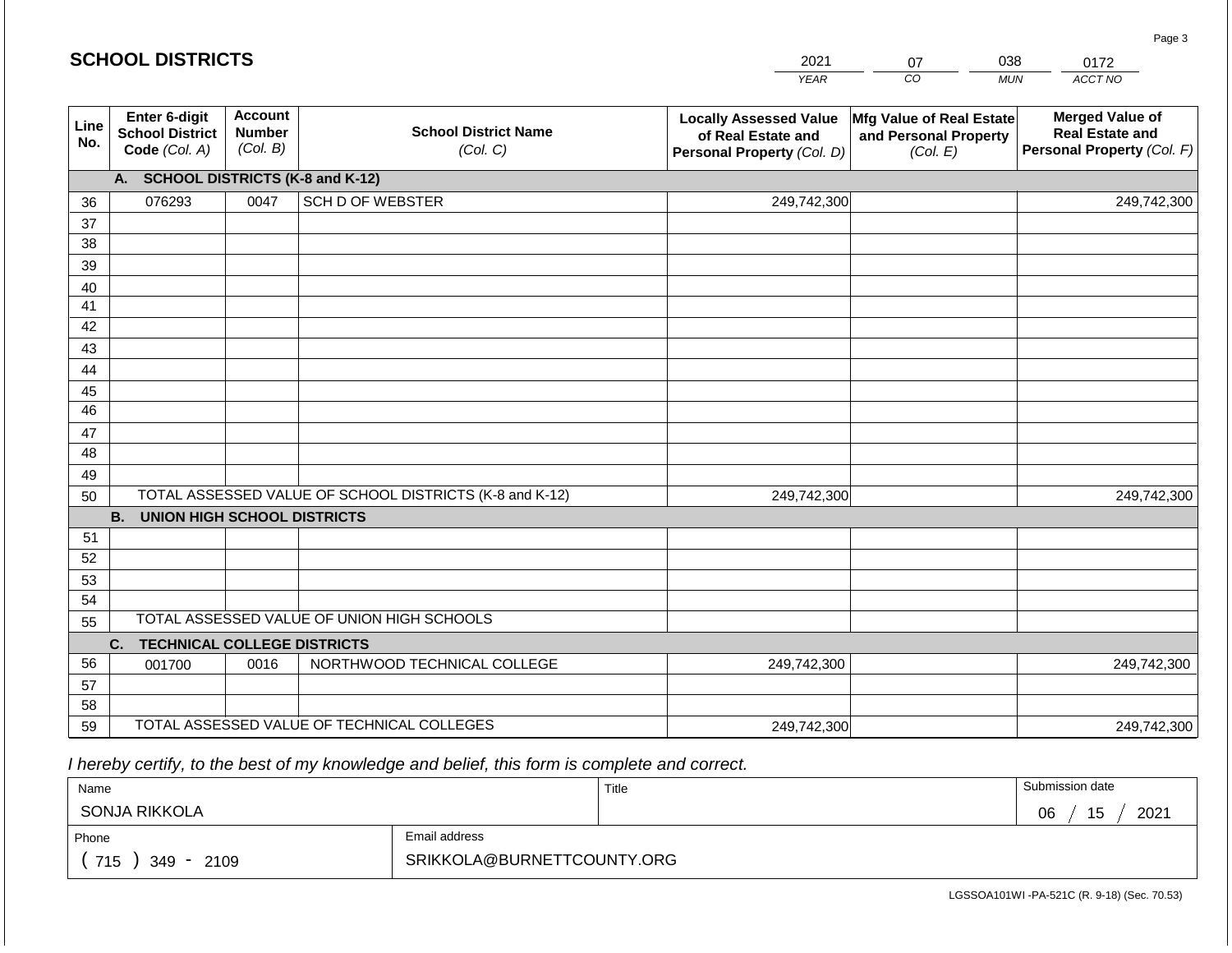- Each municipality's SOA is completed after the Board of Review and includes any changes made to the locally assessed values, under state law (sec. 70.53, Wis. Stats.)
- The Wisconsin Department of Revenue (DOR) merges the locally assessed values with the state assessed manufacturing values
- DOR provides the information regarding district names and codes. If a district is not listed, contact DOR.

Note: If you submit an amended SOA to DOR after your municipality's SOA is equated and posted to our website, we will process the SOA. However, DOR will not recalculate the *aggregate ratio or update the final SOA posted on our website. You should use the corrected values to calculate your tax rates.*

## **Page 1: Real Estate and Personal Property**

- Lines 1-9 assessed real estate values, parcel counts and acres by classification
- Lines 10-15 assessed personal property values and number of accounts by class
- Line 16 aggregate assessed value of all property subject to general property; use to calculate tax rates. Note: This line equals the total assessed value of K-8 and K-12 school districts (Line 50) and total assessed value of technical colleges (Line 59).
- Remarks assessment ratio used to calculate estimated fair market value on property tax bills

## **Page 2: Forest Crop, Other Exempt Land and Special Districts**

- Lines 18-21 private forest crop and managed forest lands assessed values
- Line  $22 -$  tax exempt land acres
- Line 23 prior years assessed value of omitted property under sec. 70.44 and correction of errors under sec. 70.43 shown by locally assessed or manufacturing real estate and personal property. Note: If there is an amount on this line, report the corresponding tax in the Statement of Taxes, Sections J or K.
- Lines 24-35 special district assessed values. These values are used to calculate tax rates for the special districts.

## **Page 3: School Districts**

- Lines 36-50 school districts (K-8 and K-12) assessed values. These values are used to calculate tax rates for school districts.
- Lines 51-55 union high school district assessed values. These values are used to calculate tax rates for union high school districts.
- Lines 56-59 technical college assessed values. These values are used to calculate tax rates for technical colleges.

If you have questions: Email: lgs@wisconsin.gov

 Phone: (608) 266-2569 or (608) 264-6892 Fax: (608) 264-6887

31000 NAMEKAGON TRAIL 31000 NAMEKAGON TRAIL KENNETH S BUSBY<br>TOWN OF WEBB LAKE TOWN OF WEBB LAKE LAKE, WI 54830 WEBB LAKE, WI 54830KENNETH S BUSBY WEBB I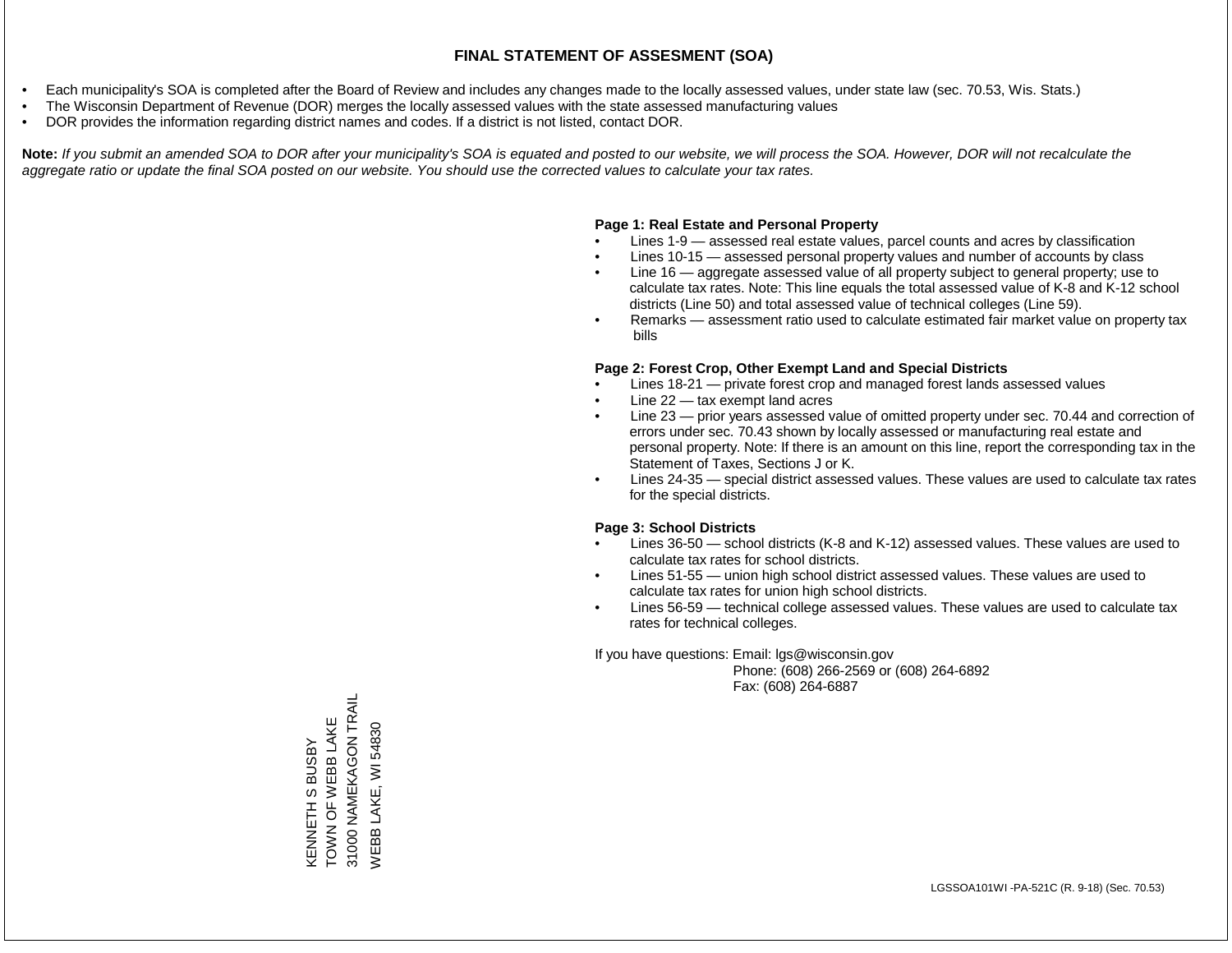|                |                                                                    | <b>FINAL - EQUATED</b><br><b>STATEMENT OF ASSESSMENT FOR 2021</b>                                                                                                                            |                          |          | 07                                                                  | 040                                      | 0173                    | This is an Amended Return              | Page 1                                  |  |
|----------------|--------------------------------------------------------------------|----------------------------------------------------------------------------------------------------------------------------------------------------------------------------------------------|--------------------------|----------|---------------------------------------------------------------------|------------------------------------------|-------------------------|----------------------------------------|-----------------------------------------|--|
|                |                                                                    |                                                                                                                                                                                              |                          |          | CO                                                                  | <b>MUN</b>                               | ACCT NO                 |                                        |                                         |  |
|                | <b>FOR</b>                                                         | <b>TOWN OF</b><br>OF.                                                                                                                                                                        | <b>WEST MARSHLAND</b>    |          |                                                                     | <b>BURNETT COUNTY</b>                    |                         |                                        |                                         |  |
|                |                                                                    | Town - Village - City                                                                                                                                                                        | <b>Municipality Name</b> |          |                                                                     | <b>County Name</b>                       |                         |                                        |                                         |  |
| Line<br>No.    | <b>REAL ESTATE</b><br>(See Lines 18 - 22 for<br>other Real Estate) |                                                                                                                                                                                              | PARCEL COUNT             |          | NO. OF ACRES<br><b>WHOLE</b><br>TOTAL LAND MPROVEMENTS NUMBERS ONLY |                                          | <b>VALUE OF</b><br>LAND | <b>VALUE OF</b><br><b>IMPROVEMENTS</b> | TOTAL VALUE OF LAND<br>AND IMPROVEMENTS |  |
|                |                                                                    |                                                                                                                                                                                              | (Col. A)                 | (Col. B) |                                                                     | (Col, C)                                 | (Col. D)                | (Col. E)                               | (Col. F)                                |  |
| $\mathbf{1}$   |                                                                    | <b>RESIDENTIAL - Class 1</b>                                                                                                                                                                 | 309                      |          | 284                                                                 | 730                                      | 3,006,200               | 17,579,100                             | 20,585,300                              |  |
| $\overline{2}$ |                                                                    | <b>COMMERCIAL - Class 2</b>                                                                                                                                                                  | $\Omega$                 |          | $\mathbf 0$                                                         | 0                                        | 0                       | 0                                      |                                         |  |
| 3              |                                                                    | <b>MANUFACTURING - Class 3</b>                                                                                                                                                               | 0                        |          | $\mathbf 0$                                                         | 0                                        | 0                       | $\Omega$                               |                                         |  |
| 4              |                                                                    | <b>AGRICULTURAL - Class 4</b>                                                                                                                                                                | 45                       |          |                                                                     | 760                                      | 93,700                  |                                        | 93,700                                  |  |
| 5              |                                                                    | UNDEVELOPED - Class 5                                                                                                                                                                        | 79                       |          |                                                                     | 510                                      | 210,900                 |                                        | 210,900                                 |  |
| 6              |                                                                    | AGRICULTURAL FOREST - Class 5m                                                                                                                                                               | 17                       |          |                                                                     | 217                                      | 156,900                 |                                        | 156,900                                 |  |
| $\overline{7}$ |                                                                    | FOREST LANDS - Class 6                                                                                                                                                                       | 334                      |          |                                                                     | 6,318                                    | 9,901,200               |                                        | 9,901,200                               |  |
| 8              |                                                                    | OTHER - Class 7                                                                                                                                                                              | 4                        |          | 4                                                                   | 6                                        | 18,000                  | 213,500                                | 231,500                                 |  |
| 9              |                                                                    | TOTAL - ALL COLUMNS                                                                                                                                                                          | 788                      |          | 288                                                                 | 8,541                                    | 13,386,900              | 17,792,600                             | 31,179,500                              |  |
| 10             |                                                                    | NUMBER OF PERSONAL PROPERTY ACCOUNTS IN ROLL                                                                                                                                                 |                          |          |                                                                     | $\overline{7}$                           | <b>LOCALLY ASSESSED</b> | <b>MANUFACTURING</b>                   | <b>MERGED</b>                           |  |
| 11             |                                                                    | BOATS AND OTHER WATERCRAFT NOT EXEMPT - Code 1                                                                                                                                               |                          |          |                                                                     |                                          | 0                       | 0                                      | ∩                                       |  |
| 12             |                                                                    | MACHINERY, TOOLS AND PATTERNS - Code 2                                                                                                                                                       |                          |          |                                                                     |                                          |                         | 0                                      | $\Omega$                                |  |
| 13             |                                                                    | FURNITURE, FIXTURES AND EQUIPMENT - Code 3                                                                                                                                                   |                          |          |                                                                     |                                          | 0                       | $\mathbf 0$                            | $\Omega$                                |  |
| 14             |                                                                    | ALL OTHER PERSONAL PROPERTY NOT EXEMPT - Codes 4A, 4B, 4C                                                                                                                                    |                          |          |                                                                     |                                          | 58,700                  | $\mathbf 0$                            | 58,700                                  |  |
| 15             |                                                                    | TOTAL OF PERSONAL PROPERTY NOT EXEMPT (Total of Lines 11-14)                                                                                                                                 |                          |          |                                                                     |                                          | 58,700                  | $\mathbf 0$                            | 58,700                                  |  |
| 16             |                                                                    | AGGREGATE ASSESSED VALUE OF ALL PROPERTY SUBJECT TO THE GENERAL PROPERTY TAX (Total of Lines 9F and 15F)<br>MUST EQUAL TOTAL VALUE OF THE SCHOOL DISTRICTS (K-12 PLUS K-8) - Line 50, Col. F |                          |          |                                                                     |                                          |                         |                                        | 31,238,200                              |  |
| 17             |                                                                    | <b>BOARD OF REVIEW</b><br>DATE OF FINAL ADJOURNMENT                                                                                                                                          | 05/05/2021               |          |                                                                     | Name of Assessor<br><b>ROBERT PARDUN</b> |                         | Telephone #<br>(715) 790-3498          |                                         |  |

The Assessment Ratio to be used in calculating the estimated Fair Market Value on tax bills for this tax district is .926020786

This ratio should be used to convert assessed values to "Calculate Equalized Values" in Step 1 of the Lottery and Gaming Credit Calculations.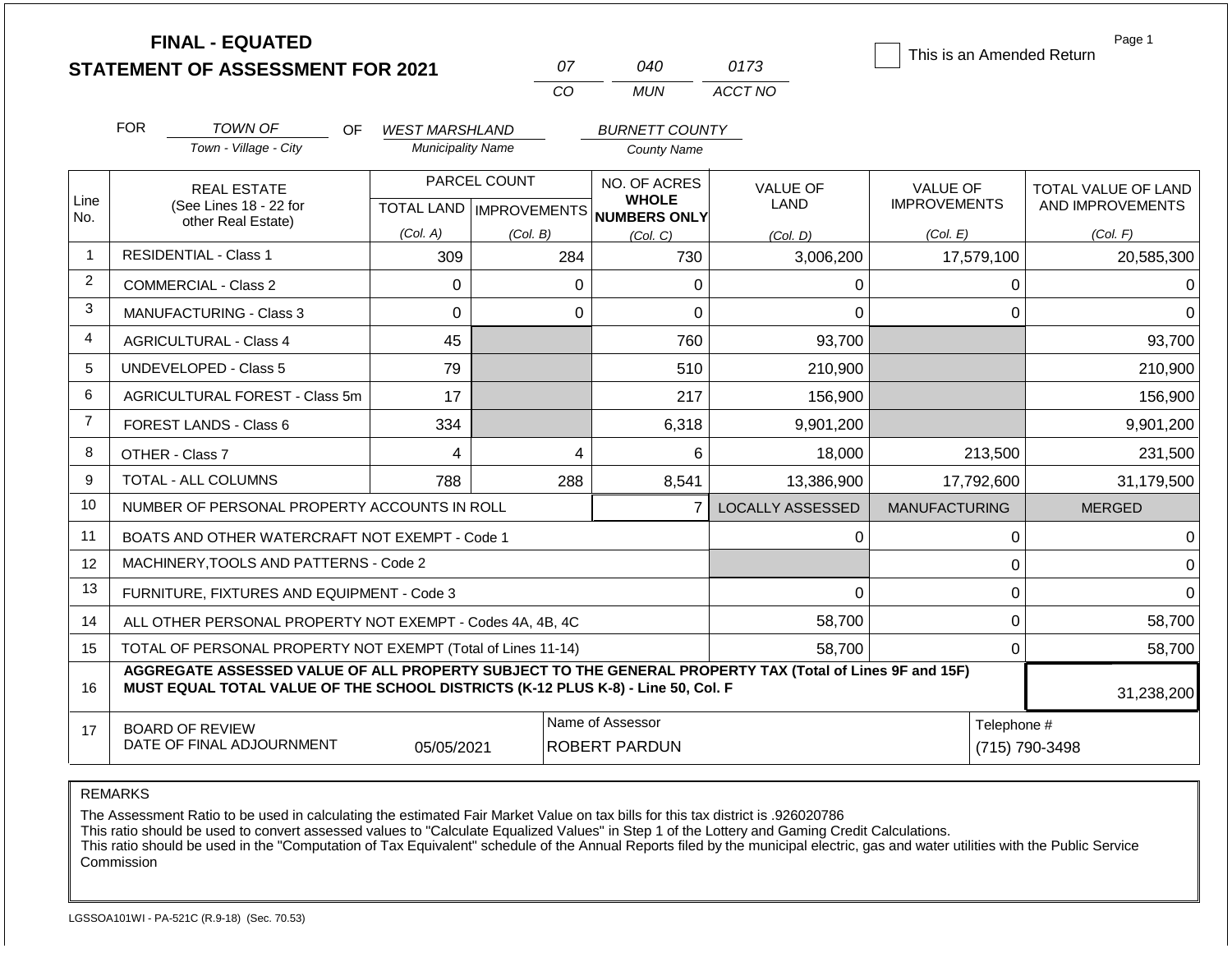2021 07 040 0173

FOREST LANDS (Line 7) and FOREST CROPS (in this section) - are **NOT** the same *YEAR CO MUN ACCT NO*

|    |                                                                                        |                 |  | Private Forest Crop - Reg Class @ 10¢ per acre                                 |  | Private Forest Crop - Reg Class @ \$2.52 per acre                            |  |                                                                    |               |                                        |  |
|----|----------------------------------------------------------------------------------------|-----------------|--|--------------------------------------------------------------------------------|--|------------------------------------------------------------------------------|--|--------------------------------------------------------------------|---------------|----------------------------------------|--|
|    | (a) PARCELS                                                                            | (b) ACRES       |  | (c) ASSESSED VALUE                                                             |  | (d) PARCELS                                                                  |  | (e) ACRES                                                          |               | (f) ASSESSED VALUE                     |  |
| 18 |                                                                                        |                 |  |                                                                                |  |                                                                              |  | 40.2                                                               |               | 56,300                                 |  |
|    |                                                                                        |                 |  | Private Forest Crop - Special Class @ 20¢ per acre                             |  | Entered Before 2005 Managed Forest - Ferrous Mining CLOSED @ \$7.87 per acre |  |                                                                    |               |                                        |  |
| 19 | (a) PARCELS                                                                            | (b) ACRES       |  | (c) ASSESSED VALUE                                                             |  | (d) PARCELS                                                                  |  | (e) ACRES                                                          |               | (f) ASSESSED VALUE                     |  |
|    |                                                                                        |                 |  |                                                                                |  |                                                                              |  |                                                                    |               |                                        |  |
|    |                                                                                        |                 |  | Entered Before 2005 Managed Forest - OPEN @ 74 ¢ per acre                      |  |                                                                              |  | Entered Before 2005 Managed Forest - CLOSED @                      |               | \$1.75 per acre                        |  |
| 20 | (a) PARCELS                                                                            | (b) ACRES       |  | (c) ASSESSED VALUE                                                             |  | (d) PARCELS                                                                  |  | (e) ACRES                                                          |               | (f) ASSESSED VALUE                     |  |
|    |                                                                                        |                 |  |                                                                                |  | 9                                                                            |  | 271.15                                                             |               | 400.800                                |  |
|    |                                                                                        |                 |  |                                                                                |  |                                                                              |  |                                                                    |               |                                        |  |
|    | Entered After 2004 Managed Forest - OPEN @ \$2.04 per acre<br>(a) PARCELS<br>(b) ACRES |                 |  | (c) ASSESSED VALUE                                                             |  | Entered After 2004 Managed Forest - CLOSED @<br>(d) PARCELS<br>(e) ACRES     |  |                                                                    |               | \$10.20 per acre<br>(f) ASSESSED VALUE |  |
| 21 |                                                                                        |                 |  |                                                                                |  |                                                                              |  |                                                                    |               |                                        |  |
|    |                                                                                        |                 |  |                                                                                |  |                                                                              |  |                                                                    |               |                                        |  |
|    | 10                                                                                     | 331             |  | 464,400                                                                        |  | 28                                                                           |  | 871.39                                                             |               | 1,208,600                              |  |
| 22 | (a) County Forest Cropland Acres                                                       |                 |  | (b) Federal Acres                                                              |  | (d) County (NOT FOREST CROP) Acres<br>(c) State Acres                        |  |                                                                    |               | (e) Other Acres                        |  |
|    | 2,664.4                                                                                |                 |  | 496.02                                                                         |  | 33,016                                                                       |  | 14.88                                                              |               | 5.3                                    |  |
|    |                                                                                        |                 |  |                                                                                |  |                                                                              |  |                                                                    |               |                                        |  |
|    |                                                                                        |                 |  | Assessed Value of Omitted Property From Prior Years (Sec. 70.44)               |  |                                                                              |  | Assessed Value of Sec. 70.43 Corrections of Errors by Assessors    |               |                                        |  |
| 23 |                                                                                        | (a) REAL ESTATE |  | (b) PERSONAL                                                                   |  |                                                                              |  | (c1) REAL ESTATE                                                   |               | (c2) PERSONAL                          |  |
|    |                                                                                        |                 |  |                                                                                |  |                                                                              |  |                                                                    |               |                                        |  |
|    |                                                                                        |                 |  | Manufacturing Equated Value of Omitted Property From Prior Years (Sec. 70.995) |  |                                                                              |  | Mfg. Equated Value of Sec.70.43 Corrections of Errors by Assessors |               |                                        |  |
|    | (d) REAL ESTATE                                                                        |                 |  | (e) PERSONAL                                                                   |  |                                                                              |  | (f1) REAL ESTATE                                                   | (f2) PERSONAL |                                        |  |
|    |                                                                                        |                 |  |                                                                                |  |                                                                              |  |                                                                    |               |                                        |  |
|    |                                                                                        |                 |  |                                                                                |  |                                                                              |  |                                                                    |               |                                        |  |

# **SPECIAL DISTRICTS**

| Line<br>No. | Enter 6-digit<br>Special District<br>Code (Col. A) | <b>Account</b><br><b>Number</b><br>(Col. B) | <b>Special District Name</b><br>(Col. C) | <b>Locally Assessed Value</b><br>of Real Estate and<br><b>Personal Property (Col. D)</b> | Mfg Value of Real Estate<br>and Personal Property<br>(Col. E) | <b>Merged Value of</b><br><b>Real Estate and</b><br>Personal Property (Col. F) |
|-------------|----------------------------------------------------|---------------------------------------------|------------------------------------------|------------------------------------------------------------------------------------------|---------------------------------------------------------------|--------------------------------------------------------------------------------|
| 24          |                                                    |                                             |                                          |                                                                                          |                                                               |                                                                                |
| 25          |                                                    |                                             |                                          |                                                                                          |                                                               |                                                                                |
| 26          |                                                    |                                             |                                          |                                                                                          |                                                               |                                                                                |
| 27          |                                                    |                                             |                                          |                                                                                          |                                                               |                                                                                |
| 28          |                                                    |                                             |                                          |                                                                                          |                                                               |                                                                                |
| 29          |                                                    |                                             |                                          |                                                                                          |                                                               |                                                                                |
| 30          |                                                    |                                             |                                          |                                                                                          |                                                               |                                                                                |
| 31          |                                                    |                                             |                                          |                                                                                          |                                                               |                                                                                |
| 32          |                                                    |                                             |                                          |                                                                                          |                                                               |                                                                                |
| 33          |                                                    |                                             |                                          |                                                                                          |                                                               |                                                                                |
| 34          |                                                    |                                             |                                          |                                                                                          |                                                               |                                                                                |
| 35          |                                                    |                                             |                                          |                                                                                          |                                                               |                                                                                |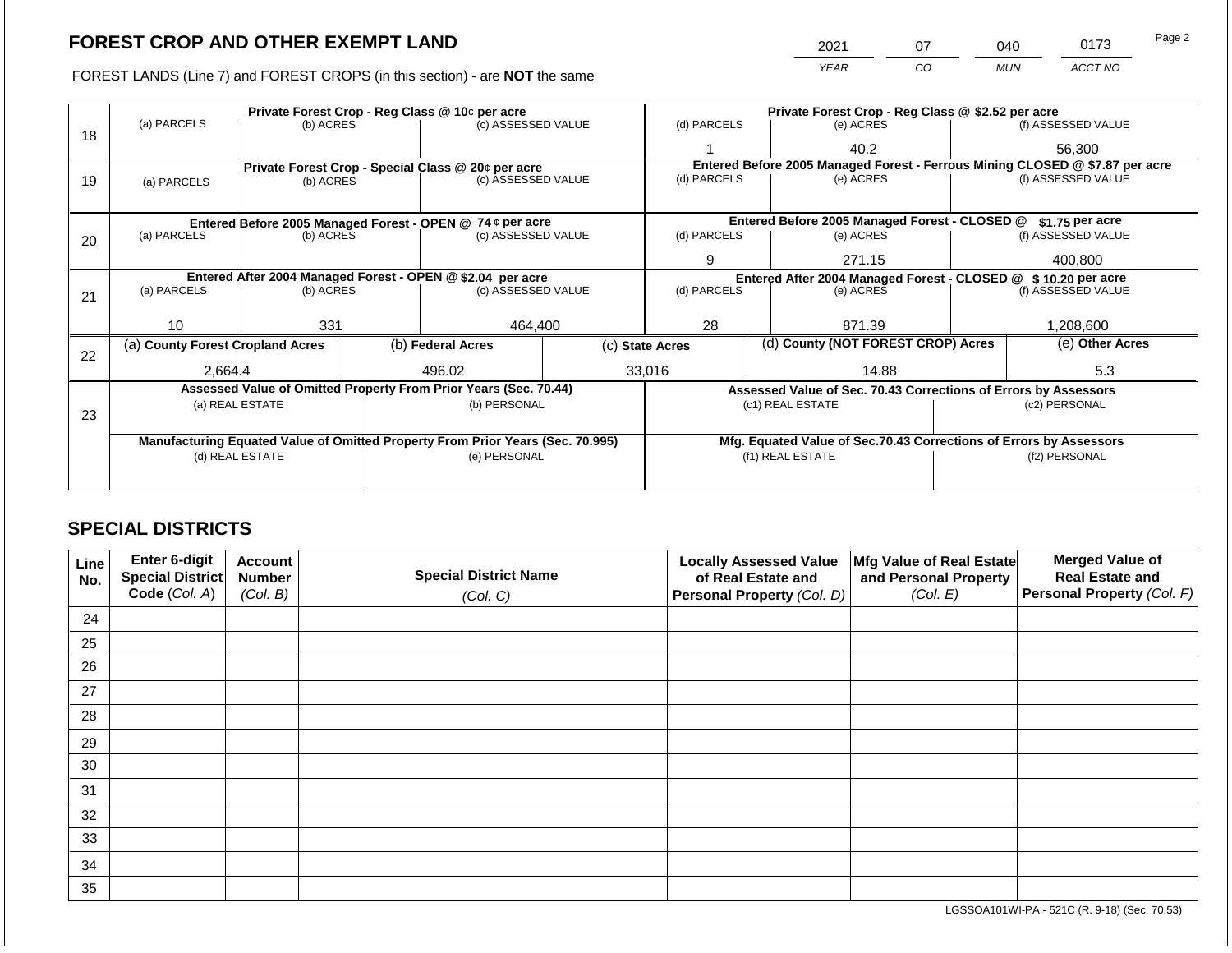#### *YEAR*   $\overline{co}$ *MUN ACCT NO*  0173 **Line No. Enter 6-digit School District Code** *(Col. A)* **Account Number** *(Col. B)* **School District Name** *(Col. C)* **Locally Assessed Value of Real Estate and Personal Property** *(Col. D)* **Mfg Value of Real Estate and Personal Property** *(Col. E)* **Merged Value of Real Estate and Personal Property** *(Col. F)* **A. SCHOOL DISTRICTS (K-8 and K-12)** 36 37 38 39 40 41 42 43 44 45 46 47 48 49 50 TOTAL ASSESSED VALUE OF SCHOOL DISTRICTS (K-8 and K-12) **B. UNION HIGH SCHOOL DISTRICTS** 51 52 53 54 55 **C. TECHNICAL COLLEGE DISTRICTS** 56 57 58 59 TOTAL ASSESSED VALUE OF TECHNICAL COLLEGES TOTAL ASSESSED VALUE OF UNION HIGH SCHOOLS 072233 0045 SCH D OF GRANTSBURG 31,238,200 31,238,200 001700 0016 NORTHWOOD TECHNICAL COLLEGE 31,238,200 31,238,200 31,238,200 31,238,200 31,238,200 31,238,200

 *I hereby certify, to the best of my knowledge and belief, this form is complete and correct.*

| Name                   |                            | Title | Submission date  |
|------------------------|----------------------------|-------|------------------|
| SONJA RIKKOLA          |                            |       | 2021<br>18<br>05 |
| Phone                  | Email address              |       |                  |
| 715<br>2109<br>$349 -$ | SRIKKOLA@BURNETTCOUNTY.ORG |       |                  |

LGSSOA101WI -PA-521C (R. 9-18) (Sec. 70.53)

Page 3

|  | <b>SCHOOL DISTRICTS</b> |
|--|-------------------------|
|--|-------------------------|

2021 07 040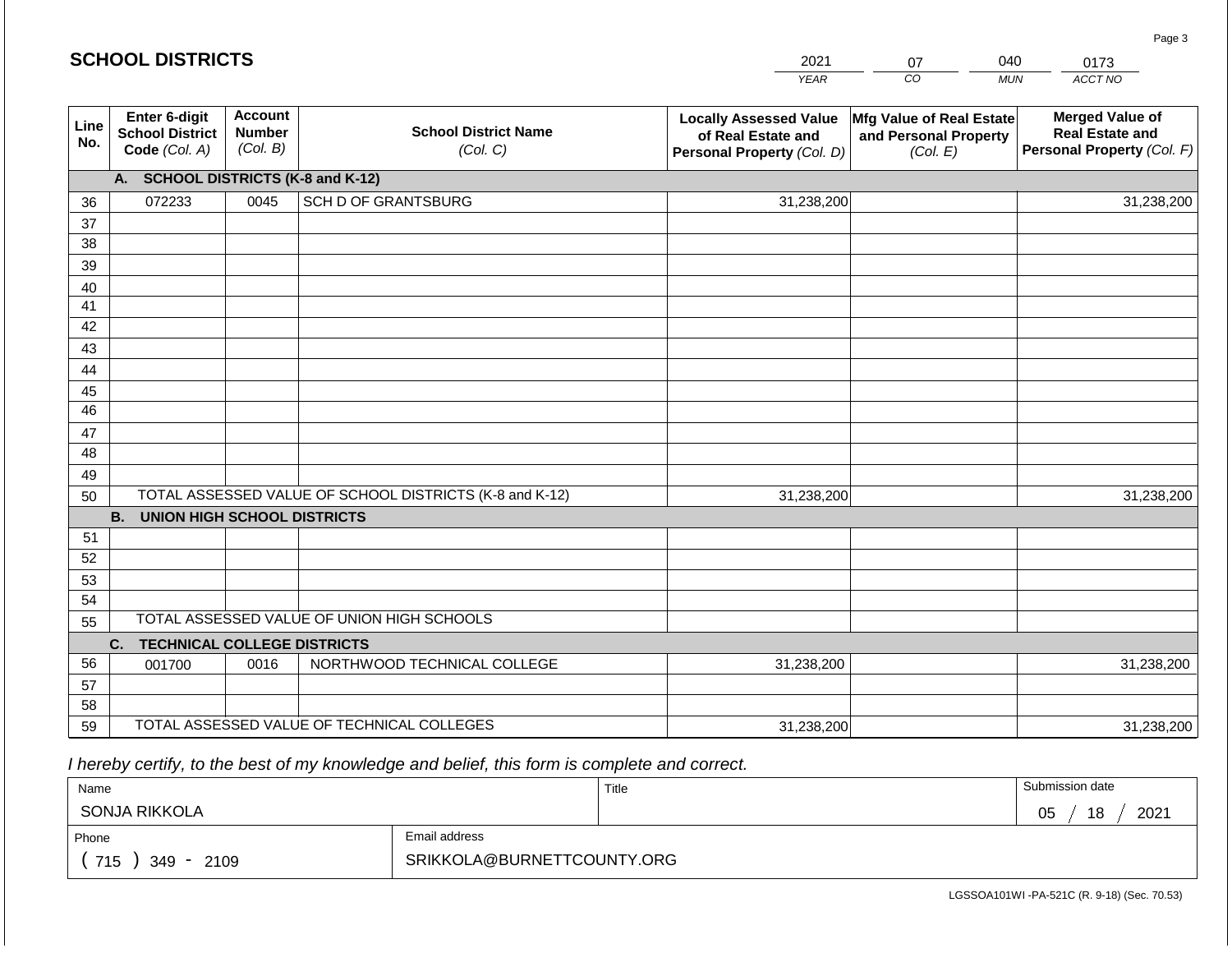- Each municipality's SOA is completed after the Board of Review and includes any changes made to the locally assessed values, under state law (sec. 70.53, Wis. Stats.)
- The Wisconsin Department of Revenue (DOR) merges the locally assessed values with the state assessed manufacturing values
- DOR provides the information regarding district names and codes. If a district is not listed, contact DOR.

Note: If you submit an amended SOA to DOR after your municipality's SOA is equated and posted to our website, we will process the SOA. However, DOR will not recalculate the *aggregate ratio or update the final SOA posted on our website. You should use the corrected values to calculate your tax rates.*

### **Page 1: Real Estate and Personal Property**

- Lines 1-9 assessed real estate values, parcel counts and acres by classification
- Lines 10-15 assessed personal property values and number of accounts by class
- Line 16 aggregate assessed value of all property subject to general property; use to calculate tax rates. Note: This line equals the total assessed value of K-8 and K-12 school districts (Line 50) and total assessed value of technical colleges (Line 59).
- Remarks assessment ratio used to calculate estimated fair market value on property tax bills

### **Page 2: Forest Crop, Other Exempt Land and Special Districts**

- Lines 18-21 private forest crop and managed forest lands assessed values
- Line  $22 -$  tax exempt land acres
- Line 23 prior years assessed value of omitted property under sec. 70.44 and correction of errors under sec. 70.43 shown by locally assessed or manufacturing real estate and personal property. Note: If there is an amount on this line, report the corresponding tax in the Statement of Taxes, Sections J or K.
- Lines 24-35 special district assessed values. These values are used to calculate tax rates for the special districts.

### **Page 3: School Districts**

- Lines 36-50 school districts (K-8 and K-12) assessed values. These values are used to calculate tax rates for school districts.
- Lines 51-55 union high school district assessed values. These values are used to calculate tax rates for union high school districts.
- Lines 56-59 technical college assessed values. These values are used to calculate tax rates for technical colleges.

If you have questions: Email: lgs@wisconsin.gov

 Phone: (608) 266-2569 or (608) 264-6892 Fax: (608) 264-6887

KERRI HARTER<br>TOWN OF WEST MARSHLAND TOWN OF WEST MARSHLAND PO BOX 612<br>SRANTSBURG, WI 54840 GRANTSBURG, WI 54840KERRI HARTER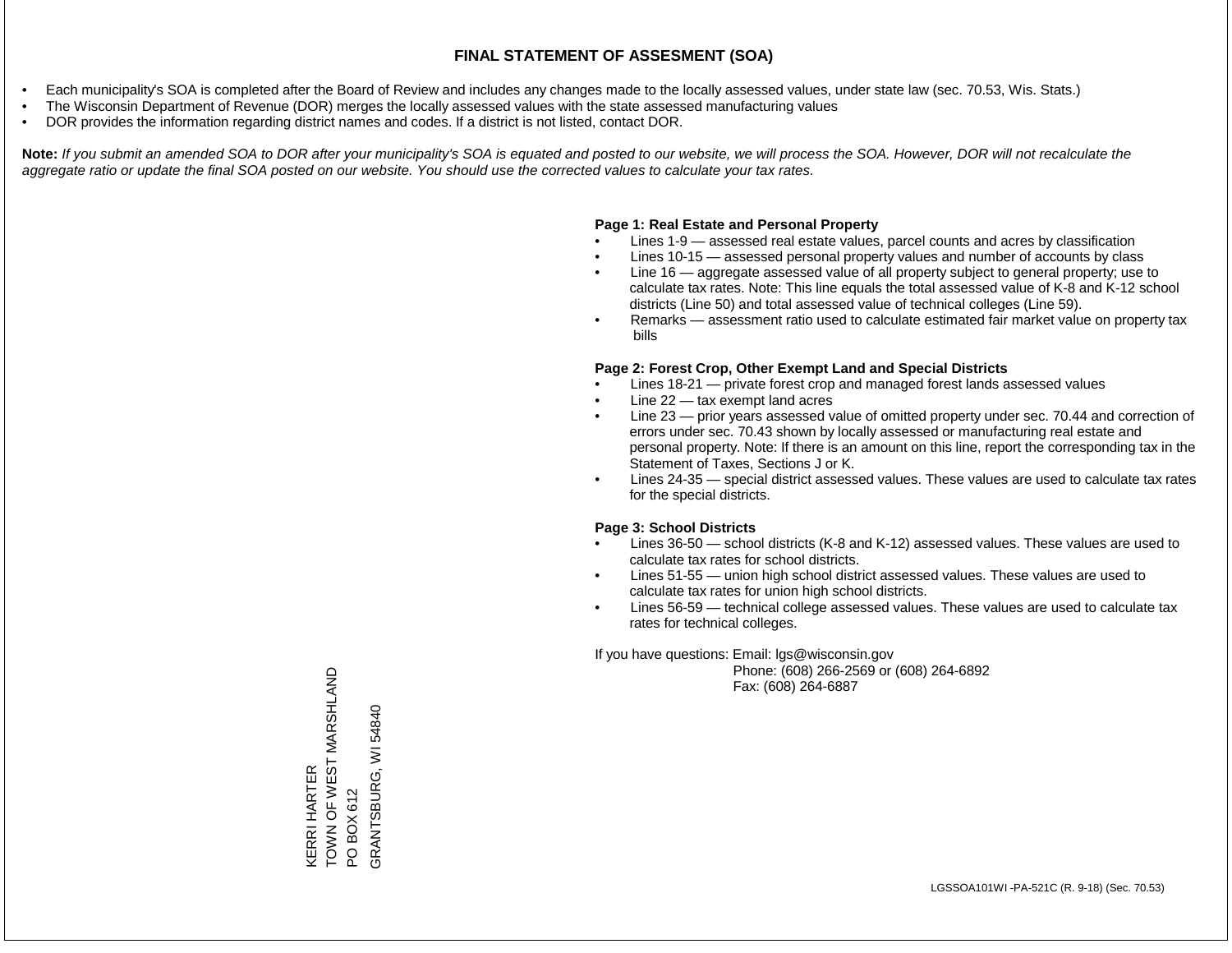|                | <b>FINAL - EQUATED</b><br><b>STATEMENT OF ASSESSMENT FOR 2021</b>                                                                                                                                           |                          | 07                               | 042                                     | 0174                    | This is an Amended Return     | Page 1              |  |  |  |
|----------------|-------------------------------------------------------------------------------------------------------------------------------------------------------------------------------------------------------------|--------------------------|----------------------------------|-----------------------------------------|-------------------------|-------------------------------|---------------------|--|--|--|
|                |                                                                                                                                                                                                             |                          | CO                               | <b>MUN</b>                              | ACCT NO                 |                               |                     |  |  |  |
|                | <b>FOR</b><br><b>TOWN OF</b><br>OF.                                                                                                                                                                         | <b>WOOD RIVER</b>        |                                  | <b>BURNETT COUNTY</b>                   |                         |                               |                     |  |  |  |
|                | Town - Village - City                                                                                                                                                                                       | <b>Municipality Name</b> |                                  | <b>County Name</b>                      |                         |                               |                     |  |  |  |
|                | <b>REAL ESTATE</b>                                                                                                                                                                                          |                          | PARCEL COUNT                     | NO. OF ACRES                            | <b>VALUE OF</b>         | <b>VALUE OF</b>               | TOTAL VALUE OF LAND |  |  |  |
| Line<br>No.    | (See Lines 18 - 22 for<br>other Real Estate)                                                                                                                                                                |                          | <b>TOTAL LAND   IMPROVEMENTS</b> | <b>WHOLE</b><br><b>NUMBERS ONLY</b>     | LAND                    | <b>IMPROVEMENTS</b>           | AND IMPROVEMENTS    |  |  |  |
|                |                                                                                                                                                                                                             | (Col. A)                 | (Col. B)                         | (Col, C)                                | (Col, D)                | (Col. E)                      | (Col. F)            |  |  |  |
| $\overline{1}$ | <b>RESIDENTIAL - Class 1</b>                                                                                                                                                                                | 666                      | 578                              | 1,469                                   | 27,497,500              | 62,588,200                    | 90,085,700          |  |  |  |
| 2              | COMMERCIAL - Class 2                                                                                                                                                                                        | 23                       | 16                               | 53                                      | 934,600                 | 2,185,700                     | 3,120,300           |  |  |  |
| 3              | $\overline{7}$<br><b>MANUFACTURING - Class 3</b>                                                                                                                                                            |                          | $\overline{2}$                   | 183                                     | 341,600                 | 3,751,300                     | 4,092,900           |  |  |  |
| $\overline{4}$ | 470<br><b>AGRICULTURAL - Class 4</b>                                                                                                                                                                        |                          |                                  | 9,493                                   | 1,220,300               |                               | 1,220,300           |  |  |  |
| 5              | <b>UNDEVELOPED - Class 5</b>                                                                                                                                                                                | 353                      |                                  | 3,745                                   | 1,235,600               |                               | 1,235,600           |  |  |  |
| 6              | AGRICULTURAL FOREST - Class 5m                                                                                                                                                                              | 174                      |                                  | 2,349                                   | 1,872,900               |                               | 1,872,900           |  |  |  |
| $\overline{7}$ | FOREST LANDS - Class 6                                                                                                                                                                                      | 181                      |                                  | 3,084                                   | 5,545,700               |                               | 5,545,700           |  |  |  |
| 8              | OTHER - Class 7                                                                                                                                                                                             | 65                       | 65                               | 135                                     | 478,500                 | 5,687,400                     | 6,165,900           |  |  |  |
| 9              | TOTAL - ALL COLUMNS                                                                                                                                                                                         | 1,939                    | 661                              | 20,511                                  | 39,126,700              | 74,212,600                    | 113,339,300         |  |  |  |
| 10             | NUMBER OF PERSONAL PROPERTY ACCOUNTS IN ROLL                                                                                                                                                                |                          |                                  | 16                                      | <b>LOCALLY ASSESSED</b> | <b>MANUFACTURING</b>          | <b>MERGED</b>       |  |  |  |
| 11             | BOATS AND OTHER WATERCRAFT NOT EXEMPT - Code 1                                                                                                                                                              |                          |                                  |                                         | 0                       | $\Omega$                      | $\Omega$            |  |  |  |
| 12             | MACHINERY, TOOLS AND PATTERNS - Code 2                                                                                                                                                                      |                          |                                  |                                         |                         | 692,800                       | 692,800             |  |  |  |
| 13             | FURNITURE, FIXTURES AND EQUIPMENT - Code 3                                                                                                                                                                  |                          |                                  |                                         | 25,500                  | 131,000                       | 156,500             |  |  |  |
| 14             | ALL OTHER PERSONAL PROPERTY NOT EXEMPT - Codes 4A, 4B, 4C                                                                                                                                                   |                          |                                  |                                         | 60,000                  | 29,300                        | 89,300              |  |  |  |
| 15             | TOTAL OF PERSONAL PROPERTY NOT EXEMPT (Total of Lines 11-14)                                                                                                                                                |                          |                                  |                                         | 85,500                  | 853,100                       | 938,600             |  |  |  |
| 16             | AGGREGATE ASSESSED VALUE OF ALL PROPERTY SUBJECT TO THE GENERAL PROPERTY TAX (Total of Lines 9F and 15F)<br>MUST EQUAL TOTAL VALUE OF THE SCHOOL DISTRICTS (K-12 PLUS K-8) - Line 50, Col. F<br>114,277,900 |                          |                                  |                                         |                         |                               |                     |  |  |  |
| 17             | <b>BOARD OF REVIEW</b><br>DATE OF FINAL ADJOURNMENT                                                                                                                                                         | 05/20/2021               |                                  | Name of Assessor<br><b>RONALD MEYER</b> |                         | Telephone #<br>(715) 232-9068 |                     |  |  |  |

The Assessment Ratio to be used in calculating the estimated Fair Market Value on tax bills for this tax district is .787071745

This ratio should be used to convert assessed values to "Calculate Equalized Values" in Step 1 of the Lottery and Gaming Credit Calculations.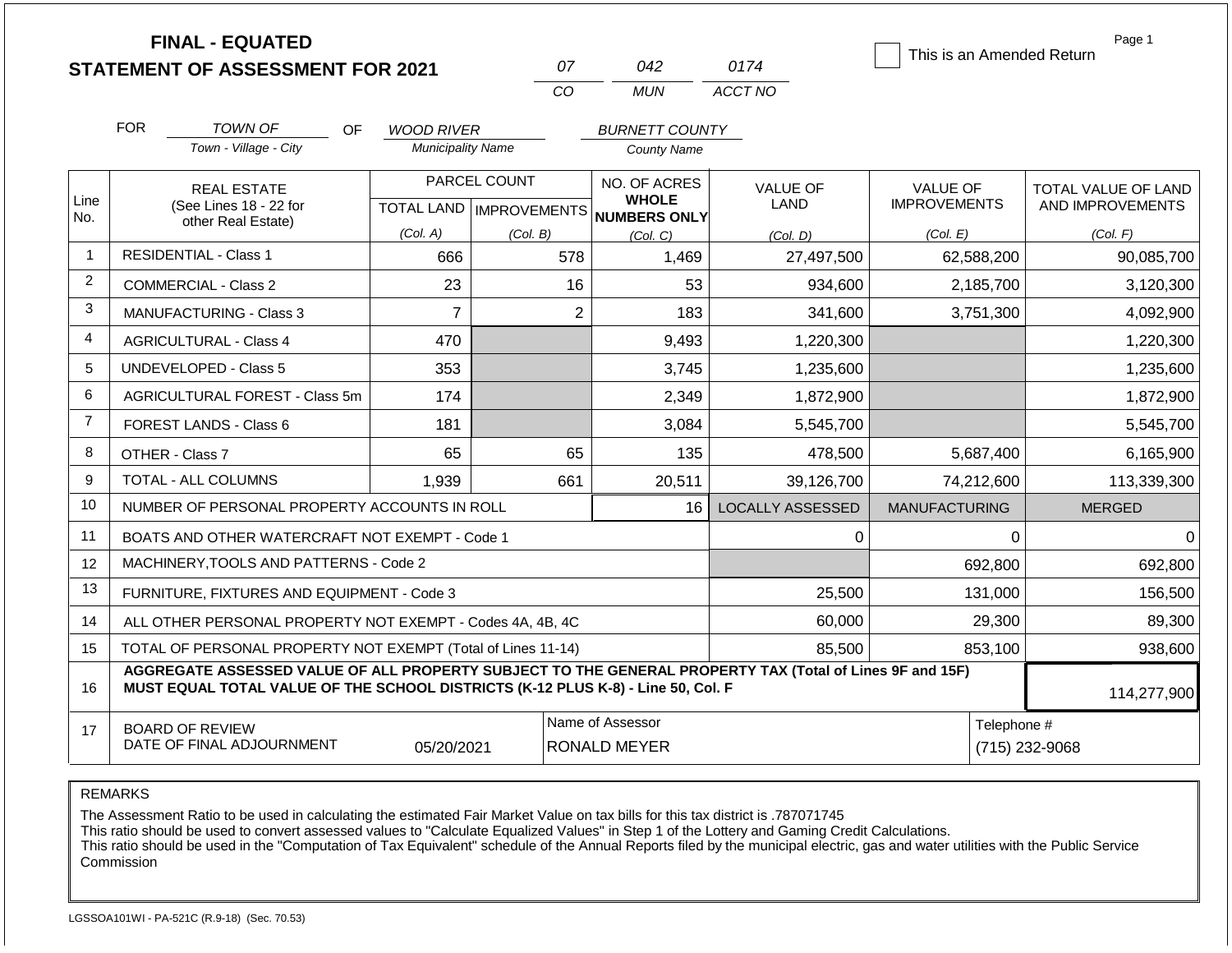2021 07 042 0174

FOREST LANDS (Line 7) and FOREST CROPS (in this section) - are **NOT** the same *YEAR CO MUN ACCT NO*

|    |                                                                                |                 |                                                                    | Private Forest Crop - Reg Class @ 10¢ per acre                   |                                   | Private Forest Crop - Reg Class @ \$2.52 per acre |  |                                                                 |                 |                                                                              |  |
|----|--------------------------------------------------------------------------------|-----------------|--------------------------------------------------------------------|------------------------------------------------------------------|-----------------------------------|---------------------------------------------------|--|-----------------------------------------------------------------|-----------------|------------------------------------------------------------------------------|--|
| 18 | (a) PARCELS                                                                    | (b) ACRES       |                                                                    | (c) ASSESSED VALUE                                               |                                   | (d) PARCELS                                       |  | (e) ACRES                                                       |                 | (f) ASSESSED VALUE                                                           |  |
|    |                                                                                |                 |                                                                    | Private Forest Crop - Special Class @ 20¢ per acre               |                                   |                                                   |  |                                                                 |                 | Entered Before 2005 Managed Forest - Ferrous Mining CLOSED @ \$7.87 per acre |  |
| 19 | (a) PARCELS                                                                    | (b) ACRES       |                                                                    | (c) ASSESSED VALUE                                               |                                   | (d) PARCELS                                       |  | (e) ACRES                                                       |                 | (f) ASSESSED VALUE                                                           |  |
|    |                                                                                |                 |                                                                    |                                                                  |                                   |                                                   |  |                                                                 |                 |                                                                              |  |
|    |                                                                                |                 |                                                                    | Entered Before 2005 Managed Forest - OPEN @ 74 ¢ per acre        |                                   |                                                   |  | Entered Before 2005 Managed Forest - CLOSED @                   |                 | $$1.75$ per acre                                                             |  |
| 20 | (a) PARCELS                                                                    | (b) ACRES       |                                                                    | (c) ASSESSED VALUE                                               |                                   | (d) PARCELS                                       |  | (e) ACRES                                                       |                 | (f) ASSESSED VALUE                                                           |  |
|    |                                                                                |                 |                                                                    |                                                                  |                                   |                                                   |  | 103                                                             |                 | 176,800                                                                      |  |
|    |                                                                                |                 |                                                                    | Entered After 2004 Managed Forest - OPEN @ \$2.04 per acre       |                                   |                                                   |  | Entered After 2004 Managed Forest - CLOSED @ \$10.20 per acre   |                 |                                                                              |  |
| 21 | (a) PARCELS                                                                    | (b) ACRES       |                                                                    |                                                                  | (c) ASSESSED VALUE<br>(d) PARCELS |                                                   |  | (e) ACRES                                                       |                 | (f) ASSESSED VALUE                                                           |  |
|    |                                                                                |                 |                                                                    |                                                                  |                                   |                                                   |  |                                                                 |                 |                                                                              |  |
|    |                                                                                |                 |                                                                    |                                                                  |                                   | 5                                                 |  | 93.16                                                           |                 | 221,000                                                                      |  |
| 22 | (a) County Forest Cropland Acres                                               |                 | (b) Federal Acres                                                  |                                                                  | (c) State Acres                   |                                                   |  | (d) County (NOT FOREST CROP) Acres                              | (e) Other Acres |                                                                              |  |
|    |                                                                                |                 |                                                                    |                                                                  |                                   | 239.72                                            |  |                                                                 | 1,189.8         |                                                                              |  |
|    |                                                                                |                 |                                                                    | Assessed Value of Omitted Property From Prior Years (Sec. 70.44) |                                   |                                                   |  | Assessed Value of Sec. 70.43 Corrections of Errors by Assessors |                 |                                                                              |  |
|    |                                                                                | (a) REAL ESTATE |                                                                    | (b) PERSONAL                                                     |                                   |                                                   |  | (c1) REAL ESTATE                                                |                 | (c2) PERSONAL                                                                |  |
| 23 |                                                                                |                 |                                                                    |                                                                  |                                   |                                                   |  |                                                                 |                 |                                                                              |  |
|    | Manufacturing Equated Value of Omitted Property From Prior Years (Sec. 70.995) |                 | Mfg. Equated Value of Sec.70.43 Corrections of Errors by Assessors |                                                                  |                                   |                                                   |  |                                                                 |                 |                                                                              |  |
|    | (d) REAL ESTATE                                                                |                 |                                                                    | (e) PERSONAL                                                     |                                   | (f1) REAL ESTATE                                  |  |                                                                 | (f2) PERSONAL   |                                                                              |  |
|    |                                                                                |                 |                                                                    |                                                                  |                                   |                                                   |  |                                                                 |                 |                                                                              |  |
|    |                                                                                |                 |                                                                    |                                                                  |                                   |                                                   |  |                                                                 |                 |                                                                              |  |

# **SPECIAL DISTRICTS**

| Line<br>No. | Enter 6-digit<br>Special District<br>Code (Col. A) | <b>Account</b><br><b>Number</b><br>(Col. B) | <b>Special District Name</b><br>(Col. C) | <b>Locally Assessed Value</b><br>of Real Estate and<br><b>Personal Property (Col. D)</b> | Mfg Value of Real Estate<br>and Personal Property<br>(Col. E) | <b>Merged Value of</b><br><b>Real Estate and</b><br>Personal Property (Col. F) |
|-------------|----------------------------------------------------|---------------------------------------------|------------------------------------------|------------------------------------------------------------------------------------------|---------------------------------------------------------------|--------------------------------------------------------------------------------|
| 24          |                                                    |                                             |                                          |                                                                                          |                                                               |                                                                                |
| 25          |                                                    |                                             |                                          |                                                                                          |                                                               |                                                                                |
| 26          |                                                    |                                             |                                          |                                                                                          |                                                               |                                                                                |
| 27          |                                                    |                                             |                                          |                                                                                          |                                                               |                                                                                |
| 28          |                                                    |                                             |                                          |                                                                                          |                                                               |                                                                                |
| 29          |                                                    |                                             |                                          |                                                                                          |                                                               |                                                                                |
| 30          |                                                    |                                             |                                          |                                                                                          |                                                               |                                                                                |
| 31          |                                                    |                                             |                                          |                                                                                          |                                                               |                                                                                |
| 32          |                                                    |                                             |                                          |                                                                                          |                                                               |                                                                                |
| 33          |                                                    |                                             |                                          |                                                                                          |                                                               |                                                                                |
| 34          |                                                    |                                             |                                          |                                                                                          |                                                               |                                                                                |
| 35          |                                                    |                                             |                                          |                                                                                          |                                                               |                                                                                |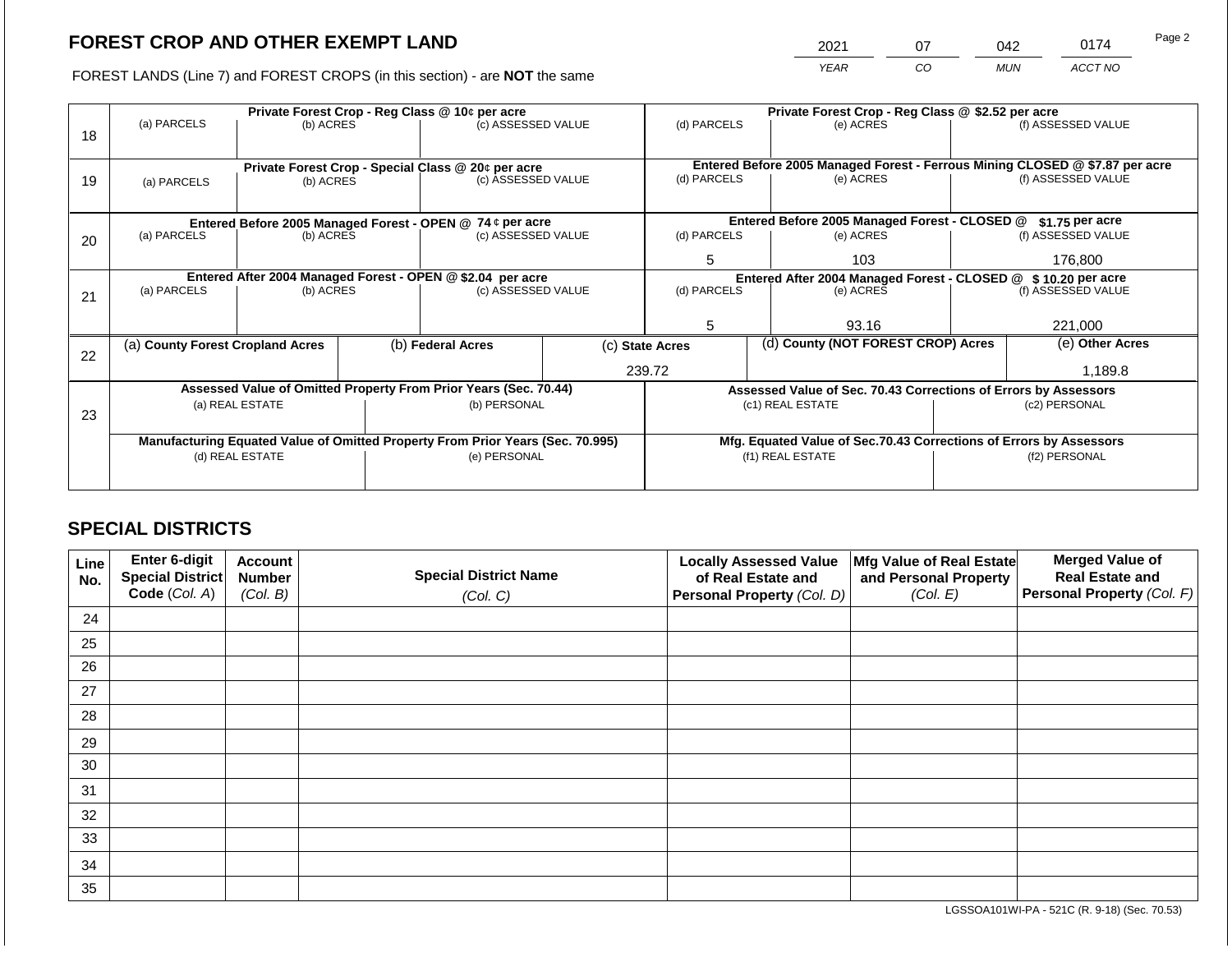#### *YEAR*  2021  $\overline{co}$ 07 *MUN*  042 *ACCT NO*  0174 **SCHOOL DISTRICTS Line No. Enter 6-digit School District Code** *(Col. A)* **Account Number** *(Col. B)* **School District Name** *(Col. C)* **Locally Assessed Value of Real Estate and Personal Property** *(Col. D)* **Mfg Value of Real Estate and Personal Property** *(Col. E)* **Merged Value of Real Estate and Personal Property** *(Col. F)* **A. SCHOOL DISTRICTS (K-8 and K-12)** 36 37 38 39 40 41 42 43 44 45 46 47 48 49 50 TOTAL ASSESSED VALUE OF SCHOOL DISTRICTS (K-8 and K-12) **B. UNION HIGH SCHOOL DISTRICTS** 51 52 53 072233 0045 SCH D OF GRANTSBURG 109,331,900 109,331,900 4,946,000 114,277,900 4,946,000 114,277,900

 *I hereby certify, to the best of my knowledge and belief, this form is complete and correct.*

54 55

56 57 58 **C. TECHNICAL COLLEGE DISTRICTS**

59 TOTAL ASSESSED VALUE OF TECHNICAL COLLEGES

TOTAL ASSESSED VALUE OF UNION HIGH SCHOOLS

001700 | 0016 | NORTHWOOD TECHNICAL COLLEGE

| Name              |               | Title | Submission date       |
|-------------------|---------------|-------|-----------------------|
| SONJA RIKKOLA     |               |       | 2021<br>26<br>∩ҕ<br>◡ |
| Phone             | Email address |       |                       |
| 715<br>349 - 2109 |               |       |                       |

109,331,900

4,946,000 114,277,900

109,331,900 4,946,000 4,946,000 114,277,900

Page 3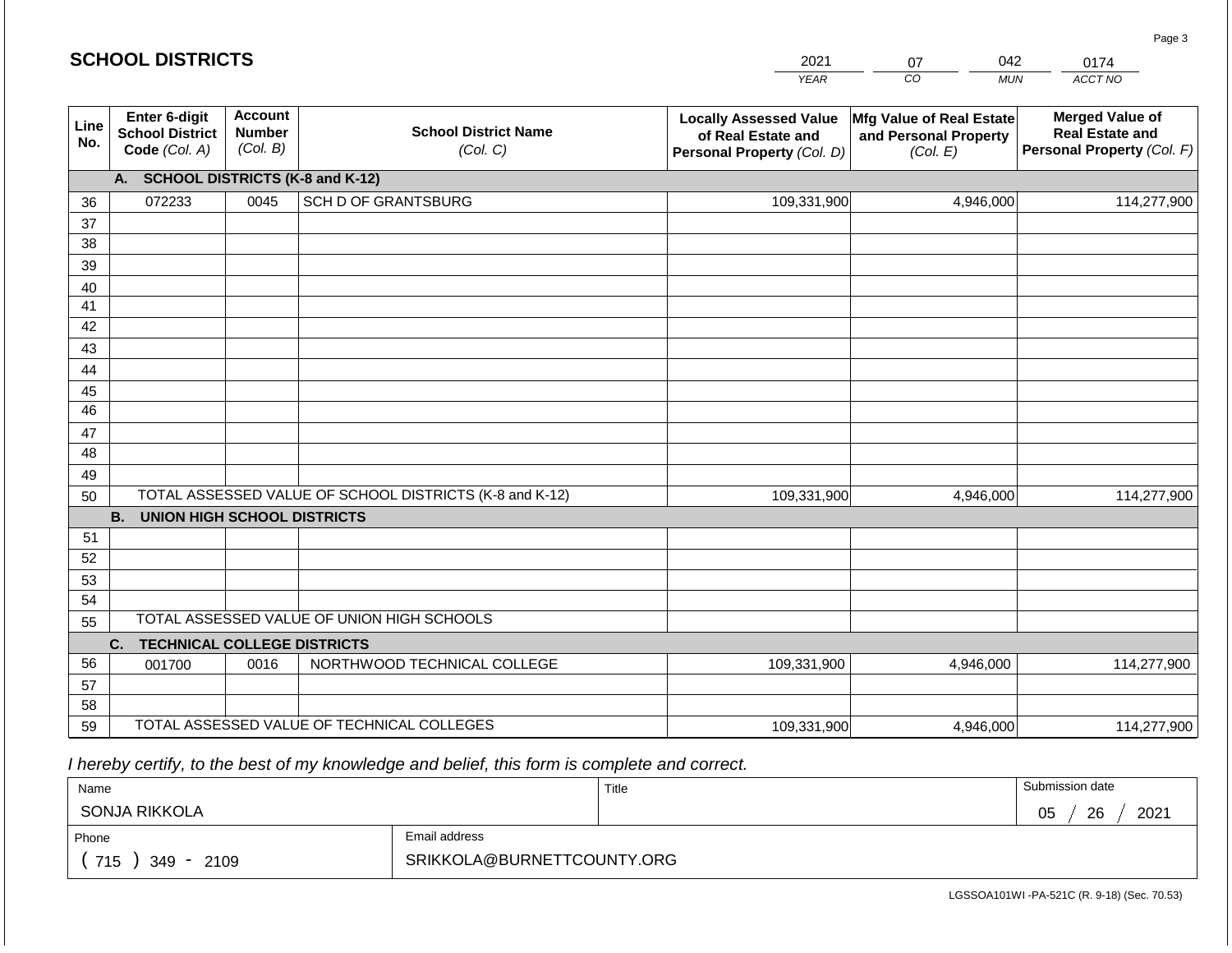- Each municipality's SOA is completed after the Board of Review and includes any changes made to the locally assessed values, under state law (sec. 70.53, Wis. Stats.)
- The Wisconsin Department of Revenue (DOR) merges the locally assessed values with the state assessed manufacturing values
- DOR provides the information regarding district names and codes. If a district is not listed, contact DOR.

Note: If you submit an amended SOA to DOR after your municipality's SOA is equated and posted to our website, we will process the SOA. However, DOR will not recalculate the *aggregate ratio or update the final SOA posted on our website. You should use the corrected values to calculate your tax rates.*

## **Page 1: Real Estate and Personal Property**

- Lines 1-9 assessed real estate values, parcel counts and acres by classification
- Lines 10-15 assessed personal property values and number of accounts by class
- Line 16 aggregate assessed value of all property subject to general property; use to calculate tax rates. Note: This line equals the total assessed value of K-8 and K-12 school districts (Line 50) and total assessed value of technical colleges (Line 59).
- Remarks assessment ratio used to calculate estimated fair market value on property tax bills

## **Page 2: Forest Crop, Other Exempt Land and Special Districts**

- Lines 18-21 private forest crop and managed forest lands assessed values
- Line  $22 -$  tax exempt land acres
- Line 23 prior years assessed value of omitted property under sec. 70.44 and correction of errors under sec. 70.43 shown by locally assessed or manufacturing real estate and personal property. Note: If there is an amount on this line, report the corresponding tax in the Statement of Taxes, Sections J or K.
- Lines 24-35 special district assessed values. These values are used to calculate tax rates for the special districts.

## **Page 3: School Districts**

- Lines 36-50 school districts (K-8 and K-12) assessed values. These values are used to calculate tax rates for school districts.
- Lines 51-55 union high school district assessed values. These values are used to calculate tax rates for union high school districts.
- Lines 56-59 technical college assessed values. These values are used to calculate tax rates for technical colleges.

If you have questions: Email: lgs@wisconsin.gov

 Phone: (608) 266-2569 or (608) 264-6892 Fax: (608) 264-6887

TOWN OF WOOD RIVER GRANTSBURG, WI 54840 MARJEAN LEGLER<br>TOWN OF WOOD RIVER GRANTSBURG, WI 5484023610 N ALPHA DRIVE 23610 N ALPHA DRIVE MARJEAN LEGLER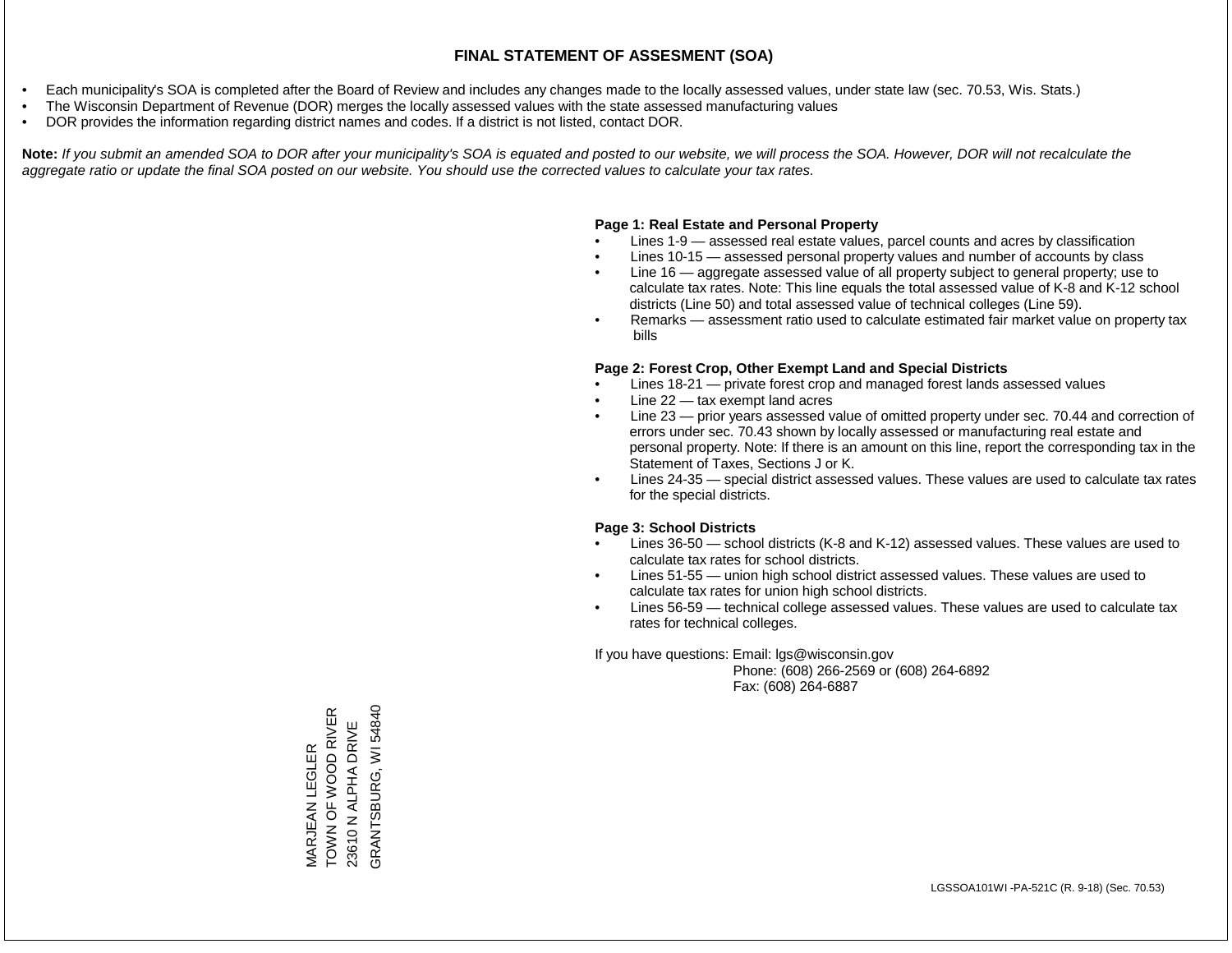|                | <b>FINAL - EQUATED</b>                                                                                                                                                                       |                          |                           |                              |                         | This is an Amended Return | Page 1              |
|----------------|----------------------------------------------------------------------------------------------------------------------------------------------------------------------------------------------|--------------------------|---------------------------|------------------------------|-------------------------|---------------------------|---------------------|
|                | <b>STATEMENT OF ASSESSMENT FOR 2021</b>                                                                                                                                                      |                          | 07                        | 131                          | 0175                    |                           |                     |
|                |                                                                                                                                                                                              |                          | CO                        | <b>MUN</b>                   | ACCT NO                 |                           |                     |
|                | <b>FOR</b><br><b>VILLAGE OF</b><br><b>OF</b>                                                                                                                                                 | <b>GRANTSBURG</b>        |                           | <b>BURNETT COUNTY</b>        |                         |                           |                     |
|                | Town - Village - City                                                                                                                                                                        | <b>Municipality Name</b> |                           | <b>County Name</b>           |                         |                           |                     |
|                | <b>REAL ESTATE</b>                                                                                                                                                                           |                          | PARCEL COUNT              | NO. OF ACRES                 | <b>VALUE OF</b>         | <b>VALUE OF</b>           | TOTAL VALUE OF LAND |
| Line<br>No.    | (See Lines 18 - 22 for                                                                                                                                                                       |                          | TOTAL LAND   IMPROVEMENTS | <b>WHOLE</b><br>NUMBERS ONLY | LAND                    | <b>IMPROVEMENTS</b>       | AND IMPROVEMENTS    |
|                | other Real Estate)                                                                                                                                                                           | (Col. A)                 | (Col. B)                  | (Col, C)                     | (Col. D)                | (Col. E)                  | (Col. F)            |
| $\mathbf 1$    | <b>RESIDENTIAL - Class 1</b>                                                                                                                                                                 | 605                      | 496                       | 432                          | 7,361,000               | 39,290,800                | 46,651,800          |
| 2              | COMMERCIAL - Class 2<br>106                                                                                                                                                                  |                          |                           | 139                          | 2,190,900               | 11,096,100                | 13,287,000          |
| 3              | 9<br><b>MANUFACTURING - Class 3</b>                                                                                                                                                          |                          |                           | 25                           | 190,400                 | 3,930,500                 | 4,120,900           |
| 4              | <b>AGRICULTURAL - Class 4</b>                                                                                                                                                                |                          | 140                       | 17,500                       |                         | 17,500                    |                     |
| 5              | <b>UNDEVELOPED - Class 5</b><br>9                                                                                                                                                            |                          |                           | 35                           | 6,400                   |                           | 6,400               |
| 6              | AGRICULTURAL FOREST - Class 5m<br>0                                                                                                                                                          |                          |                           | 0                            | $\Omega$                |                           | $\Omega$            |
| $\overline{7}$ | $\overline{2}$<br>FOREST LANDS - Class 6                                                                                                                                                     |                          |                           | 18                           | 20,800                  |                           | 20,800              |
| 8              | OTHER - Class 7                                                                                                                                                                              | 1                        | 1                         | 1                            | 10,000                  | 87,200                    | 97,200              |
| 9              | TOTAL - ALL COLUMNS                                                                                                                                                                          | 737                      | 572                       | 790                          | 9,797,000               | 54,404,600                | 64,201,600          |
| 10             | NUMBER OF PERSONAL PROPERTY ACCOUNTS IN ROLL                                                                                                                                                 |                          |                           | 93                           | <b>LOCALLY ASSESSED</b> | <b>MANUFACTURING</b>      | <b>MERGED</b>       |
| 11             | BOATS AND OTHER WATERCRAFT NOT EXEMPT - Code 1                                                                                                                                               |                          |                           |                              | $\Omega$                | $\Omega$                  | $\Omega$            |
| 12             | MACHINERY, TOOLS AND PATTERNS - Code 2                                                                                                                                                       | 192,700                  | 192,700                   |                              |                         |                           |                     |
| 13             | FURNITURE, FIXTURES AND EQUIPMENT - Code 3                                                                                                                                                   | 185,900                  | 1,115,400                 |                              |                         |                           |                     |
| 14             | ALL OTHER PERSONAL PROPERTY NOT EXEMPT - Codes 4A, 4B, 4C                                                                                                                                    | 160,800                  | 528,000                   |                              |                         |                           |                     |
| 15             | TOTAL OF PERSONAL PROPERTY NOT EXEMPT (Total of Lines 11-14)                                                                                                                                 | 539,400                  | 1,836,100                 |                              |                         |                           |                     |
| 16             | AGGREGATE ASSESSED VALUE OF ALL PROPERTY SUBJECT TO THE GENERAL PROPERTY TAX (Total of Lines 9F and 15F)<br>MUST EQUAL TOTAL VALUE OF THE SCHOOL DISTRICTS (K-12 PLUS K-8) - Line 50, Col. F |                          |                           |                              |                         |                           | 66,037,700          |
| 17             | <b>BOARD OF REVIEW</b>                                                                                                                                                                       |                          |                           | Name of Assessor             |                         | Telephone #               |                     |
|                | DATE OF FINAL ADJOURNMENT                                                                                                                                                                    | 04/29/2021               |                           | <b>BOWMAR APPRAISAL INC</b>  |                         |                           | $(715) 835 - 1141$  |

The Assessment Ratio to be used in calculating the estimated Fair Market Value on tax bills for this tax district is .811778025

This ratio should be used to convert assessed values to "Calculate Equalized Values" in Step 1 of the Lottery and Gaming Credit Calculations.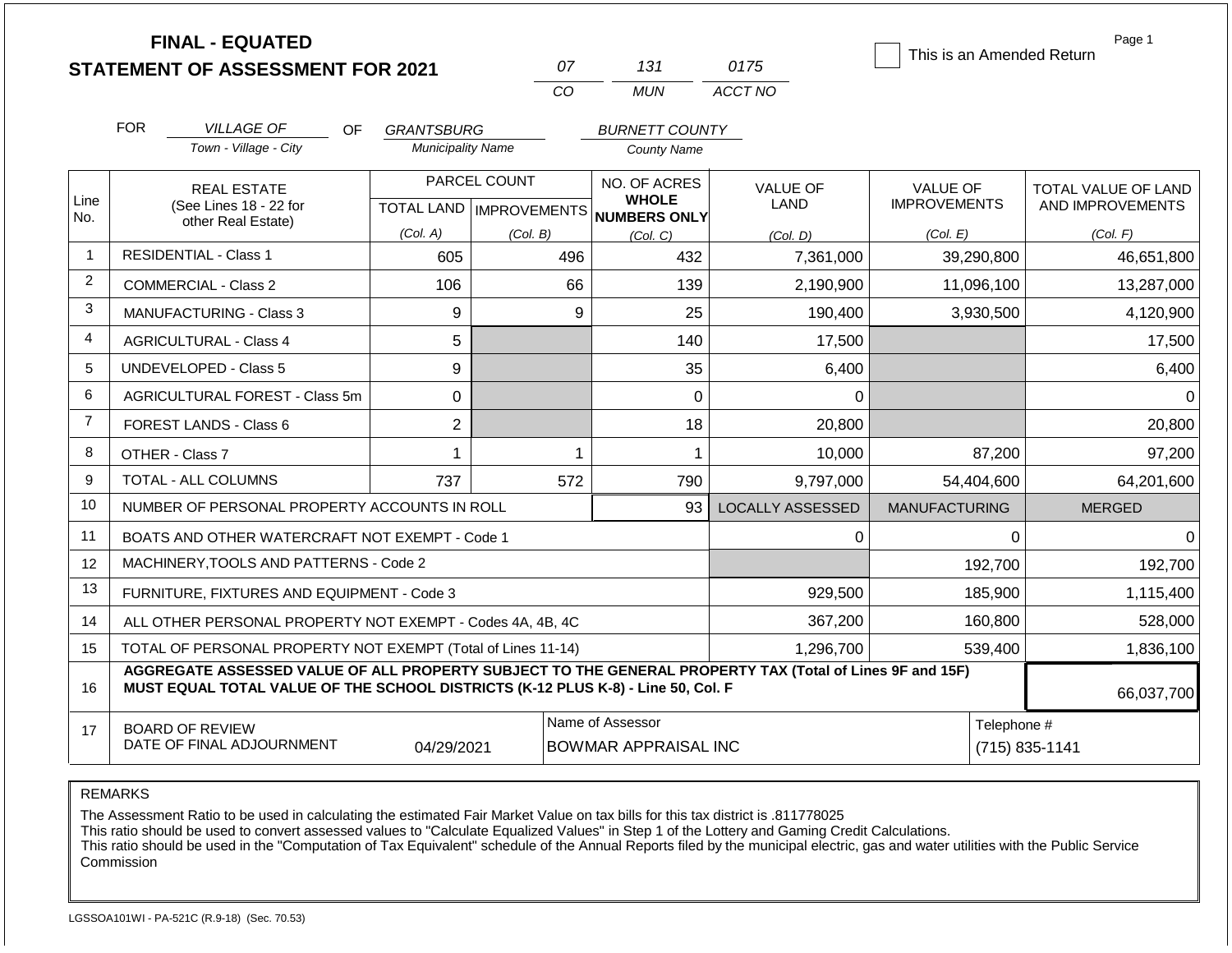2021 07 131 0175 Page 2

FOREST LANDS (Line 7) and FOREST CROPS (in this section) - are **NOT** the same *YEAR CO MUN ACCT NO*

| 18 | (a) PARCELS<br>(b) ACRES                                                               |                 |  | Private Forest Crop - Reg Class @ 10¢ per acre<br>(c) ASSESSED VALUE           |  | Private Forest Crop - Reg Class @ \$2.52 per acre<br>(d) PARCELS<br>(e) ACRES                            |                                                                 | (f) ASSESSED VALUE                            |                                                                    |                    |
|----|----------------------------------------------------------------------------------------|-----------------|--|--------------------------------------------------------------------------------|--|----------------------------------------------------------------------------------------------------------|-----------------------------------------------------------------|-----------------------------------------------|--------------------------------------------------------------------|--------------------|
| 19 | Private Forest Crop - Special Class @ 20¢ per acre<br>(b) ACRES<br>(a) PARCELS         |                 |  | (c) ASSESSED VALUE                                                             |  | Entered Before 2005 Managed Forest - Ferrous Mining CLOSED @ \$7.87 per acre<br>(d) PARCELS<br>(e) ACRES |                                                                 |                                               |                                                                    | (f) ASSESSED VALUE |
|    | Entered Before 2005 Managed Forest - OPEN @ 74 ¢ per acre                              |                 |  |                                                                                |  |                                                                                                          |                                                                 | Entered Before 2005 Managed Forest - CLOSED @ |                                                                    | $$1.75$ per acre   |
| 20 | (a) PARCELS<br>(b) ACRES                                                               |                 |  | (c) ASSESSED VALUE                                                             |  | (d) PARCELS                                                                                              |                                                                 | (e) ACRES                                     | (f) ASSESSED VALUE                                                 |                    |
|    | Entered After 2004 Managed Forest - OPEN @ \$2.04 per acre<br>(a) PARCELS<br>(b) ACRES |                 |  | (c) ASSESSED VALUE                                                             |  | Entered After 2004 Managed Forest - CLOSED @ \$ 10.20 per acre<br>(d) PARCELS<br>(e) ACRES               |                                                                 |                                               | (f) ASSESSED VALUE                                                 |                    |
| 21 |                                                                                        |                 |  |                                                                                |  |                                                                                                          |                                                                 |                                               |                                                                    |                    |
| 22 | (a) County Forest Cropland Acres                                                       |                 |  | (b) Federal Acres                                                              |  | (c) State Acres                                                                                          |                                                                 | (d) County (NOT FOREST CROP) Acres            |                                                                    | (e) Other Acres    |
|    |                                                                                        |                 |  |                                                                                |  | 52.06<br>.52                                                                                             |                                                                 |                                               | 607.8                                                              |                    |
|    | Assessed Value of Omitted Property From Prior Years (Sec. 70.44)                       |                 |  |                                                                                |  |                                                                                                          | Assessed Value of Sec. 70.43 Corrections of Errors by Assessors |                                               |                                                                    |                    |
| 23 | (a) REAL ESTATE                                                                        |                 |  | (b) PERSONAL                                                                   |  |                                                                                                          |                                                                 | (c1) REAL ESTATE                              | (c2) PERSONAL                                                      |                    |
|    |                                                                                        | 38,800          |  |                                                                                |  |                                                                                                          |                                                                 | 84.400                                        |                                                                    |                    |
|    |                                                                                        |                 |  | Manufacturing Equated Value of Omitted Property From Prior Years (Sec. 70.995) |  |                                                                                                          |                                                                 |                                               | Mfg. Equated Value of Sec.70.43 Corrections of Errors by Assessors |                    |
|    |                                                                                        | (d) REAL ESTATE |  | (e) PERSONAL                                                                   |  |                                                                                                          |                                                                 | (f1) REAL ESTATE                              | (f2) PERSONAL                                                      |                    |
|    |                                                                                        |                 |  |                                                                                |  |                                                                                                          |                                                                 |                                               |                                                                    |                    |

# **SPECIAL DISTRICTS**

| Line<br>No. | <b>Enter 6-digit</b><br>Special District | <b>Account</b><br><b>Number</b> | <b>Special District Name</b> | <b>Locally Assessed Value</b><br>of Real Estate and | Mfg Value of Real Estate<br>and Personal Property | <b>Merged Value of</b><br><b>Real Estate and</b> |
|-------------|------------------------------------------|---------------------------------|------------------------------|-----------------------------------------------------|---------------------------------------------------|--------------------------------------------------|
|             | Code (Col. A)                            | (Col. B)                        | (Col. C)                     | Personal Property (Col. D)                          | (Col. E)                                          | Personal Property (Col. F)                       |
| 24          |                                          |                                 |                              |                                                     |                                                   |                                                  |
| 25          |                                          |                                 |                              |                                                     |                                                   |                                                  |
| 26          |                                          |                                 |                              |                                                     |                                                   |                                                  |
| 27          |                                          |                                 |                              |                                                     |                                                   |                                                  |
| 28          |                                          |                                 |                              |                                                     |                                                   |                                                  |
| 29          |                                          |                                 |                              |                                                     |                                                   |                                                  |
| 30          |                                          |                                 |                              |                                                     |                                                   |                                                  |
| 31          |                                          |                                 |                              |                                                     |                                                   |                                                  |
| 32          |                                          |                                 |                              |                                                     |                                                   |                                                  |
| 33          |                                          |                                 |                              |                                                     |                                                   |                                                  |
| 34          |                                          |                                 |                              |                                                     |                                                   |                                                  |
| 35          |                                          |                                 |                              |                                                     |                                                   |                                                  |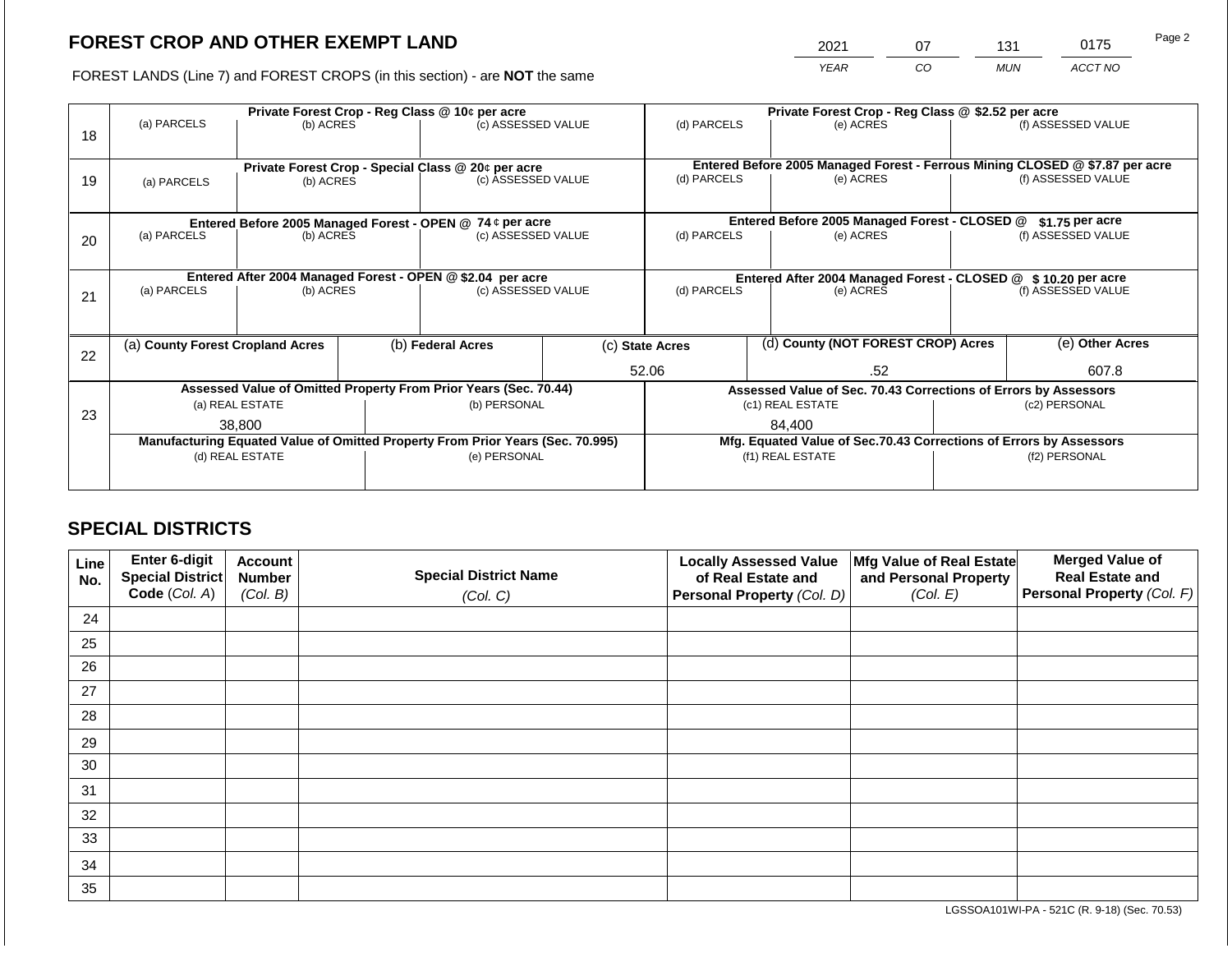#### 0175  $\overline{\phantom{a}}$ *CO MUN YEAR ACCT NO*  **Enter 6-digit Account Merged Value of Mfg Value of Real Estate Locally Assessed Value Line School District Name Real Estate and School District Number of Real Estate and and Personal Property No. Personal Property** *(Col. F) (Col. B)* **Code** *(Col. A) (Col. C)* **Personal Property** *(Col. D) (Col. E)* **A. SCHOOL DISTRICTS (K-8 and K-12)** 072233 0045 SCH D OF GRANTSBURG 61,377,400 4,660,300 66,037,700 36 37 38 39 40 41 42 43 44 45 46 47 48 49 50 TOTAL ASSESSED VALUE OF SCHOOL DISTRICTS (K-8 and K-12) 61,377,400 4,660,300 66,037,700 **B. UNION HIGH SCHOOL DISTRICTS** 51 52 53 54 TOTAL ASSESSED VALUE OF UNION HIGH SCHOOLS

55 **C. TECHNICAL COLLEGE DISTRICTS** 56 57 58 59 TOTAL ASSESSED VALUE OF TECHNICAL COLLEGES 001700 | 0016 | NORTHWOOD TECHNICAL COLLEGE 61,377,400 4,660,300 66,037,700 61,377,400 4,660,300 66,037,700

 *I hereby certify, to the best of my knowledge and belief, this form is complete and correct.*

| Name                 |               | Title | Submission date  |
|----------------------|---------------|-------|------------------|
| <b>SONJA RIKKOLA</b> |               |       | 06<br>2021<br>05 |
| Phone                | Email address |       |                  |
| 715<br>349 - 2109    |               |       |                  |

Page 3

| 2021 |    | LK 1 | . -   |
|------|----|------|-------|
| VEAD | CО | MUN  | ACC 1 |

| <b>SCHOOL DISTRICTS</b> |
|-------------------------|
|-------------------------|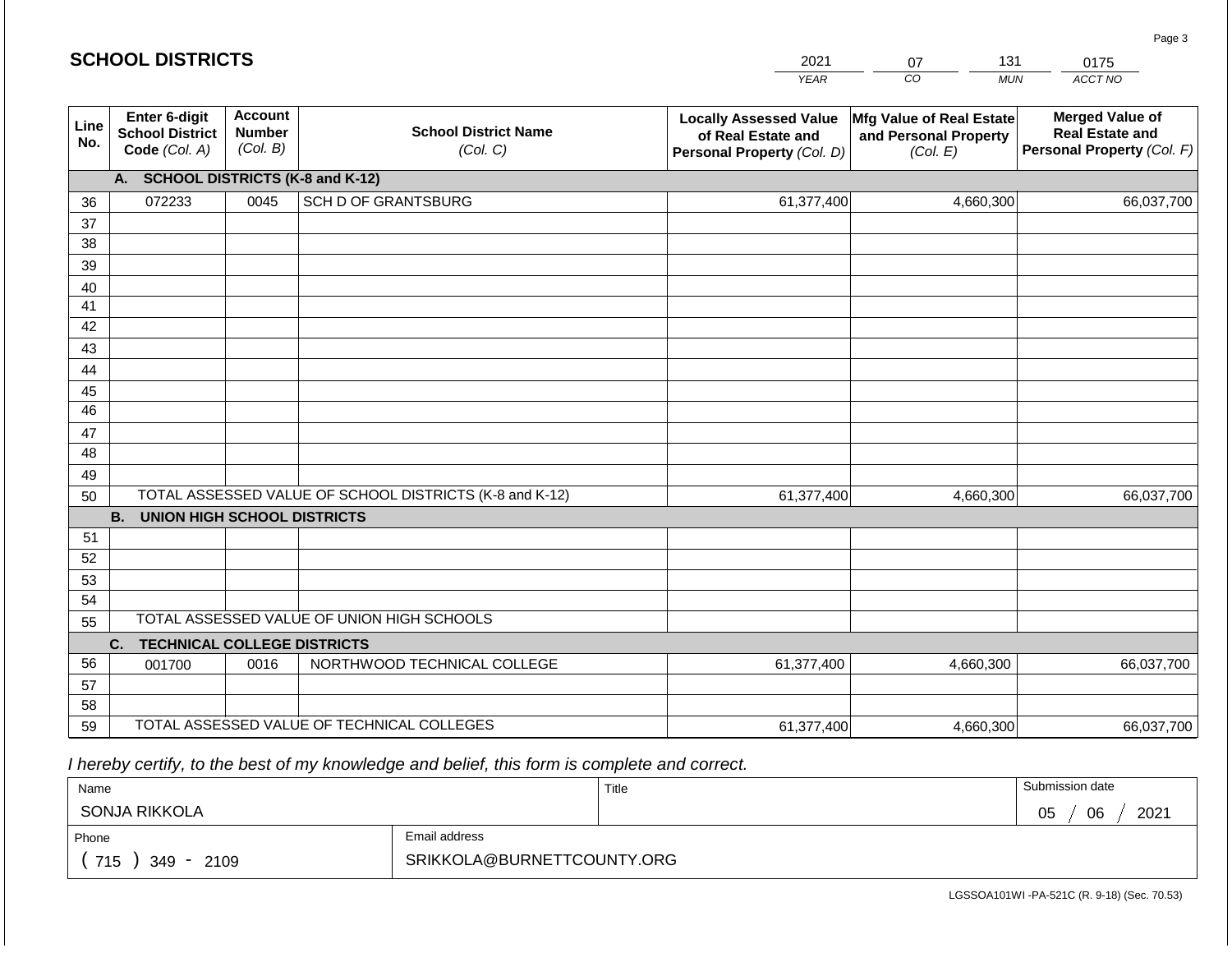- Each municipality's SOA is completed after the Board of Review and includes any changes made to the locally assessed values, under state law (sec. 70.53, Wis. Stats.)
- The Wisconsin Department of Revenue (DOR) merges the locally assessed values with the state assessed manufacturing values
- DOR provides the information regarding district names and codes. If a district is not listed, contact DOR.

Note: If you submit an amended SOA to DOR after your municipality's SOA is equated and posted to our website, we will process the SOA. However, DOR will not recalculate the *aggregate ratio or update the final SOA posted on our website. You should use the corrected values to calculate your tax rates.*

### **Page 1: Real Estate and Personal Property**

- Lines 1-9 assessed real estate values, parcel counts and acres by classification
- Lines 10-15 assessed personal property values and number of accounts by class
- Line 16 aggregate assessed value of all property subject to general property; use to calculate tax rates. Note: This line equals the total assessed value of K-8 and K-12 school districts (Line 50) and total assessed value of technical colleges (Line 59).
- Remarks assessment ratio used to calculate estimated fair market value on property tax bills

### **Page 2: Forest Crop, Other Exempt Land and Special Districts**

- Lines 18-21 private forest crop and managed forest lands assessed values
- Line  $22 -$  tax exempt land acres
- Line 23 prior years assessed value of omitted property under sec. 70.44 and correction of errors under sec. 70.43 shown by locally assessed or manufacturing real estate and personal property. Note: If there is an amount on this line, report the corresponding tax in the Statement of Taxes, Sections J or K.
- Lines 24-35 special district assessed values. These values are used to calculate tax rates for the special districts.

### **Page 3: School Districts**

- Lines 36-50 school districts (K-8 and K-12) assessed values. These values are used to calculate tax rates for school districts.
- Lines 51-55 union high school district assessed values. These values are used to calculate tax rates for union high school districts.
- Lines 56-59 technical college assessed values. These values are used to calculate tax rates for technical colleges.

If you have questions: Email: lgs@wisconsin.gov

 Phone: (608) 266-2569 or (608) 264-6892 Fax: (608) 264-6887

VILLAGE OF GRANTSBURG SHEILA MEYER<br>VILLAGE OF GRANTSBURG 316 BRAD STREET SOUTH 316 BRAD STREET SOUTH GRANTSBURG, WI 54840 GRANTSBURG, WI 54840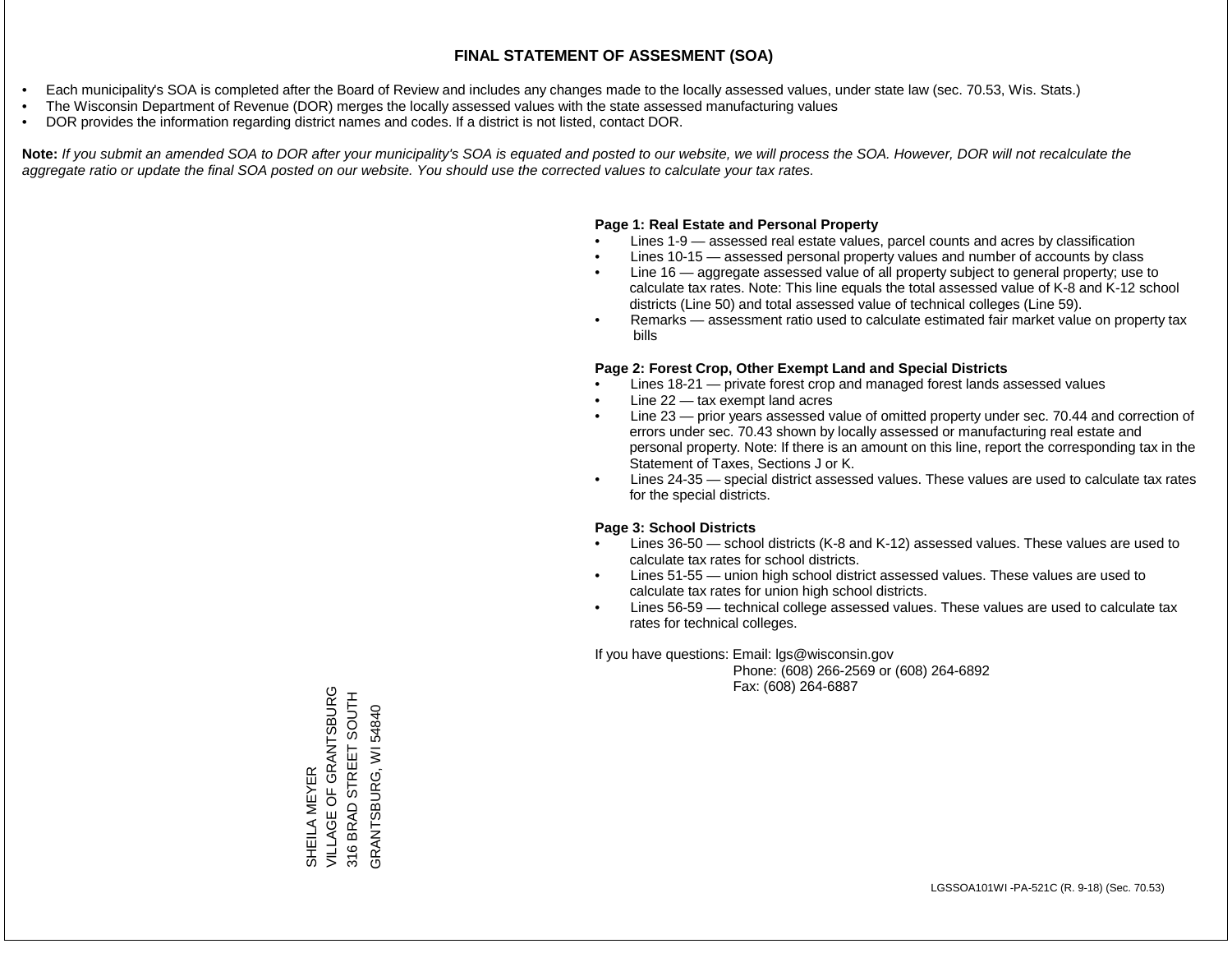|                | <b>FINAL - EQUATED</b><br><b>STATEMENT OF ASSESSMENT FOR 2021</b>                                                                                                                            |                                          | 07           | 181                                                      | 0176                               | This is an Amended Return | Page 1              |
|----------------|----------------------------------------------------------------------------------------------------------------------------------------------------------------------------------------------|------------------------------------------|--------------|----------------------------------------------------------|------------------------------------|---------------------------|---------------------|
|                |                                                                                                                                                                                              |                                          | CO           | <b>MUN</b>                                               | ACCT NO                            |                           |                     |
|                |                                                                                                                                                                                              |                                          |              |                                                          |                                    |                           |                     |
|                | <b>FOR</b><br><b>VILLAGE OF</b><br><b>OF</b><br>Town - Village - City                                                                                                                        | <b>SIREN</b><br><b>Municipality Name</b> |              | <b>BURNETT COUNTY</b>                                    |                                    |                           |                     |
|                |                                                                                                                                                                                              |                                          |              | <b>County Name</b>                                       |                                    |                           |                     |
|                | <b>REAL ESTATE</b>                                                                                                                                                                           |                                          | PARCEL COUNT | NO. OF ACRES                                             | <b>VALUE OF</b>                    | <b>VALUE OF</b>           | TOTAL VALUE OF LAND |
| Line<br>No.    | (See Lines 18 - 22 for<br>other Real Estate)                                                                                                                                                 |                                          |              | <b>WHOLE</b><br>TOTAL LAND   IMPROVEMENTS   NUMBERS ONLY | <b>LAND</b>                        | <b>IMPROVEMENTS</b>       | AND IMPROVEMENTS    |
|                |                                                                                                                                                                                              | (Col. A)<br>(Col. B)                     |              | (Col, C)                                                 | (Col. D)                           | (Col. E)                  | (Col. F)            |
| 1              | <b>RESIDENTIAL - Class 1</b>                                                                                                                                                                 | 488                                      | 356          | 313                                                      | 12,784,000                         | 26,275,700                | 39,059,700          |
| 2              | 162<br>109<br>124<br><b>COMMERCIAL - Class 2</b>                                                                                                                                             |                                          |              |                                                          | 6,380,000                          | 17,873,400                | 24,253,400          |
| 3              | $\overline{2}$<br>$\overline{2}$<br><b>MANUFACTURING - Class 3</b>                                                                                                                           |                                          |              |                                                          | 91,300                             | 2,669,800                 | 2,761,100           |
| 4              | 0<br><b>AGRICULTURAL - Class 4</b><br>0                                                                                                                                                      |                                          |              |                                                          | 0                                  |                           | $\Omega$            |
| 5              | <b>UNDEVELOPED - Class 5</b><br>$\mathbf 0$<br>0                                                                                                                                             |                                          |              |                                                          | 0                                  |                           | $\Omega$            |
| 6              | AGRICULTURAL FOREST - Class 5m<br>0<br>0                                                                                                                                                     |                                          |              |                                                          | 0                                  |                           | $\Omega$            |
| $\overline{7}$ | FOREST LANDS - Class 6<br>1                                                                                                                                                                  |                                          |              |                                                          | 2,000                              |                           | 2,000               |
| 8              | OTHER - Class 7                                                                                                                                                                              | $\mathbf 0$                              | $\Omega$     | 0                                                        | 0                                  | $\Omega$                  | $\Omega$            |
| 9              | <b>TOTAL - ALL COLUMNS</b>                                                                                                                                                                   | 653                                      | 467          | 449                                                      | 19,257,300                         | 46,818,900                | 66,076,200          |
| 10             | NUMBER OF PERSONAL PROPERTY ACCOUNTS IN ROLL                                                                                                                                                 |                                          |              | 96                                                       | <b>LOCALLY ASSESSED</b>            | <b>MANUFACTURING</b>      | <b>MERGED</b>       |
| 11             | BOATS AND OTHER WATERCRAFT NOT EXEMPT - Code 1                                                                                                                                               |                                          |              |                                                          | 0                                  | 0                         | $\Omega$            |
| 12             | MACHINERY, TOOLS AND PATTERNS - Code 2                                                                                                                                                       |                                          |              |                                                          |                                    | 220,600                   | 220,600             |
| 13             | FURNITURE, FIXTURES AND EQUIPMENT - Code 3                                                                                                                                                   |                                          |              | 901,200                                                  | 28,000                             | 929,200                   |                     |
| 14             | ALL OTHER PERSONAL PROPERTY NOT EXEMPT - Codes 4A, 4B, 4C                                                                                                                                    |                                          |              | 186,300                                                  | 8,600                              | 194,900                   |                     |
| 15             | TOTAL OF PERSONAL PROPERTY NOT EXEMPT (Total of Lines 11-14)                                                                                                                                 |                                          |              | 1,087,500                                                | 257,200                            | 1,344,700                 |                     |
| 16             | AGGREGATE ASSESSED VALUE OF ALL PROPERTY SUBJECT TO THE GENERAL PROPERTY TAX (Total of Lines 9F and 15F)<br>MUST EQUAL TOTAL VALUE OF THE SCHOOL DISTRICTS (K-12 PLUS K-8) - Line 50, Col. F |                                          |              |                                                          |                                    |                           | 67,420,900          |
| 17             | <b>BOARD OF REVIEW</b>                                                                                                                                                                       |                                          |              | Name of Assessor                                         |                                    | Telephone #               |                     |
|                | DATE OF FINAL ADJOURNMENT                                                                                                                                                                    | 05/18/2021                               |              |                                                          | ASSOCIATED APPRAISAL - WALT HUGHES |                           | (188) 845-7472      |

The Assessment Ratio to be used in calculating the estimated Fair Market Value on tax bills for this tax district is .869978576

This ratio should be used to convert assessed values to "Calculate Equalized Values" in Step 1 of the Lottery and Gaming Credit Calculations.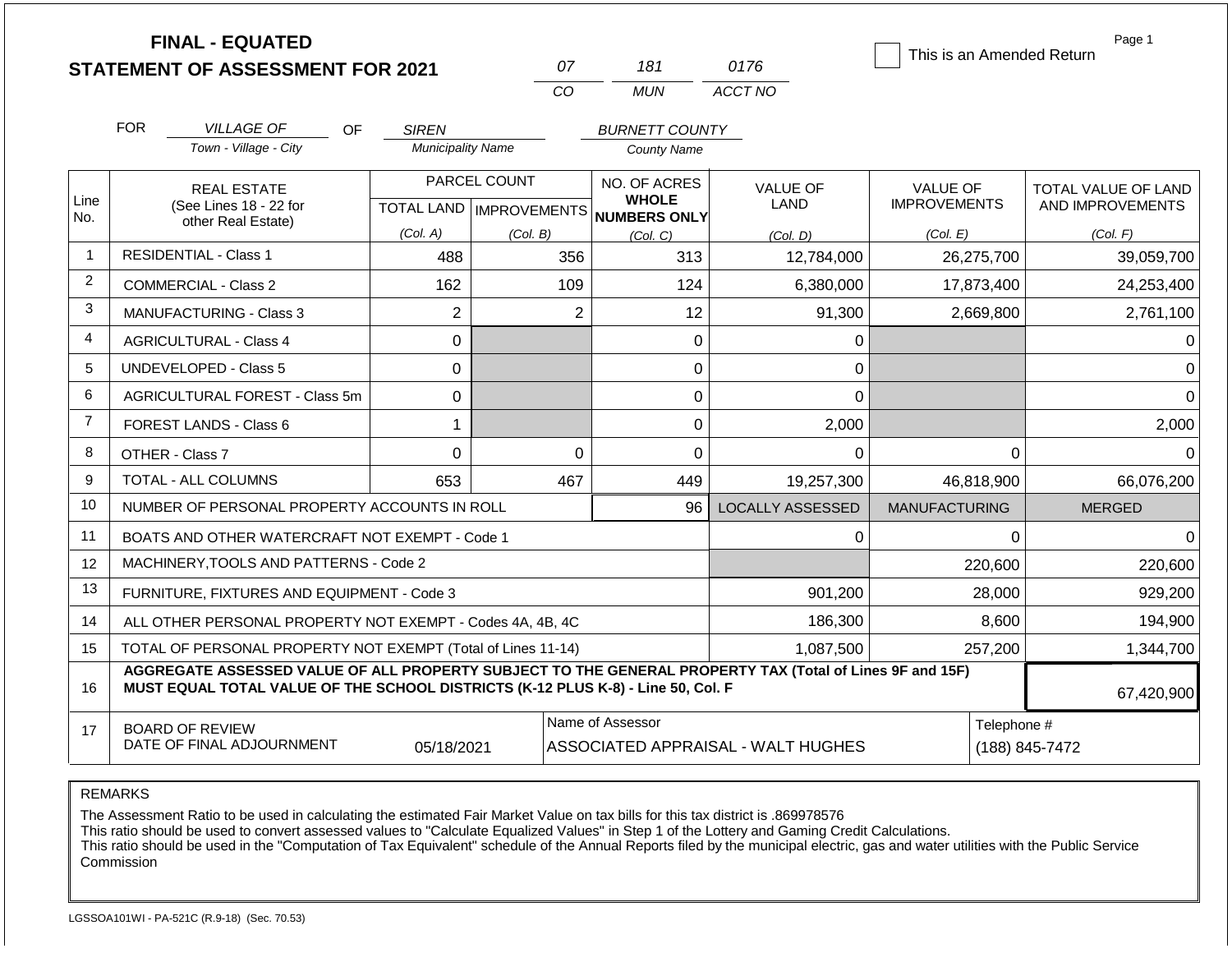2021 07 181 0176

FOREST LANDS (Line 7) and FOREST CROPS (in this section) - are **NOT** the same *YEAR CO MUN ACCT NO*

| 18 | (a) PARCELS<br>(b) ACRES                                         |                 |  | Private Forest Crop - Reg Class @ 10¢ per acre<br>(c) ASSESSED VALUE           |                                                               | Private Forest Crop - Reg Class @ \$2.52 per acre<br>(d) PARCELS<br>(e) ACRES |  | (f) ASSESSED VALUE |                                                                                                    |                    |
|----|------------------------------------------------------------------|-----------------|--|--------------------------------------------------------------------------------|---------------------------------------------------------------|-------------------------------------------------------------------------------|--|--------------------|----------------------------------------------------------------------------------------------------|--------------------|
| 19 | (a) PARCELS<br>(b) ACRES                                         |                 |  | Private Forest Crop - Special Class @ 20¢ per acre<br>(c) ASSESSED VALUE       |                                                               | (d) PARCELS<br>(e) ACRES                                                      |  |                    | Entered Before 2005 Managed Forest - Ferrous Mining CLOSED @ \$7.87 per acre<br>(f) ASSESSED VALUE |                    |
|    | Entered Before 2005 Managed Forest - OPEN @ 74 ¢ per acre        |                 |  |                                                                                |                                                               | Entered Before 2005 Managed Forest - CLOSED @<br>$$1.75$ per acre             |  |                    |                                                                                                    |                    |
| 20 | (a) PARCELS<br>(b) ACRES                                         |                 |  | (c) ASSESSED VALUE                                                             |                                                               | (d) PARCELS                                                                   |  | (e) ACRES          | (f) ASSESSED VALUE                                                                                 |                    |
|    | Entered After 2004 Managed Forest - OPEN @ \$2.04 per acre       |                 |  |                                                                                | Entered After 2004 Managed Forest - CLOSED @ \$10.20 per acre |                                                                               |  |                    |                                                                                                    |                    |
| 21 | (a) PARCELS<br>(b) ACRES                                         |                 |  | (c) ASSESSED VALUE                                                             |                                                               | (d) PARCELS                                                                   |  | (e) ACRES          |                                                                                                    | (f) ASSESSED VALUE |
|    |                                                                  |                 |  |                                                                                |                                                               |                                                                               |  |                    |                                                                                                    |                    |
| 22 | (a) County Forest Cropland Acres                                 |                 |  | (b) Federal Acres                                                              |                                                               | (d) County (NOT FOREST CROP) Acres<br>(c) State Acres                         |  |                    |                                                                                                    | (e) Other Acres    |
|    |                                                                  |                 |  |                                                                                |                                                               | 17.38<br>9.72                                                                 |  | 261.22             |                                                                                                    |                    |
|    | Assessed Value of Omitted Property From Prior Years (Sec. 70.44) |                 |  |                                                                                |                                                               | Assessed Value of Sec. 70.43 Corrections of Errors by Assessors               |  |                    |                                                                                                    |                    |
| 23 | (a) REAL ESTATE                                                  |                 |  | (b) PERSONAL                                                                   |                                                               | (c1) REAL ESTATE                                                              |  |                    | (c2) PERSONAL                                                                                      |                    |
|    |                                                                  |                 |  |                                                                                |                                                               |                                                                               |  |                    |                                                                                                    |                    |
|    |                                                                  |                 |  | Manufacturing Equated Value of Omitted Property From Prior Years (Sec. 70.995) |                                                               |                                                                               |  |                    | Mfg. Equated Value of Sec.70.43 Corrections of Errors by Assessors                                 |                    |
|    |                                                                  | (d) REAL ESTATE |  | (e) PERSONAL                                                                   |                                                               |                                                                               |  | (f1) REAL ESTATE   |                                                                                                    | (f2) PERSONAL      |
|    |                                                                  |                 |  |                                                                                |                                                               |                                                                               |  |                    |                                                                                                    |                    |

# **SPECIAL DISTRICTS**

| Line<br>No. | <b>Enter 6-digit</b><br>Special District | <b>Account</b><br><b>Number</b> | <b>Special District Name</b> | <b>Locally Assessed Value</b><br>of Real Estate and | Mfg Value of Real Estate<br>and Personal Property | <b>Merged Value of</b><br><b>Real Estate and</b> |
|-------------|------------------------------------------|---------------------------------|------------------------------|-----------------------------------------------------|---------------------------------------------------|--------------------------------------------------|
|             | Code (Col. A)                            | (Col. B)                        | (Col. C)                     | Personal Property (Col. D)                          | (Col. E)                                          | Personal Property (Col. F)                       |
| 24          |                                          |                                 |                              |                                                     |                                                   |                                                  |
| 25          |                                          |                                 |                              |                                                     |                                                   |                                                  |
| 26          |                                          |                                 |                              |                                                     |                                                   |                                                  |
| 27          |                                          |                                 |                              |                                                     |                                                   |                                                  |
| 28          |                                          |                                 |                              |                                                     |                                                   |                                                  |
| 29          |                                          |                                 |                              |                                                     |                                                   |                                                  |
| 30          |                                          |                                 |                              |                                                     |                                                   |                                                  |
| 31          |                                          |                                 |                              |                                                     |                                                   |                                                  |
| 32          |                                          |                                 |                              |                                                     |                                                   |                                                  |
| 33          |                                          |                                 |                              |                                                     |                                                   |                                                  |
| 34          |                                          |                                 |                              |                                                     |                                                   |                                                  |
| 35          |                                          |                                 |                              |                                                     |                                                   |                                                  |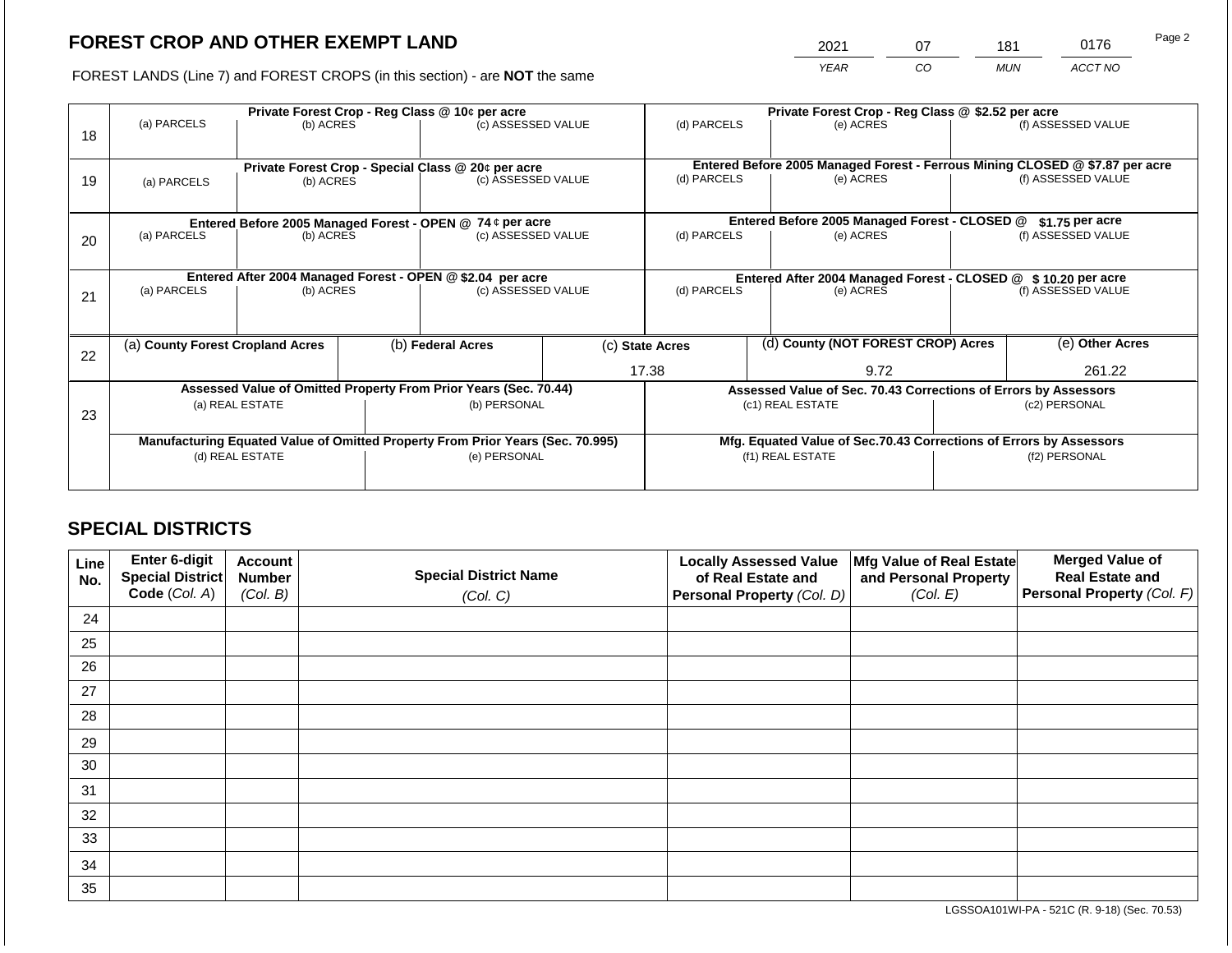#### *YEAR CO MUN ACCT NO*  0176 **Line No. Enter 6-digit School District Code** *(Col. A)* **Account Number** *(Col. B)* **School District Name** *(Col. C)* **Locally Assessed Value of Real Estate and Personal Property** *(Col. D)* **Mfg Value of Real Estate and Personal Property** *(Col. E)* **Merged Value of Real Estate and Personal Property** *(Col. F)* **A. SCHOOL DISTRICTS (K-8 and K-12)** 36 37 38 39 40 41 42 43 44 45 46 47 48 49 50 TOTAL ASSESSED VALUE OF SCHOOL DISTRICTS (K-8 and K-12) **B. UNION HIGH SCHOOL DISTRICTS** 51 52 53 54 55 **C. TECHNICAL COLLEGE DISTRICTS** 56 57 58 59 TOTAL ASSESSED VALUE OF TECHNICAL COLLEGES TOTAL ASSESSED VALUE OF UNION HIGH SCHOOLS 075376 0046 SCH D OF SIREN 64,402,600 64,402,600 001700 | 0016 | NORTHWOOD TECHNICAL COLLEGE 64,402,600 3,018,300 67,420,900 3,018,300 67,420,900 3,018,300 67,420,900 64,402,600 3,018,300 67,420,900

 *I hereby certify, to the best of my knowledge and belief, this form is complete and correct.*

| Name              |                            | Title | Submission date  |  |  |  |
|-------------------|----------------------------|-------|------------------|--|--|--|
| SONJA RIKKOLA     |                            |       | 19<br>2021<br>05 |  |  |  |
| Phone             | Email address              |       |                  |  |  |  |
| 715<br>349 - 2109 | SRIKKOLA@BURNETTCOUNTY.ORG |       |                  |  |  |  |

LGSSOA101WI -PA-521C (R. 9-18) (Sec. 70.53)

Page 3

| 2001<br>_____ |  |
|---------------|--|
|               |  |

181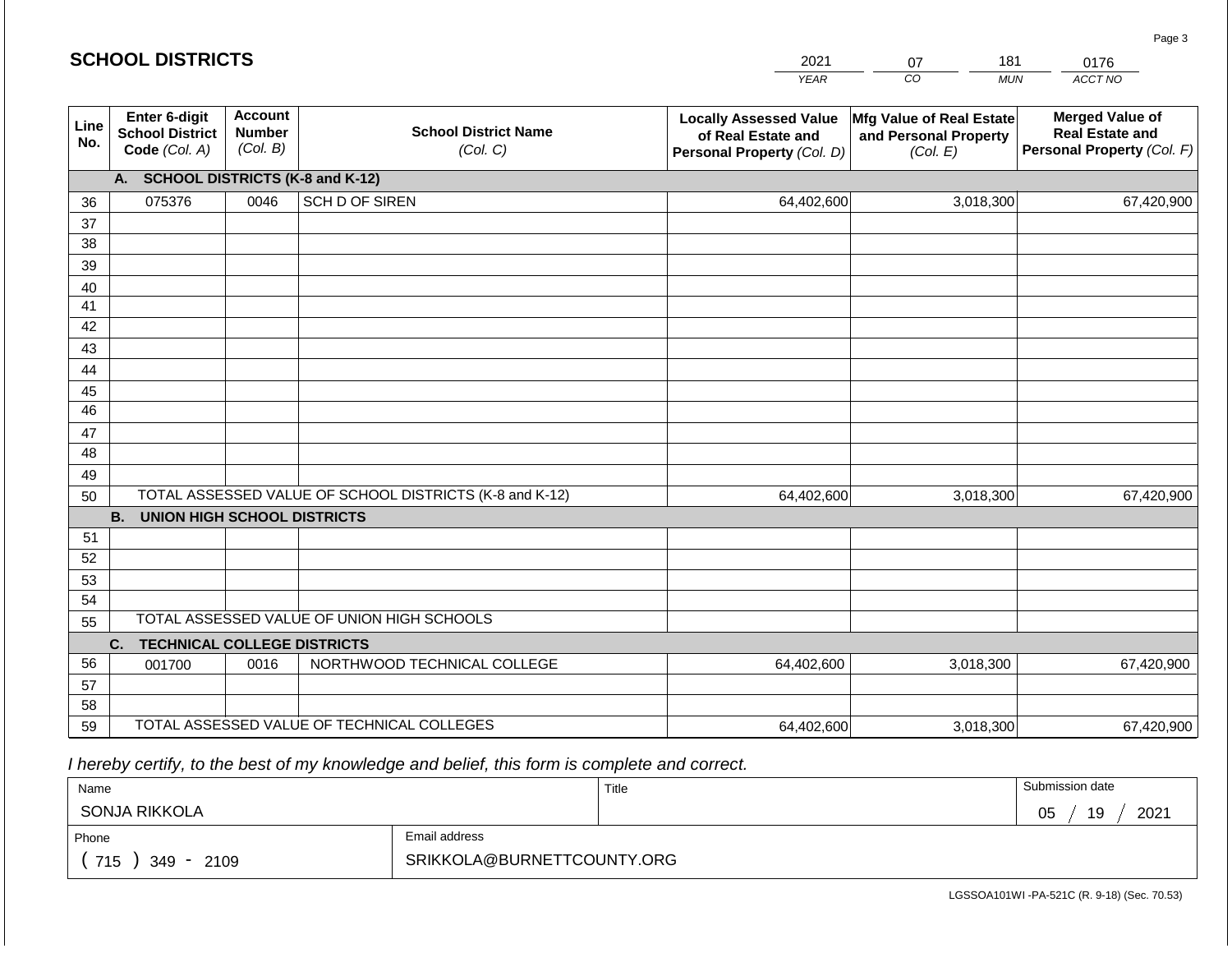- Each municipality's SOA is completed after the Board of Review and includes any changes made to the locally assessed values, under state law (sec. 70.53, Wis. Stats.)
- The Wisconsin Department of Revenue (DOR) merges the locally assessed values with the state assessed manufacturing values
- DOR provides the information regarding district names and codes. If a district is not listed, contact DOR.

Note: If you submit an amended SOA to DOR after your municipality's SOA is equated and posted to our website, we will process the SOA. However, DOR will not recalculate the *aggregate ratio or update the final SOA posted on our website. You should use the corrected values to calculate your tax rates.*

### **Page 1: Real Estate and Personal Property**

- Lines 1-9 assessed real estate values, parcel counts and acres by classification
- Lines 10-15 assessed personal property values and number of accounts by class
- Line 16 aggregate assessed value of all property subject to general property; use to calculate tax rates. Note: This line equals the total assessed value of K-8 and K-12 school districts (Line 50) and total assessed value of technical colleges (Line 59).
- Remarks assessment ratio used to calculate estimated fair market value on property tax bills

### **Page 2: Forest Crop, Other Exempt Land and Special Districts**

- Lines 18-21 private forest crop and managed forest lands assessed values
- Line  $22 -$  tax exempt land acres
- Line 23 prior years assessed value of omitted property under sec. 70.44 and correction of errors under sec. 70.43 shown by locally assessed or manufacturing real estate and personal property. Note: If there is an amount on this line, report the corresponding tax in the Statement of Taxes, Sections J or K.
- Lines 24-35 special district assessed values. These values are used to calculate tax rates for the special districts.

### **Page 3: School Districts**

- Lines 36-50 school districts (K-8 and K-12) assessed values. These values are used to calculate tax rates for school districts.
- Lines 51-55 union high school district assessed values. These values are used to calculate tax rates for union high school districts.
- Lines 56-59 technical college assessed values. These values are used to calculate tax rates for technical colleges.

If you have questions: Email: lgs@wisconsin.gov

 Phone: (608) 266-2569 or (608) 264-6892 Fax: (608) 264-6887

SIREN, WI 54872 - 0023 SIREN, WI 54872 - 0023VILLAGE OF SIREN ANN PETERSON<br>VILLAGE OF SIREN ANN PETERSON PO BOX 23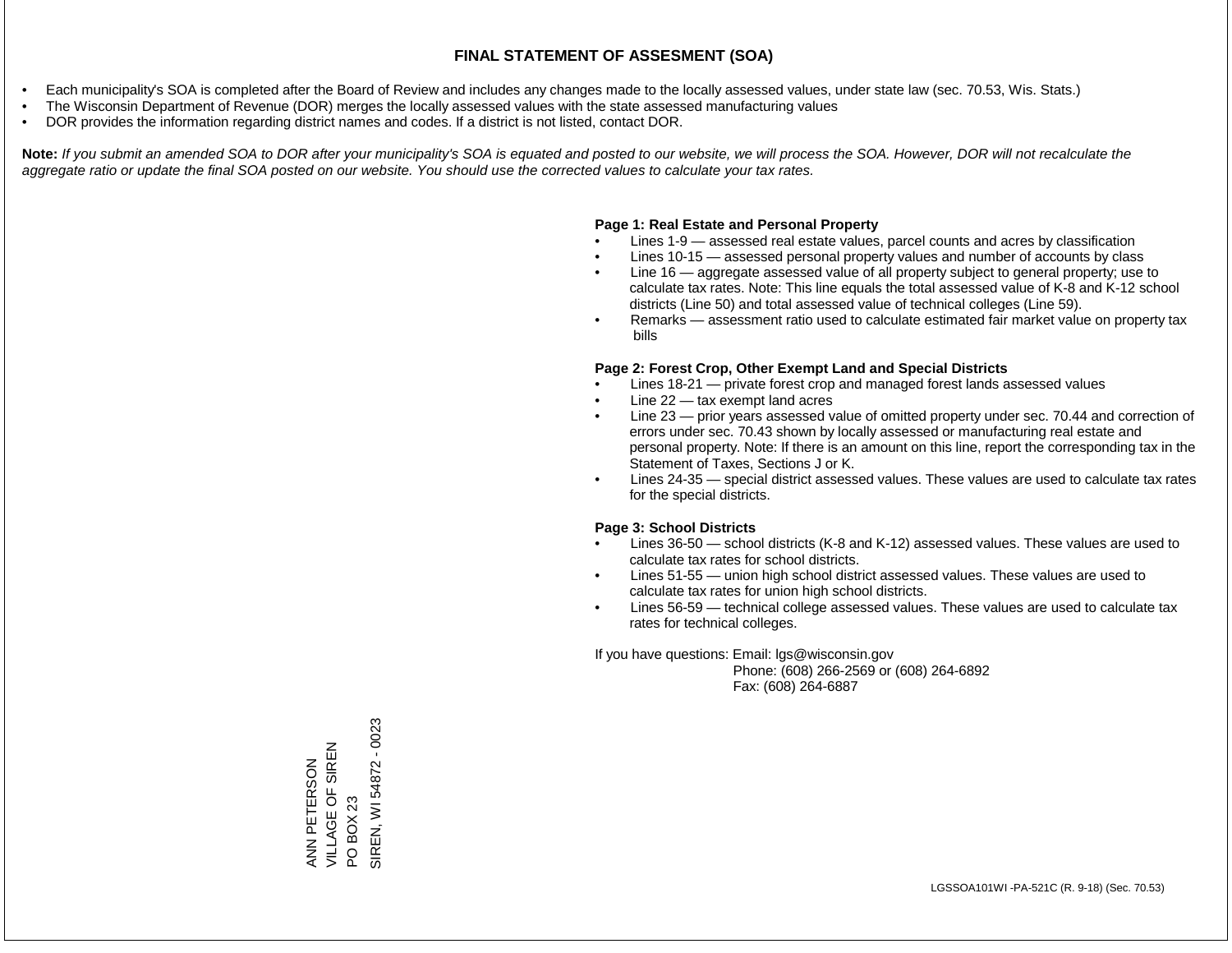|                | <b>FINAL - EQUATED</b>                                                                                                                                                                       |                                                |                          | 07                        | 191                          | 0177                    | This is an Amended Return | Page 1                     |
|----------------|----------------------------------------------------------------------------------------------------------------------------------------------------------------------------------------------|------------------------------------------------|--------------------------|---------------------------|------------------------------|-------------------------|---------------------------|----------------------------|
|                |                                                                                                                                                                                              | <b>STATEMENT OF ASSESSMENT FOR 2021</b>        |                          | CO                        | <b>MUN</b>                   | ACCT NO                 |                           |                            |
|                |                                                                                                                                                                                              |                                                |                          |                           |                              |                         |                           |                            |
|                | <b>FOR</b>                                                                                                                                                                                   | <b>VILLAGE OF</b><br><b>OF</b>                 | <b>WEBSTER</b>           |                           | <b>BURNETT COUNTY</b>        |                         |                           |                            |
|                |                                                                                                                                                                                              | Town - Village - City                          | <b>Municipality Name</b> |                           | <b>County Name</b>           |                         |                           |                            |
|                |                                                                                                                                                                                              | <b>REAL ESTATE</b>                             |                          | PARCEL COUNT              | NO. OF ACRES                 | <b>VALUE OF</b>         | <b>VALUE OF</b>           | <b>TOTAL VALUE OF LAND</b> |
| Line<br>No.    |                                                                                                                                                                                              | (See Lines 18 - 22 for                         |                          | TOTAL LAND   IMPROVEMENTS | <b>WHOLE</b><br>NUMBERS ONLY | LAND                    | <b>IMPROVEMENTS</b>       | AND IMPROVEMENTS           |
|                | other Real Estate)                                                                                                                                                                           |                                                | (Col. A)                 | (Col. B)                  | (Col. C)                     | (Col. D)                | (Col. E)                  | (Col. F)                   |
| $\overline{1}$ | <b>RESIDENTIAL - Class 1</b>                                                                                                                                                                 |                                                | 376                      | 289                       | 275                          | 3,140,600               | 16,673,200                | 19,813,800                 |
| $\overline{2}$ | <b>COMMERCIAL - Class 2</b>                                                                                                                                                                  |                                                | 93                       | 71                        | 62                           | 1,506,600               | 6,728,500                 | 8,235,100                  |
| 3              | MANUFACTURING - Class 3                                                                                                                                                                      |                                                | $\overline{2}$           | $\overline{2}$            | 16                           | 90,600                  | 988,500                   | 1,079,100                  |
| $\overline{4}$ | <b>AGRICULTURAL - Class 4</b>                                                                                                                                                                |                                                | $\Omega$                 |                           | $\Omega$                     | $\Omega$                |                           | $\Omega$                   |
| 5              | UNDEVELOPED - Class 5                                                                                                                                                                        |                                                | 27                       |                           | 59                           | 18,700                  |                           | 18,700                     |
| 6              |                                                                                                                                                                                              | AGRICULTURAL FOREST - Class 5m                 | $\Omega$                 |                           | $\Omega$                     | $\Omega$                |                           | $\Omega$                   |
| $\overline{7}$ | FOREST LANDS - Class 6                                                                                                                                                                       |                                                | 23                       |                           | 190                          | 229,000                 |                           | 229,000                    |
| 8              | OTHER - Class 7                                                                                                                                                                              |                                                | $\Omega$                 | $\Omega$                  | $\Omega$                     | $\Omega$                | $\Omega$                  | $\Omega$                   |
| 9              | <b>TOTAL - ALL COLUMNS</b>                                                                                                                                                                   |                                                | 521                      | 362                       | 602                          | 4,985,500               | 24,390,200                | 29,375,700                 |
| 10             |                                                                                                                                                                                              | NUMBER OF PERSONAL PROPERTY ACCOUNTS IN ROLL   |                          |                           | 51                           | <b>LOCALLY ASSESSED</b> | <b>MANUFACTURING</b>      | <b>MERGED</b>              |
| 11             |                                                                                                                                                                                              | BOATS AND OTHER WATERCRAFT NOT EXEMPT - Code 1 |                          | 0                         | $\Omega$                     | $\Omega$                |                           |                            |
| 12             | MACHINERY, TOOLS AND PATTERNS - Code 2                                                                                                                                                       |                                                |                          |                           |                              |                         | 189,700                   | 189,700                    |
| 13             | FURNITURE, FIXTURES AND EQUIPMENT - Code 3                                                                                                                                                   |                                                |                          |                           |                              | 451,100                 | 109,500                   | 560,600                    |
| 14             | ALL OTHER PERSONAL PROPERTY NOT EXEMPT - Codes 4A, 4B, 4C                                                                                                                                    |                                                |                          |                           |                              | 103,800                 | 42,000                    | 145,800                    |
| 15             | TOTAL OF PERSONAL PROPERTY NOT EXEMPT (Total of Lines 11-14)                                                                                                                                 |                                                |                          |                           |                              | 554,900                 | 341,200                   | 896,100                    |
| 16             | AGGREGATE ASSESSED VALUE OF ALL PROPERTY SUBJECT TO THE GENERAL PROPERTY TAX (Total of Lines 9F and 15F)<br>MUST EQUAL TOTAL VALUE OF THE SCHOOL DISTRICTS (K-12 PLUS K-8) - Line 50, Col. F |                                                |                          |                           |                              |                         |                           | 30,271,800                 |

17 BOARD OF REVIEW DATE OF FINAL ADJOURNMENT Name of Assessor **Name of Assessor** Telephone # 05/17/2021 STEVE NORDQUIST (715) 934-2902

REMARKS

The Assessment Ratio to be used in calculating the estimated Fair Market Value on tax bills for this tax district is .829085151

This ratio should be used to convert assessed values to "Calculate Equalized Values" in Step 1 of the Lottery and Gaming Credit Calculations.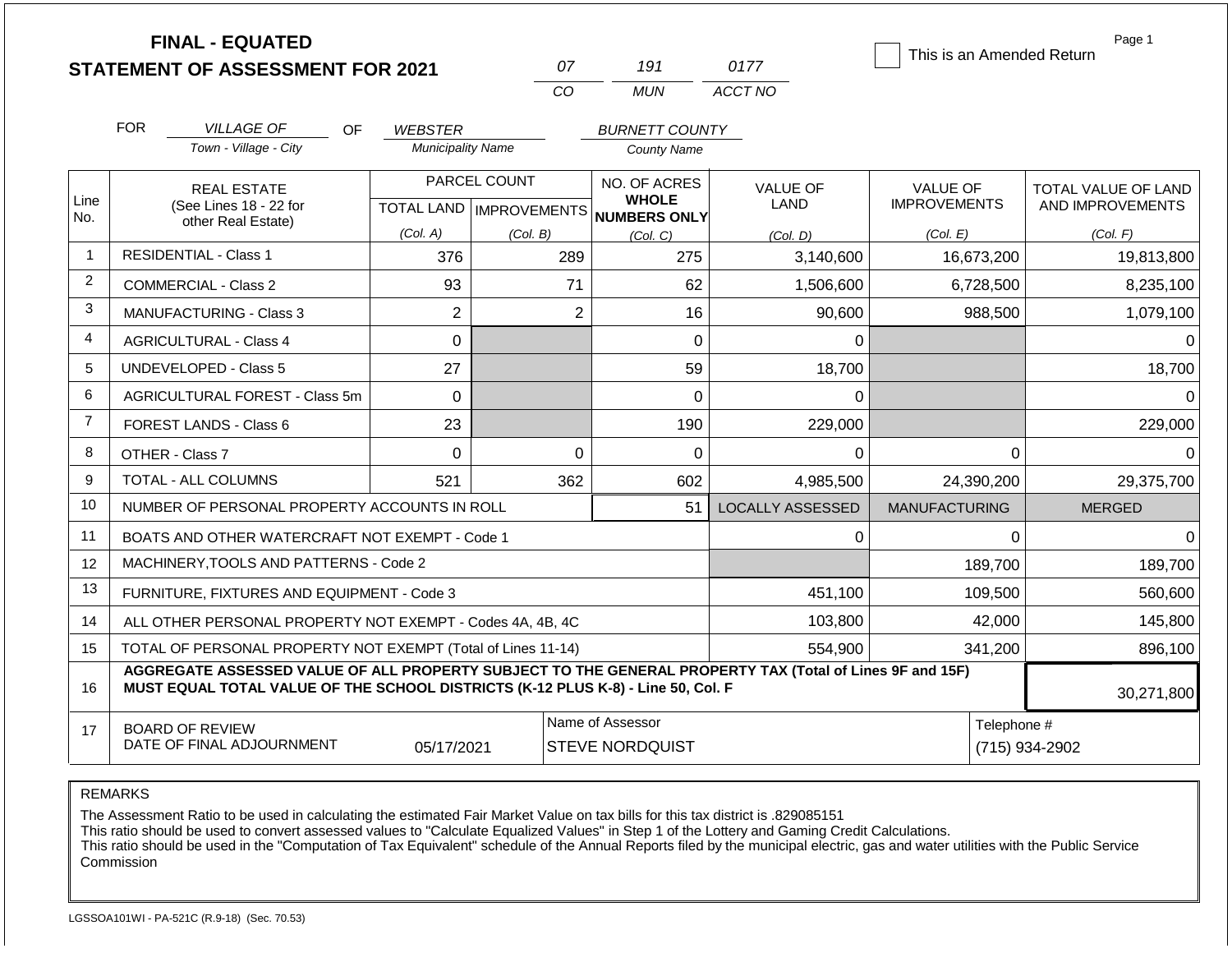2021 07 191 0177

FOREST LANDS (Line 7) and FOREST CROPS (in this section) - are **NOT** the same *YEAR CO MUN ACCT NO*

| 18 | (a) PARCELS                                                                                       | (b) ACRES                                                               |  | Private Forest Crop - Reg Class @ 10¢ per acre<br>(c) ASSESSED VALUE     |  | (d) PARCELS                                                                                          |  | Private Forest Crop - Reg Class @ \$2.52 per acre<br>(e) ACRES             |                                        | (f) ASSESSED VALUE                                                                                 |
|----|---------------------------------------------------------------------------------------------------|-------------------------------------------------------------------------|--|--------------------------------------------------------------------------|--|------------------------------------------------------------------------------------------------------|--|----------------------------------------------------------------------------|----------------------------------------|----------------------------------------------------------------------------------------------------|
| 19 | (a) PARCELS                                                                                       | (b) ACRES                                                               |  | Private Forest Crop - Special Class @ 20¢ per acre<br>(c) ASSESSED VALUE |  | (d) PARCELS                                                                                          |  | (e) ACRES                                                                  |                                        | Entered Before 2005 Managed Forest - Ferrous Mining CLOSED @ \$7.87 per acre<br>(f) ASSESSED VALUE |
| 20 | Entered Before 2005 Managed Forest - OPEN @ 74 ¢ per acre<br>(a) PARCELS<br>(b) ACRES             |                                                                         |  | (c) ASSESSED VALUE                                                       |  | Entered Before 2005 Managed Forest - CLOSED @<br>(d) PARCELS<br>(e) ACRES                            |  |                                                                            | $$1.75$ per acre<br>(f) ASSESSED VALUE |                                                                                                    |
| 21 | (a) PARCELS                                                                                       | Entered After 2004 Managed Forest - OPEN @ \$2.04 per acre<br>(b) ACRES |  | (c) ASSESSED VALUE                                                       |  | (d) PARCELS                                                                                          |  | Entered After 2004 Managed Forest - CLOSED @ \$10.20 per acre<br>(e) ACRES |                                        | (f) ASSESSED VALUE                                                                                 |
| 22 | (a) County Forest Cropland Acres                                                                  |                                                                         |  | (b) Federal Acres                                                        |  | (c) State Acres<br>36.6                                                                              |  | (d) County (NOT FOREST CROP) Acres<br>12.26                                |                                        | (e) Other Acres<br>418.85                                                                          |
| 23 | Assessed Value of Omitted Property From Prior Years (Sec. 70.44)<br>(a) REAL ESTATE               |                                                                         |  | (b) PERSONAL                                                             |  | Assessed Value of Sec. 70.43 Corrections of Errors by Assessors<br>(c1) REAL ESTATE<br>(c2) PERSONAL |  |                                                                            |                                        |                                                                                                    |
|    | Manufacturing Equated Value of Omitted Property From Prior Years (Sec. 70.995)<br>(d) REAL ESTATE |                                                                         |  | (e) PERSONAL                                                             |  | Mfg. Equated Value of Sec.70.43 Corrections of Errors by Assessors<br>(f1) REAL ESTATE               |  | (f2) PERSONAL                                                              |                                        |                                                                                                    |

# **SPECIAL DISTRICTS**

| Line<br>No. | <b>Enter 6-digit</b><br>Special District | <b>Account</b><br><b>Number</b> | <b>Special District Name</b> | <b>Locally Assessed Value</b><br>of Real Estate and | Mfg Value of Real Estate<br>and Personal Property | <b>Merged Value of</b><br><b>Real Estate and</b> |
|-------------|------------------------------------------|---------------------------------|------------------------------|-----------------------------------------------------|---------------------------------------------------|--------------------------------------------------|
|             | Code (Col. A)                            | (Col. B)                        | (Col. C)                     | Personal Property (Col. D)                          | (Col. E)                                          | Personal Property (Col. F)                       |
| 24          |                                          |                                 |                              |                                                     |                                                   |                                                  |
| 25          |                                          |                                 |                              |                                                     |                                                   |                                                  |
| 26          |                                          |                                 |                              |                                                     |                                                   |                                                  |
| 27          |                                          |                                 |                              |                                                     |                                                   |                                                  |
| 28          |                                          |                                 |                              |                                                     |                                                   |                                                  |
| 29          |                                          |                                 |                              |                                                     |                                                   |                                                  |
| 30          |                                          |                                 |                              |                                                     |                                                   |                                                  |
| 31          |                                          |                                 |                              |                                                     |                                                   |                                                  |
| 32          |                                          |                                 |                              |                                                     |                                                   |                                                  |
| 33          |                                          |                                 |                              |                                                     |                                                   |                                                  |
| 34          |                                          |                                 |                              |                                                     |                                                   |                                                  |
| 35          |                                          |                                 |                              |                                                     |                                                   |                                                  |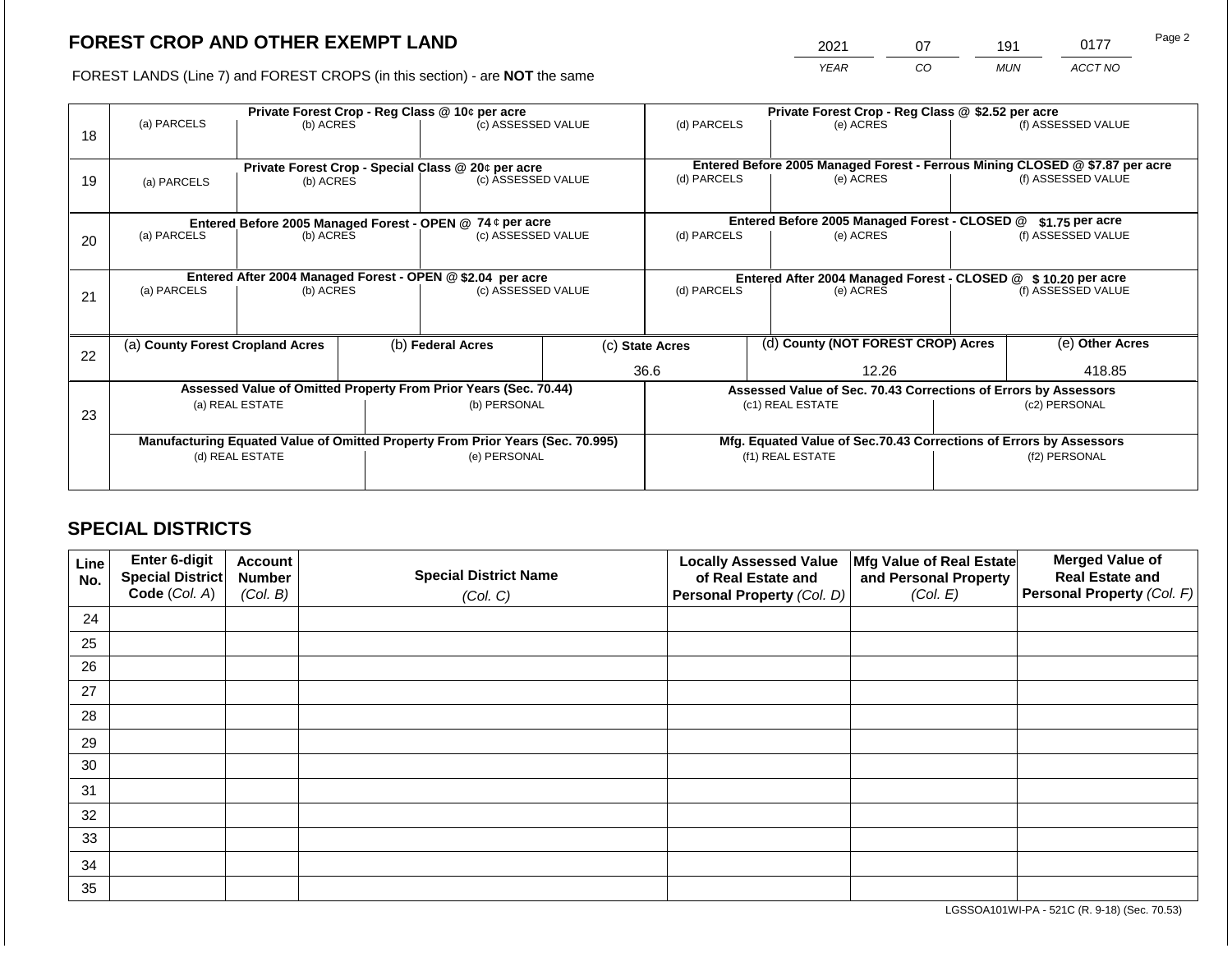|             |                                                          |                                             |                                                         | <b>YEAR</b>                                                                       | $\overline{co}$<br><b>MUN</b>                                        | ACCT NO                                                                        |
|-------------|----------------------------------------------------------|---------------------------------------------|---------------------------------------------------------|-----------------------------------------------------------------------------------|----------------------------------------------------------------------|--------------------------------------------------------------------------------|
| Line<br>No. | Enter 6-digit<br><b>School District</b><br>Code (Col. A) | <b>Account</b><br><b>Number</b><br>(Col. B) | <b>School District Name</b><br>(Col. C)                 | <b>Locally Assessed Value</b><br>of Real Estate and<br>Personal Property (Col. D) | <b>Mfg Value of Real Estate</b><br>and Personal Property<br>(Col. E) | <b>Merged Value of</b><br><b>Real Estate and</b><br>Personal Property (Col. F) |
|             | <b>A.</b>                                                |                                             | <b>SCHOOL DISTRICTS (K-8 and K-12)</b>                  |                                                                                   |                                                                      |                                                                                |
| 36          | 076293                                                   | 0047                                        | <b>SCH D OF WEBSTER</b>                                 | 28,851,500                                                                        | 1,420,300                                                            | 30,271,800                                                                     |
| 37          |                                                          |                                             |                                                         |                                                                                   |                                                                      |                                                                                |
| 38          |                                                          |                                             |                                                         |                                                                                   |                                                                      |                                                                                |
| 39          |                                                          |                                             |                                                         |                                                                                   |                                                                      |                                                                                |
| 40          |                                                          |                                             |                                                         |                                                                                   |                                                                      |                                                                                |
| 41          |                                                          |                                             |                                                         |                                                                                   |                                                                      |                                                                                |
| 42          |                                                          |                                             |                                                         |                                                                                   |                                                                      |                                                                                |
| 43          |                                                          |                                             |                                                         |                                                                                   |                                                                      |                                                                                |
| 44          |                                                          |                                             |                                                         |                                                                                   |                                                                      |                                                                                |
| 45          |                                                          |                                             |                                                         |                                                                                   |                                                                      |                                                                                |
| 46          |                                                          |                                             |                                                         |                                                                                   |                                                                      |                                                                                |
| 47<br>48    |                                                          |                                             |                                                         |                                                                                   |                                                                      |                                                                                |
|             |                                                          |                                             |                                                         |                                                                                   |                                                                      |                                                                                |
| 49<br>50    |                                                          |                                             | TOTAL ASSESSED VALUE OF SCHOOL DISTRICTS (K-8 and K-12) | 28,851,500                                                                        | 1,420,300                                                            | 30,271,800                                                                     |
|             | <b>B.</b><br><b>UNION HIGH SCHOOL DISTRICTS</b>          |                                             |                                                         |                                                                                   |                                                                      |                                                                                |
| 51          |                                                          |                                             |                                                         |                                                                                   |                                                                      |                                                                                |
| 52          |                                                          |                                             |                                                         |                                                                                   |                                                                      |                                                                                |
| 53          |                                                          |                                             |                                                         |                                                                                   |                                                                      |                                                                                |
| 54          |                                                          |                                             |                                                         |                                                                                   |                                                                      |                                                                                |
| 55          |                                                          |                                             | TOTAL ASSESSED VALUE OF UNION HIGH SCHOOLS              |                                                                                   |                                                                      |                                                                                |
|             | C.<br><b>TECHNICAL COLLEGE DISTRICTS</b>                 |                                             |                                                         |                                                                                   |                                                                      |                                                                                |
| 56          | 001700                                                   | 0016                                        | NORTHWOOD TECHNICAL COLLEGE                             | 28,851,500                                                                        | 1,420,300                                                            | 30,271,800                                                                     |
| 57          |                                                          |                                             |                                                         |                                                                                   |                                                                      |                                                                                |
| 58          |                                                          |                                             |                                                         |                                                                                   |                                                                      |                                                                                |
| 59          |                                                          |                                             | TOTAL ASSESSED VALUE OF TECHNICAL COLLEGES              | 28,851,500                                                                        | 1,420,300                                                            | 30,271,800                                                                     |

 *I hereby certify, to the best of my knowledge and belief, this form is complete and correct.*

| Name                   |                            | Title | Submission date  |
|------------------------|----------------------------|-------|------------------|
| SONJA RIKKOLA          |                            |       | 18<br>2021<br>05 |
| Phone                  | Email address              |       |                  |
| 715<br>2109<br>$349 -$ | SRIKKOLA@BURNETTCOUNTY.ORG |       |                  |

LGSSOA101WI -PA-521C (R. 9-18) (Sec. 70.53)

Page 3

| <b>SCHOOL DISTRICTS</b> |
|-------------------------|
|                         |

| 2021        |    | g |
|-------------|----|---|
| <b>YFAR</b> | rη |   |

191 0177